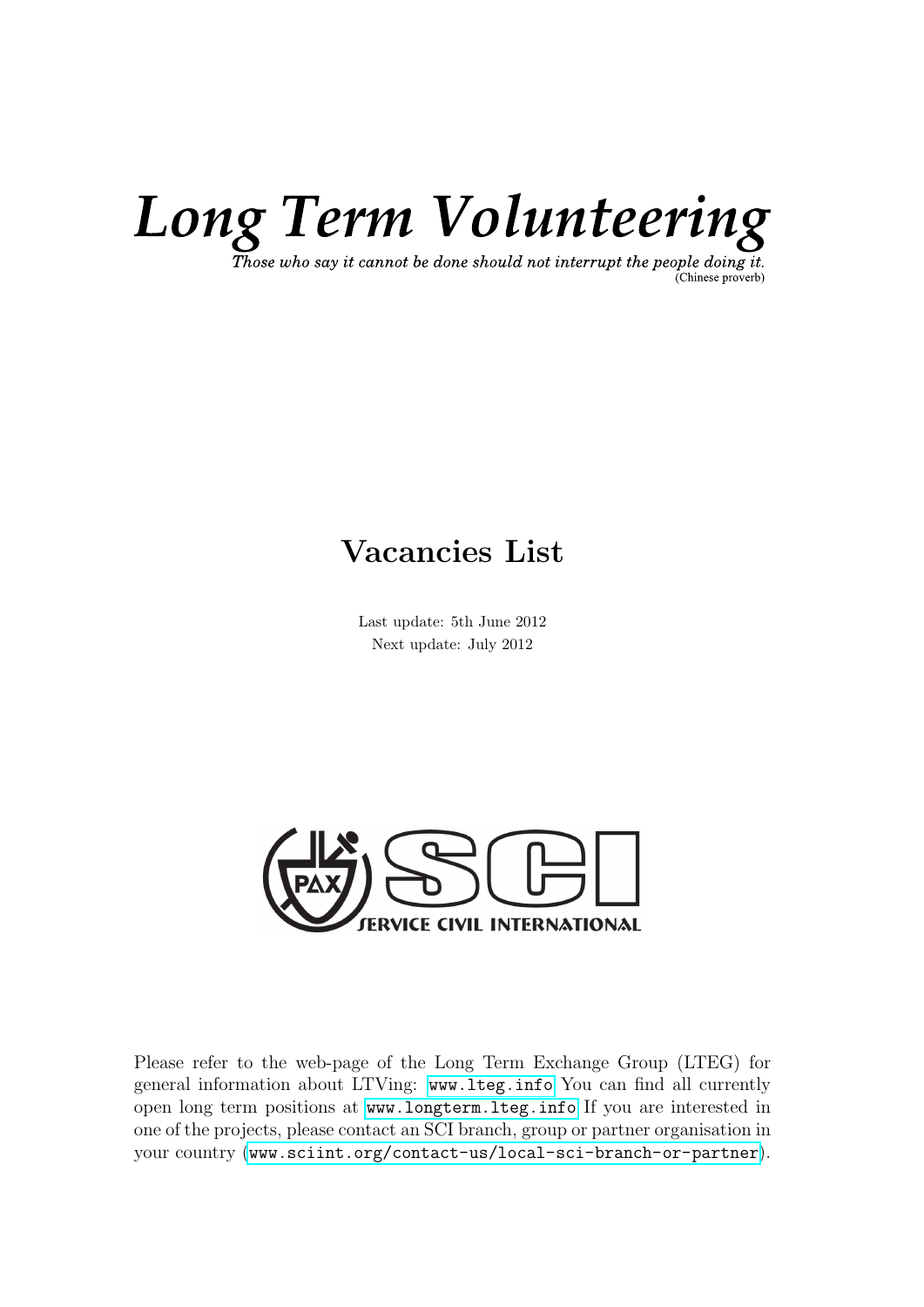# **Contents**

| $\mathbf{1}$   | Africa |           |         | 1                                                                |
|----------------|--------|-----------|---------|------------------------------------------------------------------|
|                | 1.1    | Kenya     |         | $\mathbf{1}$                                                     |
|                |        | 1.1.1     |         | Kiburanga Women Self Help Group<br>$\mathbf{1}$                  |
|                |        |           | 1.1.1.1 | Long term teaching kids project<br>$\mathbf{1}$                  |
|                |        | 1.1.2     |         | $\sqrt{2}$                                                       |
|                |        |           | 1.1.2.1 | $\overline{2}$<br>Teaching activities with kids in Kiburanga     |
|                | 1.2    |           |         | 3                                                                |
|                |        | 1.2.1     |         | 3                                                                |
|                |        |           | 1.2.1.1 | 3<br>Agbowa Ikosi Community Farm Projects                        |
|                |        |           | 1.2.1.2 | Children Welfare Centre<br>$\overline{4}$                        |
|                |        |           | 1.2.1.3 | Compenatory Centre & Placement Homes<br>$\,6\,$                  |
|                |        |           | 1.2.1.4 | $\overline{7}$<br>Eruwa Farm Agricultural Projects               |
|                |        |           | 1.2.1.5 | 8<br>God's grace social-orphanage home                           |
|                |        |           | 1.2.1.6 | Ijamido Children & Motherless Homes<br>9                         |
|                |        |           | 1.2.1.7 | 11                                                               |
|                |        |           | 1.2.1.8 | Modupe Cole Child Care Centre<br>12                              |
|                |        |           | 1.2.1.9 | Patrick Speech & Language<br>13                                  |
|                | 1.3    |           |         | 14                                                               |
|                |        | 1.3.1     |         | $14\,$                                                           |
|                |        |           | 1.3.1.1 | 14<br>Assistance Teacher of Primary and Secondary School.        |
|                |        |           | 1.3.1.2 | Social and educational activities with children $\ldots$ .<br>16 |
|                |        |           | 1.3.1.3 | Support to ASTOVOT coordination staff $\ldots \ldots$<br>17      |
|                |        |           | 1.3.1.4 | Support to Computer Centers Staff<br>18                          |
|                |        |           | 1.3.1.5 | Support to Health Centers Staff<br>19                            |
|                |        |           | 1.3.1.6 | Support to Libraries Staff<br>20                                 |
|                |        |           | 1.3.1.7 | Support to Radio Planète<br>21                                   |
|                |        |           |         |                                                                  |
| $\overline{2}$ | Asia   |           |         | 23                                                               |
|                | 2.1    | Indonesia |         | 23                                                               |
|                |        | 2.1.1     |         | 23                                                               |
|                |        |           | 2.1.1.1 | Assisting Teaching at Dian Nuswantoro University<br>23           |
|                |        |           | 2.1.1.2 | Borobudur Young Guardian in Action Project<br>24                 |
|                |        |           | 2.1.1.3 | 26                                                               |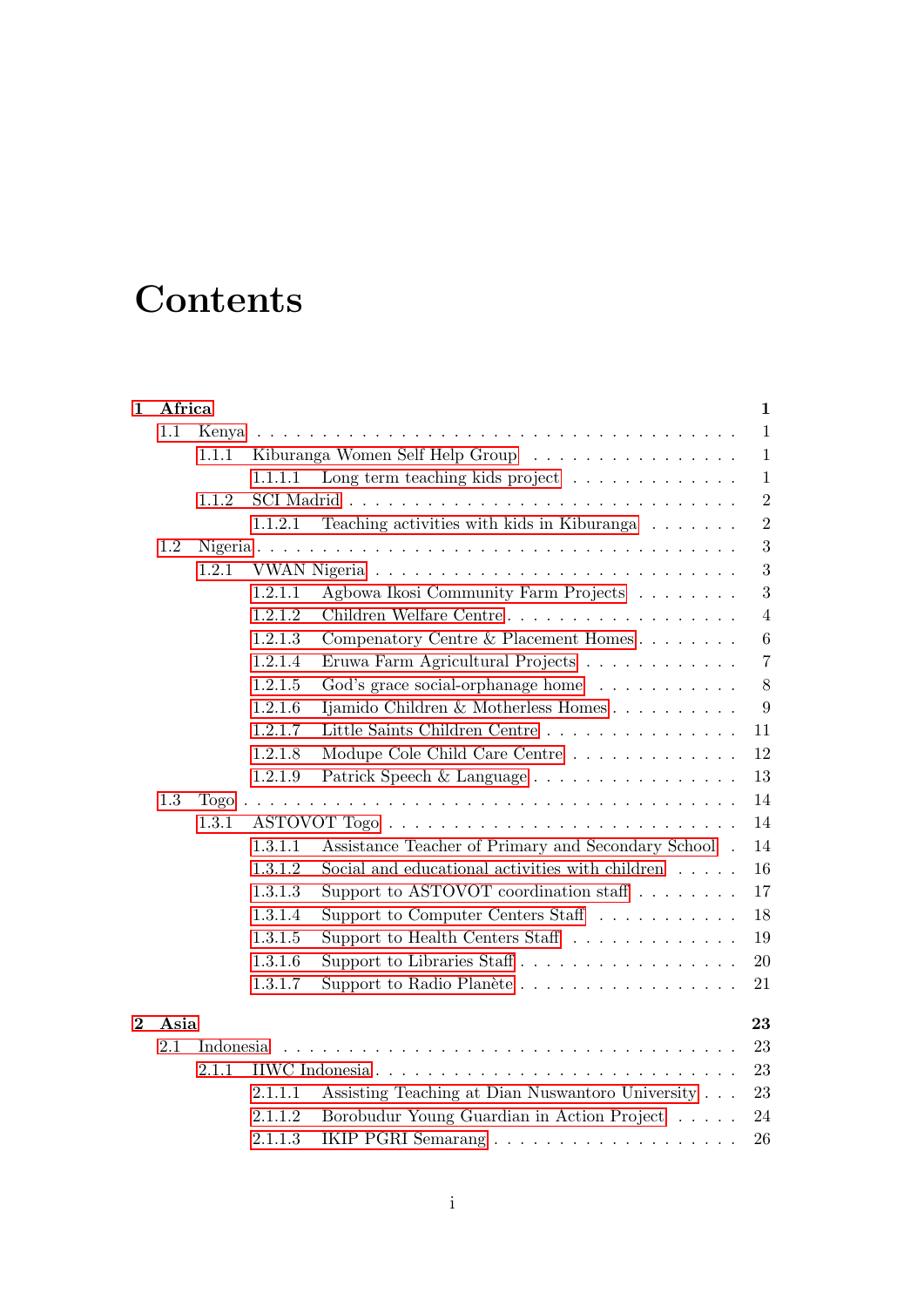|   |               |         | 2.1.1.4 | Mangkang Environment Project                                     | 27 |
|---|---------------|---------|---------|------------------------------------------------------------------|----|
|   |               |         | 2.1.1.5 | MTs Nurul Huda Moslem Junior High School                         | 28 |
|   |               |         | 2.1.1.6 | Pasirsari Slump Area Project                                     | 29 |
|   |               |         | 2.1.1.7 | SD Koalisi and Bangjo Street Children Shelter                    | 30 |
|   |               |         | 2.1.1.8 | SD Muhammadiyah Semoya Brebah                                    | 31 |
|   |               |         | 2.1.1.9 | Supporting Children Living at Prostitution Area                  | 32 |
|   | 2.2           | Japan   |         |                                                                  | 33 |
|   |               | 2.2.1   |         |                                                                  | 33 |
|   |               |         | 2.2.1.1 | Free Kids Village                                                | 33 |
|   |               |         | 2.2.1.2 |                                                                  | 34 |
|   |               |         | 2.2.1.3 |                                                                  | 35 |
|   | 2.3           |         |         |                                                                  | 36 |
|   |               | 2.3.1   |         |                                                                  | 36 |
|   |               |         | 2.3.1.1 | Kok Payom fishermen village                                      | 36 |
|   |               |         | 2.3.1.2 | Roywan Pan Pba Alternative School                                | 38 |
|   |               |         | 2.3.1.3 |                                                                  | 39 |
|   |               |         |         |                                                                  |    |
| 3 | <b>Europe</b> |         |         |                                                                  | 41 |
|   | $3.1\,$       | Croatia |         |                                                                  | 41 |
|   |               | 3.1.1   |         |                                                                  | 41 |
|   |               |         | 3.1.1.1 | Kuterevo - refuge for bears & people                             | 41 |
|   | 3.2           |         |         |                                                                  | 43 |
|   |               | 3.2.1   |         |                                                                  | 43 |
|   |               |         | 3.2.1.1 | Organic Farming - Ashram Yoga Centre                             | 43 |
|   | 3.3           |         |         |                                                                  | 44 |
|   |               | 3.3.1   |         |                                                                  | 44 |
|   |               |         | 3.3.1.1 | Camphill School Aberdeen                                         | 44 |
|   |               |         | 3.3.1.2 | Camphill Village Trust, Newton Dee Village                       | 45 |
|   |               |         | 3.3.1.3 | Corbenic Camphill Community                                      | 46 |
|   |               |         | 3.3.1.4 |                                                                  | 48 |
|   |               |         | 3.3.1.5 |                                                                  | 49 |
|   |               |         | 3.3.1.6 | One World Health and Well-being Summer Festival                  | 50 |
|   |               |         | 3.3.1.7 | Simeon Care for the Elderly $\ldots \ldots \ldots \ldots \ldots$ | 51 |
|   |               |         | 3.3.1.8 | The Edinburgh Cyrenians                                          | 52 |
|   | 3.4           |         |         |                                                                  | 53 |
|   |               | 3.4.1   |         |                                                                  | 53 |
|   |               |         | 3.4.1.1 | Camphill Community Grangemockler                                 | 53 |
|   | 3.5           | Spain   |         |                                                                  | 55 |
|   |               | 3.5.1   |         |                                                                  | 55 |
|   |               |         | 3.5.1.1 | Improvement of sustainable lifestyle and local dev $\ldots$      | 55 |
|   |               |         | 3.5.1.2 | Placement Officer for SCI Catalonia                              | 56 |
|   |               | 3.5.2   |         |                                                                  | 57 |
|   |               |         | 3.5.2.1 |                                                                  | 57 |
|   |               |         |         |                                                                  |    |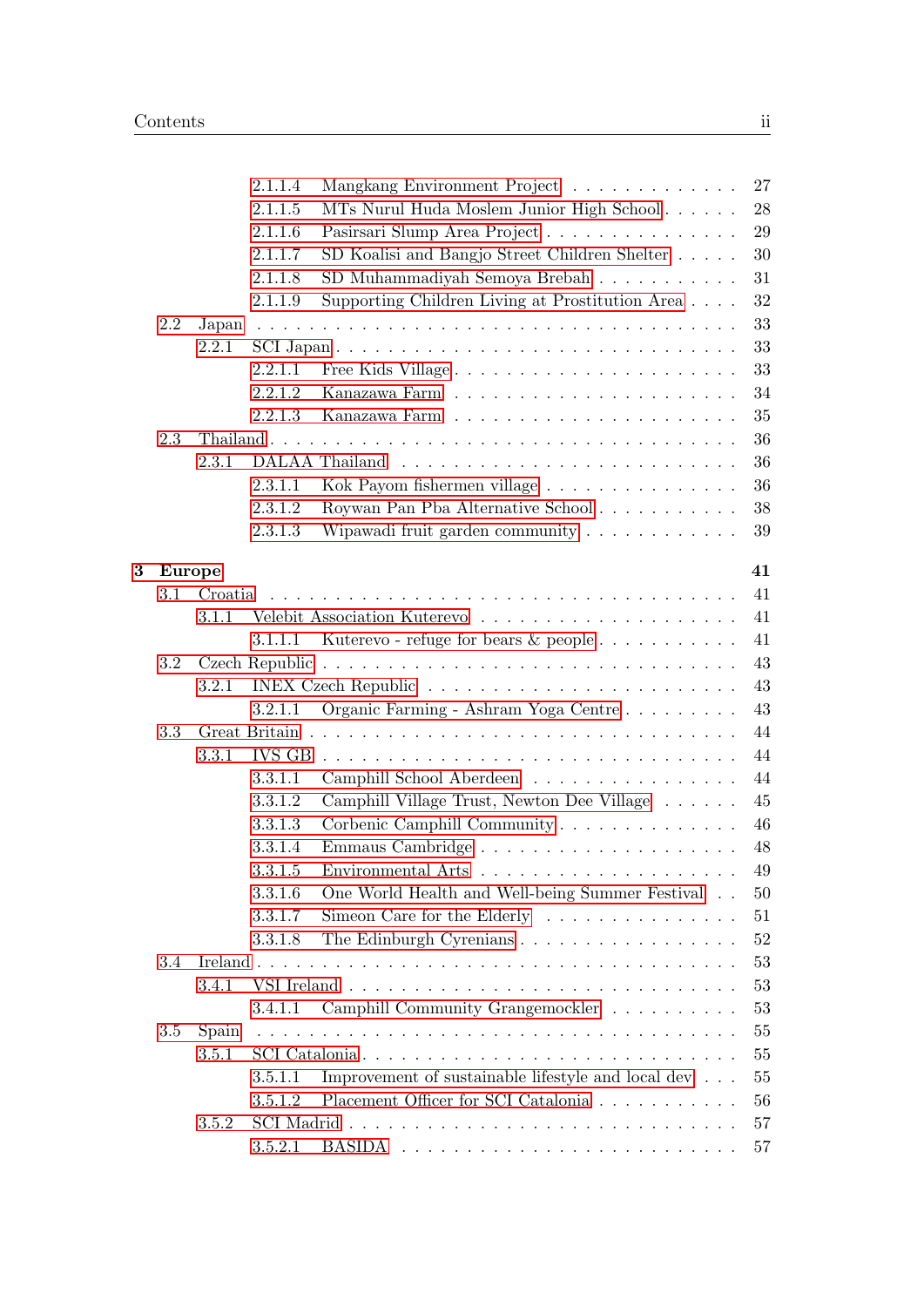|   | 3.6 |               |                      |                                                                             | 59     |
|---|-----|---------------|----------------------|-----------------------------------------------------------------------------|--------|
|   |     | 3.6.1         |                      |                                                                             | 59     |
|   |     |               | 3.6.1.1              | Center for asylum seekers in Belfond                                        | 59     |
| 4 |     |               | Mediterranean Region |                                                                             | 61     |
|   | 4.1 |               |                      |                                                                             | 61     |
|   |     | 4.1.1         |                      |                                                                             | 61     |
|   |     |               | 4.1.1.1              |                                                                             | 61     |
|   |     | 4.1.2         |                      |                                                                             | 63     |
|   |     |               | 4.1.2.1              |                                                                             | 63     |
| 5 |     | North America |                      |                                                                             | 65     |
|   | 5.1 | USA.          |                      |                                                                             | 65     |
|   |     | 5.1.1         |                      |                                                                             | 65     |
|   |     |               | 5.1.1.1              | American Conservation Experience                                            | 65     |
|   |     |               | 5.1.1.2              | American Conservation Experience – Santa Cruz                               | 66     |
|   |     |               | 5.1.1.3              | Cadmus - Feill Sheathain                                                    | 67     |
|   |     |               | 5.1.1.4              | Cadmus – Christopher House                                                  | 68     |
|   |     |               | 5.1.1.5              |                                                                             | 69     |
|   |     |               | 5.1.1.6              | Camphill Special School Transitional Program                                | 70     |
|   |     |               | 5.1.1.7              | Camphill Village Kimberton Hills                                            | 71     |
|   |     |               | 5.1.1.8              | Community Homestead                                                         | 71     |
|   |     |               | 5.1.1.9              |                                                                             | 72     |
|   |     |               | 5.1.1.10             |                                                                             | 73     |
|   |     |               | 5.1.1.11             |                                                                             | 74     |
|   |     |               | 5.1.1.12             |                                                                             | 75     |
|   |     |               | 5.1.1.13             |                                                                             | 76     |
|   |     |               | 5.1.1.14             | Michael Fields Agricultural Institute                                       | 77     |
|   |     |               | 5.1.1.15             |                                                                             | 77     |
|   |     |               | 5.1.1.16             | North Plain Farm – Life needs $co-op \ldots \ldots \ldots$                  | 78     |
|   |     |               | 5.1.1.17             | Philadelphia Community Farm                                                 | 79     |
|   |     |               | 5.1.1.18             |                                                                             | 80     |
|   |     |               | 5.1.1.19             |                                                                             | 81     |
|   |     | 5.1.2         |                      |                                                                             | $82\,$ |
|   |     |               | 5.1.2.1              | Community Reentry, Social Justice                                           | $82\,$ |
|   |     |               | 5.1.2.2              | Community Reentry, Social Justice                                           | 83     |
|   |     |               | 5.1.2.3              |                                                                             | 84     |
|   |     |               | 5.1.2.4              | Disabled Summer Camp                                                        | 85     |
|   |     |               | 5.1.2.5              |                                                                             | 86     |
|   |     |               | 5.1.2.6              | Growing Friendships in Vermont                                              | 87     |
|   |     |               | 5.1.2.7              | House and Building Restoration $\hfill\ldots\ldots\ldots\ldots\ldots\ldots$ | 88     |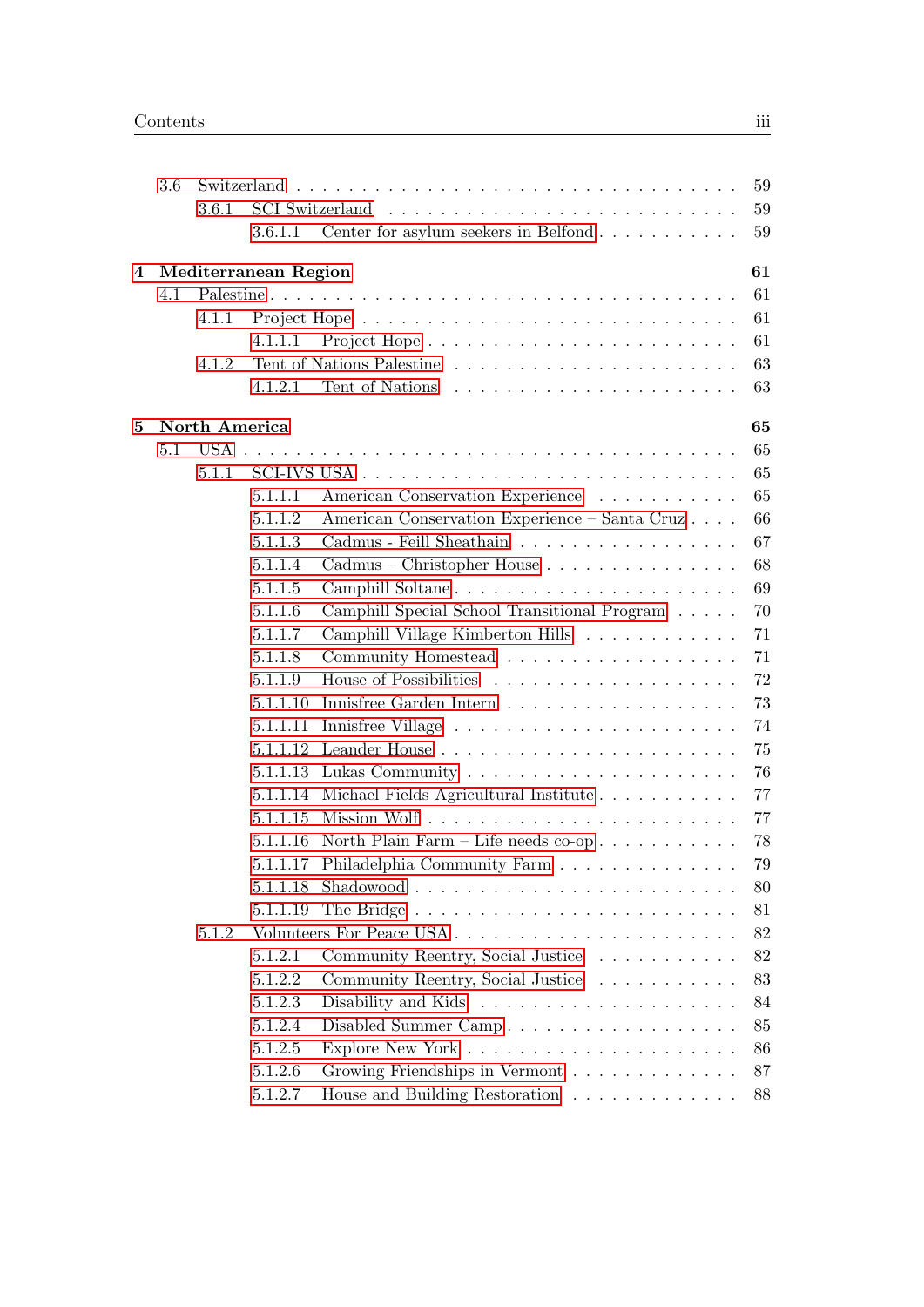# <span id="page-4-0"></span>Chapter 1

# Africa

## <span id="page-4-1"></span>1.1 Kenya

### <span id="page-4-2"></span>1.1.1 Kiburanga Women Self Help Group

<span id="page-4-3"></span>

|  |  |  | 1.1.1.1 Long term teaching kids project |  |  |
|--|--|--|-----------------------------------------|--|--|
|--|--|--|-----------------------------------------|--|--|

| Theme:                     | North-South solidarity                          |
|----------------------------|-------------------------------------------------|
| Location                   | Kenya approximately 500km from the Capital city |
|                            | Nairobi.                                        |
| Start:                     | 2012-07-13                                      |
| End:                       | 2012-09-30                                      |
| Application deadline:      | 2012-06-24                                      |
| Decision date:             | 2012-06-27                                      |
| <b>Vacancies</b>           |                                                 |
| Languages:                 |                                                 |
| $\leftrightarrow$ Project: | English                                         |
| $\leftrightarrow$ Local:   | English                                         |

#### Project Description:

Kiburanga Women's Self-Help Group is a grassroot organization that was created in 2007. Their OBJECTIVES are: Involve women in economic development and in the fight against HIV/AIDS and drug abuse; Develop Kuria's cultural center and Conserve environment. They focused their attention at the need of better education for the kids in the community for their future and development. The volunteer would be of great output to the community as they will add more value, like teaching foreign languages to the local and teachers and pass on their skills and experience. TEACH FOR THE WORLD.

Work: - Teaching. - Playing with Kids/games. - Visit various schools to identify similarities and differences in schools activities. - Career guiding. - Coach on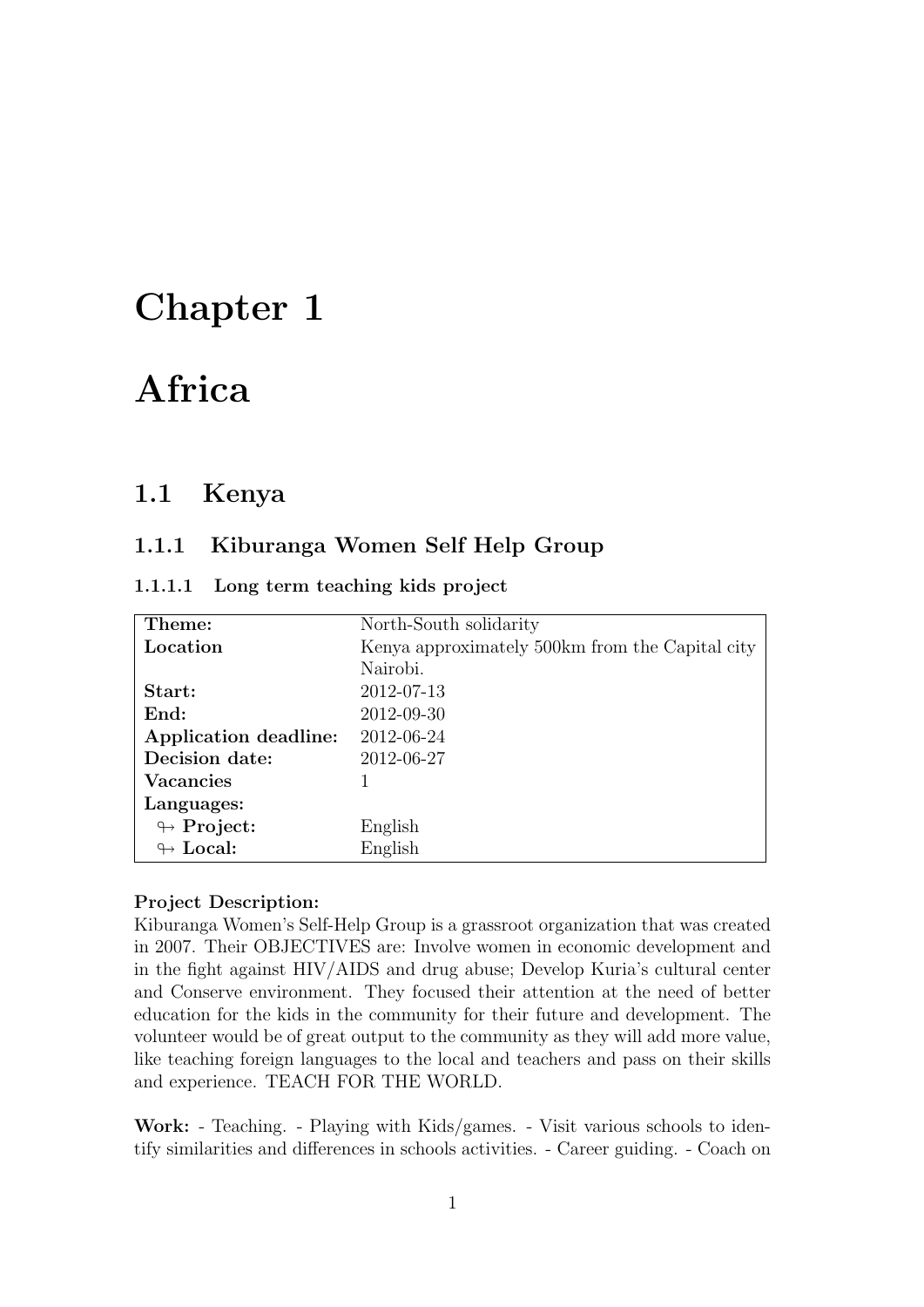various games.

Requirements: Must be willing to work in a challenging environment. Must be committed to offer service

Food: Food in the Community. Access to clean and safe water.

Accommodation: - There will be a latrine and no toilets. - No shower but use of basins to bathe. - Majority of homes dont have electricity. - Homes with ventilations

Pocket money: None

Insurance: Volunteer has to organize the insurance by him/herself.

Fees: 230 EUR per month. Accommodation, lodging, food and transport.

Visa: Normally a visa is required to enter Kenya, but there are some states that do not need Visa. Please, check your visa regime in the kenian embassy.Visa invitation letter will be provided.Costs related to visa have to be covered by the volunteer.

Others: –

### <span id="page-5-0"></span>1.1.2 SCI Madrid

| Theme:                     | North-South solidarity                           |
|----------------------------|--------------------------------------------------|
| Location                   | Kiburanga (Kenya) is in Kuria West constituency  |
| Duration:                  | three months                                     |
| Application:               | Please, send us your CV and Motivation Letter as |
|                            | soon as you can.                                 |
| <b>Vacancies</b>           |                                                  |
| Languages:                 |                                                  |
| $\looparrowright$ Project: | English                                          |
| $\leftrightarrow$ Local:   | Other                                            |

#### <span id="page-5-1"></span>1.1.2.1 Teaching activities with kids in Kiburanga

#### Project Description:

Kiburanga Women's Self-Help Group is a grassroot organization that was created in 2007. Their OBJECTIVES are: Involve women in economic development and in the fight against HIV/AIDS and drug abuse; Develop Kuria's cultural center and Conserve environment. They focused their attention at the need of better education for the kids in the community for their future and development. The volunteer would be of great output to the community as they will add more value, like teaching foreign languages to the local and teachers and pass on their skills and experience. TEACH FOR THE WORLD.

Notice: This is an Africa WG project. Please contact the SCI branch or partner organisation in your country for further information.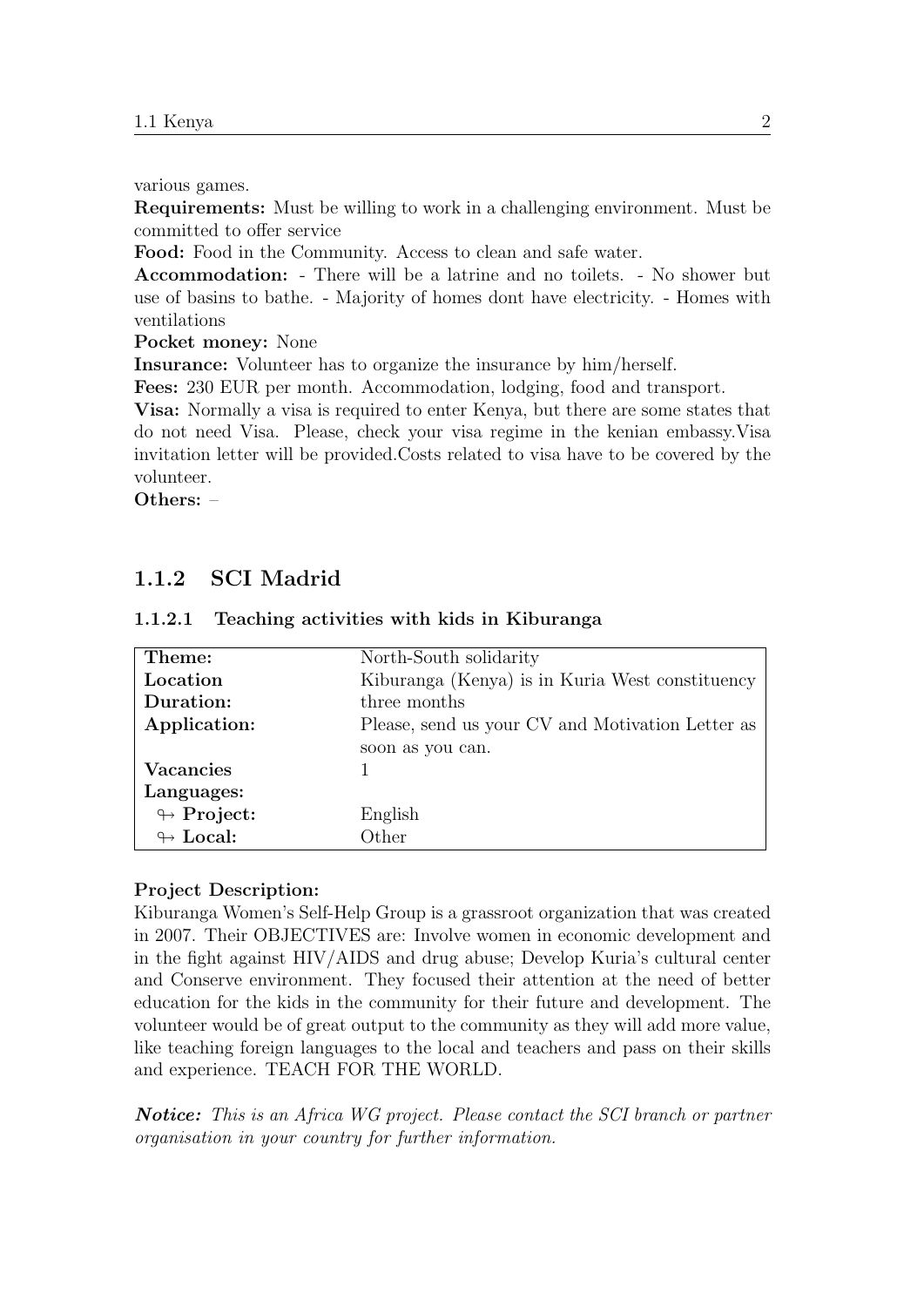Work: - Teaching. - Playing with Kids/games. - Visit various schools to identify similarities and differences in schools activities. - Career guiding. - Coach on various games.

Requirements: Must be willing to work in a challenging environment. Must be committed to offer service

Food: Food in the Community. Access to clean and safe water.

Accommodation: - There will be a latrine and no toilets. - No shower but use of basins to bathe. - Majority of homes dont have electricity. - Homes with ventilations

Pocket money: None

Insurance: Volunteer has to organize the insurance by him/herself.

Fees: 230 EUR per month. Accommodation, lodging, food and transport.

Visa: Normally a visa is required to enter Kenya, but there are some states that do not need Visa. Please, check your visa regime in the kenian embassy.Visa invitation letter will be provided.Costs related to visa have to be covered by the volunteer.

Others: The host organisation in Kiburanga is "Kiburanga Women Self Help Group (KWSHG)". This organisation is not yet an official SCI partner, and the project is currently coordinated by SCI Madrid.

## <span id="page-6-0"></span>1.2 Nigeria

#### <span id="page-6-1"></span>1.2.1 VWAN Nigeria

#### <span id="page-6-2"></span>1.2.1.1 Agbowa Ikosi Community Farm Projects

| Theme:                     | Others                                            |
|----------------------------|---------------------------------------------------|
| Location                   | Agbowa Ikosi Town, Suburb of Lagos State          |
| Duration:                  | Between 1 to 12 months                            |
| Application:               | Application is accepted when ready to participate |
| <b>Vacancies</b>           | 10                                                |
| Languages:                 |                                                   |
| $\looparrowright$ Project: | English                                           |
| $\leftrightarrow$ Local:   | English                                           |

#### Project Description:

The major idea of this project is to create an opportunity for young people to acquire some skills on small scale farming. The poultry farm, rabbit and other pet animals will be supervised. The aim is to learn to grow one's own food, and possibly a bit extra to sell on the market. Cultural diversity is also exchanged.

The project serves as a means of support for the motherless and disabled homes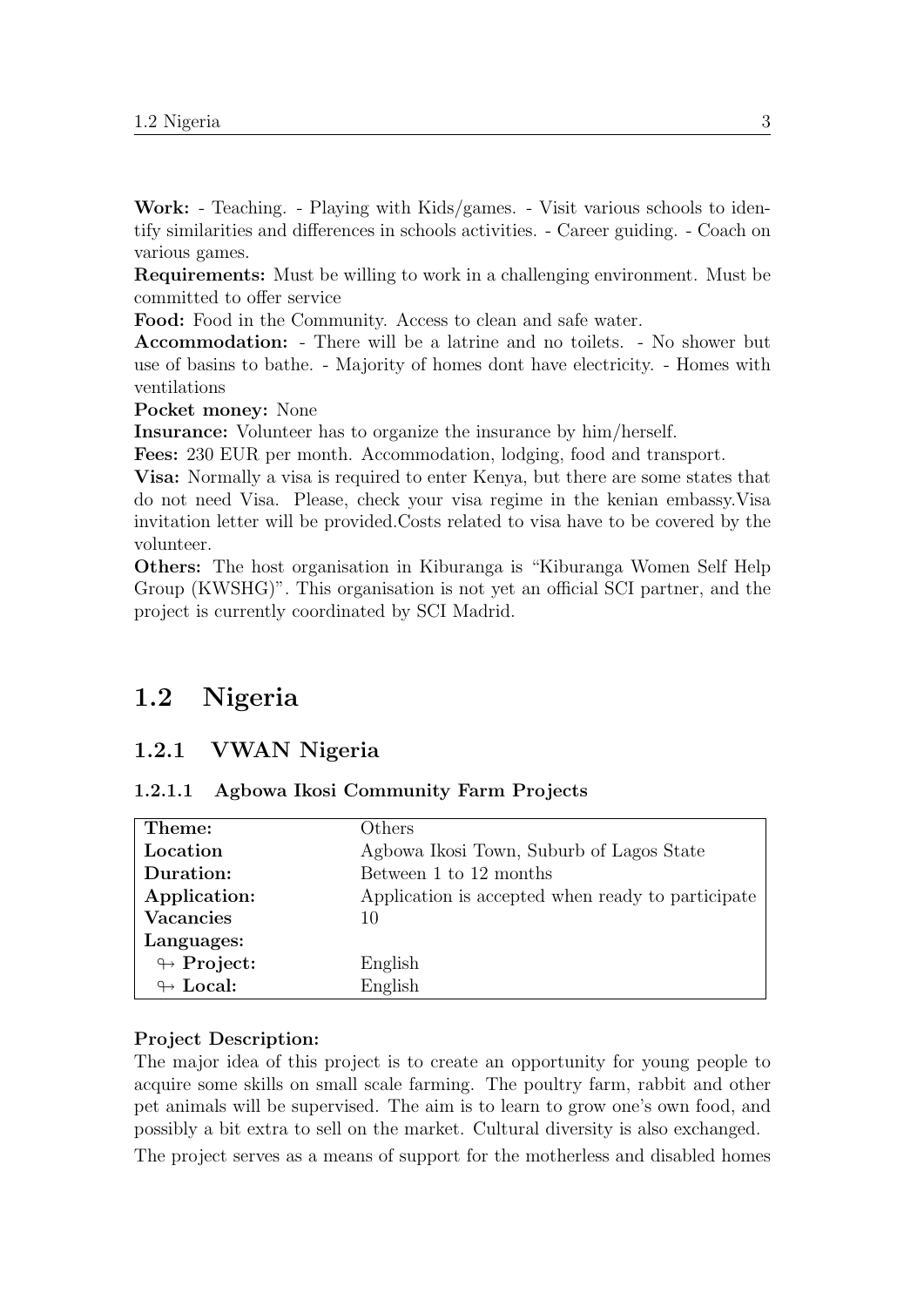located within the village. The products from the farm are partly consumed in those homes.

Notice: This is an Africa WG project. Please contact the SCI branch or partner organisation in your country for further information.

Work: Cleaning, collecting and counting of eggs. Rabbits and some other animals will be nursed. Regular cleaning of waste, transfer and replacement of animals.

Requirements: Bring some info of personal health material like how to brush teeth, washing hands, cutting nails, etc. Volunteers can also arrange cultural exchange, gardening, sport activities, making wall magazine, etc.

Food: The organization provides the local food materials and ingredients. Volunteers will do self-catering in a local kitchen together with local volunteers. The meal provided is general for all volunteers but optional meal is at volunteer's expense.

Accommodation: Volunteers will be accommodated in room - dormitories existing in the Farm. The farm camp is big and has accommodation facilities with all conveniences. Bathroom and toilet facilities are also available.

Pocket money: None

Insurance: Kindly obtain your Health Insurance for appropriate months of stay before departure.

Fees: 200 EUR per month. Feeding, accommodation, orientation, administration, monitoring and other logistics planning

Visa: Please note: Business Visa should be obtained for 3 months but less than 6 months stay. If stay is more than 6 months, STR Visa should be collected before departure. Tourist Visa is only allowed for 1 month.

Others: Clean water is sometimes available through pipe-borne facilities but not always. But most often water is collected from borehole, streams, rivers or water tank. Volunteers usually boiled this water for safe drinking. Pick up is arranged by VWAN on arrival. The volunteer will be dropped of at the airport after the project.

| Theme:                     | Children, teenagers, elderly people     |
|----------------------------|-----------------------------------------|
| Location                   | Federal Capital Territory, Garki, Abuja |
| Duration:                  | One year                                |
| Application:               | Apply when ready to participate         |
| <b>Vacancies</b>           | $\overline{5}$                          |
| Languages:                 |                                         |
| $\looparrowright$ Project: | English                                 |
| $\leftrightarrow$ Local:   | English                                 |

<span id="page-7-0"></span>1.2.1.2 Children Welfare Centre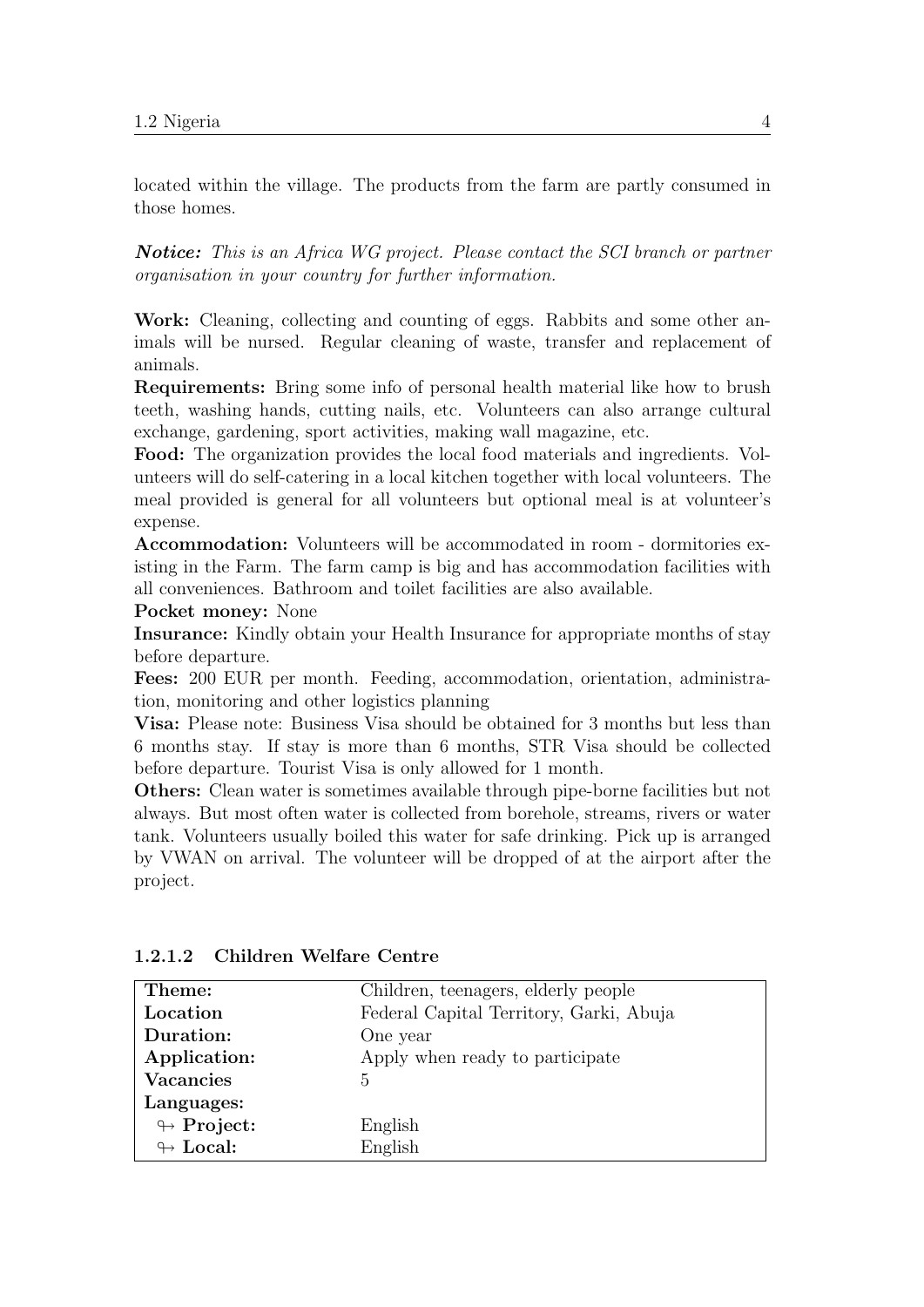#### Project Description:

The project is a child care centre (i.e. children and motherless home) located at the extreme part of the suburb of the main city. The inmates are neglected or abandoned children that were left alone on the streets or highways, often because of the parents' incapacity or unwillingness to bring them up. This is often a direct result of early or unwanted pregnancy.

Notice: This is an Africa WG project. Please contact the SCI branch or partner organisation in your country for further information.

Work: Assist the children in cleaning, washing and providing a comfortable environment for the children. Volunteers will give assistance in their social lives, distribution of food and tiding, organizing entertainment, cultural events and various social occasions (games, courses of foreign languages, etc.).

Requirements: Bring some info of personal health material like how to brush teeth, washing hands, cutting nails, etc. Volunteers can also arrange cultural exchange, gardening, sport activities, making wall magazine, etc.

Food: The organization provides the local food materials and ingredients. Volunteers will do self-catering in a local kitchen together with local volunteers. The meal provided is general for all volunteers but optional meal is at volunteer's expense.

Accommodation: Volunteers will be accommodated in a room - dormitories. The accommodation has facilities with all conveniences. Bathroom and toilet facilities are also available.

#### Pocket money: None

Insurance: Kindly obtain your Health Insurance for appropriate months of stay before departure.

Fees: 200 EUR per month. Feeding, accommodation, orientation, administration, monitoring and other logistics planning

Visa: Please note: Business Visa should be obtained for 3 months but less than 6 months stay. If stay is more than 6 months, STR Visa should be collected before departure. Tourist Visa is only allowed for 1 month.

Others: Clean water is sometimes available through pipe-borne facilities but not always. But most often water is collected from boreholes, streams, rivers or water tank. Volunteers usually boiled this water for safe drinking. Pick up is arranged by VWAN on arrival and to the Airport after project.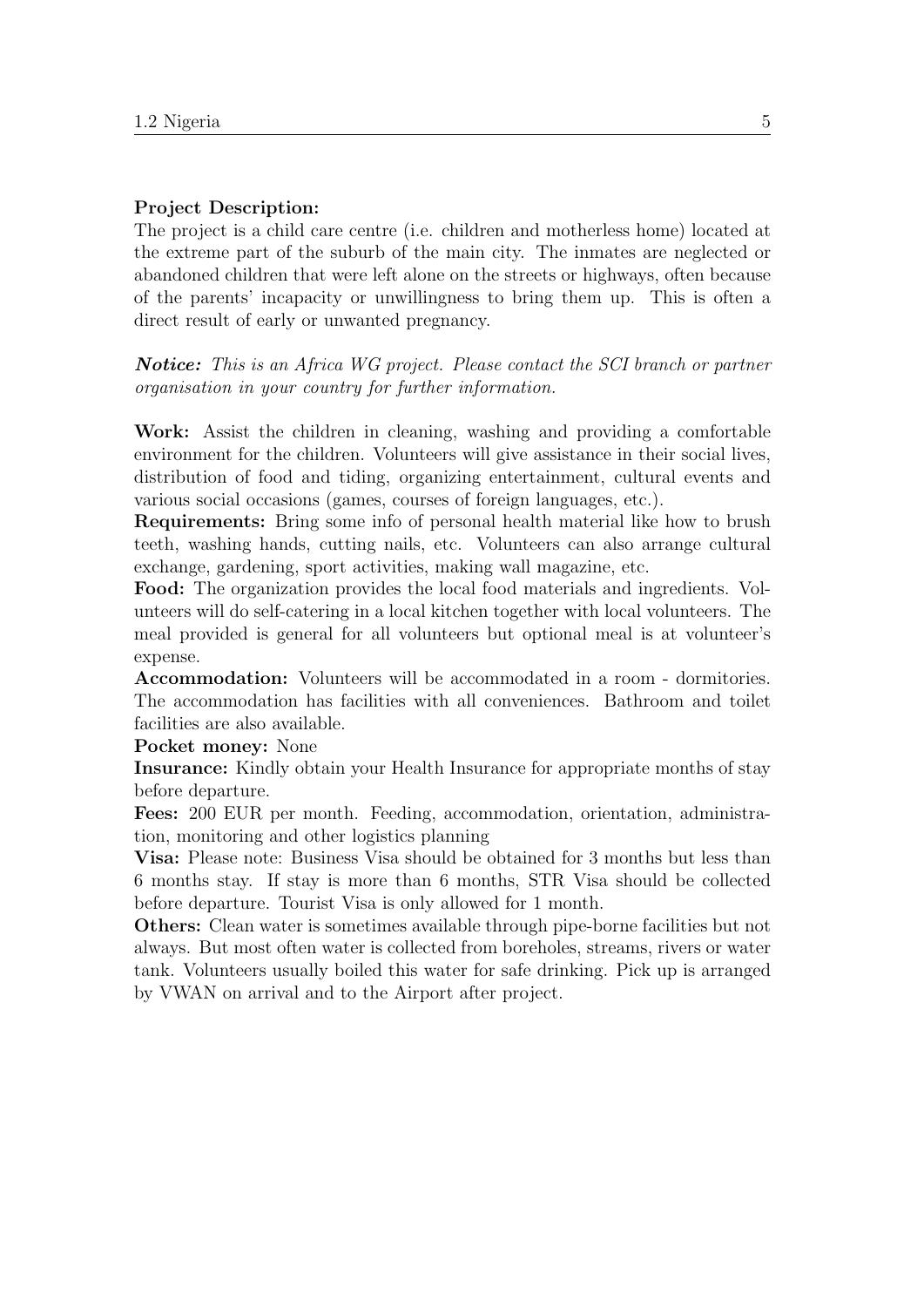| Theme:                     | Disabilities                      |
|----------------------------|-----------------------------------|
| Location                   | Coker Road, Ilupeju Estate, Lagos |
| Duration:                  | Between 1 and 12 months           |
| Application:               | Apply when ready to participate   |
| <b>Vacancies</b>           | 5                                 |
| Languages:                 |                                   |
| $\leftrightarrow$ Project: | English                           |
| $\leftrightarrow$ Local:   | English                           |

#### <span id="page-9-0"></span>1.2.1.3 Compenatory Centre & Placement Homes

#### Project Description:

The project is a special school where disadvantaged, mentally and physically challenged children learn to communicate with signs and sounds. It is a welfare project that provides the required attention to these children needing special care.

Notice: This is an Africa WG project. Please contact the SCI branch or partner organisation in your country for further information.

Work: Volunteer will work with experienced staff in the school. They will help to assist the children, organize entertainment, cultural events and various social events (games, courses of foreign languages, etc.).

Volunteers can also arrange cultural exchange, gardening, sport activities, making wall magazine, etc.

Requirements: Bring some info of personal health: how to brush teeth, wash hands, cut nails, etc.

Food: Local food materials and ingredients are provided. Volunteers will do self-catering in a local kitchen together with local volunteers. The meal provided is general for all volunteers. Additional (optional) meals are at the volunteer's expense.

Accommodation: Volunteers will be accommodated in a room (dormitories). The accommodation has facilities with all conveniences. Bathroom and toilet facilities are also available.

Pocket money: None

Insurance: Kindly obtain your health insurance for the duration of your stay before departure.

Fees: 200 EUR per month. Feeding, accommodation, orientation, administration, monitoring and other logistics planning

Visa: Business visa should be obtained for 3 months but less than 6 months stay. If stay is more than 6 months, STR Visa should be collected before departure. Tourist Visa is only allowed for 1 month.

Others: Clean water is sometimes available through pipe-borne facilities but not always. Most often water is collected from boreholes, streams, rivers or water tanks. Volunteers usually boil this water for safe drinking. Pick up is arranged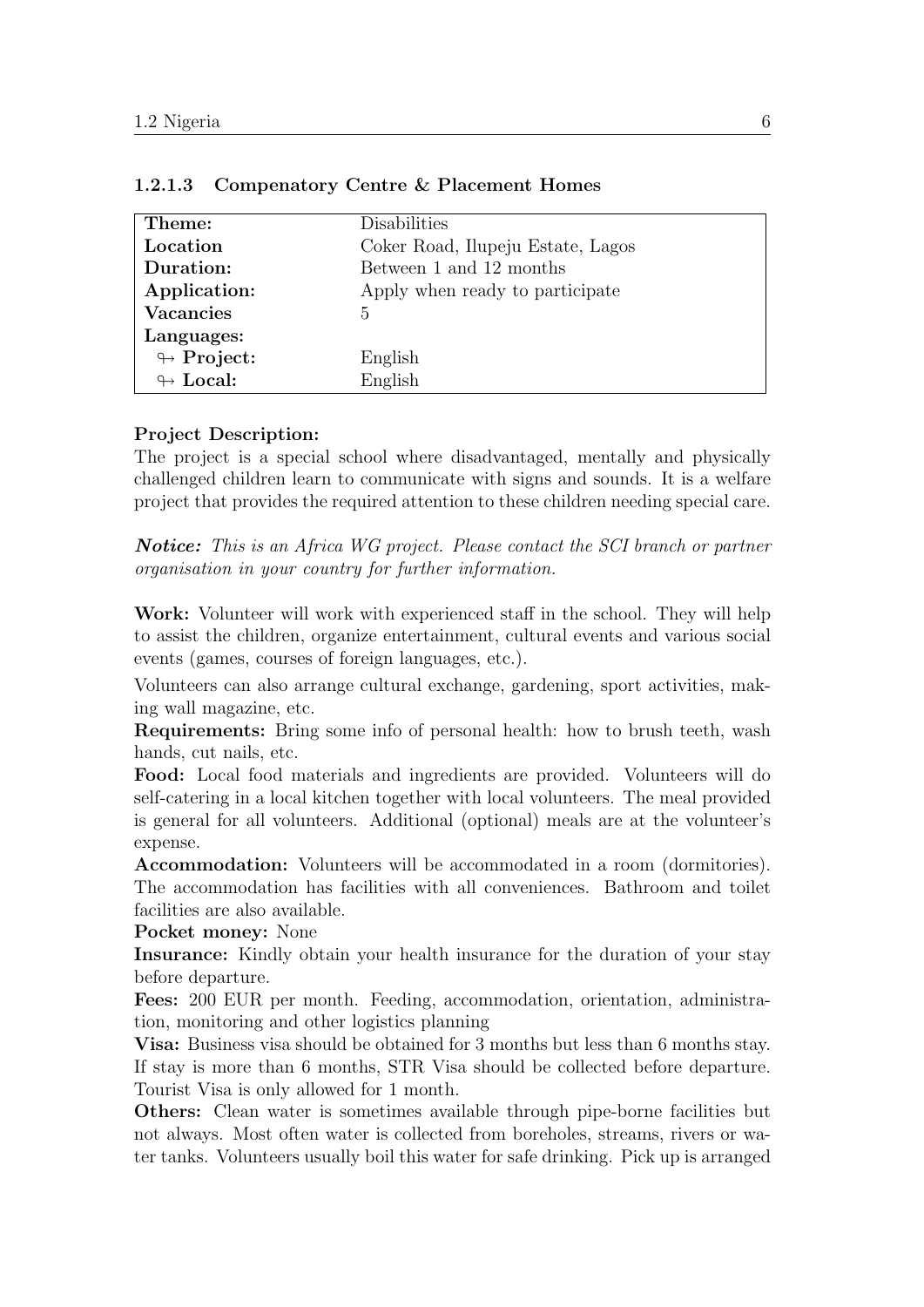by VWAN on arrival. The volunteer will be dropped of at the airport after the project.

| Theme:                     | Others                                           |
|----------------------------|--------------------------------------------------|
| Location                   | Eruwa Town, Ibarapa LGA, Oyo State               |
| Duration:                  | Between 1 and 12 months - Start date between     |
|                            | March and December                               |
| Application:               | Need to apply at least 2 months before departure |
|                            | for the project.                                 |
| Vacancies                  | 10                                               |
| Languages:                 |                                                  |
| $\leftrightarrow$ Project: | English                                          |
| $\leftrightarrow$ Local:   | English                                          |

<span id="page-10-0"></span>1.2.1.4 Eruwa Farm Agricultural Projects

### Project Description:

The major idea of this project "operation food basket" is to create the opportunity for young people to acquire some skills on small scale farming to allow them to grow their own food (and possibly extra food to sell on the market). Cultural diversity is also exchanged. Some weekends are designated to social activities. These include cultural nights, expositions, entertainments, dancing, drum in an open show, camp fire, display of cultural wears and foods. All volunteers and local youths in the communities are involved in those activities.

Notice: This is an Africa WG project. Please contact the SCI branch or partner organisation in your country for further information.

Work: The farmland is a large sparse one with varieties of crops. It has different layers of cropping built along ridges and cultivated bumps for growing varieties of seeds. The volunteers will be involved in bush clearing, planting, watering, ploughing and harvesting. Cultivation of ridges and crop layers will be carried out.

Requirements: Bring some info of personal health: how to brush teeth, wash hands, cut nails, etc.

Food: Local food materials and ingredients are provided. Volunteers will do self-catering in a local kitchen together with local volunteers. The meal provided is general for all volunteers. Additional (optional) meals are at the volunteer's expense.

Accommodation: Volunteers will be accommodated in a room (dormitories). The accommodation has facilities with all conveniences. Bathroom and toilet facilities are also available.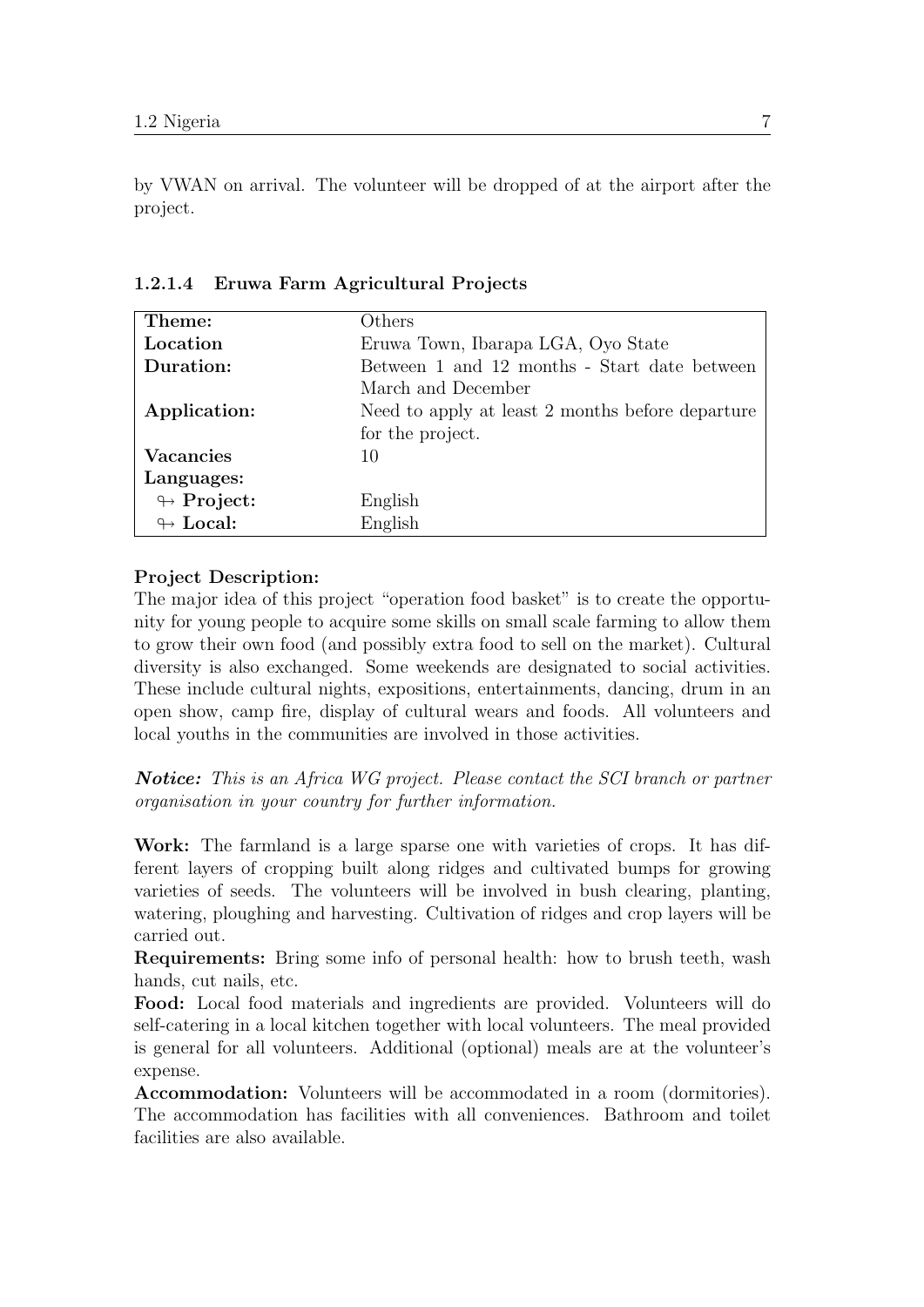#### Pocket money: None

Insurance: Kindly obtain your health insurance for the duration of your stay before departure.

Fees: 200 EUR per month. Feeding, Accommodation, Orientation, Administration, Monitoring and other Logistics planning

Visa: Business visa should be obtained for 3 months but less than 6 months stay. If stay is more than 6 months, STR Visa should be collected before departure. Tourist Visa is only allowed for 1 month.

Others: \*Clean water is sometimes available through pipe-borne facilities but not always. Most often water is collected from boreholes, streams, rivers or water tanks. Volunteers usually boil this water for safe drinking. \*Project is organized together with a branch of an international NGO-YMCA in Nigeria: food for sustainable development in line with poverty alleviation programme of MDG goals. \*Pick up is arranged by VWAN on arrival. The volunteer will be dropped of at the airport after the project.

| Theme:                     | Children, teenagers, elderly people   |
|----------------------------|---------------------------------------|
| Location                   | Agbowa Village, Suburb of Lagos State |
| Duration:                  | One year                              |
| Application:               | Apply when ready                      |
| <b>Vacancies</b>           | 5                                     |
| Languages:                 |                                       |
| $\looparrowright$ Project: | English                               |
| $\leftrightarrow$ Local:   | English                               |

#### <span id="page-11-0"></span>1.2.1.5 God's grace social-orphanage home

#### Project Description:

The project is a child care centre (i.e. children and motherless home) located at the extreme part of the suburb of main city. The inmates are abandoned children that were found on the streets or highways because their parents' could not bring them up. This is often a direct consequence of early or unwanted pregnancies.

**Notice:** This is an Africa WG project. Please contact the SCI branch or partner organisation in your country for further information.

Work: Assist the children in cleaning and washing. Provide a comfortable environment for the children. Volunteers will help with the distribution of food and tiding, as well as organizing entertainment, cultural events and various social occasions (games, courses of foreign languages, etc.).

Volunteers can also arrange cultural exchange, gardening, sport activities, making wall magazine, etc.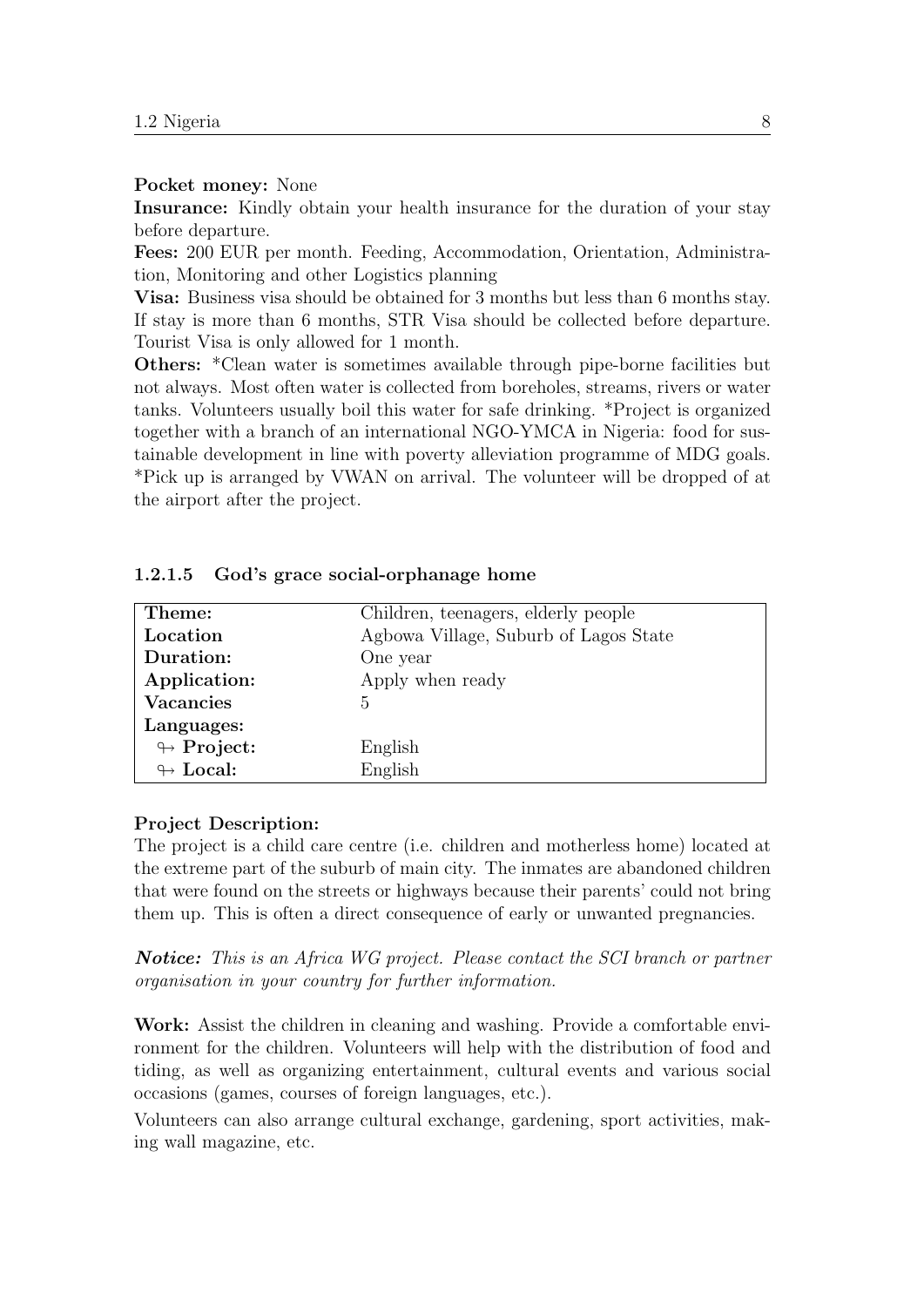Requirements: Only female volunteers can join this project. Bring some info of personal health: how to brush teeth, wash hands, cut nails, etc.

Food: Local food materials and ingredients are provided. Volunteers will do self-catering in a local kitchen together with local volunteers. The meal provided is general for all volunteers. Additional (optional) meals are at the volunteer's expense.

Accommodation: Volunteers will be accommodated in a room (dormitories). The accommodation has facilities with all conveniences. Bathroom and toilet facilities are also available.

Pocket money: None

Insurance: Kindly obtain your health insurance for the duration of your stay before departure.

Fees: 200 EUR per month. Feeding, accommodation, orientation, administration, monitoring and other logistics planning

Visa: Please note: business visa should be obtained for 3 months but less than 6 months stay. If stay is more than 6 months, STR Visa should be collected before departure. Tourist Visa is only allowed for 1 month.

Others: Clean water is sometimes available through pipe-borne facilities but not always. Most often water is collected from boreholes, streams, rivers or water tanks. Volunteers usually boil this water for safe drinking. Pick up is arranged by VWAN on arrival. The volunteer will be dropped of at the airport after the project.

<span id="page-12-0"></span>

|  | 1.2.1.6 Ijamido Children & Motherless Homes |  |
|--|---------------------------------------------|--|
|  |                                             |  |

| Theme:                     | Children, teenagers, elderly people |  |  |  |  |
|----------------------------|-------------------------------------|--|--|--|--|
| Location                   | Ilo Awela Road, Sango, Ogun State   |  |  |  |  |
| Duration:                  | Between 1 and 12 months             |  |  |  |  |
| Application:               | Apply when ready to participate     |  |  |  |  |
| <b>Vacancies</b>           | 5                                   |  |  |  |  |
| Languages:                 |                                     |  |  |  |  |
| $\looparrowright$ Project: | English                             |  |  |  |  |
| $\leftrightarrow$ Local:   | English                             |  |  |  |  |

#### Project Description:

The home was founded in 1958 by Mrs Irene Willoughby, who recognized the need of a home for abandoned children. Now, the home is run by the first baby that was hosted in this home. There are about 150 children in the home, from newborn babies to university-attendants. Most of the children were found somewhere in the bush or on the road, abandoned by their parents (due to unwanted pregnancy or not being able to raise the child financially).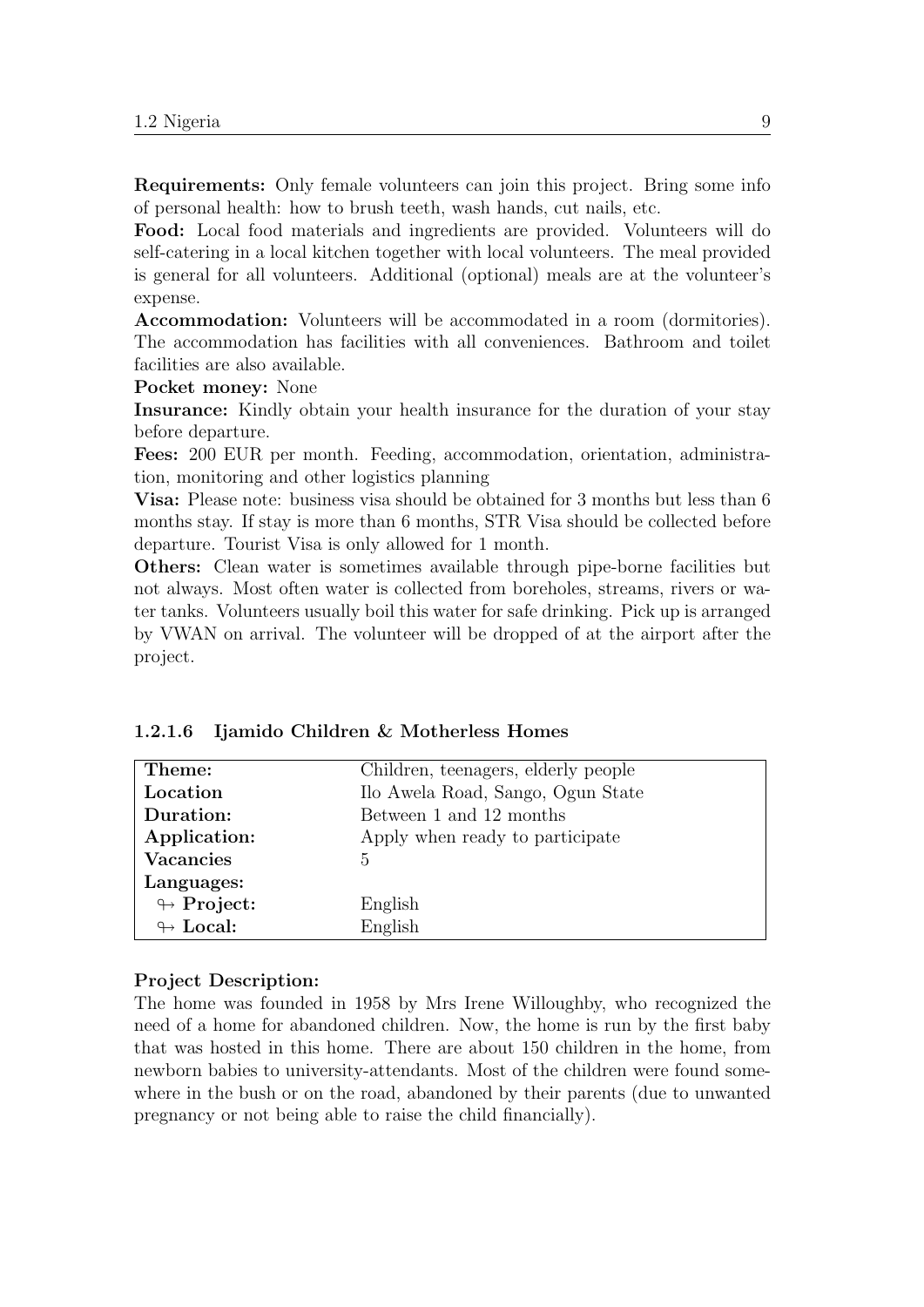Notice: This is an Africa WG project. Please contact the SCI branch or partner organisation in your country for further information.

Work: Volunteer has no fixed tasks but is free to find tasks for him/herself. In the morning he/she can take care of the babies, carry them around, change pampers, feed them and play with them. After the older children come back from school, he/she can help with homework (which is one of the major problems with the mass of over 100 children and just few staff), but also give extra lessons to smaller groups of children. In the afternoon he/she can arrange games, sports, and any other entertainment. He/she can also associate with the older inhabitants, that are the age of college-attendants.

Volunteers can also arrange cultural exchange, gardening, sport activities, making wall magazine, etc.

Requirements: Bring some info of personal health: how to brush teeth, wash hands, cut nails, etc.

Food: Local food materials and ingredients are provided. Volunteers will do self-catering in a local kitchen together with local volunteers. The meal provided is general for all volunteers. Additional (optional) meals are at the volunteer's expense.

Accommodation: Volunteers will be accommodated in a room (dormitories). The accommodation has facilities with all conveniences. Bathroom and toilet facilities are also available.

Pocket money: None

Insurance: Kindly obtain your health insurance for the duration of your stay before departure.

Fees: 200 EUR per month. Feeding, accommodation, orientation, administration, monitoring and other logistics planning

Visa: Business visa should be obtained for 3 months but less than 6 months stay. If stay is more than 6 months, STR Visa should be collected before departure. Tourist Visa is only allowed for 1 month.

Others: Clean water is sometimes available through pipe-borne facilities but not always. Most often water is collected from boreholes, streams, rivers or water tanks. Volunteers usually boil this water for safe drinking. Pick up is arranged by VWAN on arrival. The volunteer will be dropped of at the airport after the project.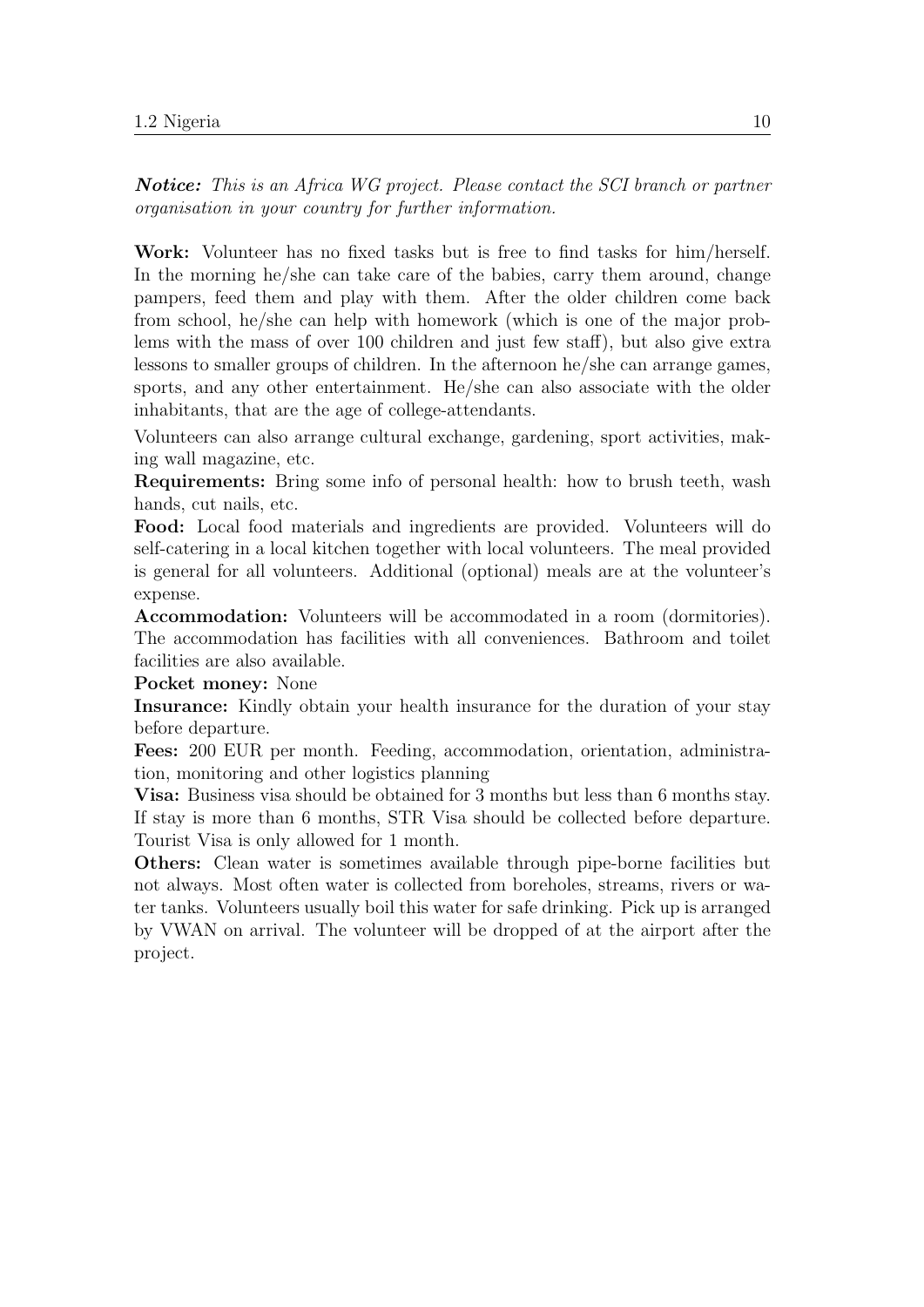| Theme:                     | Children, teenagers, elderly people |
|----------------------------|-------------------------------------|
| Location                   | Palmgrove, Lagos                    |
| Duration:                  | $1 - 12$ months                     |
| Application:               | Apply when ready to participate     |
| <b>Vacancies</b>           | 5                                   |
| Languages:                 |                                     |
| $\looparrowright$ Project: | English                             |
| $\leftrightarrow$ Local:   | English                             |

#### <span id="page-14-0"></span>1.2.1.7 Little Saints Children Centre

#### Project Description:

The project is a child care centre (i.e. children and motherless home) located in three different centres in Lagos. Most children were abandoned on the streets or highways, often because of the parents' incapacity to bring them up due to economic or social reasons. This is often a consequence of early or unwanted pregnancies.

Notice: This is an Africa WG project. Please contact the SCI branch or partner organisation in your country for further information.

Work: Assist the children in cleaning and washing. Provide a comfortable environment for the children. Volunteers will help with the distribution of food and tiding, as well as organizing entertainment, cultural events and various social occasions (games, courses of foreign languages, etc.).

Volunteers can also arrange cultural exchange, gardening, sport activities, making wall magazine, etc.

Requirements: Bring some info of personal health material like how to brush teeth, wash hands, cut nails, etc.

Food: Local food materials and ingredients are provided. Volunteers will do self-catering in a local kitchen together with local volunteers. The meal provided is general for all volunteers. Additional (optional) meals are at the volunteer's expense.

Accommodation: Volunteers will be accommodated in a room (dormitories). The accommodation has facilities with all conveniences. Bathroom and toilet facilities are also available.

Pocket money: None

Insurance: Kindly obtain your health insurance for the duration of your stay before departure.

Fees: 200 EUR per month. Feeding, accommodation, orientation, administration, monitoring and other logistics planning

Visa: Please note: Business Visa should be obtained for 3 months but less than 6 months stay. If stay is more than 6 months, STR Visa should be collected before departure. Tourist Visa is only allowed for 1 month.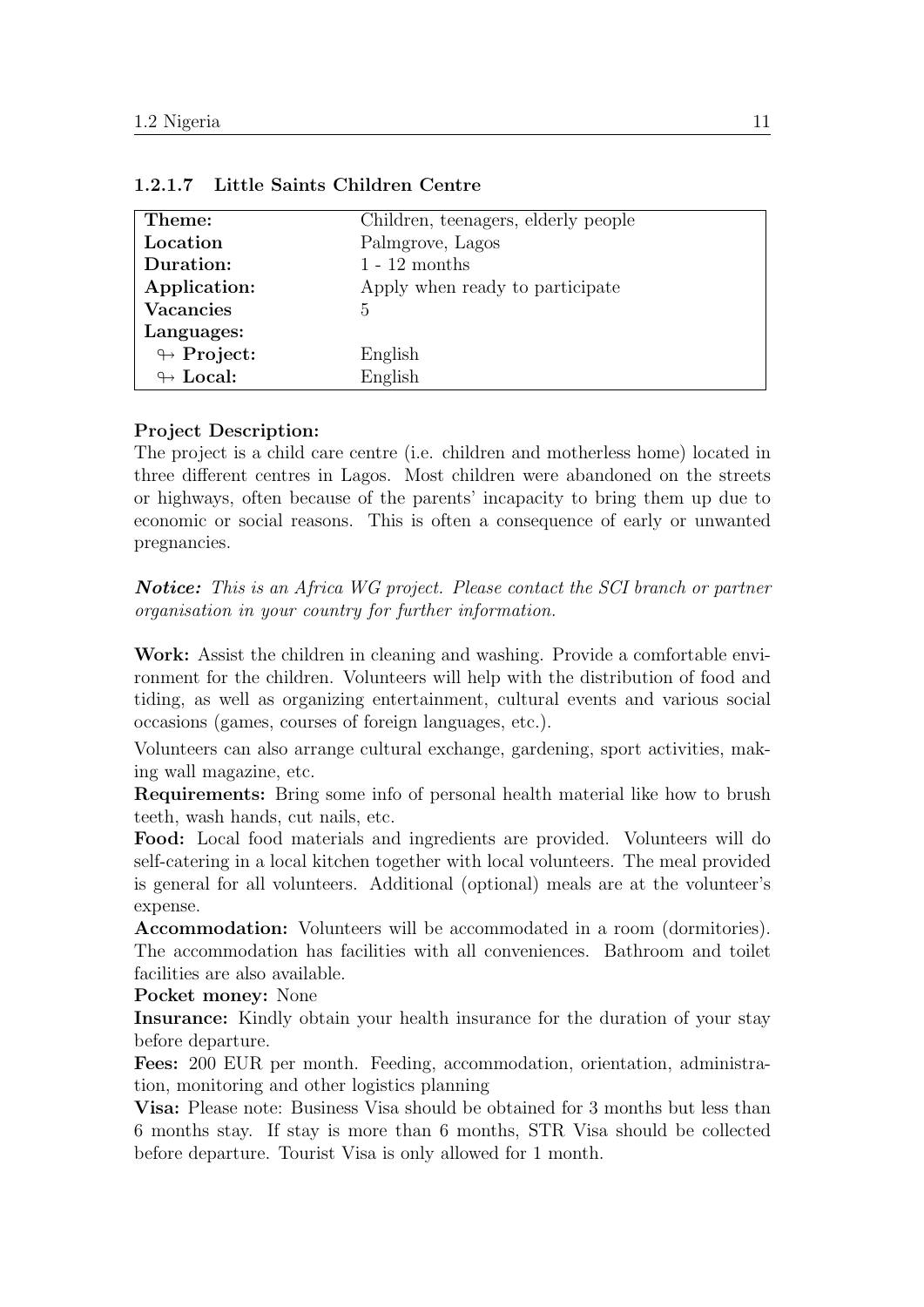Others: Clean water is sometimes available through pipe-borne facilities but not always. Most often water is collected from boreholes, streams, rivers or water tanks. Volunteers usually boil this water for safe drinking. Pick up is arranged by VWAN on arrival. Volunteer will be dropped of at the Airport after the project.

| Theme:                     | Disabilities                    |
|----------------------------|---------------------------------|
| Location                   | Lagos Mainland, AKoka           |
| Duration:                  | Between $1 - 12$ months         |
| Application:               | Apply when ready to participate |
| <b>Vacancies</b>           | 5                               |
| Languages:                 |                                 |
| $\looparrowright$ Project: | English                         |
| $\leftrightarrow$ Local:   | English                         |

#### <span id="page-15-0"></span>1.2.1.8 Modupe Cole Child Care Centre

#### Project Description:

The home consists of a so-called bedridden Station, which houses both highly mentally and physically disabled people of all ages (smaller children to almost 50-year-olds). As the name indicates, they are not able to move around and spend most of the time in their beds, being fed and washed by staff. There are boys' and girls' hostels. They are split into those for mentally challenged (like Down-Syndrome, Authism) and those for physically challenged (e.g. Spinal Bifida), who use wheelchairs.

**Notice:** This is an Africa WG project. Please contact the SCI branch or partner organisation in your country for further information.

Work: Volunteers are expected to provide the following services for the challenged and vulnerable children: \* auxiliary training in special areas related to their own social work \* assistance in moving physically challenged children around \* distribution of food and other materials \* organizing entertainment, cultural events and games, \* courses of foreign languages, etc.) \* helping the teachers in the school, e.g. paying special attention to one of the pupils or helping out during breakfast break.

Volunteers can also arrange cultural exchange, gardening, sport activities, making wall magazine, etc.

Requirements: Bring some info of personal health: material like how to brush teeth, wash hands, cut nails, etc.

Food: Local food materials and ingredients are provided. Volunteers will do self-catering in a local kitchen together with local volunteers. The meal provided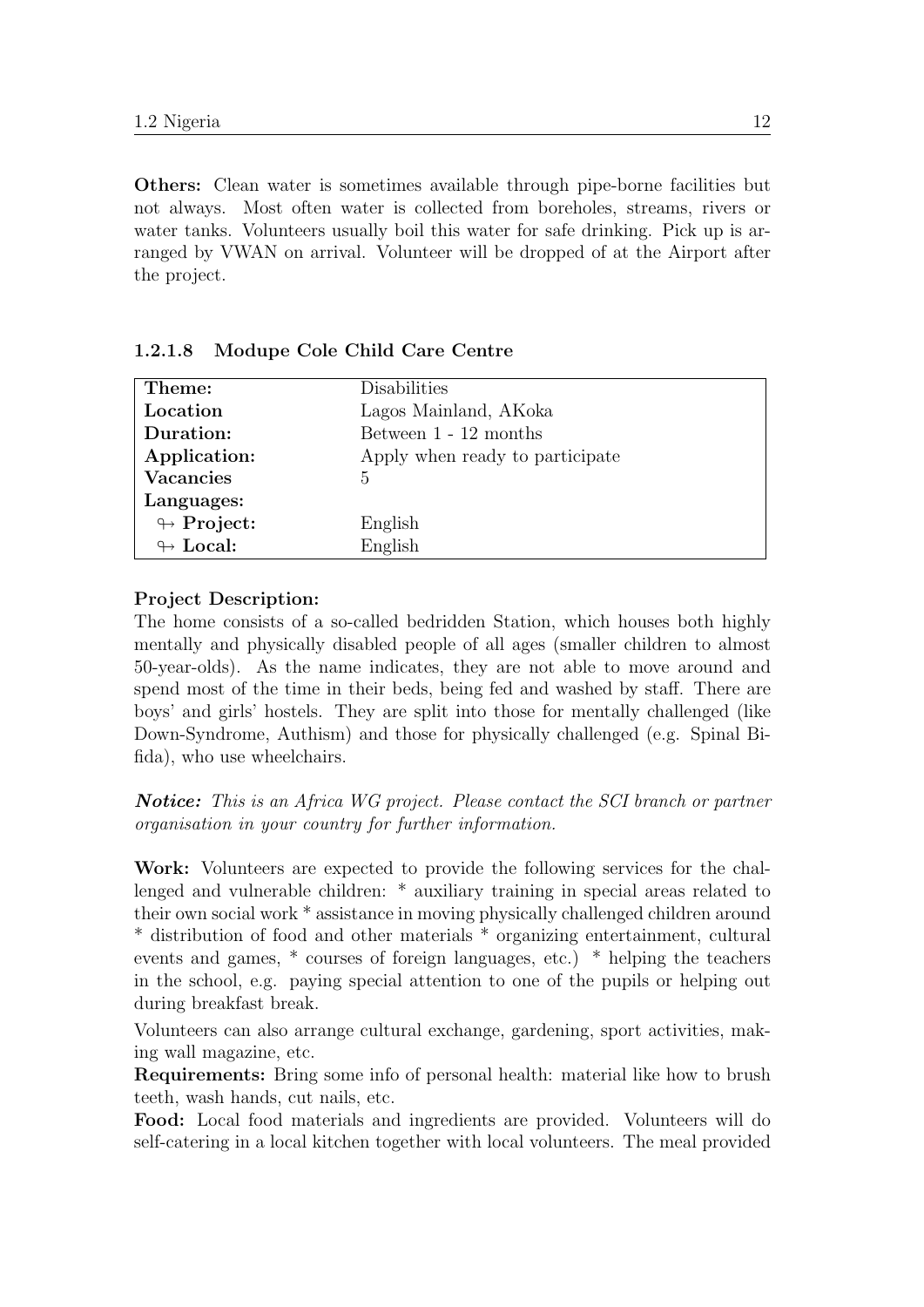is general for all volunteers. Additional (optional) meals are at the volunteer's expense.

Accommodation: Volunteers will be accommodated in a room (dormitories). The accommodation has facilities with all conveniences. Bathroom and toilet facilities are also available.

Pocket money: None

Insurance: Kindly obtain your health insurance for the period of your stay before departure.

Fees: 200 EUR per month. Feeding, accommodation, orientation, administration, monitoring and other logistics planning

Visa: Please note: Business Visa should be obtained for 3 months but less than 6 months stay. If stay is more than 6 months, STR Visa should be collected before departure. Tourist Visa is only allowed for 1 month.

Others: Clean water is sometimes available through pipe-borne facilities but not always. Often water is collected from boreholes, streams, rivers or water tanks. Volunteers usually boil this water for safe drinking. Pick up is arranged by VWAN on arrival. The volunteer will be dropped of at the Airport after the project.

| Theme:                     | Socially disadvantaged    |  |  |  |
|----------------------------|---------------------------|--|--|--|
| Location                   | G.R.A. Ikeja, Lagos State |  |  |  |
| Duration:                  | one year                  |  |  |  |
| Application:               | Apply when ready          |  |  |  |
| <b>Vacancies</b>           | 3                         |  |  |  |
| Languages:                 |                           |  |  |  |
| $\looparrowright$ Project: | English                   |  |  |  |
| $\leftrightarrow$ Local:   | English                   |  |  |  |

#### <span id="page-16-0"></span>1.2.1.9 Patrick Speech & Language

#### Project Description:

The project is an altruistic center where disadvantaged and mentally challenged children can learn to communicate with signs and sound. It is a welfare project that provides the needed attention to these children requiring special care.

Notice: This is an Africa WG project. Please contact the SCI branch or partner organisation in your country for further information.

Work: The volunteer will work with some experienced staff in the project. They will give assistance in counseling, entertainment, cultural events on various social occasions (games, courses of foreign languages, etc.). Volunteers can also arrange cultural exchange, gardening, sport activities, making wall magazine, etc.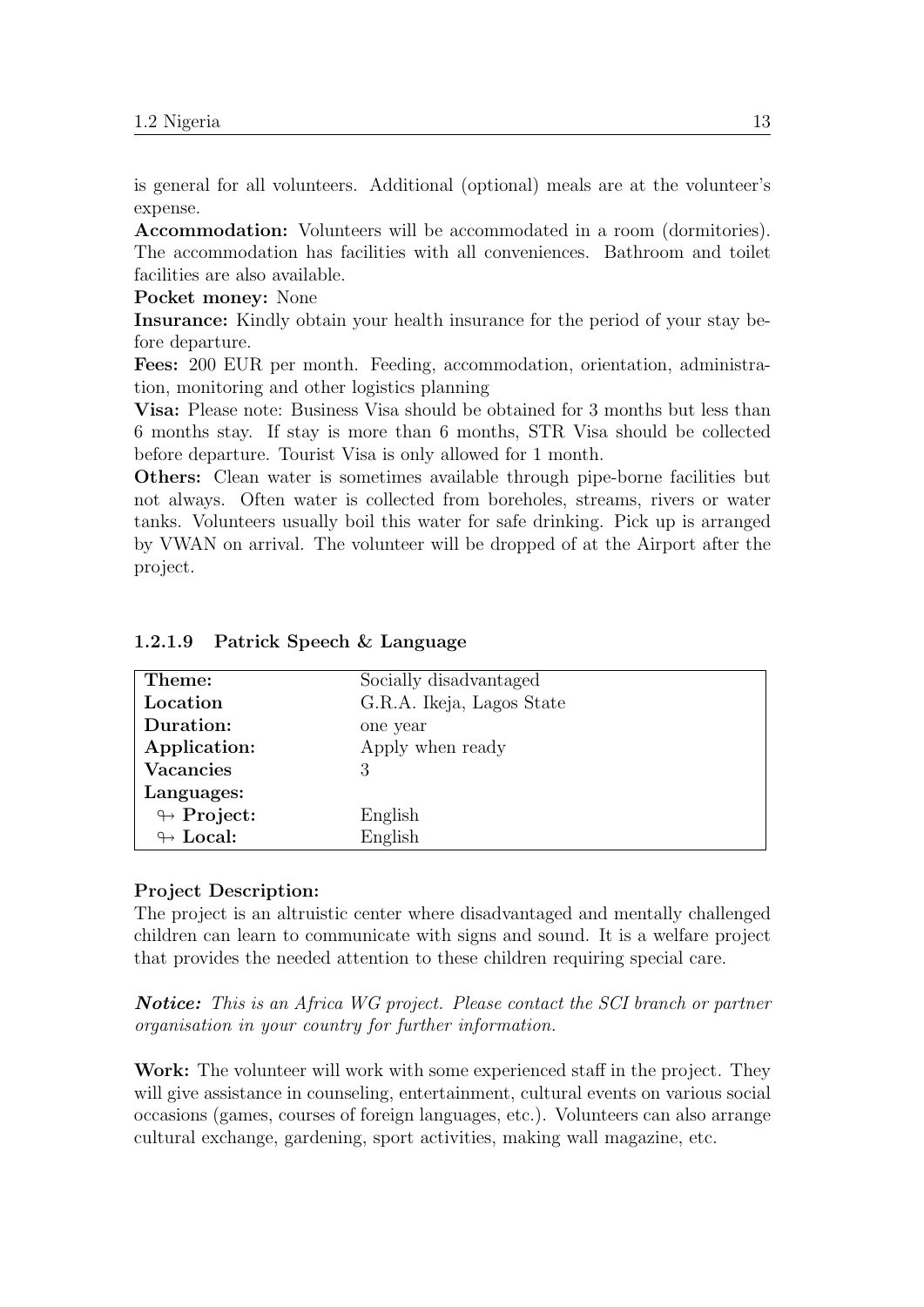Requirements: Bring some info of personal health: how to brush teeth, wash hands, cut nails, etc.

Volunteers with an affinity to communicate in signs are preferred.

Food: Local food materials and ingredients are provided. Volunteers will do self-catering in a local kitchen together with local volunteers. The meal provided is general for all volunteers. Additional (optional) meals are at the volunteer's expense.

Accommodation: Volunteers will be accommodated in a room (dormitories). The accommodation has facilities with all conveniences. Bathroom and toilet facilities are also available.

Pocket money: None

Insurance: Kindly obtain your health insurance for the duration of your stay before departure.

Fees: 200 EUR per month. Feeding, accommodation, orientation, administration, monitoring and other logistics planning

Visa: Business visa should be obtained for 3 months but less than 6 months stay. If stay is more than 6 months, STR Visa should be collected before departure. Tourist Visa is only allowed for 1 month.

Others: Clean water is sometimes available through pipe-borne facilities but not always. Most often water is collected from boreholes, streams, rivers or water tanks. Volunteers usually boil this water for safe drinking. Pick up is arranged by VWAN on arrival. The volunteer will be dropped of at the airport after the project.

## <span id="page-17-0"></span>1.3 Togo

### <span id="page-17-1"></span>1.3.1 ASTOVOT Togo

| Theme:                     | North-South solidarity                            |  |  |  |  |
|----------------------------|---------------------------------------------------|--|--|--|--|
| Location                   | Kloto and Agou                                    |  |  |  |  |
| Duration:                  | Volunteer should stay for at least one month.     |  |  |  |  |
|                            | Project is open from January to September.        |  |  |  |  |
| Application:               | Decision within 2 weeks after application form is |  |  |  |  |
|                            | sent to us.                                       |  |  |  |  |
| Vacancies                  | $\mathcal{D}_{\mathcal{L}}$                       |  |  |  |  |
| Languages:                 |                                                   |  |  |  |  |
| $\leftrightarrow$ Project: | French                                            |  |  |  |  |
| $\leftrightarrow$ Local:   | French                                            |  |  |  |  |

#### <span id="page-17-2"></span>1.3.1.1 Assistance Teacher of Primary and Secondary School

#### Project Description: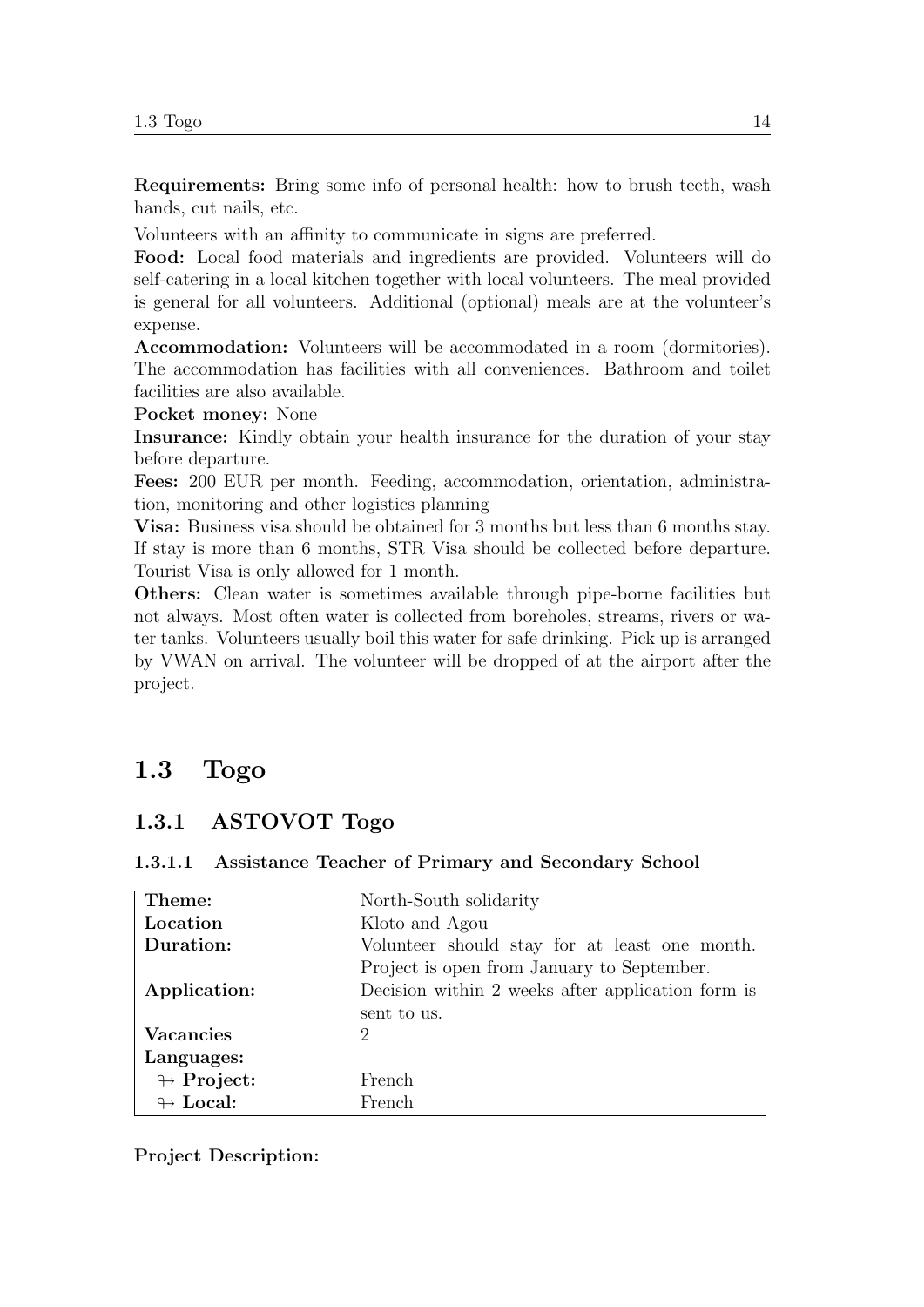ASTOVOT, aware of the negative impact of lack of teachers and the great number of students on the results of examinations at the end of the year, supports the government efforts to provide students with better conditions of education . So, we initiate this type of project as a long term in order to: - Enable effective assistance of students in their studies; - Support the unwell understood chapters and complete the unfinished agenda, - Initiate with them a method of study for adequate preparation of exams, - Increase the success rate of students.

Notice: This is an Africa WG project. Please contact the SCI branch or partner organisation in your country for further information.

Work: - The volunteer is placed in a school. S/he will do an internship with a teacher to get acquainted with the country's educational system and assist the teacher in its work. Then, S/he: - Prepares courses in collaboration with a teacher and organizes support classes in accordance with existing programs in the country for a better supervision of primary and secondary school students - Helps the teacher to correct copies of the students, - Guards students during the various assessments (written tests, homework table, final examinations) - Promotes extracurricular activities in clubs: drawing, drama, English, German, French and reading

The types of projects available are: French teacher English teacher ;German teacher ;Mathematics and Physical Sciences teacher Arts teacher ;Music teacher ;Professor of Sport; Support and assistance of blind people. The volunteer will also be responsible for extracurricular activities.

Requirements: - For primary school: specialized training is required. - For the college, a Bachelors Degree or equivalent training is required. - For high school, a Masters Degree or equivalent training is required. - To support / guidance of the blind, the volunteer should have working knowledge of Braille or have the desire to work with the blind and learn Braille.

Food: Provided by ASTOVOT.

Accommodation: in hosting families

Pocket money: None

Insurance: Volunteer has to get his/her own insurance.

Fees: 290 EUR per month. Administrative costs, costs for food and accommodation.

Visa: You need a visa to Togo. Information is available at the Togo embassy or consulate in your country. It is possible to obtain a visa at the airport but we recommend that you get in your country to avoid administrative complications. Others: If possible, bring some manuals, gadgets or any educational material.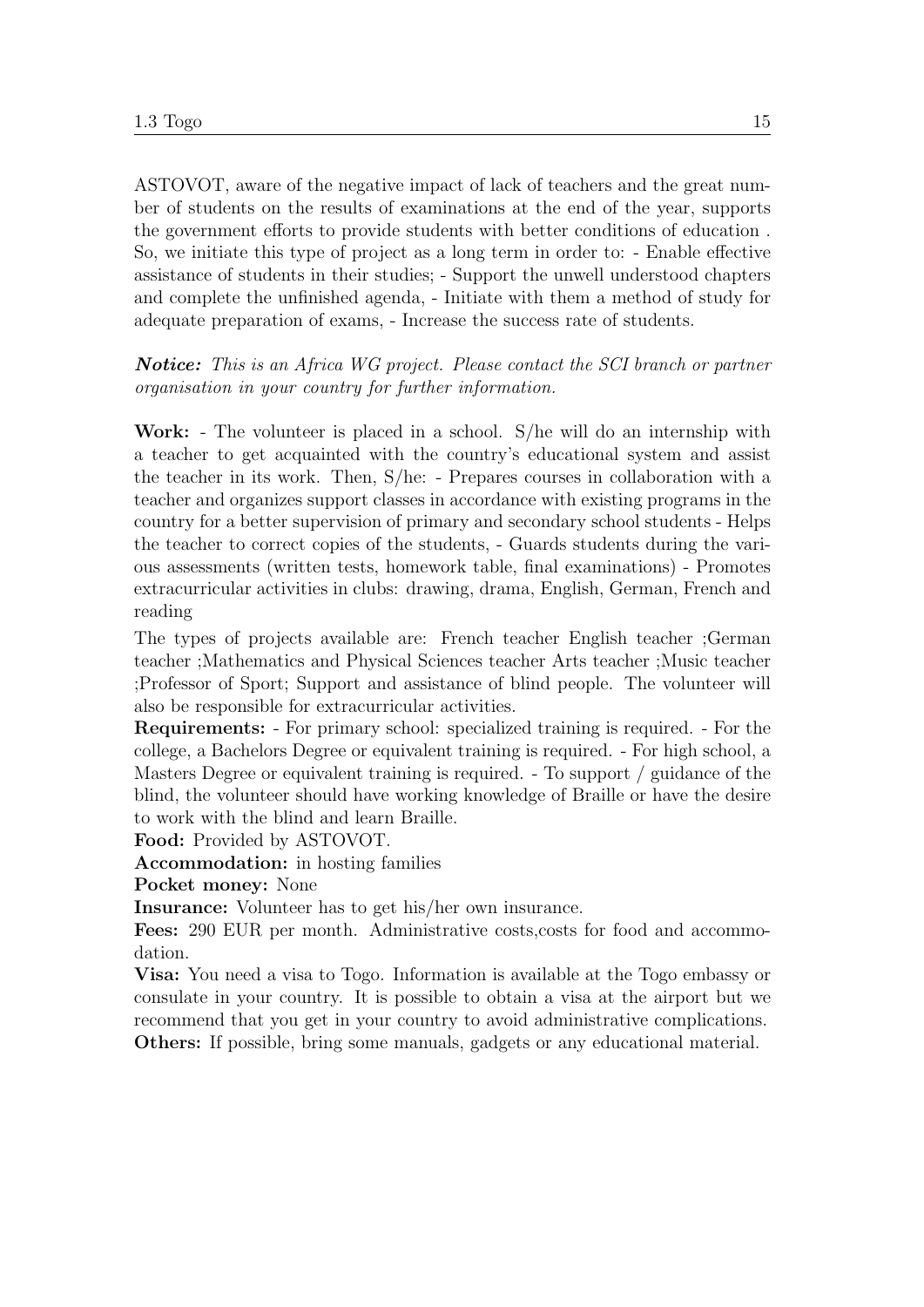| Theme:                     | North-South solidarity                          |
|----------------------------|-------------------------------------------------|
| Location                   | Kpalimé                                         |
| Duration:                  | Volunteer should stay for at least one month.   |
|                            | Project is open from October to July.           |
| Application:               | Decision within two weeks after we received the |
|                            | application form.                               |
| <b>Vacancies</b>           | 3                                               |
| Languages:                 |                                                 |
| $\looparrowright$ Project: | French                                          |
| $\leftrightarrow$ Local:   | French                                          |

#### <span id="page-19-0"></span>1.3.1.2 Social and educational activities with children

### Project Description:

ASTOVOT, in partnership with kindergartens and the center of ENVOL and VIVENDA, offers the volunteers the opportunity to get involved in educational activities. This allows to overcome the lack of teaching staff and introduce the children and staff to another culture (get the benefits of the cultural exchanges for a better education of the children). The volunteer can choose if he/she wants to work (i) in a kindergarten, (ii) with mentally challenged children at the EN-VOL center, or (iii) with deaf and mute children at the VIVENDI center (please specify your prefernce in the application).

Notice: This is an Africa WG project. Please contact the SCI branch or partner organisation in your country for further information.

Work: The volunteers will participate in all the activities of the center:

Helping teachers to supervise children during the various activities.

Working with children in the different workshops: modeling and fabrication of various objects, collage and drawing, games, chat, music and dance, stories and songs.

Creating arts and cultural activities.

Assisting teachers in their daily work with children.

It is also possible to develop a joint program with the teachers.

Volunteers are also invited to present typical cultural aspects of their country: songs, dances, games and more.

The working time is six hours (6) per day.

Requirements: This project is open to any volunteer who loves to listen and communicate patiently with the children. However,a qualified specialist such as psychologist, skilled educator, speech therapist, social worker, physiotherapist, a skilled teacher is highly desirable.

Food: Provided by ASTOVOT.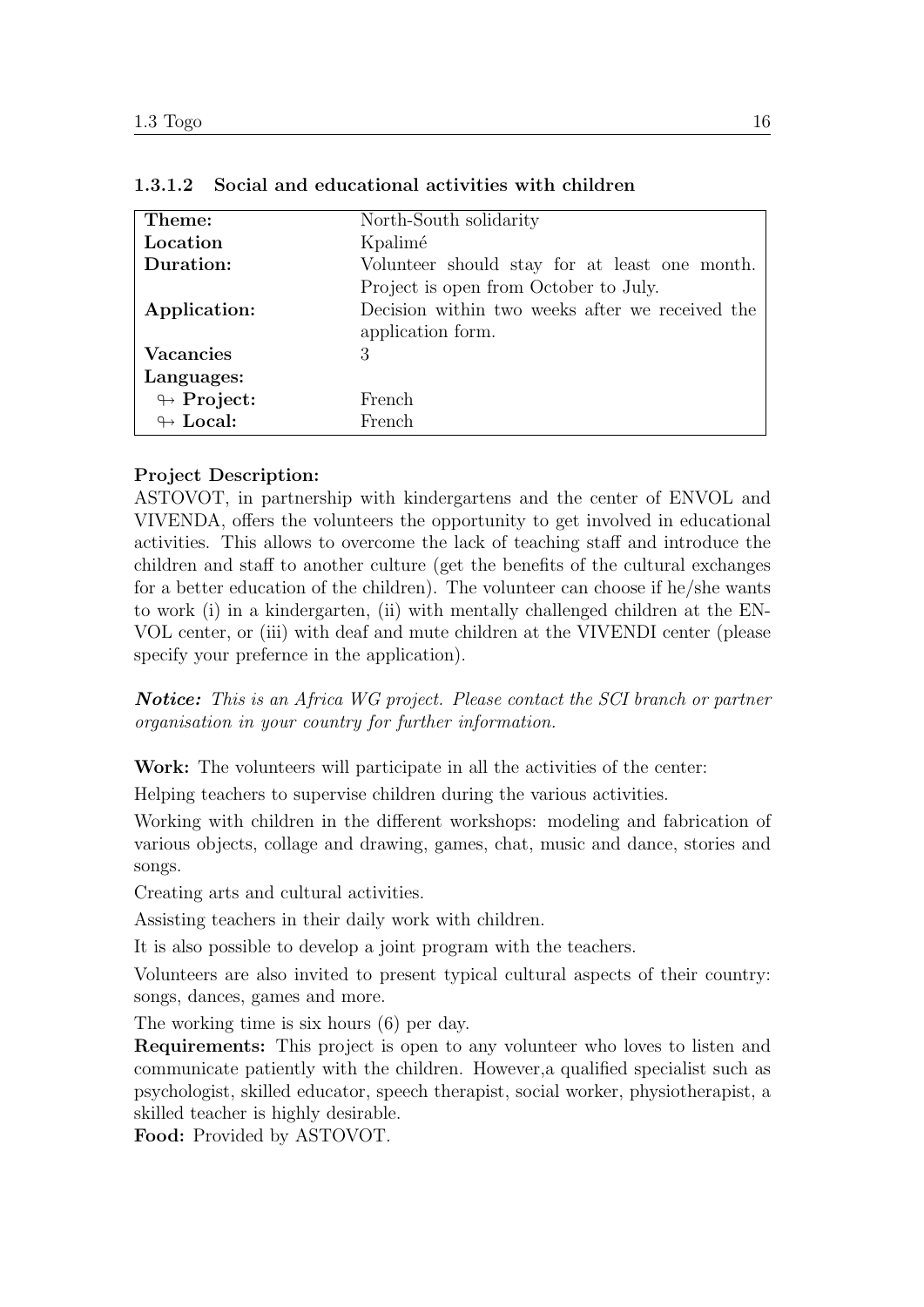Accommodation: in hosting families

Pocket money: None

Insurance: Volunteer has to get his/her own insurance.

Fees: 290 EUR per month. Administrative costs,costs for food and accommodation.

Visa: You need a visa to Togo. Information is available at the Togo embassy or consulate in your country. It is possible to obtain a visa at the airport but we recommend that you get in your country to avoid administrative complications. Others: If possible, bring some manuals, gadgets or any educational material.

| Theme:                     | North-South solidarity                                           |  |  |  |  |  |
|----------------------------|------------------------------------------------------------------|--|--|--|--|--|
| Location                   | Kpalimé                                                          |  |  |  |  |  |
| Duration:                  | Volunteer should stay for at least one month.                    |  |  |  |  |  |
|                            | Project is open from January to September.                       |  |  |  |  |  |
| Application:               | Decision within 2 weeks after application form is<br>sent to us. |  |  |  |  |  |
|                            |                                                                  |  |  |  |  |  |
| <b>Vacancies</b>           |                                                                  |  |  |  |  |  |
| Languages:                 |                                                                  |  |  |  |  |  |
| $\leftrightarrow$ Project: | English, French                                                  |  |  |  |  |  |
| $\leftrightarrow$ Local:   | French                                                           |  |  |  |  |  |

<span id="page-20-0"></span>1.3.1.3 Support to ASTOVOT coordination staff

#### Project Description:

In order to be more efficient in carrying out its activities, ASTOVOT coordination team is looking for people who want to bring further expertise to the organization. We offer a team work in a diverse and rewarding associative workplace. This project aims at: promoting volunteering, creating and implementing new projects, supporting the coordination team in its daily tasks.

**Notice:** This is an Africa WG project. Please contact the SCI branch or partner organisation in your country for further information.

Work: Promote voluntary work in schools and among the rural population.

Developp community activities in rural areas.

Create innovative projects in rural areas.

Fundraising.

Administrative work for ASTOVOT organisation.

Follow up of mid-term and long term volunteering projects.

Support the coordination for the activity reports in French and English.

Implement new projects in school or outside of school.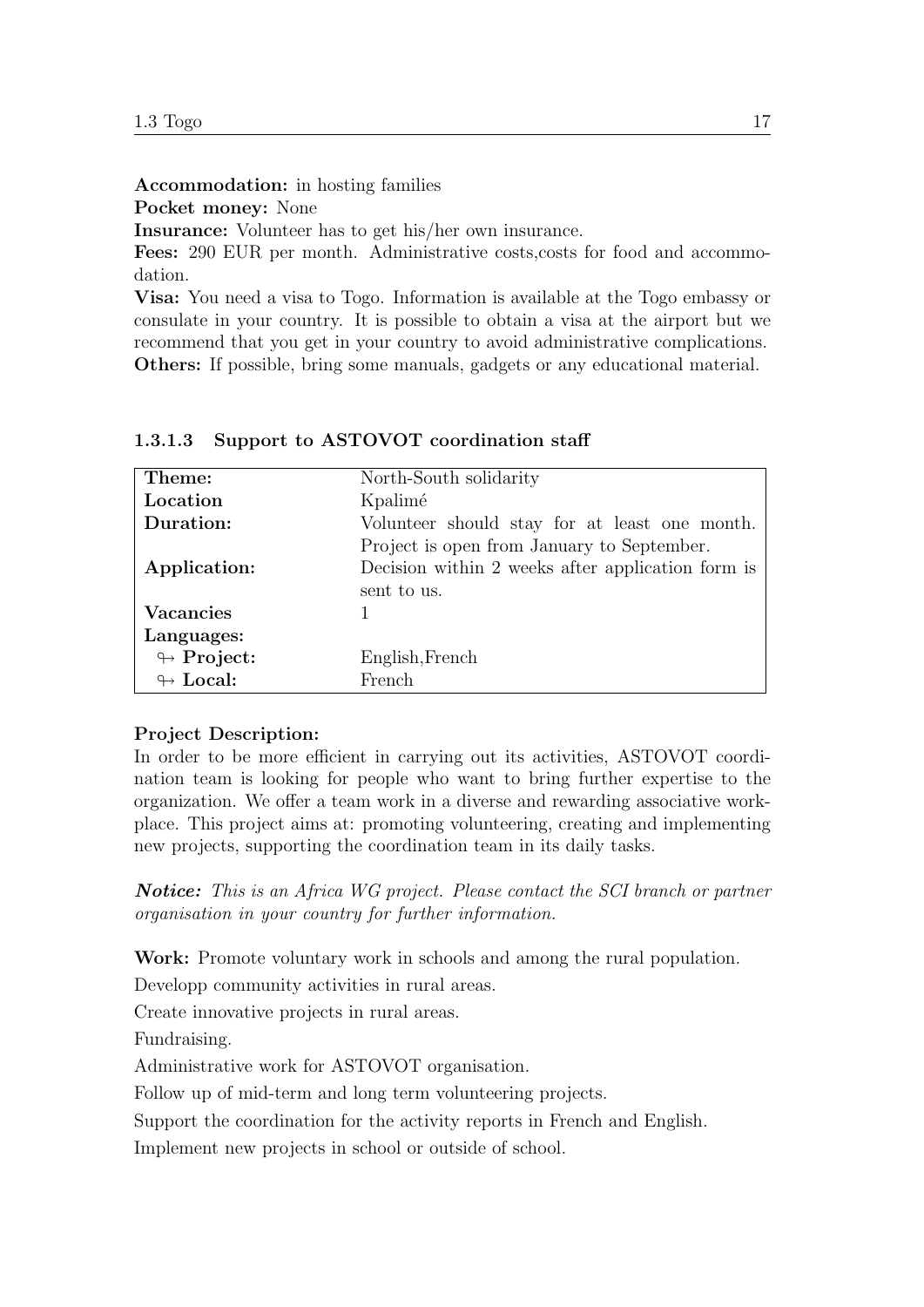Requirements: The volunteer must know how to manage several projects, work independently, be flexible about working days/hours. S/He must also have a great sense of communication in order to motivate and manage a group of volunteers, as well as writing skills for the fundraising. Knowledge of English, computer and basic accounting is desirable. Experience in international workcamps and volunteering, knowledge of international organizations field will be helpful.

Food: Provided by ASTOVOT.

Accommodation: in hosting families

Pocket money: None

Insurance: Volunteer has to get his/her own insurance.

Fees: 290 EUR per month. Administrative costs,costs for food and accommodation.

Visa: You need a visa to Togo. Information is available at the Togo embassy or consulate in your country. It is possible to obtain a visa at the airport but we recommend that you get it in your country to avoid administrative complications. Others: This project can be combined, if possible, with taking part in a second project, for example "Assistance to radio planet". If possible, bring some manuals, gadgets or any educational material.

| Theme:                     | North-South solidarity                            |  |  |  |  |  |
|----------------------------|---------------------------------------------------|--|--|--|--|--|
| Location                   | Kpalimé                                           |  |  |  |  |  |
| Duration:                  | Volunteer should stay for at least one month.     |  |  |  |  |  |
|                            | Project is open all the year.                     |  |  |  |  |  |
| Application:               | Decision within 2 weeks after application form is |  |  |  |  |  |
|                            | sent to us.                                       |  |  |  |  |  |
| <b>Vacancies</b>           |                                                   |  |  |  |  |  |
| Languages:                 |                                                   |  |  |  |  |  |
| $\looparrowright$ Project: | French                                            |  |  |  |  |  |
| $\leftrightarrow$ Local:   | French                                            |  |  |  |  |  |

#### <span id="page-21-0"></span>1.3.1.4 Support to Computer Centers Staff

#### Project Description:

This project is initiated in response to requests made by some computer centers of the city of Kpalim´e. This program is a unique opportunity for any student who opted for a career in the field of IT. It allows you to discover the particularities of computing science in a developing country. You can experience the contrast between computer training in Western countries and the realities of training in developing countries. Objectives: The project aims at: - Strengthening human resource capacity in computer centers - Supporting trainers to improve their assistance to learners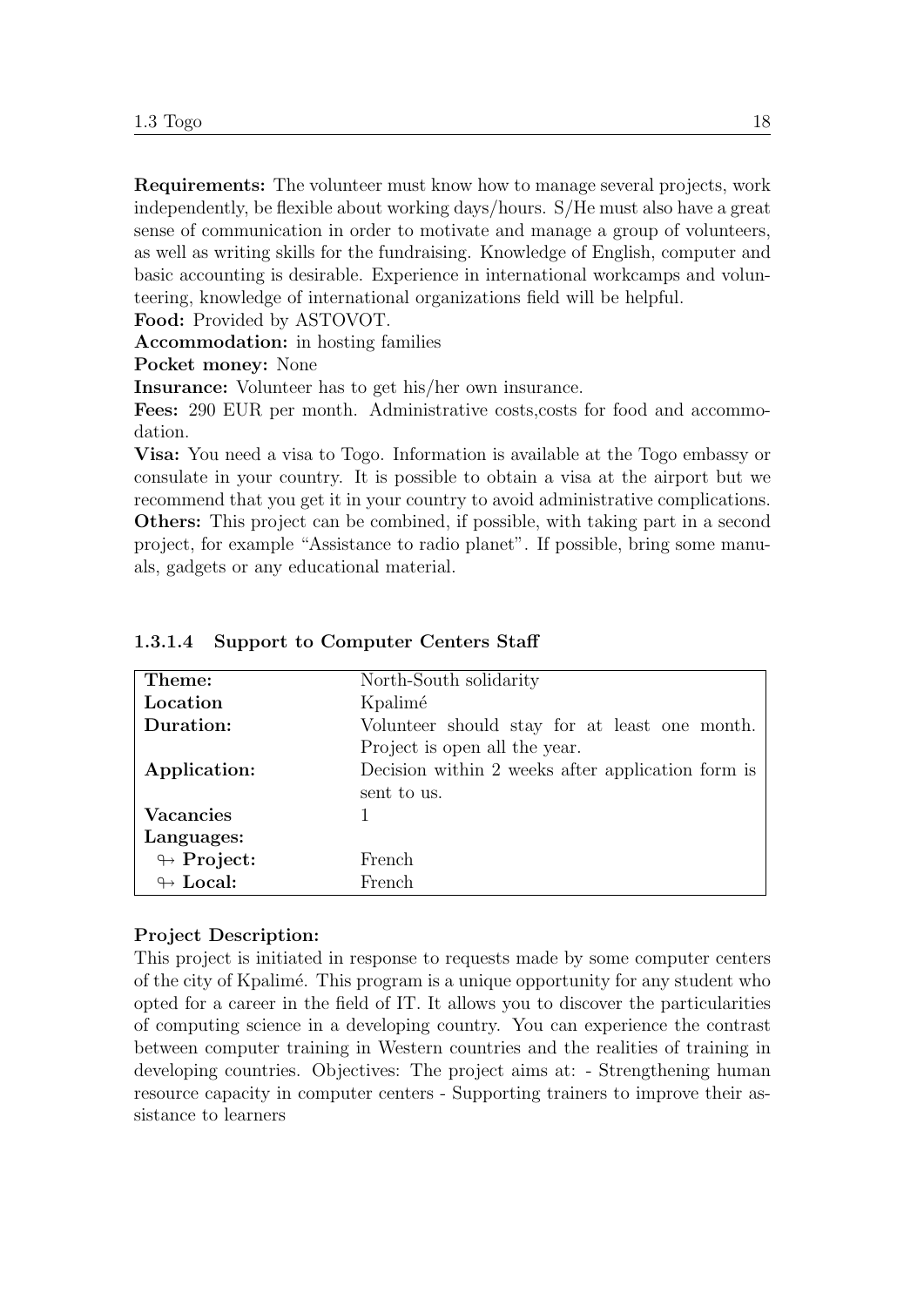Notice: This is an Africa WG project. Please contact the SCI branch or partner organisation in your country for further information.

Work: Volunteers will assist the training staff to supervise and assist people in learning, Assisting the trainers in the daily work with young people, Making a joint program with trainers

Requirements: Perfect command of computer sciences.

Food: Provided by ASTOVOT.

Accommodation: in hosting families

Pocket money: None

Insurance: Volunteer has to get his/her own insurance.

Fees: 290 EUR per month. Administrative costs,costs for food and accommodation.

Visa: You need a visa to Togo. Information is available at the Togo embassy or consulate in your country. It is possible to obtain a visa at the airport but we recommend that you get in your country to avoid administrative complications. Others: If possible, bring some manuals, gadgets or any educational material.

| Theme:                     | North-South solidarity                                           |  |  |  |  |  |
|----------------------------|------------------------------------------------------------------|--|--|--|--|--|
| Location                   | Kloto, Agou and Danyi                                            |  |  |  |  |  |
| Duration:                  | Volunteer should stay for at least one month.                    |  |  |  |  |  |
|                            | Project is open all the year.                                    |  |  |  |  |  |
| Application:               | Decision within 2 weeks after application form is<br>sent to us. |  |  |  |  |  |
|                            |                                                                  |  |  |  |  |  |
| <b>Vacancies</b>           | $\mathcal{D}$                                                    |  |  |  |  |  |
| Languages:                 |                                                                  |  |  |  |  |  |
| $\looparrowright$ Project: | French                                                           |  |  |  |  |  |
| $\leftrightarrow$ Local:   | French.                                                          |  |  |  |  |  |

#### <span id="page-22-0"></span>1.3.1.5 Support to Health Centers Staff

#### Project Description:

This project was initiated in response to requests made by the directors of social health centers of Kpalimé, namely the health center "Solidarity", the new health center of Zomayi. The project aims at: - Overcoming the lack of health staff, - Making the health centers benefit from external skills and know-how, - Providing international volunteers with a field of learning or enhancing skills in tropical medicine.

Notice: This is an Africa WG project. Please contact the SCI branch or partner organisation in your country for further information.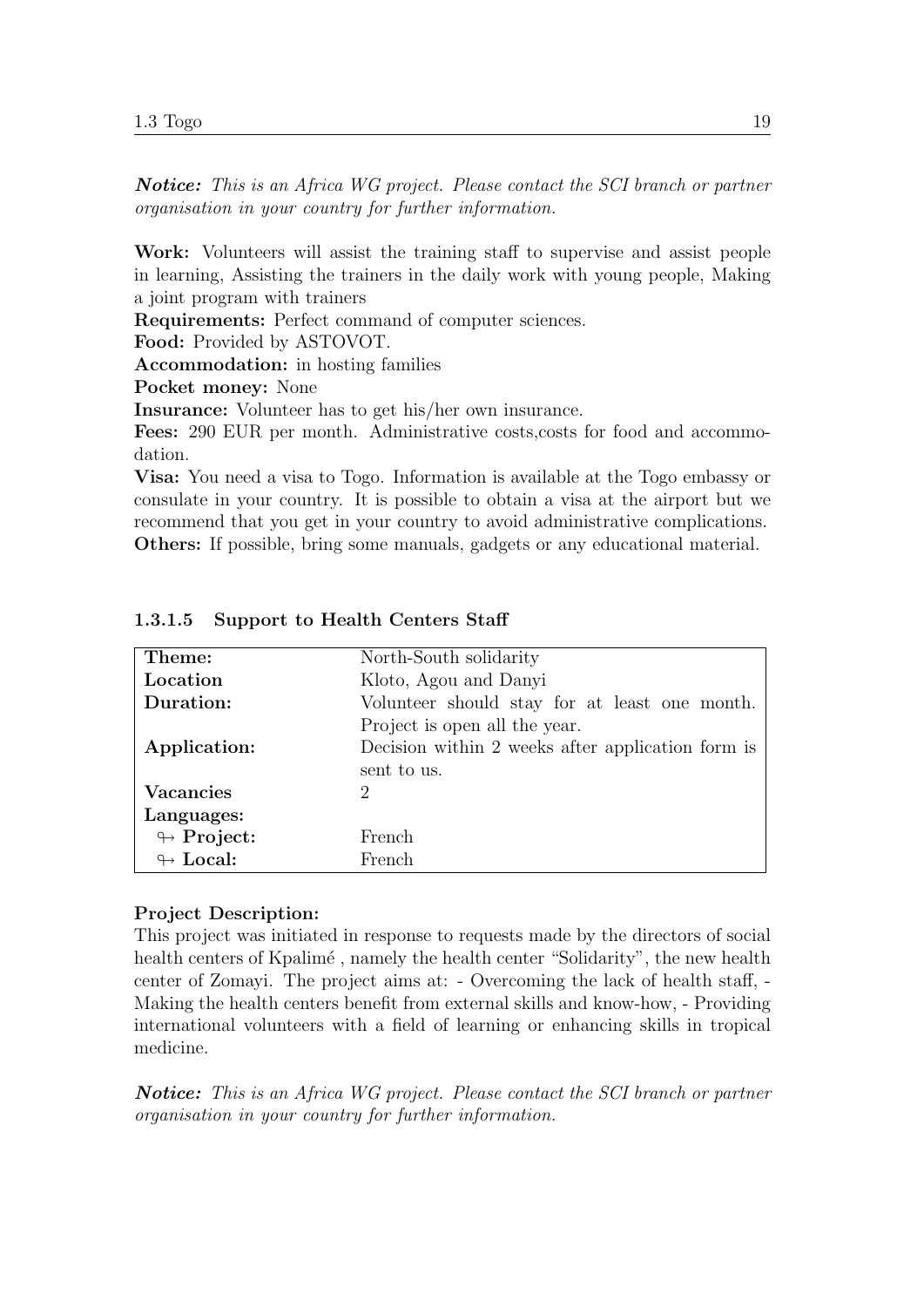Work: Volunteer will help the staff to treat and assist patients. The centers have laboratories for analysis, health and maternity services where can work different bodies of medicine. Volunteer participates in: - Consultations of patients and pregnant women (prenatal) - Minor surgery for minor accidents - Weighing of children, - Vaccination, - Family planning sessions, - Biomedical Analysis

Requirements: Training in the health field is required. For specialists (midwives, nurses, laboratory assistant) in health or students who want to have the knowledge and skills in tropical medicine, this project is strongly indicated. Anyone wishing to do an internship, assist or serve as a caregiver may be admitted Food: Provided by ASTOVOT.

Accommodation: Provided by ASTOVOT.

Pocket money: None

Insurance: Volunteer has to get his/her own insurance.

Fees: 290 EUR per month. Administrative costs, costs for food and accommodation.

Visa: You need a visa to Togo. Information is available at the Togo embassy or consulate in your country. It is possible to obtain a visa at the airport but we recommend that you get in your country to avoid administrative complications. Others: If possible,the volunteer can bring medical materials.

| Theme:                     | North-South solidarity                            |  |  |  |  |
|----------------------------|---------------------------------------------------|--|--|--|--|
| Location                   | Kpalimé; Agou Nyogbo, Tové Ati                    |  |  |  |  |
| Duration:                  | Volunteer should stay for at least one month.     |  |  |  |  |
|                            | Project is open from January to September.        |  |  |  |  |
| Application:               | Decision within 2 weeks after application form is |  |  |  |  |
|                            | sent to us.                                       |  |  |  |  |
| <b>Vacancies</b>           |                                                   |  |  |  |  |
| Languages:                 |                                                   |  |  |  |  |
| $\looparrowright$ Project: | <b>French</b>                                     |  |  |  |  |
| $\leftrightarrow$ Local:   | French.                                           |  |  |  |  |

<span id="page-23-0"></span>1.3.1.6 Support to Libraries Staff

#### Project Description:

Reading helps to be open to cultures. Faced with the multiplicity and variety of information technology, most students are no more interested in reading and book culture. The project aims at supporting the library,encouraging students to be interested in reading and to develop interest in cultural activities such as drama, poetry, dance, etc. Various activities are organized:activities around albums,scientific activities,awareness campaign in schools,organizing games for children,reading contests with prizes,cultural events (theater, storytelling, African night followed by dancing .)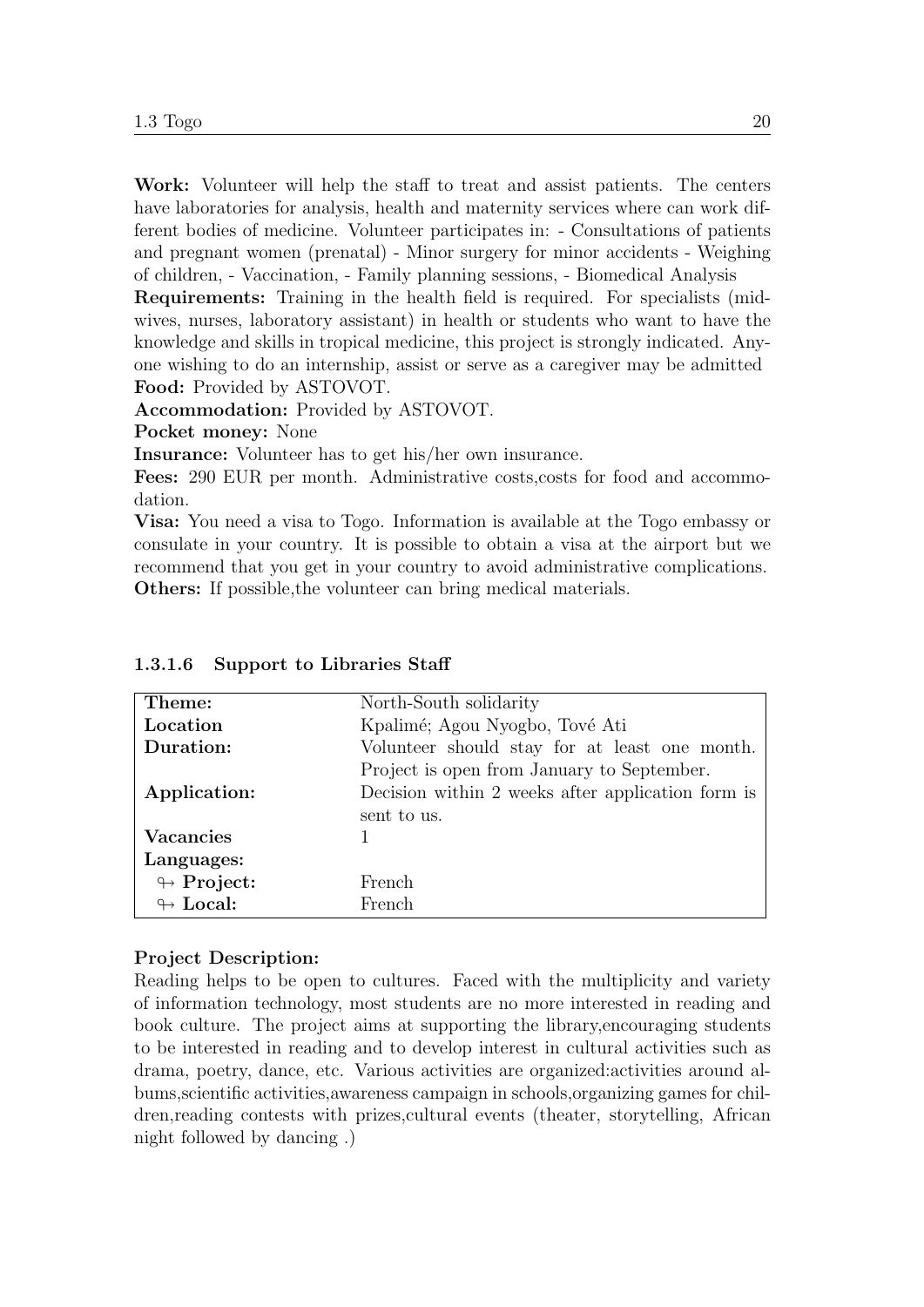Notice: This is an Africa WG project. Please contact the SCI branch or partner organisation in your country for further information.

Work: Volunteers will be trained and work as a librarian in the library or come in support of local librarians, Run the library, manage the loan of books, Participating in awareness campaigns and cultural events designed to foster the love of reading in the target population.

Requirements: Motivation

Food: in hosting families

Accommodation: in hosting families

Pocket money: None

Insurance: Volunteer has to get his/her own insurance.

Fees: 290 EUR per month. Administrative costs,costs for food and accommodation.

Visa: You need a visa to Togo. Information is available at the Togoembassy or consulate in your country. It is possible to obtain a visa at the airport but we recommend that you get in your country to avoid administrative complications. Others: If possible, bring some manuals, gadgets or any educational material.

| Theme:                     | North-South solidarity                            |  |  |  |  |
|----------------------------|---------------------------------------------------|--|--|--|--|
| Location                   | Kpalimé                                           |  |  |  |  |
| Duration:                  | Volunteer should stay for at least one month.     |  |  |  |  |
|                            | Project is open from January to September.        |  |  |  |  |
| Application:               | Decision within 2 weeks after application form is |  |  |  |  |
|                            | sent to us.                                       |  |  |  |  |
| <b>Vacancies</b>           |                                                   |  |  |  |  |
| Languages:                 |                                                   |  |  |  |  |
| $\looparrowright$ Project: | French                                            |  |  |  |  |
| $\leftrightarrow$ Local:   | French                                            |  |  |  |  |

<span id="page-24-0"></span>1.3.1.7 Support to Radio Planète

#### Project Description:

The project of activities on the radio is held in Kpalimé at Radio Planet. Noting the rich intercultural debates and the thinking they bring to each one, we consider appropriate to share this exchange with radio listeners. Indeed, the debates allow people to question themselves, to think on the meaning of their behaviors and improvements that can be made.

Notice: This is an Africa WG project. Please contact the SCI branch or partner organisation in your country for further information.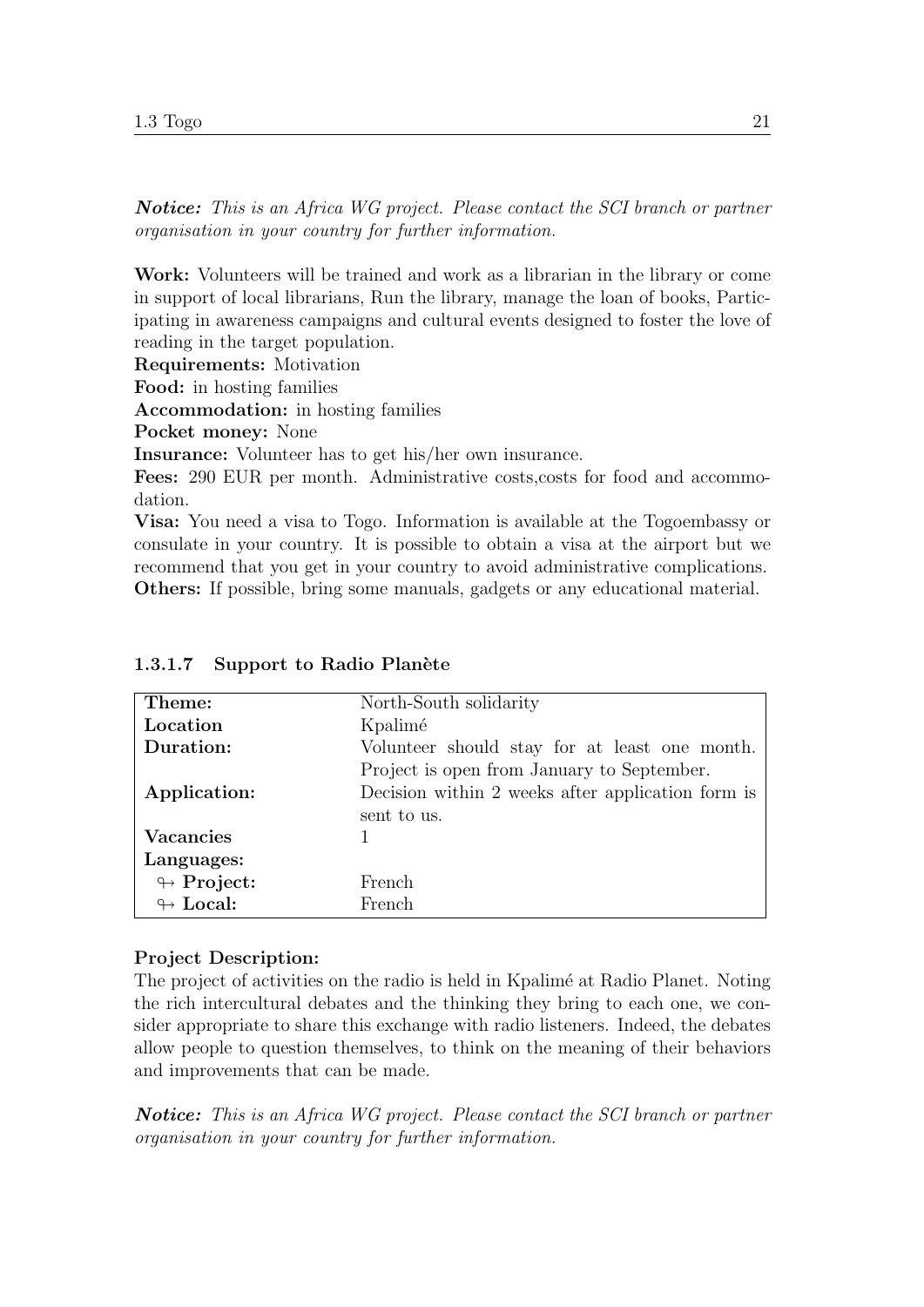Work: The volunteer will participate in the life of the radio at several levels: talk shows,variety shows,news,interviews and vox pops, etc.

Note : This project has very different hours from the others. The volunteer can choose his/her hours on the radio. Several programs are in Ewe (local language), the volunteer can not always participate. This project can be combined with the Project Support to ASTOVOT coordination Staff, which is 5 minutes from the radio.

Requirements: Motivation and spirit of tolerance

Food: Provided by ASTOVOT.

Accommodation: in hosting families

Pocket money: None

Insurance: Volunteer has to get his/her own insurance.

Fees: 290 EUR per month. Administrative costs,costs for food and accommodation.

Visa: You need a visa to Togo. Information is available at the Togo embassy or consulate in your country. It is possible to obtain a visa at the airport but we recommend that you get in your country to avoid administrative complications. Others: If possible, bring some manuals, gadgets or any educational material.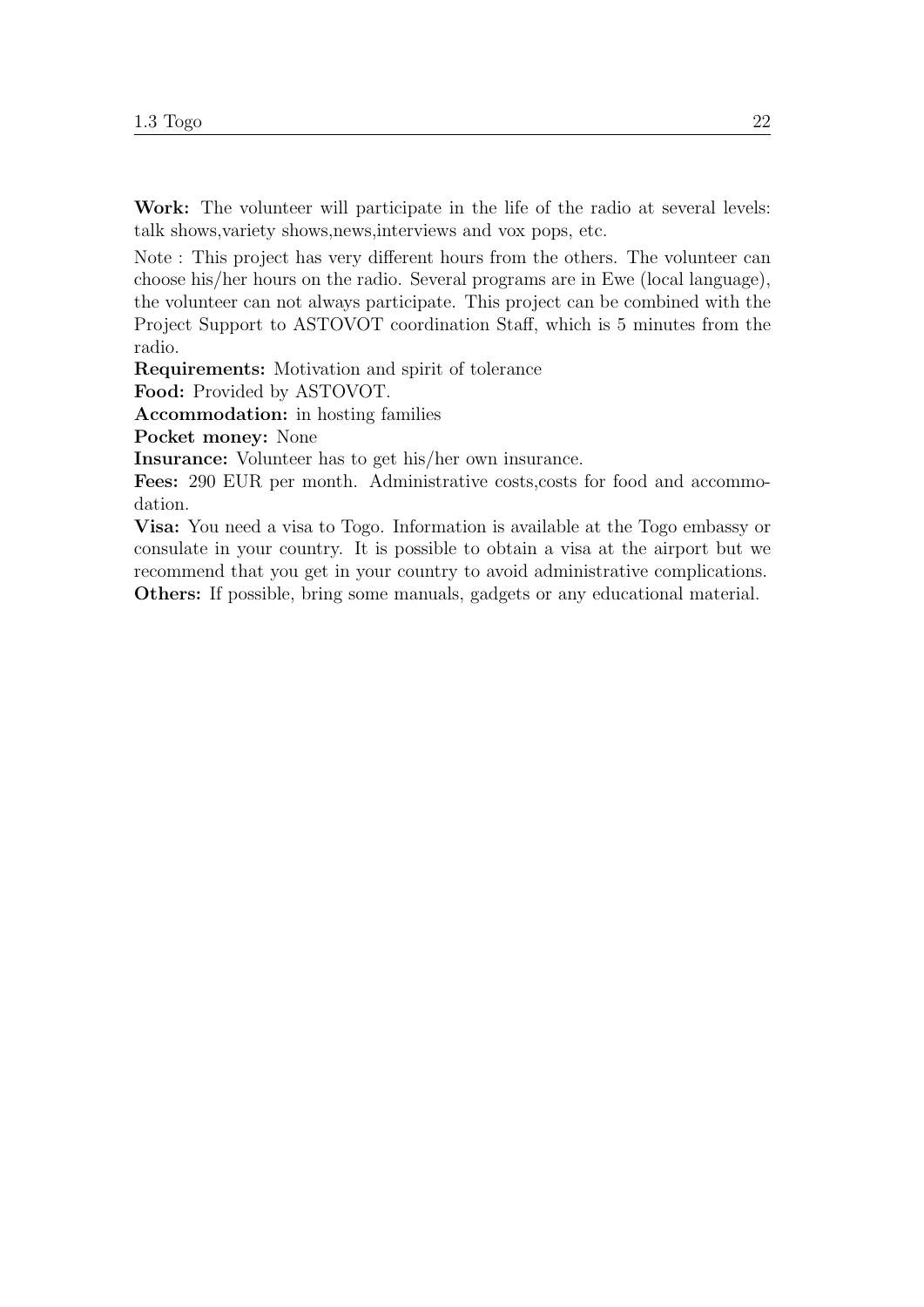# <span id="page-26-0"></span>Chapter 2

# Asia

## <span id="page-26-1"></span>2.1 Indonesia

### <span id="page-26-2"></span>2.1.1 IIWC Indonesia

<span id="page-26-3"></span>

|  |  | 2.1.1.1 Assisting Teaching at Dian Nuswantoro University |  |
|--|--|----------------------------------------------------------|--|
|  |  |                                                          |  |

| Theme:                     | Children, teenagers, elderly people                |
|----------------------------|----------------------------------------------------|
| Location                   | Semarang City, Central Java Indonesia              |
| Start:                     | 2012-09-01                                         |
| End:                       | 2012-12-31                                         |
| Application:               | The volunteers will get the decision 2 weeks after |
|                            | their application is received.                     |
| <b>Vacancies</b>           |                                                    |
| Languages:                 |                                                    |
| $\leftrightarrow$ Project: | English                                            |
| $\leftrightarrow$ Local:   | Malay, Indonesian                                  |

#### Project Description:

Organized together with UDINUS (Universitas Dian Nuswantoro), the volunteer will assist the English lecturer in the class. The students need to practice their English. The political and economical condition of Indonesia makes it difficult for the university to hire native speakers. Also it is quite difficult to invite native speakers due to the travel ban from some English speaking countries. Hence, the project is looking for volunteers with good English skills.

Work: Assist during English classes at the university, mainly during conversation classes. Run and manage the English conversation club.

Requirements: Fluent in English both oral and written. Cheerful, patient and highly motivated. Having teaching experience is a clear advantage. Willing to learn Bahasa Indonesia and English teaching methods in a fun and interesting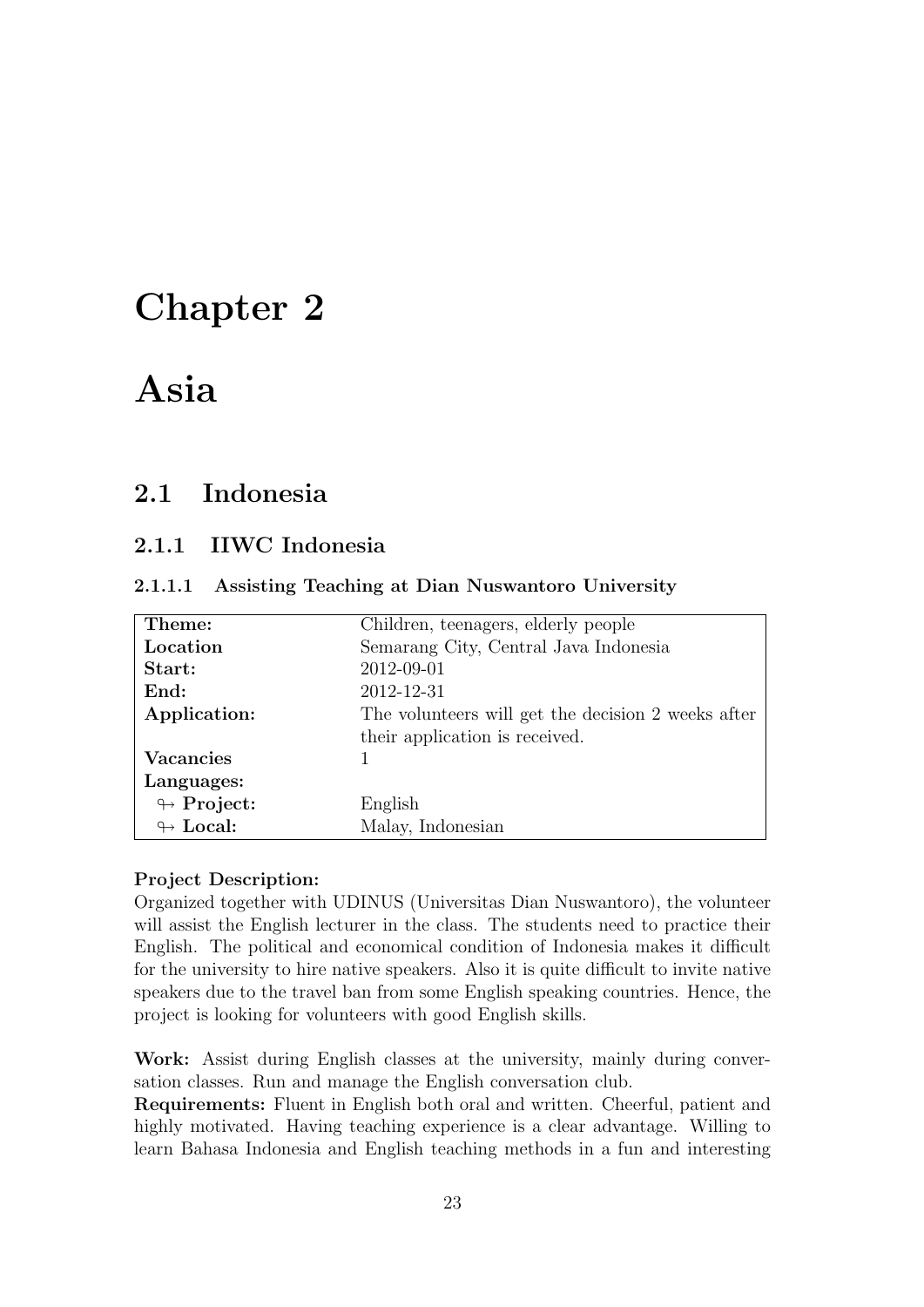way.

Food: Buy your own food in food stalls around the university/boarding house. The provided pocket money should be sufficient to cover the basic daily meals.

Accommodation: Provided by the university (either with a host family or in a boarding house).

Pocket money: 600000 IDR per month

Insurance: Health insurance should be organized by the volunteer. IIWC will not cover any insurance.

Fees: None

Visa: Volunteer can get a socio-culture visa index 211 for 60 days. It can be extended twice (each extension for 30 days) in Indonesia. Costs related to visa (extension: 700000 IDR) have to be covered by the volunteer.

Others: If a volunteer stays more than 4 months, he/she needs to renew the visa abroad every 120 days. All cost related to extend and or renew the visa shave to be covered by the volunteers.

| Theme:                     | Art, culture, history                              |
|----------------------------|----------------------------------------------------|
| Location                   | Borobudur Village, Magelang, Centra Java           |
| Project start:             | 2012-03-01                                         |
| Duration:                  | Volunteers should stay for at least 2 months       |
| Application:               | Volunteer will get a decision about his/her appli- |
|                            | cation within 2 weeks.                             |
| <b>Vacancies</b>           |                                                    |
| Languages:                 |                                                    |
| $\leftrightarrow$ Project: | English                                            |
| $\leftrightarrow$ Local:   | Malay, Indonesian                                  |

#### <span id="page-27-0"></span>2.1.1.2 Borobudur Young Guardian in Action Project

#### Project Description:

The world heritage volunteer program runs under the framework of the UNESCO World Heritage Education Program since 2008. The activity mostly consists in raising the awareness about the necessity to protect, preserve and promote cultural and natural heritage in general, and the inscribed or potential world heritage sites in particular.

This project furthermore aims at demonstrating the value of non-formal education as an approach to disseminate the values and expertise developed at intergovernmental level.

Work: \* Organize school based activities in 6 senior high schools in Magelang regency involved in the Young Guardian for Borobudur Temple and World Heritage Club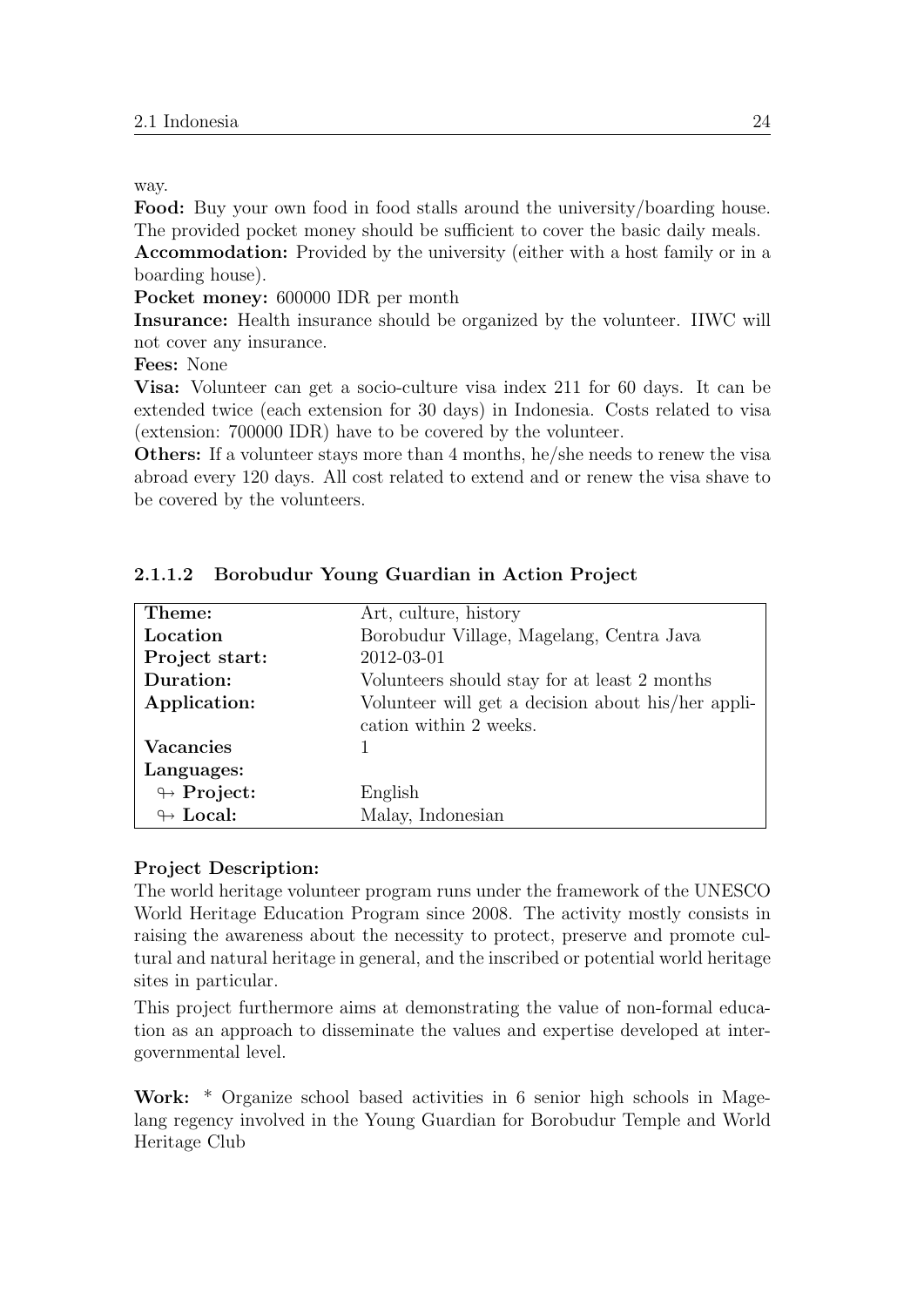\* Together with local stakeholder, prepare the training for Young Guardian in Action Batch 4 2012.

\* Support the bilateral and international workcamp organized in Borobudur temple (Summer 2012).

\* Create and disseminate the educational material together with the senior high school students.

\* Organize campaigns and direct outreach to the visitors of the temple for short discussions and to raise awareness.

Requirements: Motivated, passion, can work both independent and in team, knows and understands English (oral and written), knowledge of Bahasa Indonesia will be very helpful. We encourage the volunteers to learn Bahasa Indonesia in their home countries before departing to Indonesia. Also knowledge of history and/or world heritage sites will be very helpful.

Food: Provided by host family. If the volunteers like to cook, sometimes he/she can cook together with the host family. Please let us know if you are vegetarian and/or have specific allergy.

Accommodation: Boarding house in Indonesian family with simple bedding, shared kitchen and bathroom. Please note that the Indonesian life style is very modest compared to the European or American way.

Pocket money: None

Insurance: IIWC will not cover any health insurance. Volunteer has to organize the insurance by him/herself.

Fees: 150 EUR per month. Meals, accommodation, administration cost, orientation, supervision and evaluation, police letter

Visa: Volunteer can get a socio-culture visa index 211 for 60 days. It can be extended twice (each extension for 30 days). Visa invitation letter will provided by IIWC. Costs related to visa (extension: 375000 IDR) have to be covered by the volunteer.

Others: If a volunteer stays more than 4 months, he/she needs to renew the visa abroad every 120 days.

First long and middle term volunteering project organize by IIWC involving other stake holders of world heritage in Indonesia.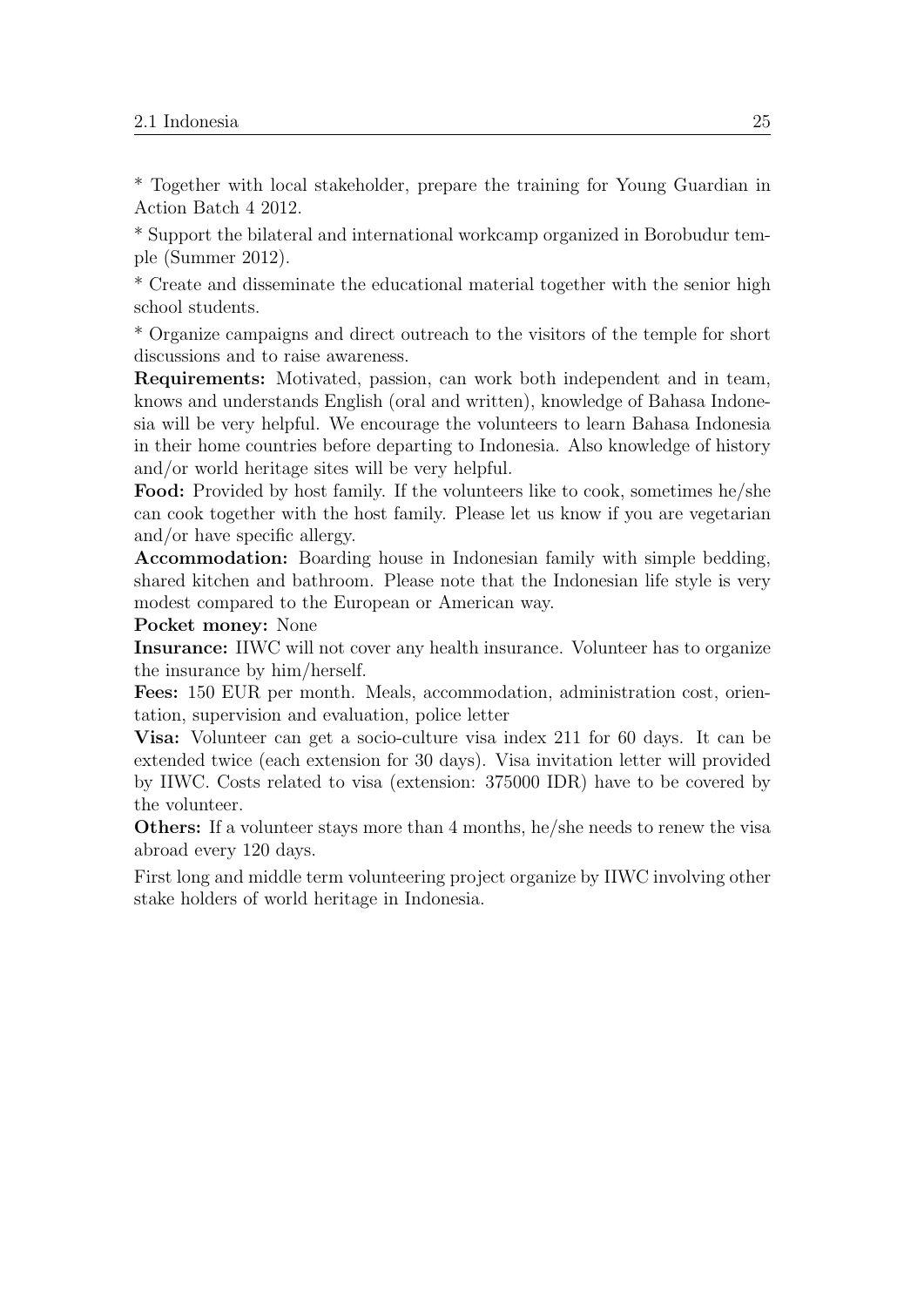| Theme:                     | Children, teenagers, elderly people                |
|----------------------------|----------------------------------------------------|
| Location                   | Semarang city                                      |
| Project start:             | 2012-03-01                                         |
| Duration:                  | Volunteers should stay at least for 2 months.      |
| Application:               | Volunteer will get a decision about his/her appli- |
|                            | cation within 2 weeks.                             |
| <b>Vacancies</b>           |                                                    |
| Languages:                 |                                                    |
| $\leftrightarrow$ Project: | English                                            |
| $\leftrightarrow$ Local:   | Malay, Indonesian                                  |

#### <span id="page-29-0"></span>2.1.1.3 IKIP PGRI Semarang

#### Project Description:

Organized together with IKIP PGRI, the volunteer will assist the English lecturer in the class. The students need to practice their English. Since the political and economical situation of Indonesia makes it difficult for universities to hire native speakers, they partially rely on international volunteers. Also it is quite difficult to invite the native speakers due to the travel ban from some English speaking countries.

Work: \* Assist lecturers for the English courses at the university.

\* Run and manage the English conversation club

Requirements: \* Letter of recommendation about previous teaching of English is an asset.

\* University background, cheerful, patient and highly motivated

\* familiar with confidence building techniques

Food: Buy food in food stalls around the university/boarding house. The provided pocket money should be sufficient to cover the costs for basic daily meals. Accommodation: Boarding house provided by university

Pocket money: 600000 IDR per month

Insurance: Health insurance should be organized by the volunteer. IIWC will not cover any insurance.

Fees: None

Visa: Volunteer can get a socio-culture visa index 211 for 60 days. It can be extended twice (each extension for 30 days). Visa invitation letter will provided by IIWC. Costs related to visa (extension: 700000 IDR) have to be covered by the volunteer.

Others: If a volunteer stays more than 4 months, he/she needs to renew the visa abroad every 120 days. All cost related to extend and or renew the visa should be bear by the volunteers.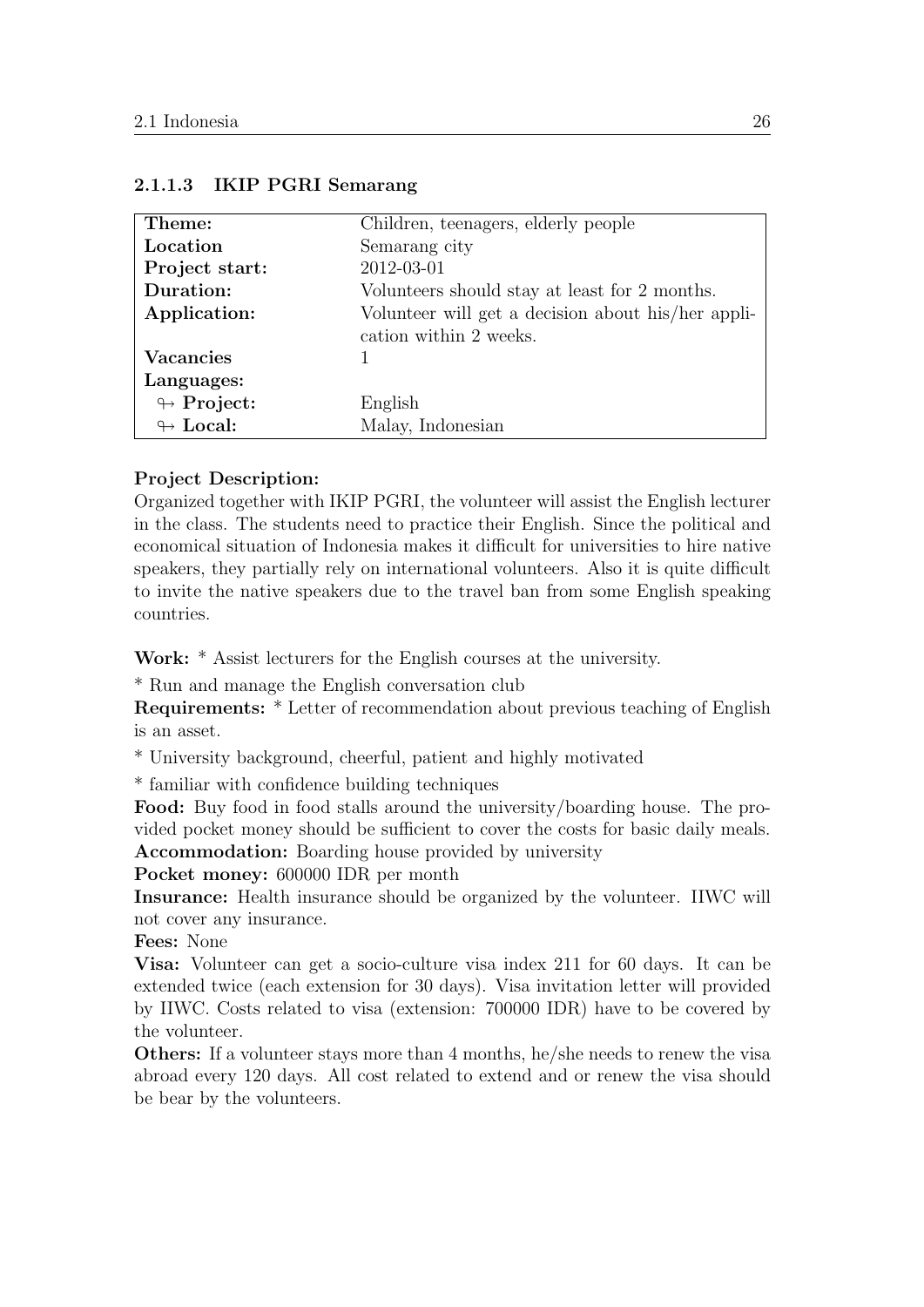| Theme:                     | Environment                                        |
|----------------------------|----------------------------------------------------|
| Location                   | Mangkang Semarang                                  |
| Project start:             | 2012-02-01                                         |
| Duration:                  | Volunteers should stay at least for 2 months.      |
| Application:               | Volunteer will get a decision about his/her appli- |
|                            | cation within 2 weeks.                             |
| <b>Vacancies</b>           | 2                                                  |
| Languages:                 |                                                    |
| $\leftrightarrow$ Project: | English                                            |
| $\leftrightarrow$ Local:   | Malay, Indonesian                                  |

#### <span id="page-30-0"></span>2.1.1.4 Mangkang Environment Project

#### Project Description:

Preserving natural diversity and seashore from abrasion. The main reason for abrasion are the lack of mangrove and the occurrence of too strong waves from the ocean. This project is organized by IIWC to answer the need of preserving the coastal side of North Java Sea in Mangkang Semarang.

Work: \* Planting mangrove at coastal/green belt in muddy habitat, organizing environmental educational activities with local schools, planning and running a campaign about environmental issues.

\* Raising awareness of the mangrove issue in some universities and organizing weekend workcamps for mangrove planting and education

\* Raising awareness among the local community

\* Contributing to and joining the workcamp in Mangkang

Requirements: High motivation, patient, prepared to cope with Indonesia's basic sanitation and muddy streets!

Food: Cook by yourself, provided by host family or buy food in food stalls.

Accommodation: Volunteer house

Pocket money: None

Insurance: Health insurance should be organized by the volunteer. IIWC will not cover any insurance.

Fees: 150 EUR per month. Meals, accommodation, administration, orientation, monitoring & evaluation, police letter.

Visa: Volunteer can get a socio-culture visa index 211 for 60 days. It can be extended twice (each extension for 30 days). Visa invitation letter will provided by IIWC. Costs related to visa (extension: 700000 IDR) have to be covered by the volunteer.

Others: If a volunteer stays more than 4 months, he/she needs to renew the visa abroad every 120 days.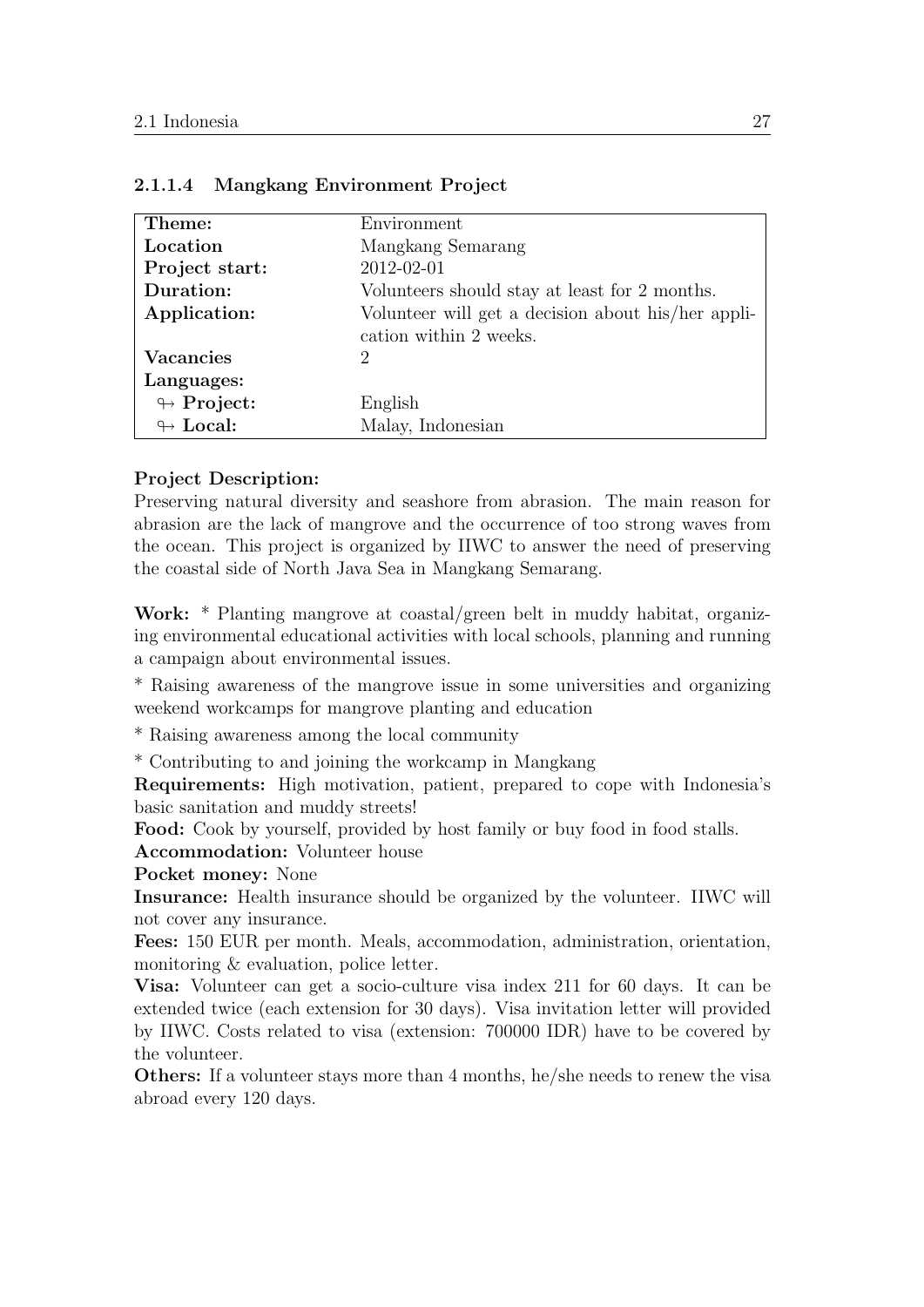| Theme:                     | Children, teenagers, elderly people                |
|----------------------------|----------------------------------------------------|
| Location                   | Demak Regency                                      |
| Project start:             | 2011-09-08                                         |
| Duration:                  | Volunteers should stay at least for 2 months.      |
| Application:               | Volunteer will get a decision about his/her appli- |
|                            | cation within 2 weeks.                             |
| <b>Vacancies</b>           |                                                    |
| Languages:                 |                                                    |
| $\looparrowright$ Project: | English                                            |
| $\leftrightarrow$ Local:   | Malay, Indonesian                                  |

<span id="page-31-0"></span>

#### Project Description:

MTs Nurul Huda is one of Islamic schools located in the Demak Regency. This school is not a government school, although there is some support from government. However, the remainder of the fees has to be paid by the students. Although, this is a kind of private school, almost all the students there are from poor families. So, actually the school fee paid by the students is not very much.

Work: Teaching English and organizing additional supporting activities for school subjects.

Requirements: Good control of the English language.

There will be an introduction about decent behaviour to help the volunteer to adjust to the Moslem norms in schools.

Food: with the host family or you can cook by yourself

Accommodation: Boarding house in Indonesian family with simple bedding, shared kitchen and bathroom. Please note that the Indonesian life style is very modest compared to the European or American way.

Pocket money: None

Insurance: Health insurance should be organized by the volunteer. IIWC will not cover any insurance.

Fees: 150 EUR per month. Meals, accommodation, administration, orientation, monitoring & evaluation, police letter.

Visa: Volunteer can get a socio-culture visa index 211 for 60 days. It can be extended twice (each extension for 30 days). Visa invitation letter will provided by IIWC. Costs related to visa (extension: 375000 IDR) have to be covered by the volunteer.

Others: If a volunteer stays more than 4 months, he/she needs to renew the visa abroad every 120 days.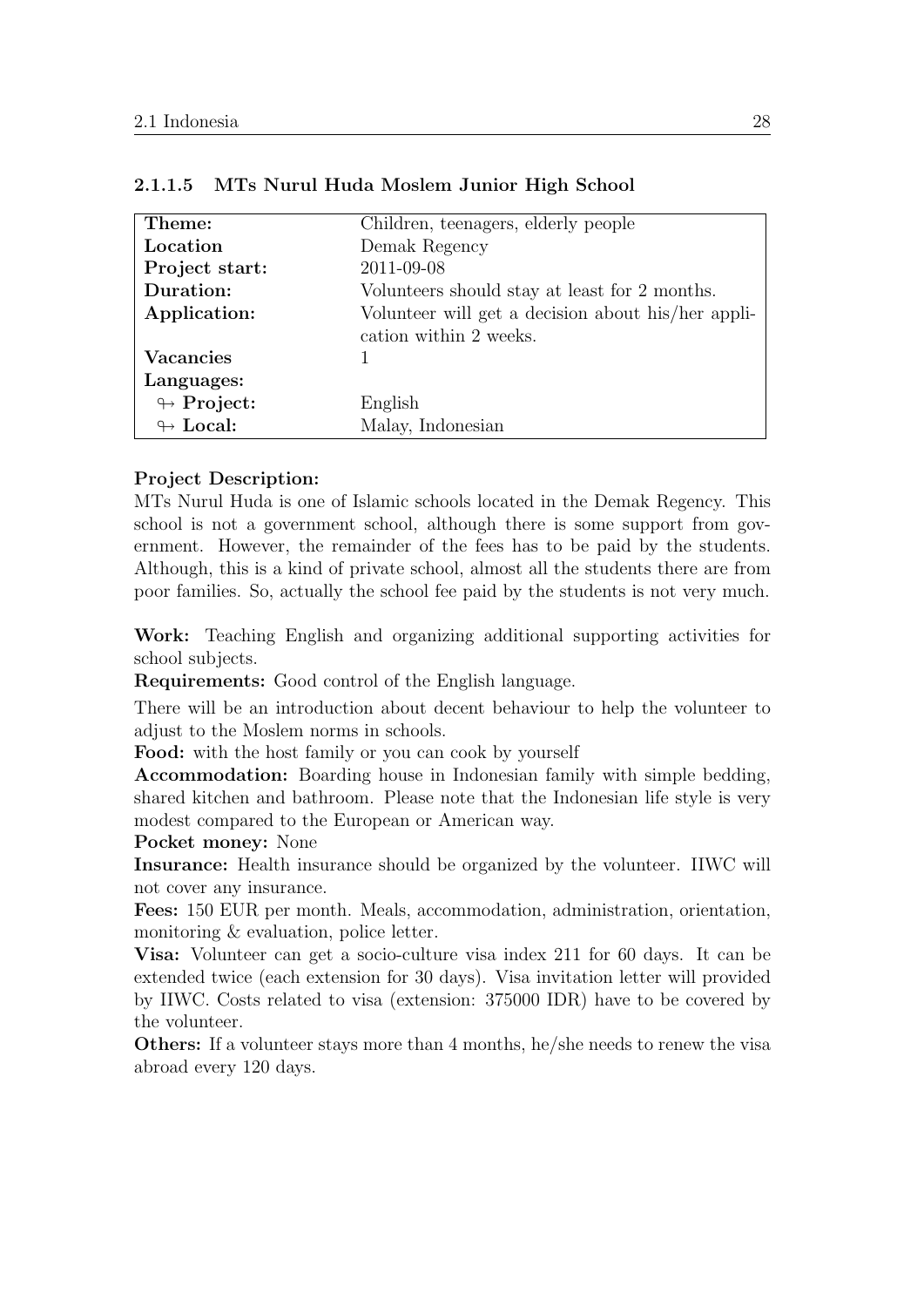| Theme:                     | Children, teenagers, elderly people                |
|----------------------------|----------------------------------------------------|
| Location                   | Pasirsari Village, Pekalongan City                 |
| Project start:             | 2011-12-01                                         |
| Duration:                  | Volunteers should stay at least for 2 months.      |
| Application:               | Volunteer will get a decision about his/her appli- |
|                            | cation within 2 weeks.                             |
| <b>Vacancies</b>           |                                                    |
| Languages:                 |                                                    |
| $\looparrowright$ Project: | English                                            |
| $\leftrightarrow$ Local:   | Malay, Indonesian                                  |

#### <span id="page-32-0"></span>2.1.1.6 Pasirsari Slump Area Project

#### Project Description:

Pasirsari village is a small village in East Pekalongan Municipality. It is close to the famous North Java main land road. With help from local staff from IIWC, volunteers will organize interesting non-formal education activities to motivate the children to stay at school or go back to school.

Work: The activities that the volunteer should organize include skill development, giving additional lessons to support the children's education, raising awareness and monitoring personal hygiene (washing hand, brushing teeth, etc.). Other tasks can vary according to the project's current needs and depend on the volunteer's own initiative.

Requirements: Volunteers are expected to be very open minded, independent and creative to join this challenging project. Awareness of difficulties resulting from the complexity of social and economical problems is necessary.

Food: Volunteers need to cook by themselves or buy food at food stalls around the boarding house.

Accommodation: Boarding house/ volunteer house

Pocket money: None

Insurance: Health insurance should be organized by the volunteer. IIWC will not cover any insurance.

Fees: 150 EUR per month. Meals, accommodation, administration, orientation, monitoring & evaluation, police letter.

Visa: Volunteer can get a socio-culture visa index 211 for 60 days. It can be extended twice (each extension for 30 days). Visa invitation letter will provided by IIWC. Costs related to visa (extension: 375000 IDR) have to be covered by the volunteer.

Others: If a volunteer stays more than 4 months, he/she needs to renew the visa abroad every 120 days.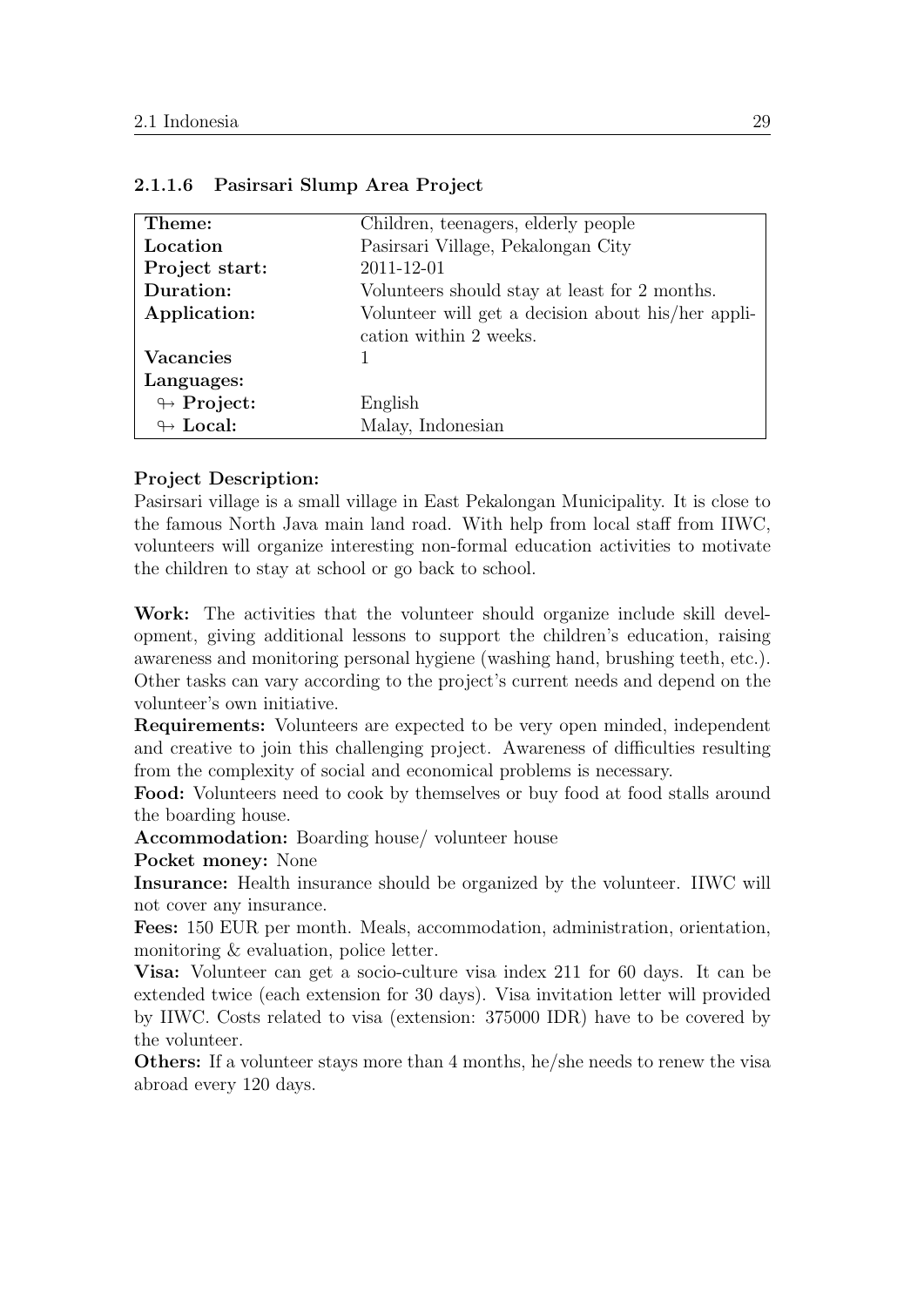| Theme:                     | Children, teenagers, elderly people                |
|----------------------------|----------------------------------------------------|
| Location                   | Semarang City                                      |
| Project start:             | 2012-02-01                                         |
| Duration:                  | Volunteers should stay at least for 2 months       |
| Application:               | Volunteer will get a decision about his/her appli- |
|                            | cation within 2 weeks                              |
| <b>Vacancies</b>           |                                                    |
| Languages:                 |                                                    |
| $\looparrowright$ Project: | English                                            |
| $\leftrightarrow$ Local:   | Malay, Indonesian                                  |

#### <span id="page-33-0"></span>2.1.1.7 SD Koalisi and Bangjo Street Children Shelter

#### Project Description:

SD Koalisi Nasional Ngaliyan is a public elementary school. Because of the national standard, they need to offer better English classes for the students to allow them to improve their English in order to access higher education.

\* Bangjo Street Children Shelter is a project run by ASA PKBI supported by Pertamina Foundation. The aims are to provide a place especially for street children to study in a non-formal environment and access health and nutrition services.

Work: The volunteer will assist the teachers during standard English classes for 4th, 5th and 6th grade. Furthermore, he/she will be involved in the intensive English class for the 6th grade as well as the English class for teachers and school staff.

The volunteer will work at the school 3 days per week. He/she will do activities with ASA PKBI at the Bangjo Street Children Shelter for 2 days per week.

Requirements: \* good in English, cheerful, patient and high motivation.

\* familiar with confidence building techniques

\* volunteer needs to be able to adapt to and switch between 2 different environments (school and shelter).

Food: provided by host family or you can cook by yourself

Accommodation: Host Family about 700 meters from the project (pick up is available if it is needed)

Pocket money: None

Insurance: health insurance should be organized by the volunteer. IIWC will not cover any insurance.

Fees: None

Visa: Volunteer can get a socio-culture visa index 211 for 60 days. It can be extended twice (each extension for 30 days). Visa invitation letter will provided by IIWC. Costs related to visa (extension: 375000 IDR) have to be covered by the volunteer.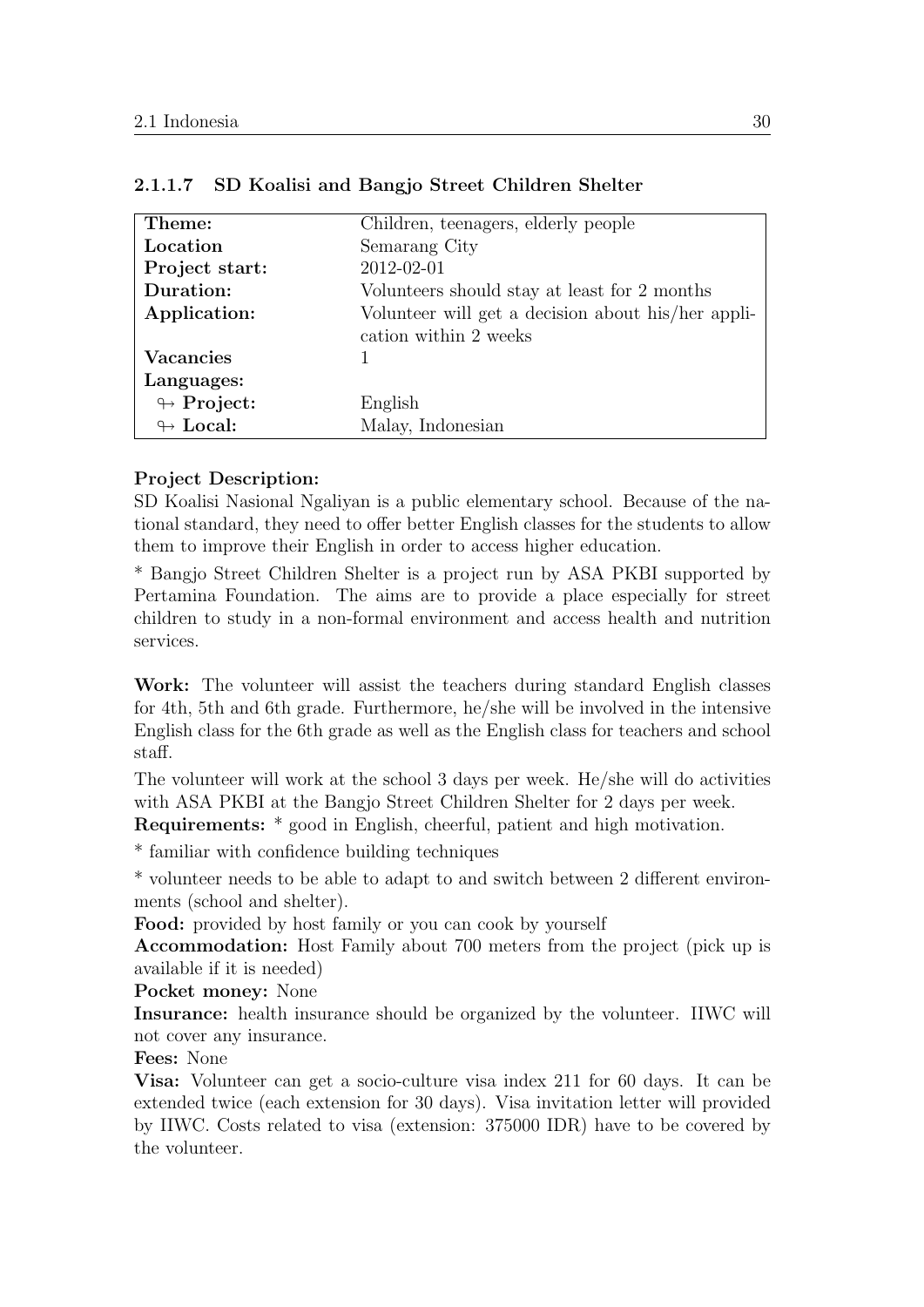Others: If the volunteer stays more than 4 months, he/she needs to renew the visa abroad every 120 days.

| Theme:                     | Children, teenagers, elderly people                |
|----------------------------|----------------------------------------------------|
| Location                   | Sleman Regency, Yogyakarta                         |
| Project start:             | 2012-03-01                                         |
| Duration:                  | Volunteers should stay at least for 2 months.      |
| Application:               | Volunteer will get a decision about his/her appli- |
|                            | cation within 2 weeks.                             |
| Vacancies                  |                                                    |
| Languages:                 |                                                    |
| $\leftrightarrow$ Project: | English                                            |
| $\leftrightarrow$ Local:   | Malay, Indonesian                                  |

<span id="page-34-0"></span>2.1.1.8 SD Muhammadiyah Semoya Brebah

#### Project Description:

SD Muhammadiyah Semoya Brebah (Muhammadiyah Semoya Brebah Elementary School) is a private Islamic elementary school. The school would like to increase the activity of international volunteers. The spirit and motivation brought by volunteers are expected to raise the motivation of the students to study more for their future. There is a need to have international experiences for the students as well as the teachers to increase their knowledge and soft skills in term of non-formal education approaches combined with the formal education at school.

Work: Volunteer will assist teachers during English classes for 3rd, 4th and 5th grade. Furthermore, he/she will be involved in English classes for teachers and staff. The volunteer is expected to spend as much time as possible with local people for cultural exchange.

Requirements: \* Good English. Letter of recommendation about teaching English classes is preferable.

\* Volunteer has to be cheerful, patient and highly motivated.

\* familiar with confidence building techniques

Food: provided by the host family or cooking by yourself

Accommodation: Host family

Pocket money: None

Insurance: Health insurance should be organized by the volunteer. IIWC will not cover any insurance.

Fees: 150 EUR per month. Meals, accommodation, administration, orientation, monitoring&evaluation, police letter

Visa: Volunteer can get a socio-culture visa index 211 for 60 days. It can be extended twice (each extension for 30 days). Visa invitation letter will provided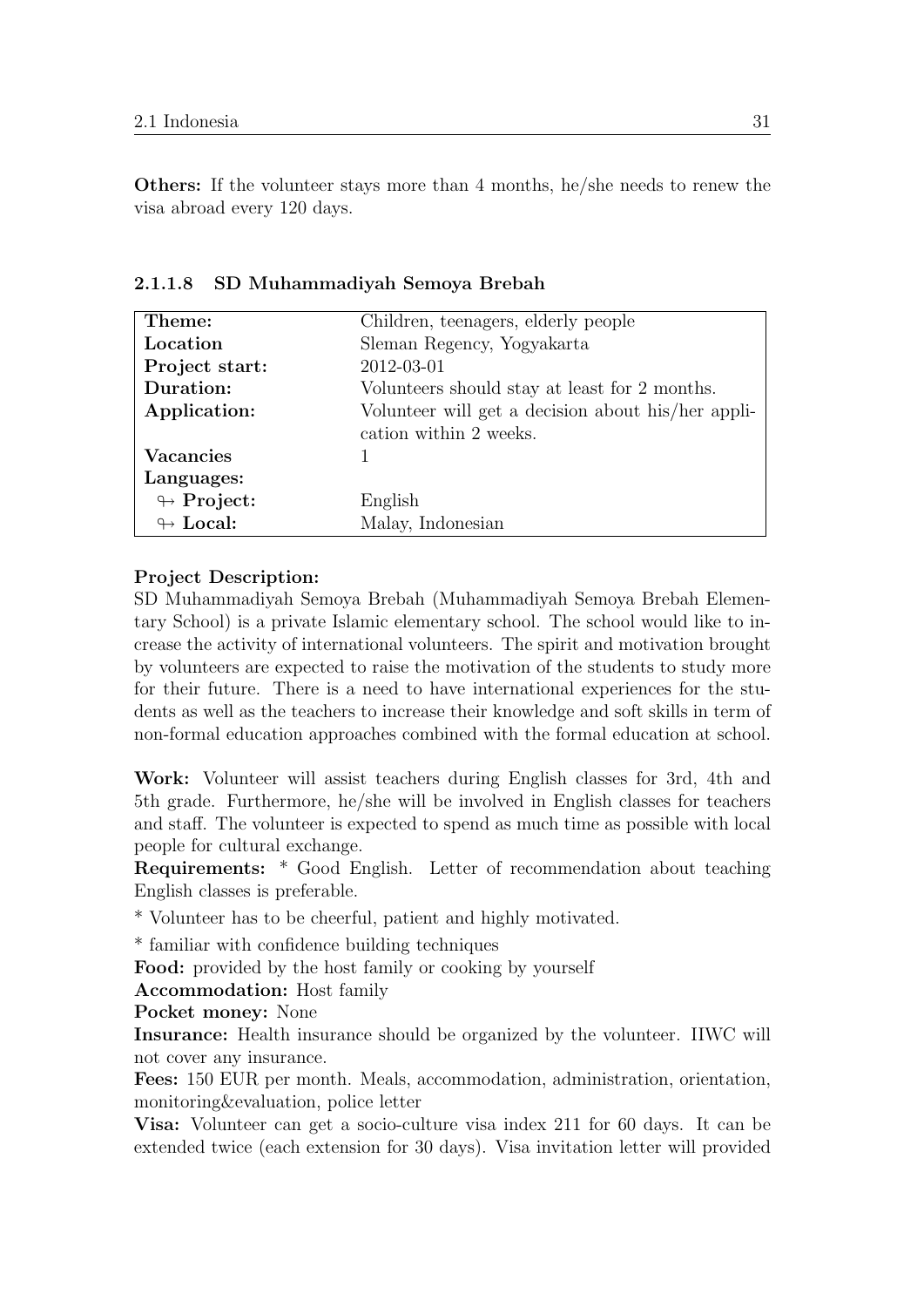by IIWC. Costs related to visa (extension: 375000 IDR) have to be covered by the volunteer.

Others: If a volunteer stays more than 4 months, he/she needs to renew the visa abroad every 120 days.

| Theme:                     | Children, teenagers, elderly people                |
|----------------------------|----------------------------------------------------|
| Location                   | Tegalrejo sub-village, Jatijajar Village, Bawen    |
|                            | Municipality, Semarang Regency, Central Java       |
| Project start:             | 2012-03-01                                         |
| Duration:                  | Volunteers should stay at least for 2 months.      |
| Application:               | Volunteer will get a decision about his/her appli- |
|                            | cation within 2 weeks.                             |
| <b>Vacancies</b>           | 2                                                  |
| Languages:                 |                                                    |
| $\leftrightarrow$ Project: | English                                            |
| $\leftrightarrow$ Local:   | Malay, Indonesian                                  |

<span id="page-35-0"></span>2.1.1.9 Supporting Children Living at Prostitution Area

#### Project Description:

Children living in a prostitution area potentially experience daily life with a lack of non-formal educative interaction and space for playing with their peers. In Tegalrejo's prostitution area situated in the Semarang region uptown the city, more than 20 children live in this less advantaged situation. Since 2006 IIWC has started some IVS actions for children living in this area by organizing annual workcamps. The aim of the project is to facilitate play and learning activities for the children in a positive way as decreed by the convention on the rights of the child.

Work: Main activities: \* help teaching some school subjects such as English, math, geography and sciences \* make handicrafts \* drawing \* dancing and singing \* organize performances and expositions on a regular basis \* transfer your knowledge about world issues and development \* provide information about scholarships to children and parents \* organize fair trade programs \* give awards to the children who get good achievement in school.

Side activities: \* workcamps \* cultural exchange \* scholarship for unfortunate children.

Additional work: \* teach English at an Islamic elementary school nearby the shelter. This school only has few students as well as few teachers. Because of a this lack of facilities not many parents are willing to send their children to this school. We expect to improve the collaboration by having international volunteers working in the shelter and teaching in school.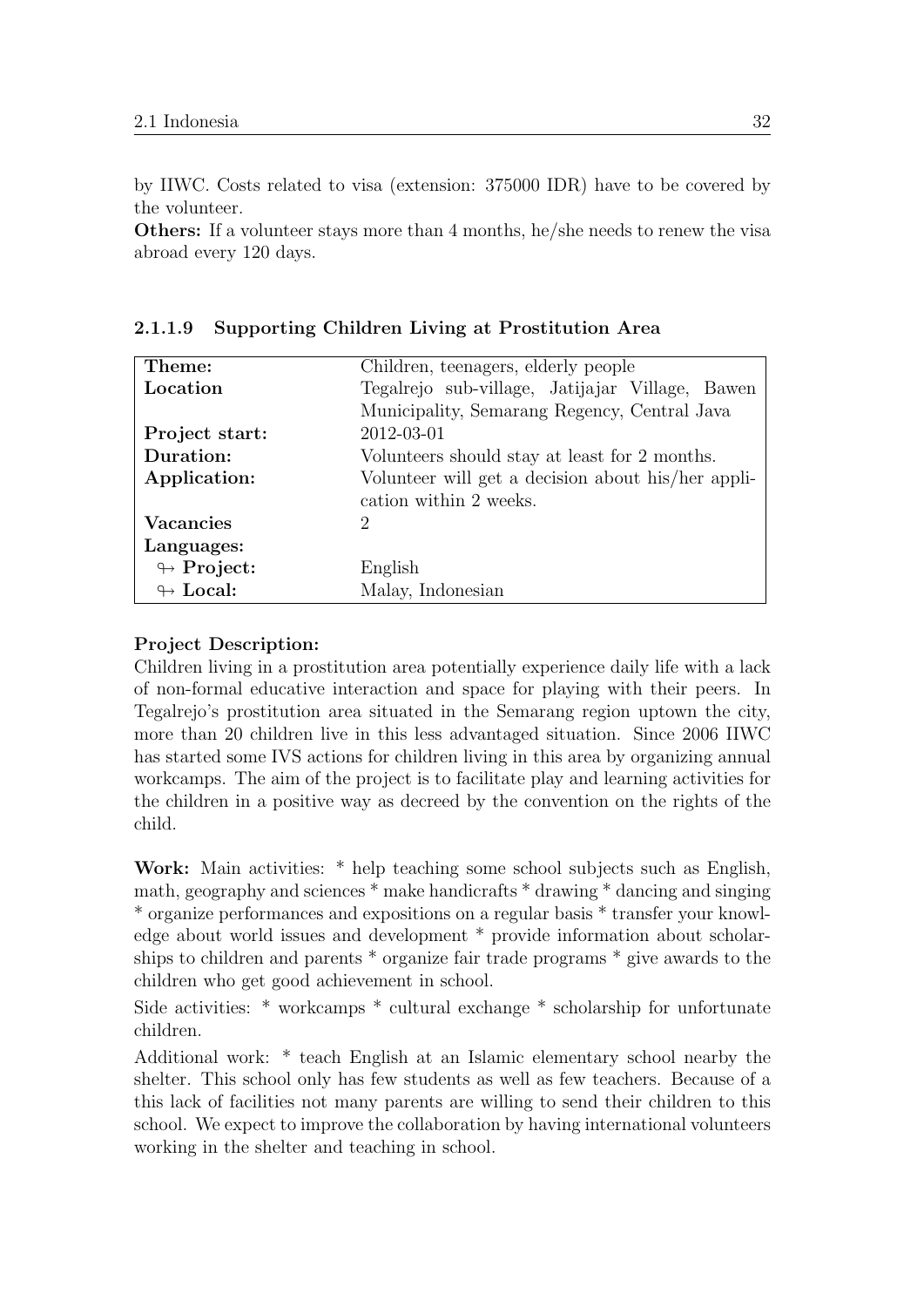Requirements: Motivated, high tolerance, ready to work and live near the prostitution area.

Food: Food can be provided by neighborhood for some amount of money, or volunteer can cook by her/himself at the volunteer house. It can also be bought at foodstalls nearby the accomodation

Accommodation: IIWC's Tegalrejo Volunteer House. IIWC rents one house for LTV and workcamp accommodation and activities with the children. Please not that the house only has basic Indonesian standard.

Pocket money: 460000 IDR per month

Insurance: Health insurance should be organized by the volunteer. IIWC will not cover any insurance.

Fees: 150 EUR per month. Meals, accommodation, administration, orientation, monitoring & evaluation, police letter.

Please not that the provided monthly pocket money is to help to cover the costs of the meals.

Visa: Volunteer will use Socio-Culture visa index 211 for 60 days, which can be extended up to 120 days. A visa invitation letter will provided by IIWC.

Others: If a volunteer stays for longer than 4 months, he/she needs to renew the visa abroad every 120 days. After 60 days, the visa can be extended twice (each extension for 30 days). The volunteer has to cover all the visa costs, including visa extension costs (700.000 IDR for each extension) and transportation for visa renewal.

# 2.2 Japan

# 2.2.1 SCI Japan

|  |  |  | 2.2.1.1 Free Kids Village |
|--|--|--|---------------------------|
|--|--|--|---------------------------|

| Theme:                     | Environment                                  |
|----------------------------|----------------------------------------------|
| Location                   | Takato, Nagano 200km west of Tokyo 500km far |
|                            | from Fukushima                               |
| Start:                     | 2012-09-15                                   |
| End:                       | 2012-11-30                                   |
| Application deadline:      | 2012-09-01                                   |
| Decision date:             | 2012-09-02                                   |
| <b>Vacancies</b>           |                                              |
| Languages:                 |                                              |
| $\leftrightarrow$ Project: | Japanese                                     |
| $\leftrightarrow$ Local:   | Japanese                                     |

#### Project Description: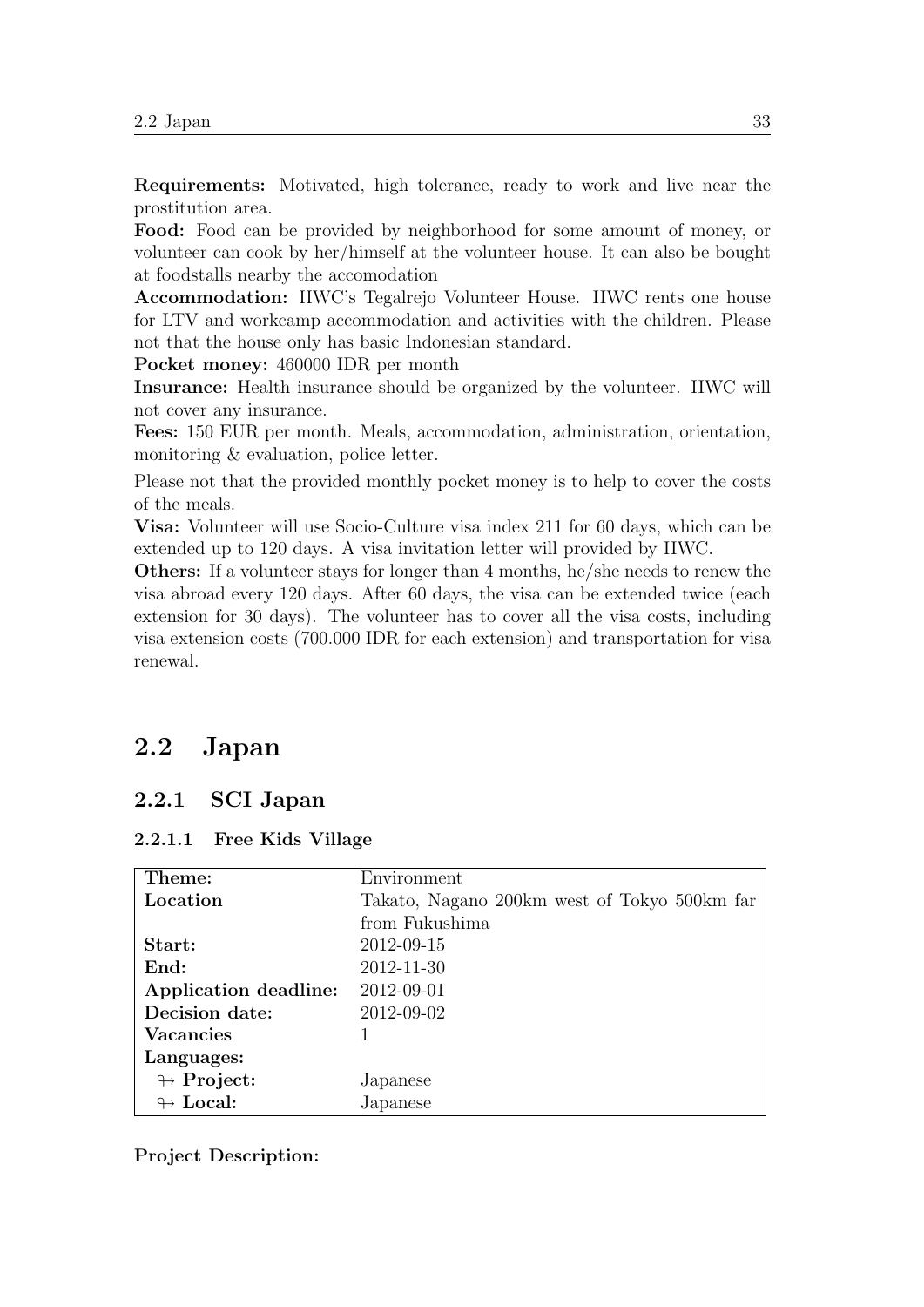A unique community in a rural village in the mountains, 200 km west of Tokyo and 500km away from Fukushima Nuclear Power Plant. It was established by Ms Takako Iwatani in 2004. Over 20 people including disturbed children, teenagers on probation and relocated kids from Fukushima lead a self-sustained, environmentally-friendly life.

The first SCI workcamp was held there in August 2009.

Work: \* Organic farming: weeding in the rice and vegetable fields, cutting thatch, making non-tilled soil, etc.

\* Daily housekeeping work

Requirements: \* Motivated to learn organic farming and to live a big familylike environment.

\* Interested in an environmentally sustainable life-style and children.

Food: Mostly vegetarian food is provided.

Accommodation: A 100-year-old big farm house. Sometimes LTV has to share a room with a volunteer from WWOOF.

Pocket money: 10000 JPY per month

Insurance: SCI Insurance

Fees: None

Visa: Basically, only 3 months' tourist visa is possible. However, English, Irish, German, Swiss, Austrian and Mexican are probably able to extend the visa for another 3 months according to the bilateral agreements between the governments. Others: Volunteer gets 2 free roundtrips by bus between Tokyo and the project.

| Theme:                     | Environment                                     |
|----------------------------|-------------------------------------------------|
| Location                   | Yaita, Tochigi 150 km east of Tokyo 100 km from |
|                            | Fukushima                                       |
| Start:                     | 2012-09-20                                      |
| End:                       | 2012-11-30                                      |
| Application deadline:      | 2012-09-01                                      |
| Decision date:             | 2012-09-02                                      |
| <b>Vacancies</b>           |                                                 |
| Languages:                 |                                                 |
| $\looparrowright$ Project: | Japanese                                        |
| $\leftrightarrow$ Local:   | Japanese                                        |

## 2.2.1.2 Kanazawa Farm

#### Project Description:

Kanazawa Farm is a private organic farm in a rural area, 150km east of Tokyo and only 100km away from the Fukushima Nuclear Power Plant. Ms. Kanazawa grows rice, vegetables and chickens for eggs. She is inviting volunteers to help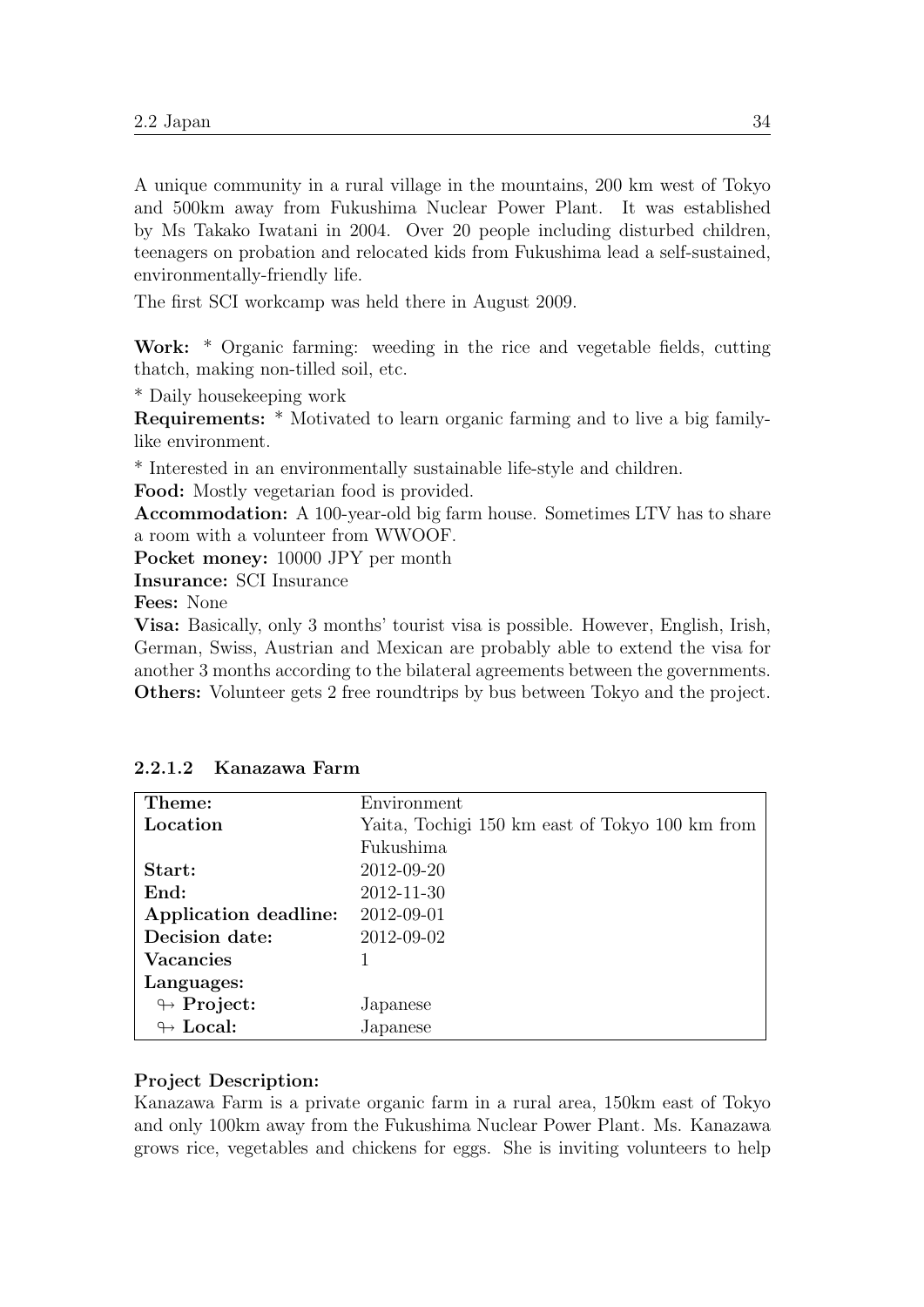her with farming and day-to-day house-keeping work.

Work: The volunteer helps at the farm. S/he is also expected to coordinate weekend workcamps.

The volunteer gets a day off per week plus extra 5 days off during her/his service. Requirements: Speak basic Japanese or motivated to learn to communicate with Ms. Kanazawa as she does not speak English. Interested in organic farming and fond of animals.

Food: Eat with Ms. Kanazawa

Accommodation: An old farm house, sometimes with a volunteer from WWOOF. Pocket money: 10000 JPY per month

Insurance: SCI Insurance

Fees: None

Visa: Basically, only 3 months' tourist visa is possible. However, English, Irish, German, Swiss, Austrian and Mexican volunteers are probably able to extend the visa for another 3 months according to the bilateral agreements between the governments.

Others: The life is very frugal and simple at the farm, in contrast to the affluent and materialistic Japanese society.

The volunteer gets two roundtrips by local train between Tokyo and Yaita.

| Theme:                     | Environment    |
|----------------------------|----------------|
| Location                   | Yaita, Tochigi |
| Start:                     | 2012-07-20     |
| End:                       | 2012-10-15     |
| Application deadline:      | 2012-06-15     |
| Decision date:             | 2012-06-16     |
| <b>Vacancies</b>           |                |
| Languages:                 |                |
| $\looparrowright$ Project: | Japanese       |
| $\leftrightarrow$ Local:   | Japanese       |

#### 2.2.1.3 Kanazawa Farm

#### Project Description:

Kanazawa Farm is a private organic farm in a rural area, 150km east of Tokyo. Ms Kanazawa grows rice, vegetables and chickens for eggs. She is inviting volunteers to help her with farming and daily housework.

Work: The volunteer helps at the farm. He/She is also expected to coordinate weekend workcamps held at the farm. The volunteer gets a day off per week plus extra 5 days off during his/her service.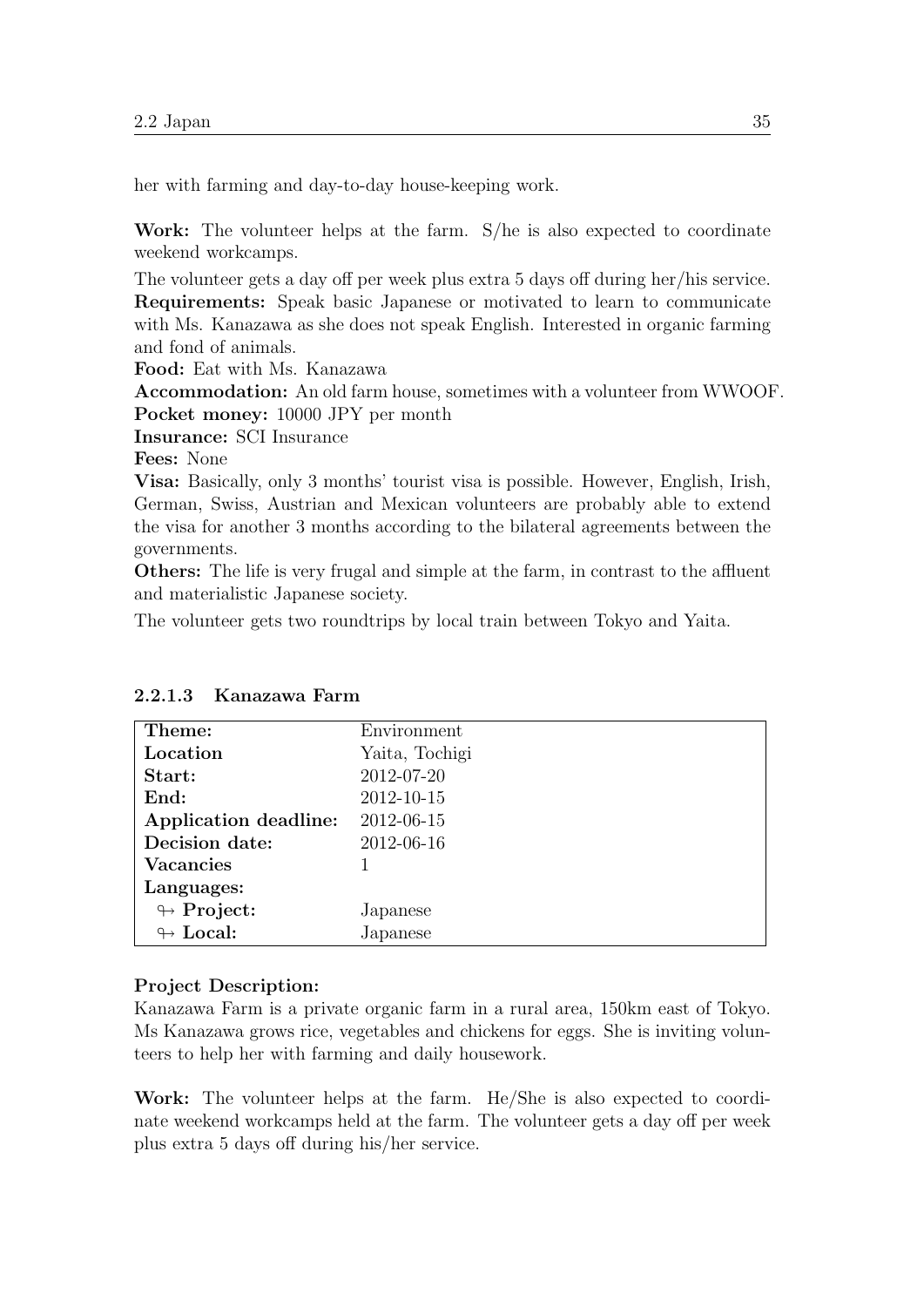Requirements: \* Speak basic Japanese or motivated to learn it at least to communicate with Ms Kanazawa as she doesn't speak English

\* Interested in organic farming and love animals.

\* S/he has to be able to work voluntarily.

Food: Eat with Ms Kanazawa

Accommodation: An old farm house, sometimes shared with a volunteer from WWOOF

Pocket money: 1000 JPY per month

Insurance: SCI Insurance

Fees: None

Visa: 3 months' tourist visa only due to the government visa policy but English, Irish, German, Swiss, Austrian and Mexican are able to extend the visa for another 3 months according to the bilateral agreement between the governments. Others: The life is very frugal and simple in contrast to the affluent and materialistic Japanese society.

Volunteer gets two free roundrips by local train from Tokyo to the project.

# 2.3 Thailand

## 2.3.1 DALAA Thailand

| Theme:                     | Environment                                        |
|----------------------------|----------------------------------------------------|
| Location                   | Kok Payom village, La Ngoo district, Satun         |
|                            | province (south of Thailand)                       |
| Duration:                  | Minimum 2 months all year around.                  |
| Application:               | Volunteer will get a decision about his/her appli- |
|                            | cation within 2 or 3 weeks.                        |
| <b>Vacancies</b>           | 4                                                  |
| Languages:                 |                                                    |
| $\leftrightarrow$ Project: | English                                            |
| $\leftrightarrow$ Local:   | Other                                              |

## 2.3.1.1 Kok Payom fishermen village

#### Project Description:

Kok Payom is a small fishermens village with a population of about 600 villagers. The village is next to a big river and because it is only 10 km from the Adaman sea. It is a very peaceful location surrounded by an area of mangrove forest. There is a strong community with many families having lived in the village for over 100 years. They really want to conserve their traditional way of life even if there are a lots of pressure and conditioning coming from the city. The villagers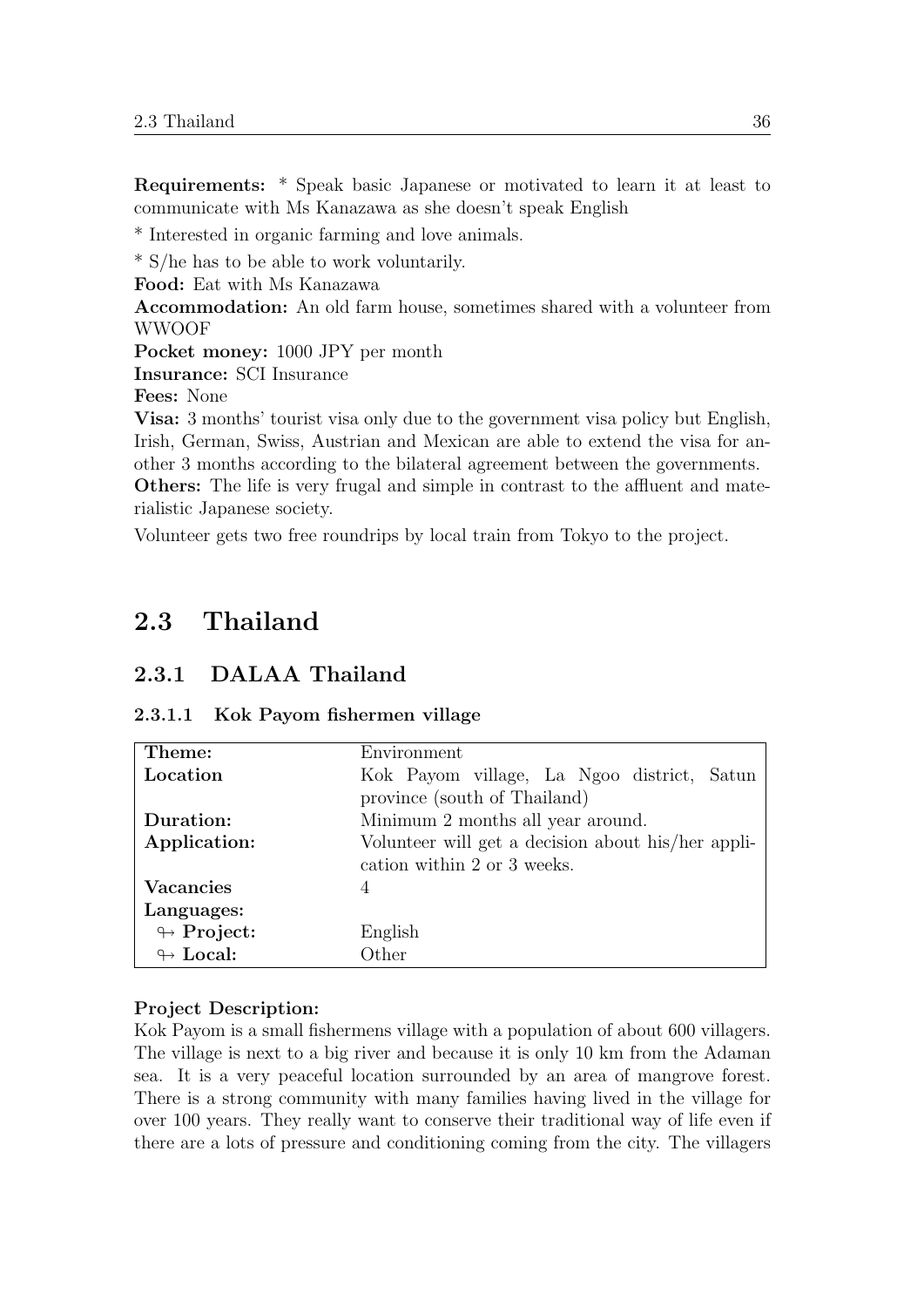want to be actors to preserve their life style, the nature for the next Kok payom generation.

Work: Join a strong local fisherman community. Join them to raise awareness toward environment and self-sufficiency. DaLaa is joining activities in Kok Payom for 3 years already. To be a part of the future, we started a new project there 6 month ago. Creation of an alternative school (Klong toh Lem Academy) in the mangroove forest near Kok Payom. This green school aims that the human being can live in harmony with nature. Every sunday, we go to the Academy with children of the village. The children can learn ancestral way of life in Kok Payom from the villagers. How we can live in concordance with the nature. To be independent, self-sufficient, a lots of fruits trees, vegetable, spice were planted.

The volunteer can possibly do the following activities: - Teach at the local school - Organize nature trips with children - Plant young seedlings in the mangrove forests - Cultivate more seedlings in the nursery - Organize fun and enjoyable activities to the village children

Requirements: This project is for volunteers who: -respect and are willing to understand other cultures and backgrounds -are open-minded and flexible -love nature and like enjoying all its benefits -love children -love organizing fun activities for kids -are willing to live together and work together with the local community and the other volunteers -are willing to adapt and enjoy simple conditions of living, Thai style -do not mind having little privacy -like doing physical work

Food: Volunteers usually eat at school for lunch (when they are teachingthem). For dinner, volunteer cook by themselves. Sometime villagers come and join to have dinner together. We are in fisherman village so a lot of fish and of course rice

Accommodation: You will stay in our Environment House, dormitory style with the other volunteers. Most of the time volunteers should be in Sala, the meeting, eating and teaching place of the village. The shower and toilets are really basic and typical style.

#### Pocket money: None

Insurance: Participant is responsible for their own insurance. Volunteers should take an insurance from their own country.

Fees: 190 EUR per month. Accommodation, food, transport during the project, materials and partly for our organization

Visa: We provide invitation letter to get NON-IMMIGRANT visa.

Others: Meeting point: Hat Yai (from Bangkok you can choose to travel by plane, bus or train).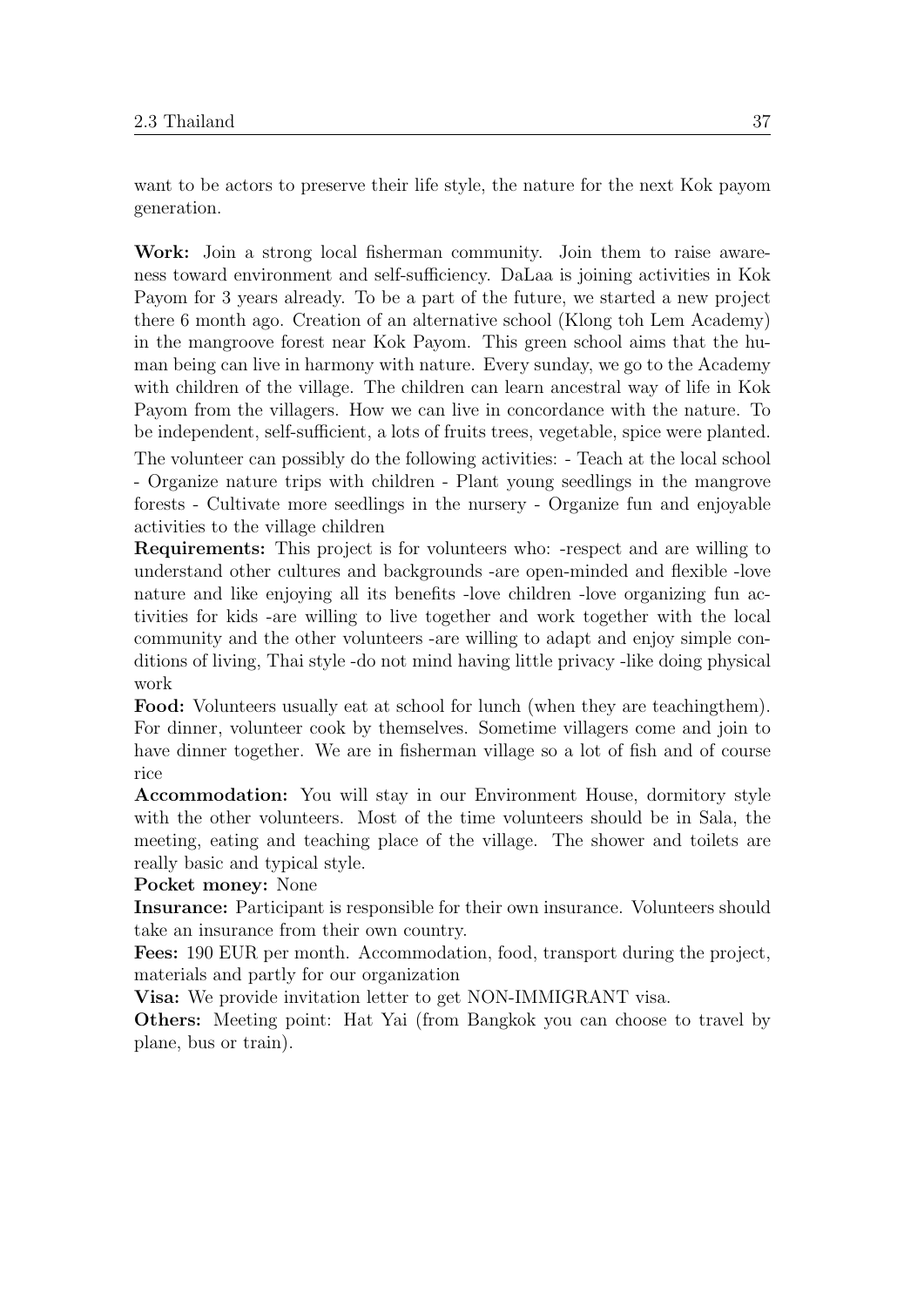| Theme:                     | Environment                                                                        |
|----------------------------|------------------------------------------------------------------------------------|
| Location                   | Kuan Mai Bong, Cha Huat district, Nakorn Srita-<br>mmarat Province, South Thailand |
|                            |                                                                                    |
| Duration:                  | minimum 2 months, all year around                                                  |
| Application:               | volunteer will get a decision about his/her appli-                                 |
|                            | cation within 2 or 3 weeks                                                         |
| <b>Vacancies</b>           | 6                                                                                  |
| Languages:                 |                                                                                    |
| $\leftrightarrow$ Project: | English                                                                            |
| $\leftrightarrow$ Local:   | Other                                                                              |

#### 2.3.1.2 Roywan Pan Pba Alternative School

#### Project Description:

This Alternative School was started from nothing but motivation and solidarity in March 2011 by the initiatives of a local environmental activist Pi Ju along with endless support of Kuan Mai Bong villagers and the work of the pilot international volunteers from Finland, Denmark, Germany and Thailand. The main aim shared with the local community of Kuan May Bong is to make the next generation (local kids) be able to stay self-sufficient in their environment and to respect it as a vital part of their life.

Work: Build and run this alternative school together with local and international volunteers. Volunteers also dedicate themselves for community work when there's need.

In the clearing around the school, volunteers will grow their own fruit, vegetables, raise chickens and fish (agricultural self-sufficiency). On week-ends, the kids gather at the school to do activities with the volunteers. About 25 children come every week-end to spend time at the school. The volunteers decide together how the school days are spent. The opportunities are endless: teaching different subjects such as basic English, art, agriculture, games The kids vary in age, the youngest ones are approximately 7, and the oldest about 20. This is never a problem.

Requirements: This project is strongly recommended to people coming with motivation to be surrounded by nature, loving the tranquility and able to stay away from "civilization" because there are only few opportunities for a trip to a town. Volunteers should bear in mind that they are going to work in a team, everything will be shared, and responsibility is taken equally. Above all, full involvement in community matters is a must.

Food: Budget for food is provided. The host will take care of it which includes cooking for you and you can help assist the cooking task. You will have a chance to learn how to cook Thai style. Dont worry, not all Thai food is really spicy.

Accommodation: Basic accommodation in the school area. Huts for 2 people to be shared, simple living conditions. Plus, toilet/bathroom is a really typical,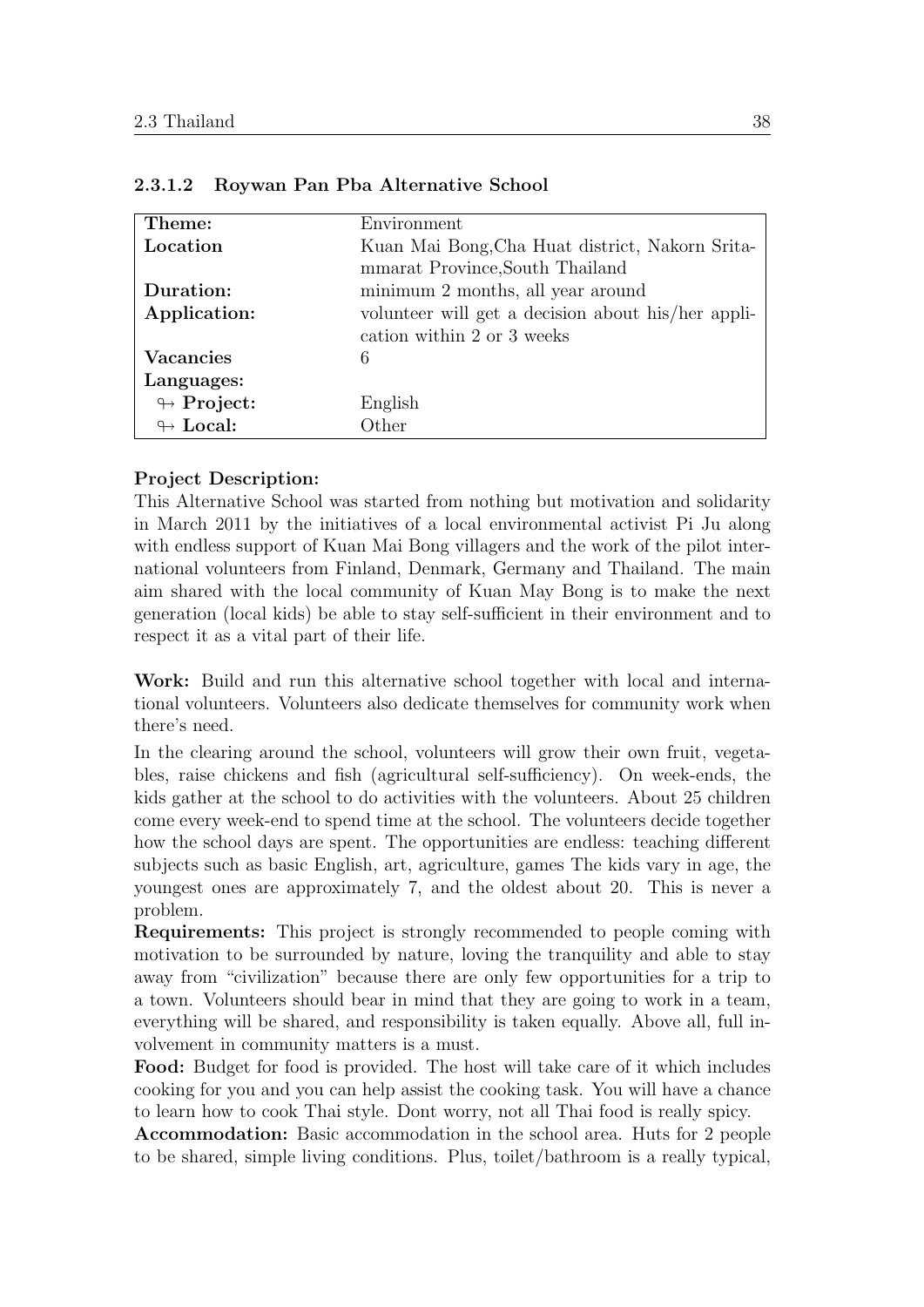shared Thai style. Volunteers will also have the opportunity to stay with a host family during their stay.

Pocket money: None

Insurance: Participant is responsible for his/her own insurance.

Fees: 190 EUR per month. Accommodation, food, transport during the project, materials and partly for our organisation

Visa: We provide invitation letter to get a NON-IMMIGRANT visa. Others: –

| Theme:                     | Environment                                                                                                                                                      |
|----------------------------|------------------------------------------------------------------------------------------------------------------------------------------------------------------|
| Location                   | Namtok Wipawadi village, Takuktai, Wipawadi dis-                                                                                                                 |
|                            | trict, Surat Thani province (South of Thailand)                                                                                                                  |
| Start:                     | 2012-05-15                                                                                                                                                       |
| End:                       | 2012-11-15                                                                                                                                                       |
| Application:               | Volunteer will get a decision about his/her appli-<br>cation within 2 or 3 weeks. A personal e-mails<br>exchange with the camp coordinator would be bet-<br>ter. |
| <b>Vacancies</b>           | 5                                                                                                                                                                |
| Languages:                 |                                                                                                                                                                  |
| $\leftrightarrow$ Project: | English                                                                                                                                                          |
| $\oplus$ Local:            | Other                                                                                                                                                            |

#### 2.3.1.3 Wipawadi fruit garden community

#### Project Description:

Join us to take care of this treasure tropical fruits garden started to be planted 10 years ago. Take a step out of the polluting society, back to a simple life, toward self sufficiency, with time for breath and inner reflection. An important part of the project is to start together and manage smoothly our daily life in community. It is also very important that we open our actions among interested local people (activities with kids,giving trees...)so that the benefits of the project can be well understood: give to the coming generations the opportunity to have a sustainable life around there.

Work: Take care of the agro-forest and vegetable garden (planting seeds, nursing young plants, cutting the grass around young trees, gardening, collecting fruits, repair the tools). We may start huts construction to receive more residents. Most of the land around is now planted in oil palm trees and rubber plantations (but a border is in contact with Khao Sok, a huge national park). It looks like people around are more interested in money than environment preservation. We want to start activities on the area with local kids on week-ends or evening (depending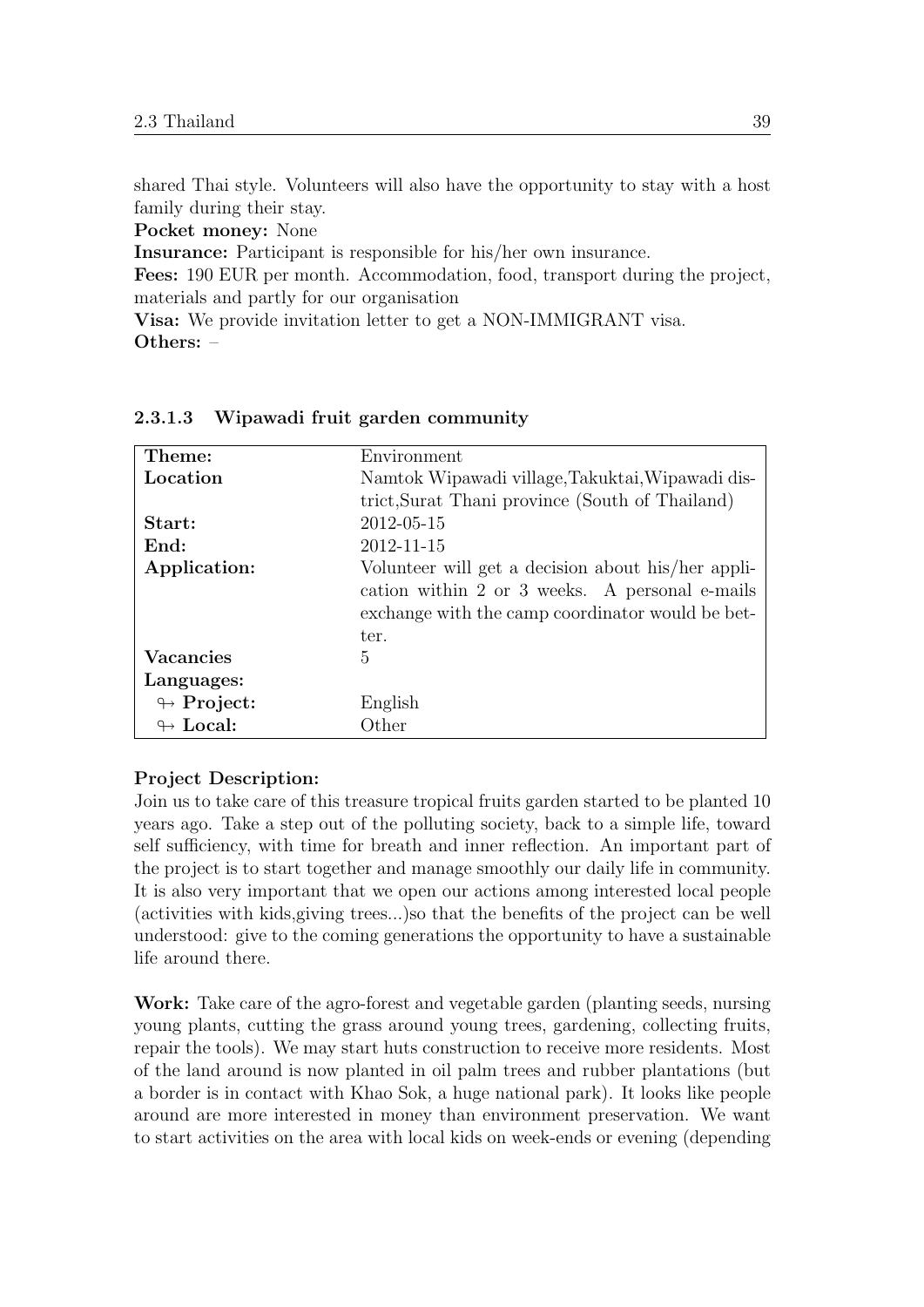on volunteers skills). It is the easiest way to get in contact with local people and to share our project aims. Community daily life includes getting our food, cleaning, cooking, times to get together, times needed for privacy, different opinions or life visions, well all have to adapt ourselves. We can start any other projects according to our aims. Ask our infosheet for more details about history, situation Requirements: This project is for volunteers who -respect and are willing to understand other cultures and backgrounds -are open-minded, flexible -love nature and like enjoying all its benefits(living in the forest!) -love children -love organizing fun activities for kids -are willing to live together and work together with the local community and the other volunteers -are willing to adapt and enjoy simple conditions of living, Thai style -do not mind having little privacy -like doing physical work

Food: Healthy food is the basic of an healthy mind; strong importance on our alimentation. Fruits in big quantity. avoid industrial food,fried food, meat.cook 2 meals a day (rice or potatoes with vegetables, curries, salads, soups) fruits any time.

Accommodation: main house with electricity, and an old house without; close to a small village; dry toilets; shower and wash clothes in the river (natural soap); many mosquitos;

Pocket money: None

Insurance: Participant is responsible for their own insurance. Volunteers should take an insurance from their country.

Fees: 190 EUR per month. Accommodation, food, transport during the project, materials and partly for our organization

Visa: We provide invitation letter to get NON-IMMIGRANT visa.

Others: Meeting point: Phun Pin(Surat Thani) (from Bangkok you can choose to travel by bus or train).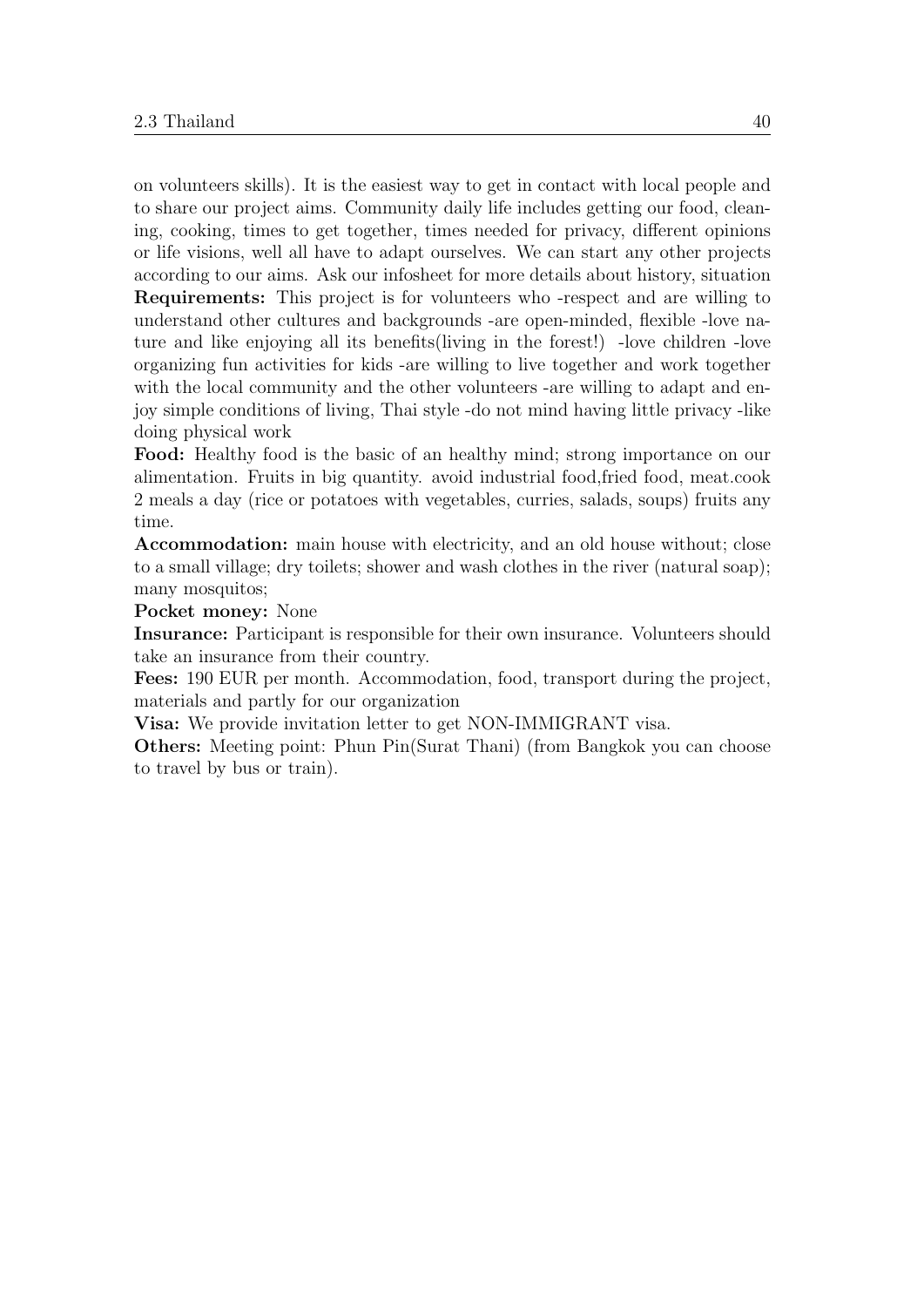# Chapter 3

# Europe

# 3.1 Croatia

# 3.1.1 Velebit Association Kuterevo

|  | 3.1.1.1 Kuterevo - refuge for bears & people |  |  |  |  |  |  |
|--|----------------------------------------------|--|--|--|--|--|--|
|--|----------------------------------------------|--|--|--|--|--|--|

| Theme:                     | Environment                                                                                                                                                   |
|----------------------------|---------------------------------------------------------------------------------------------------------------------------------------------------------------|
| Location                   | Kuterevo, Lika region                                                                                                                                         |
| Duration:                  | LTV can last from 3 to 6 months, with the begin-                                                                                                              |
|                            | ning between April and June.                                                                                                                                  |
| Application:               | Application form with CV should be sent as soon<br>as possible. Sooner the better. We will respond<br>within 2 weeks. Additional information may be<br>asked. |
| <b>Vacancies</b>           |                                                                                                                                                               |
| Languages:                 |                                                                                                                                                               |
| $\leftrightarrow$ Project: | English, Croatian                                                                                                                                             |
| $\leftrightarrow$ Local:   | Croatian                                                                                                                                                      |

#### Project Description:

Velebit Association Kuterevo was founded in 1995 and since then it works for preservation of natural and cultural heritage. In 2002 the Bear Refuge was founded and today the village hosts more than 20 000 visitors and 200 volunteers. Besides the Bear Refuge, the Volunteers Station was founded as a place for cultural exchange and sustainable living education. We believe that without a broad understanding of human coexistence with wilderness, we won't be able to preserve bears. Thus the refuge creates space for education, exchange, learning and experiencing sustainable living.

Work: The work in the Refuge from Spring till Autumn includes building of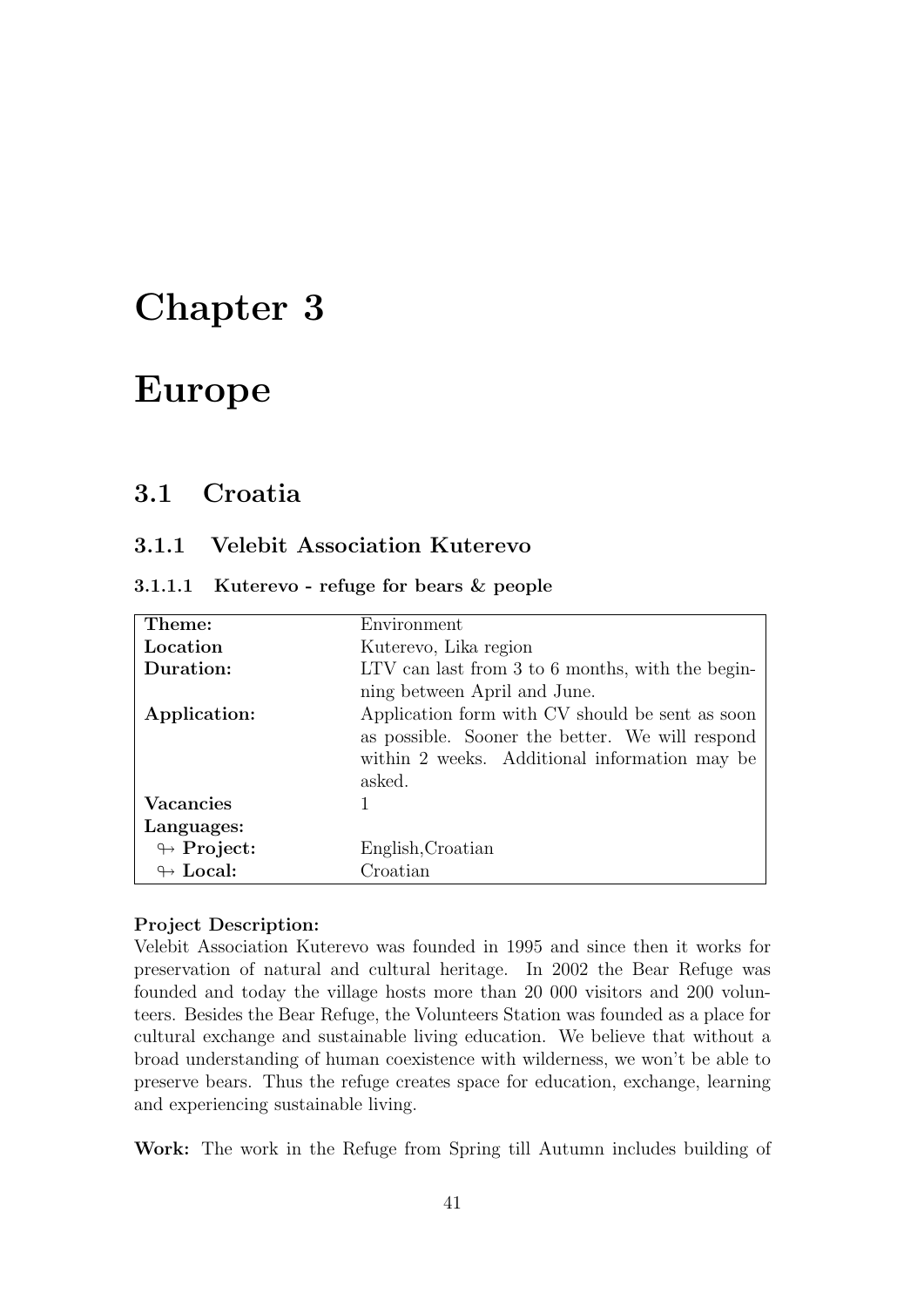new enclosures for the bears, new facilities for volunteers and visitors (paths, toilets, houses) and maintenance of the old ones. In that period the Refuge hosts around 20 groups of volunteers (Belgian Scouts, SCI international workcamps, Peace Caravan, German red Cross, Bouworde Belgium etc.) as well as more than 50 individual volunteers that are coming from all over the world. Depending on the season, the volunteers will be involved in: gardening, building, constructing, coordinating work of groups, helping in organization of events, collecting food for the bears, making souvenirs etc. The volunteer will work 7 hours per day and approximately 6 days per week. Sometimes more and sometimes less, what will depend on the weather conditions and amount of volunteers and groups present in the refuge. The work can be physically very demanding and socially intensive due to a big voluntary community.

Requirements: We are open for different profiles, but a certain advantage will be give to candidates ready for physical work and skilled in working with tools for constructing and building (chain-saw, hammers, ax), carpentry and other outdoor tasks. Volunteers should be open-minded, communicative, flexible and reliable. Driving license is also an advantage. The preference will be given to people not suitable for EVS.

Food: Food is provided and prepared together with other volunteers. Mostly vegetarian, based on groceries from the local community, but still in accordance with every person's needs.

Accommodation: Volunteers will live in the village, the Volunteers Station, an old house with very basic conditions were all volunteers gather. There is an outdoor bathroom with solar heating system, common kitchen and composting toilets.

Pocket money: 50 EUR per month

Insurance: Volunteers should get insurance for themselves.

Fees: None

Visa: For LTV projects longer than 3 months, the volunteer will have to apply (in Croatia) for a residence permit. We will also provide necessary documents if visa would be needed.

Others: The organization is open for different arrangements according to the volunteer's needs and financial situations (e.g. it would possible to cover part of the travel costs and similar).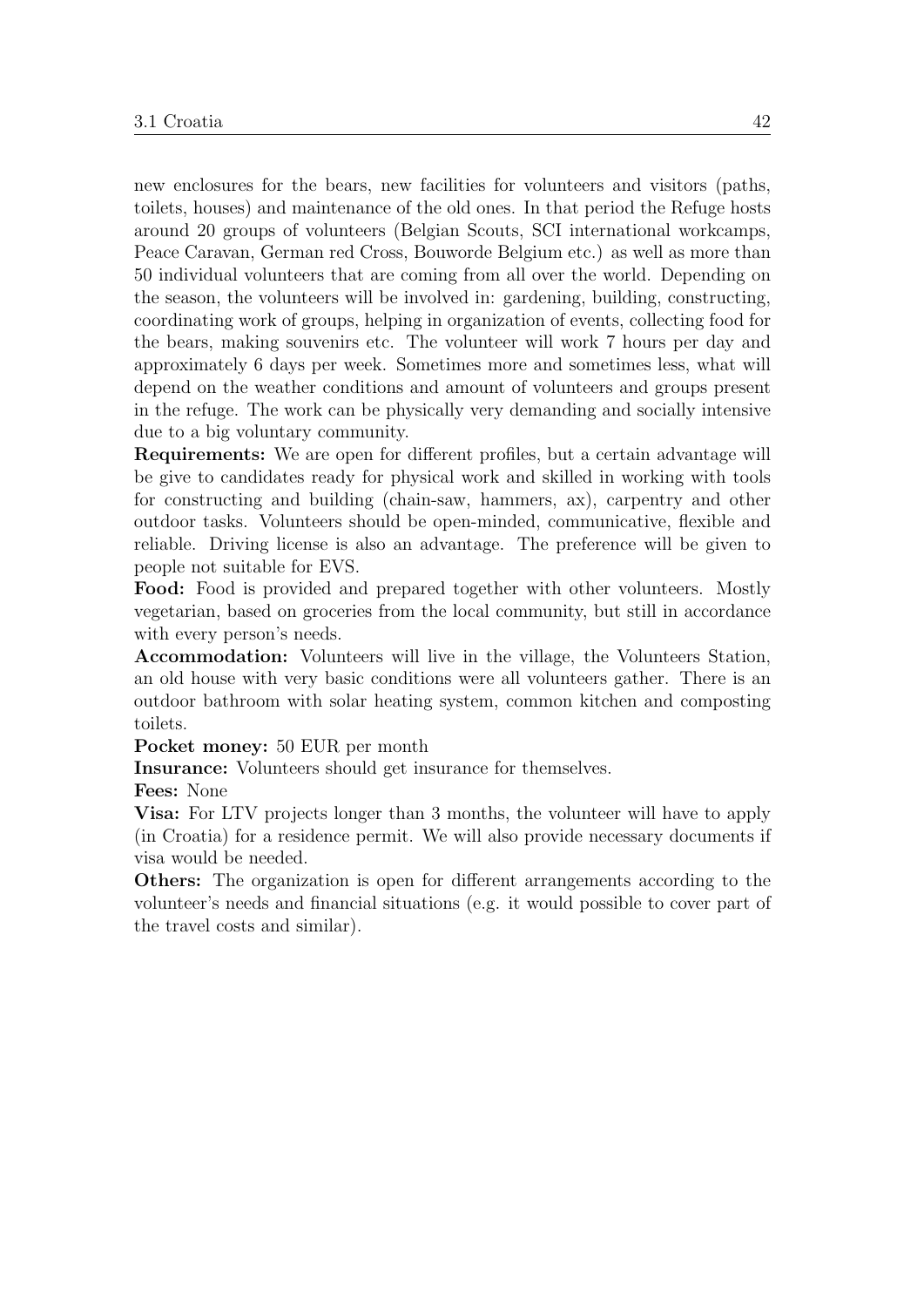# 3.2 Czech Republic

## 3.2.1 INEX Czech Republic

#### 3.2.1.1 Organic Farming - Ashram Yoga Centre

| Theme:                     | Environment                                      |
|----------------------------|--------------------------------------------------|
| Location                   | village Strilky, Moravian region, Czech Republic |
| Duration:                  | 3 months during $01/04$ 30/10                    |
| Application:               | $Age:18+$                                        |
| <b>Vacancies</b>           | റ                                                |
| Languages:                 |                                                  |
| $\looparrowright$ Project: | English                                          |
| $\leftrightarrow$ Local:   | Czech                                            |

#### Project Description:

The project is focused on organic gardening, as our farm is a certified farm following the principles of organic gardening, partly also biodynamic gardening and permaculture. Fruits and vegetables produced in our garden are mostly used in our ashram kitchen. The volunteers will have opportunity to see the production from the field to the table. The goal of the project is enabling young people learn about healthier and sustainable way of farming (and living), give them opportunity to live in the countryside and perhaps motivate them for living a rural/more natural life.

Work: Work: Our farm has 2-3 employees. The volunteers will help mainly in the vegetable garden, in the orchard and in the park. The volunteers will work 7 hours per day. The weekends will be free. Be prepared for sometimes demanding work outside (weather changes, sun, ).

Leisure time: After work and on weekends the volunteers will have the opportunity to go for walks, visit sights or take trips to the surrounding countryside. In the Chriby hills it is possible to see ruins of the old Strilky castle and ruins of Cimburk castle (near Korycany), where some cultural events take place. The town Kromeriz with historical monuments on the UNESCO list is 25 km far away. Requirements: 1 Flexibility, responsibility, sociability, patience and maturity 2 Interest in working in the garden, desire to gain experience; experience with gardening is an advantage 3 Good physical condition 4 Letter of motivation 5 Medical statement 6 Good knowledge of English 7 Acceptance of our spiritual environment and vegetarian lifestyle (see the Note) 8 Interest in yoga is an advantage

rules to be followed: no drugs, alcohol and smoking, no meat and eggs consumption in the ashram area.

Food: The meals are provided in the castle. The food is vegetarian only (often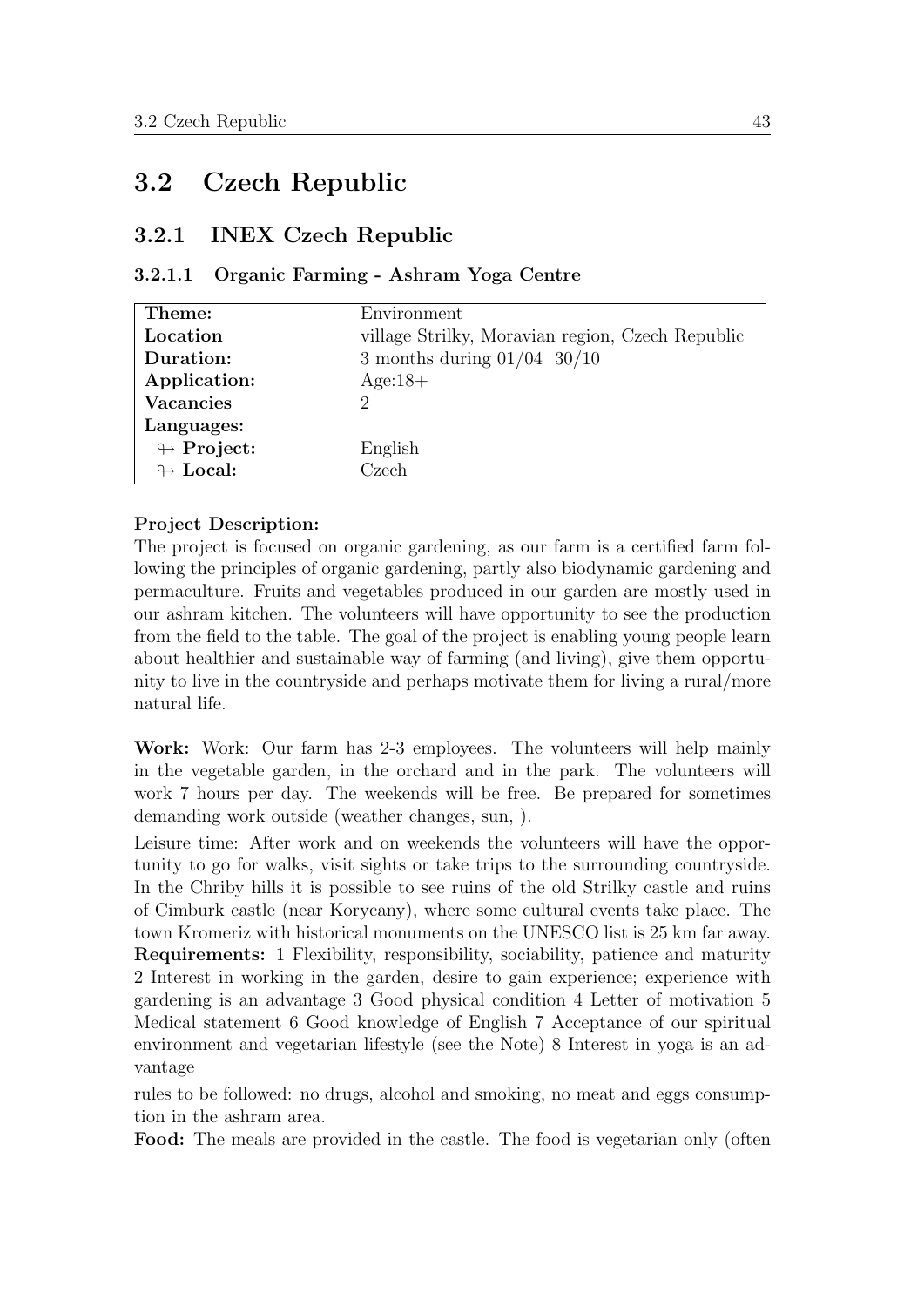Indian type).

Accommodation: In a room (usually multiple-bed room) in the castle or in a building opposite the castle.

Pocket money: 50 EUR per month

Insurance: basic insurance (responsibility and accidents) is provided, but volunteers should have an additional insurance on his/her own

Fees: None

Visa: –

Others: –

# 3.3 Great Britain

# 3.3.1 IVS GB

#### 3.3.1.1 Camphill School Aberdeen

| Theme:                     | Disabilities                                       |
|----------------------------|----------------------------------------------------|
| Location                   | Aberdeen, Scotland                                 |
| Duration:                  | $12-9$ months                                      |
| Application:               | Applicant needs to complete a specific application |
|                            | form obtained from IVS                             |
| Vacancies                  | 3                                                  |
| Languages:                 |                                                    |
| $\leftrightarrow$ Project: | English                                            |
| $\leftrightarrow$ Local:   | English                                            |

#### Project Description:

We provide residential, day care and respite accommodation to approximately 88 children and young adults with a wide variety of special needs. Care, education, therapy and creative activities are integrated. Relationships and social interaction, based on mutual care and respect, promote health development and resilience along with physical and emotional wellbeing.

Our children and young adults belong to a house community. Each house community varies in size and accommodates approximately 5/10 children/young adults and 10/12 senior co-workers and volunteers.

Work: Your major responsibility at all times is to the child/young adult in your care, whether in the classroom or the house. The task is to care for and to educate each child/young adult to the fullest extent possible. As a new co-worker you will be helped by more experienced colleagues to learn how to establish a successful relationship with the child/young adult, how to gauge what expectations to have for the individual, and how to develop each person's potential to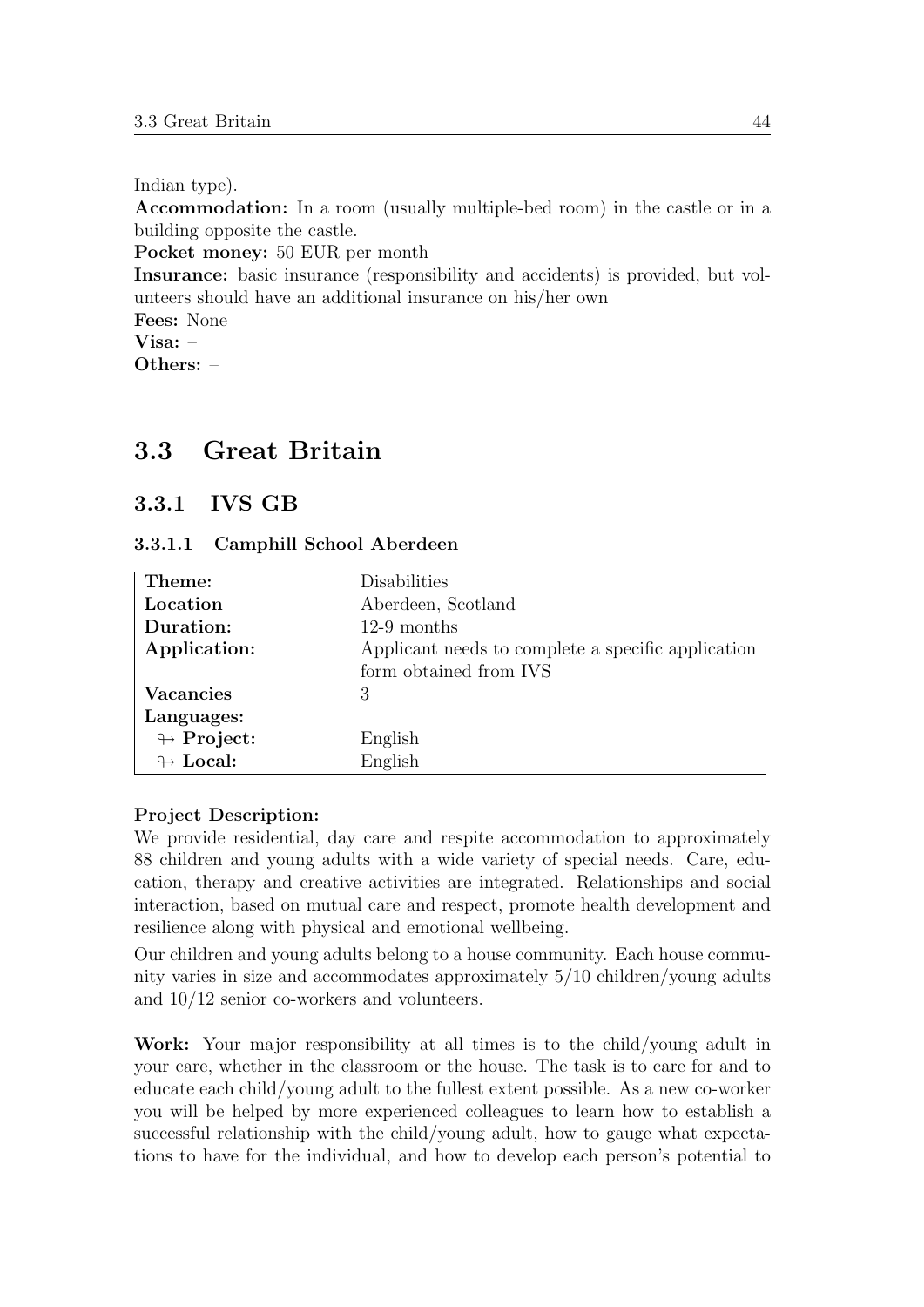the fullest extent possible, so that maximum independence and self-reliance are achieved. Think of it this way: you are setting out on a personal learning experience while helping the person in your care to themselves embark on a similar voyage of discovery. Their needs are paramount at all times.

Requirements: We would like someone interested in social issues, willing to learn, flexible can do attitude and be able to communicate in English.

Food: Food is provided

Accommodation: We provide living accommodation and full board. Volunteers will have their own bedroom but all other accommodation is shared.

Pocket money: 160 GBP per month

Insurance: Basic insurance through SCI. Separate travel insurance will be required

Fees: None

Visa: Camphill School will issue a certificate of sponsorship for anyone living outside the EEU and who require an entry visa. Details of how to this are given to each volunteer by Camphill School. IVS will help with the visa process

Others: GBP200 is provided towards the cost of your journey home. Over a period of 12 month you will have 6 weeks annual leave. Different start dates: 31st July 2012 for 12 months, 26th October for 12-9 months, 4th January 2013 for 12-6 months. Interviews will be via the telephone or skype. Training/courses provided - Core training on arrival, Foundation Year Programme,BA (Hons) Social Pedagogy. Further information available through IVS.

| Theme:                     | Disabilities       |
|----------------------------|--------------------|
| Location                   | Aberdeen, Scotland |
| Start:                     | 2012-08-31         |
| End:                       | 2013-08-31         |
| Application deadline:      | 2012-07-15         |
| Decision date:             | 2012-07-29         |
| <b>Vacancies</b>           | 2                  |
| Languages:                 |                    |
| $\looparrowright$ Project: | English            |
| $\leftrightarrow$ Local:   | English            |

3.3.1.2 Camphill Village Trust, Newton Dee Village

#### Project Description:

Newton Dee Community is one of 11 centres established in England and Scotland by the Camphill Village Trust to provide home life, meaningful work, opportunities for personal growth, friendship, social interaction, education, training and cultural and spiritual inspiration for adults with learning disabilities and other special needs.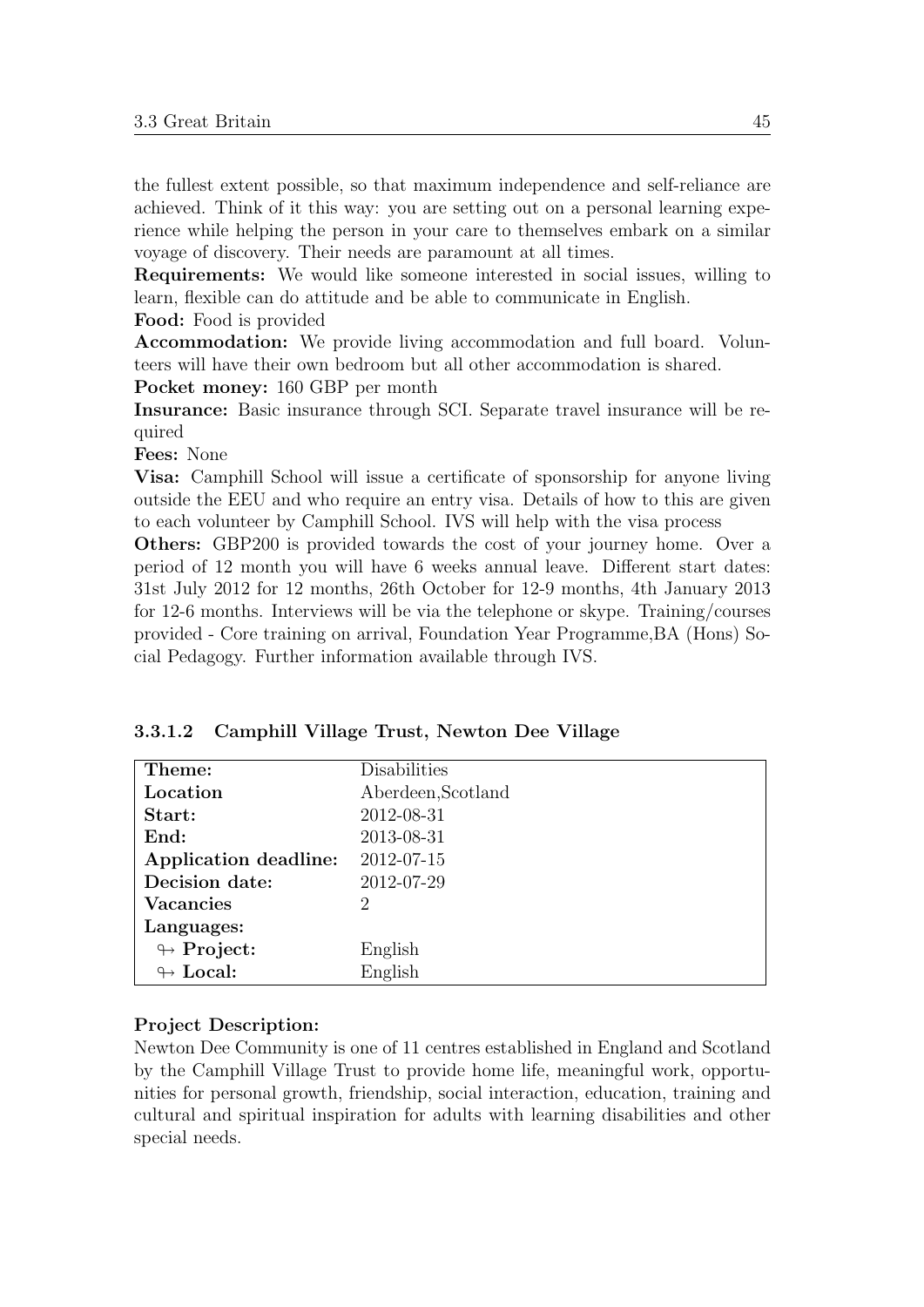Work: Helping out whenever needed in houses, workshops, farms and gardens.Coworkers work to enable those with special needs to fulfil their potential. That means providing support at home, at work in our gardens, farms and craft workshops, and by involvement in our social, cultural and educational activities. The work isnt simply care. The individuals with special needs who live in our Community are able to do much for themselves. The role of co-workers is as enablers. Co-workers create an environment that helps those with special needs to accomplish much in their lives, which might otherwise be difficult or impossible. One day off per week, 21 days holiday if stahying for one year

Requirements: Somebody who would be willing to involve themselves with all aspects of life. Willingness to learn, openness to other spiritual ways. Should speak English well enough to hold a conversation.

Food: Healthy organic (most of the time). Three meals a day, eating together as in a family.

Accommodation: Depending on the house, in a single room

Pocket money: 130 GBP per month

Insurance: LTV would be covered by SCI for the duration of their stay. However they would need to provide their own separate travel insurance

Fees: None

Visa: IVS will issue a certificate of sponsorship for anyone living outside the EEU and who requires an entry visa. Details of how to do this are given to each volunteer by IVS.

Others: Applicants need to complete a specific application form, please ask for a copy from IVS. Interviews will be held by Skype. Cultural factor to be considered - anthroposophical background, the volunteer would require openess to experience this. The duration of the position would be for one year. Age Limit: 18-40 years old. Training offered: first aid, moving and handling, first year foundation course

| Theme:                     | Disabilities                                  |
|----------------------------|-----------------------------------------------|
| Location                   | Dunkeld, Scotland                             |
| Start:                     | 2012-07-08                                    |
| End:                       | 2013-07-31                                    |
| Application:               | Decision will be made two weeks after date of |
|                            | skype interview                               |
| Vacancies                  | 5                                             |
| Languages:                 |                                               |
| $\leftrightarrow$ Project: | English                                       |
| $\leftrightarrow$ Local:   | English                                       |

#### 3.3.1.3 Corbenic Camphill Community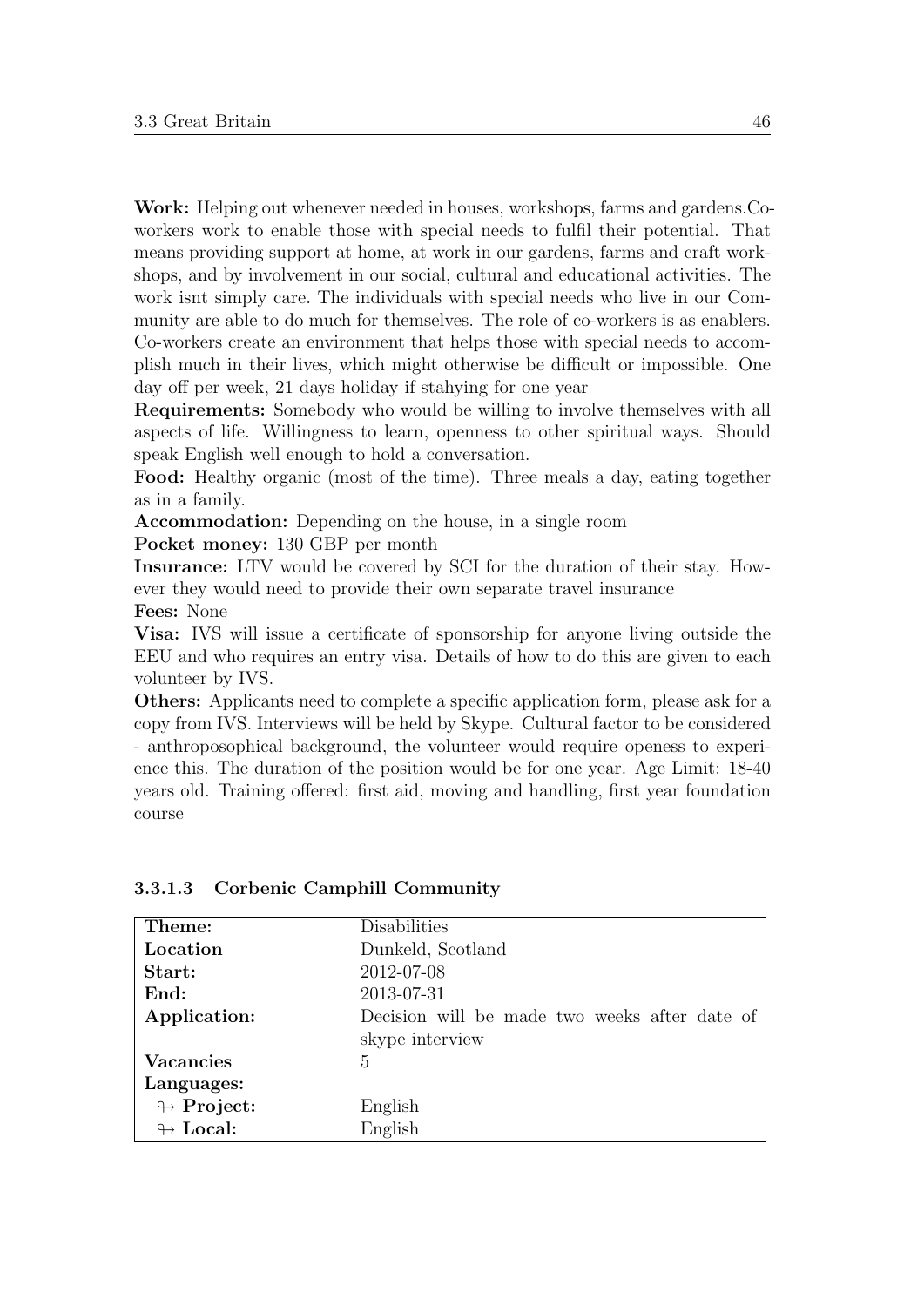## Project Description:

The volunteer will be caring for and working alongside adults with learning disabilities. This is a community for adults with learning disabilities consisting of five households and a variety of workshops.

Work: Living and sharing house with adults with learning disabilities. Helpng with personal care, housework, preparing meals etc, working in one of our workshops; garden, estate, farm, craft, candles, bakery and woodwork. Working 49 hours, with one day off per week then one long weekend in three.

Requirements: We are looking for someone who is able to share living spaces, flexible in working times and who speaks good English, interested in people, willing to learn and who takes the initiative.

Food: The volunteers would eat in the house with the other volunteers and residents. Organic food where possible, own bakery provides bread. Eating together in the households.

Accommodation: The volunteers would stay in the community and might be required to share a room, however most have their own room.

Pocket money: 140 GBP per month

Insurance: Volunteers will be covered by SCI insurance throughout duration of stay. However they would need their own separate travel insurance.

Fees: None

Visa: IVS will issue a certificate of sponsorship for anyone living outside the EEU and who requires an entry visa.

Others: The successful volunteer will be required to supply two references (forms supplied). A police check is also required. Volunteer will need to complete a Corbenic application form and supply a photograph.

The Community celebrates Christian festivals so volunteers would need to be willing to accompany residents in celebration or church visits.

Interviews will be held via Skype.

Introductory training courses are offered in various subjects.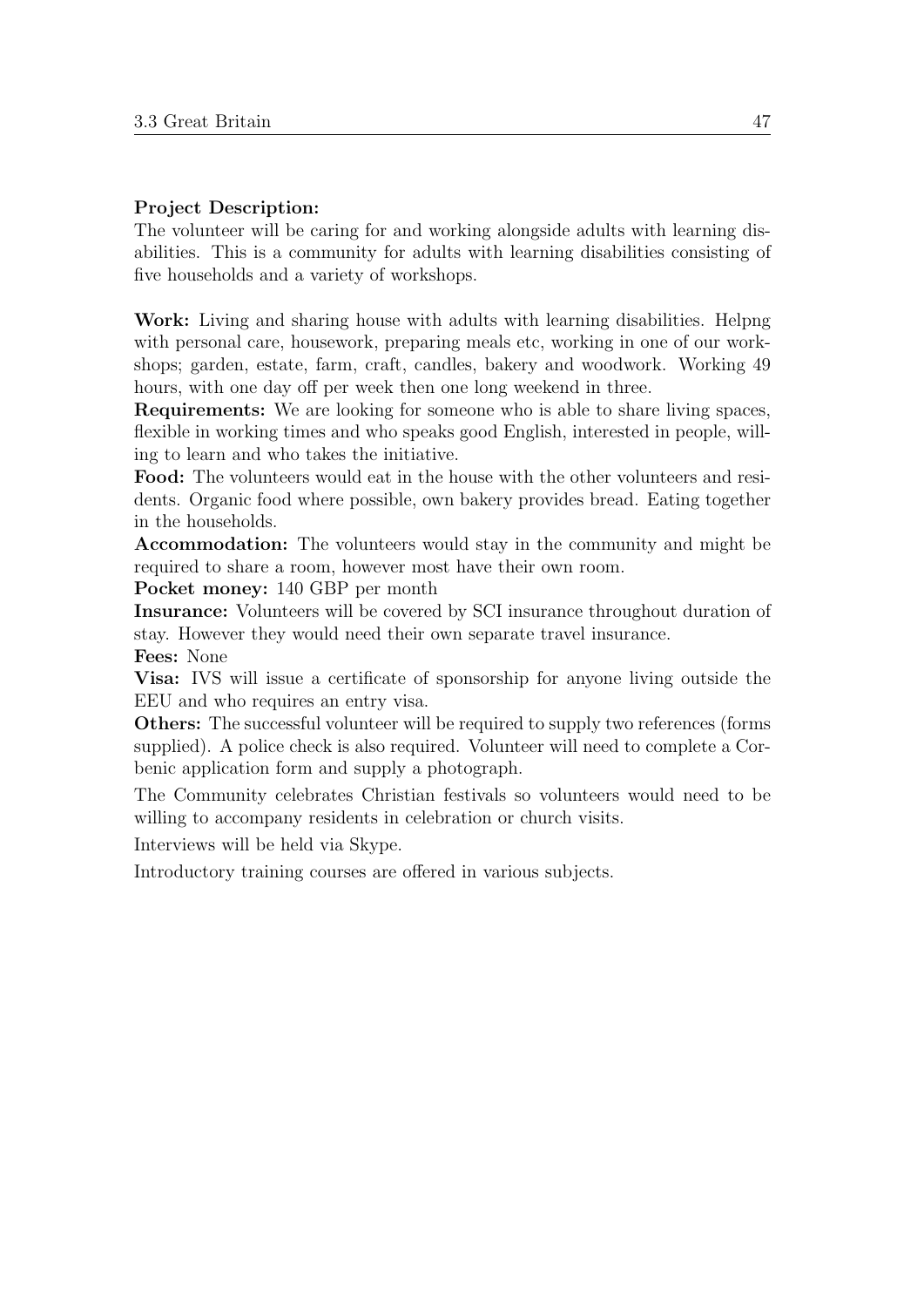| Theme:                     | Socially disadvantaged                           |
|----------------------------|--------------------------------------------------|
| Location                   | Cambridge, England                               |
| Duration:                  | minimum three months                             |
| Application:               | Application decisions will be made within one to |
|                            | two weeks                                        |
| Vacancies                  |                                                  |
| Languages:                 |                                                  |
| $\looparrowright$ Project: | English                                          |
| $\leftrightarrow$ Local:   | English                                          |

#### 3.3.1.4 Emmaus Cambridge

#### Project Description:

Emmaus Communities enable people to move on from homelessness, providing work and a home in a supportive, family environment. Companions, as residents are known, work full time collecting and reselling donated furniture. This work supports the Community financially and enables residents to develop skills, rebuild their self-respect and help others in greater need.

Work: The work will include sorting out deliveries and receiving furniture in the warehouse, sorting out Bric-a-Brac, tidying the shop, dealing with customers, going out in the van, cooking/cleaning of the accommodation as well as anything which may be asked of you depending upon your skills. In return for your work you will be given an allowance of GBP40.00 per week. That is yours to spend as you wish. You will also receive GBP10.00 per week as savings. This will be given to you when you leave the Community.

Requirements: We would like someone interested in social issues, willing to learn, flexible can do attitude, preferably male as it can be difficult for young females in a very male environment. This position is for a maxium of three months. Food: Eat all together in dining room. Share the cooking with 28 others on a rota basis

Accommodation: En suite roomn within the Community

Pocket money: 40 GBP per week

Insurance: Through SCI

Fees: None

Visa: IVS will issue a certificate of sponsorship for anyone living outside the EEU and who requires an entry visa. Details of how to do this are given to each volunteer by IVS

Others: Interviews will be held over the telephone. Please request an Emmaus application form from IVS and copies of further information.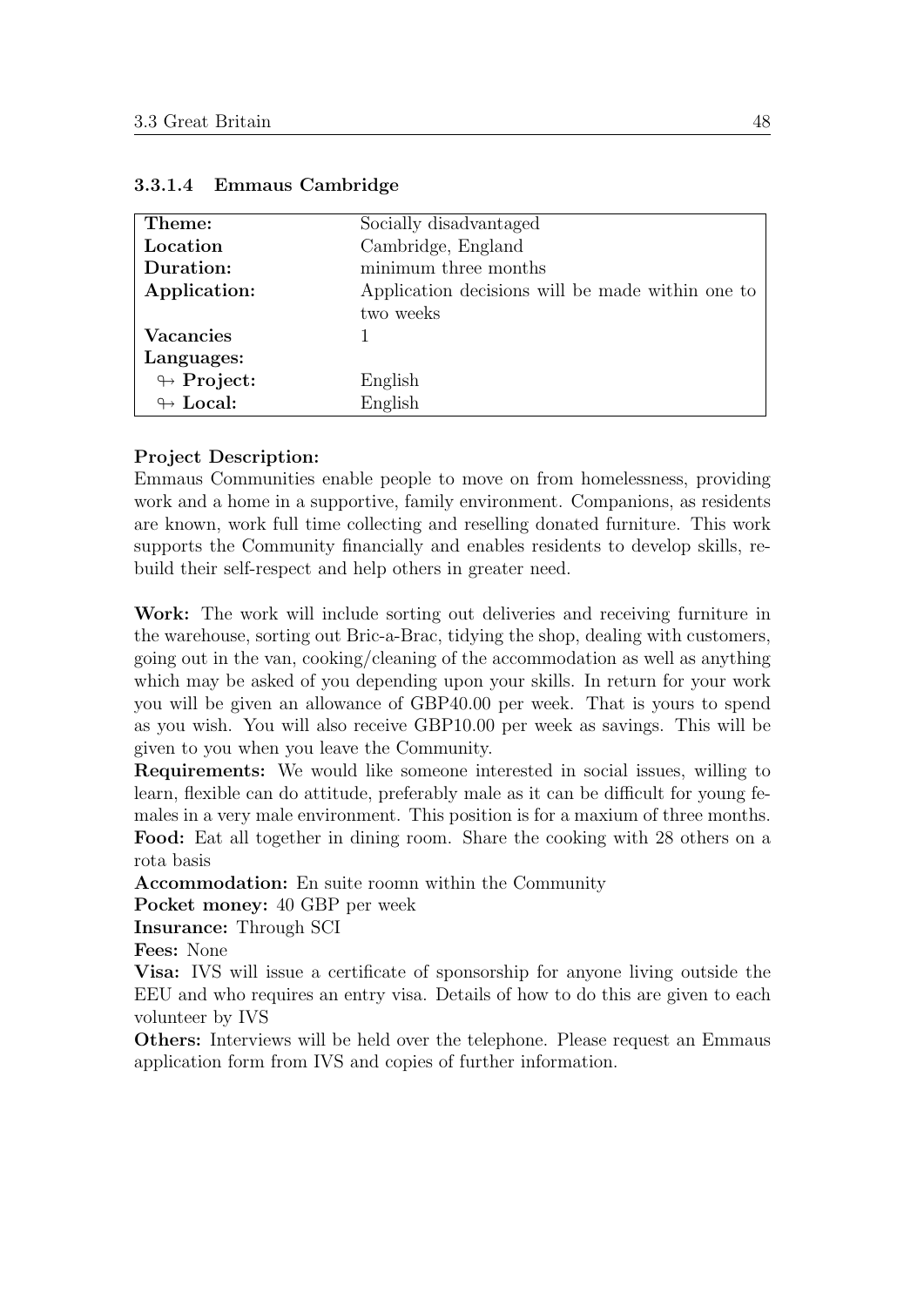| Theme:                     | Environment      |
|----------------------------|------------------|
| Location                   | Central Scotland |
| Start:                     | 2012-07-01       |
| End:                       | 2013-06-30       |
| Application deadline:      | 2012-06-17       |
| Decision date:             | 2012-06-24       |
| <b>Vacancies</b>           |                  |
| Languages:                 |                  |
| $\looparrowright$ Project: | English          |
| $\leftrightarrow$ Local:   | English          |

#### 3.3.1.5 Environmental Arts

#### Project Description:

Environmental Arts specialises in educational workshops and theatrical performance about the environment and health. As well as topics such as waste, climate change, science and sustainability the company also deals with social issues, for example, alcohol and drug abuse, poverty, food and environmental history. We believe that the arts (particularly music) both practical and creative, are unique in their ability to inspire and engage people in almost any issue. Since 1992 we have performed to and worked with more than  $150,000$  people.

Work: There are some projects scheduled for this year. One of them is The Barrow Band Live show for children about fruit and vegetables. We are going to visit schools in most deprived areas of Scotland to work on improving the nations diet and healthy lifestyle. Environmental Arts need a volunteer responsible for administrative and management part of the project, such as negotiations, preliminary visits to schools and deal with preparations to the performances and participate in the show itself. For the rest of the time participant will be involved in other Environmental Arts activities, such as creation of a log building for charity and local community use, establishing a tree nursery next to it, landscaping surrounding area and coordinate local and international volunteers.

Requirements: Volunteering experience, leadership skills and good computer knowledge

Food: Full board

Accommodation: Living accommodation provided

Pocket money: None

Insurance: The LTV being processed by their branch would be covered by SCI for the duration of their stay. However they would need to provide their own separate travel insurance

Fees: None

Visa: IVS will issue a certificate of sponsorship for anyone living outside the EEU and who requires an entry visa. Details of how to do this are given to each volunteer by IVS.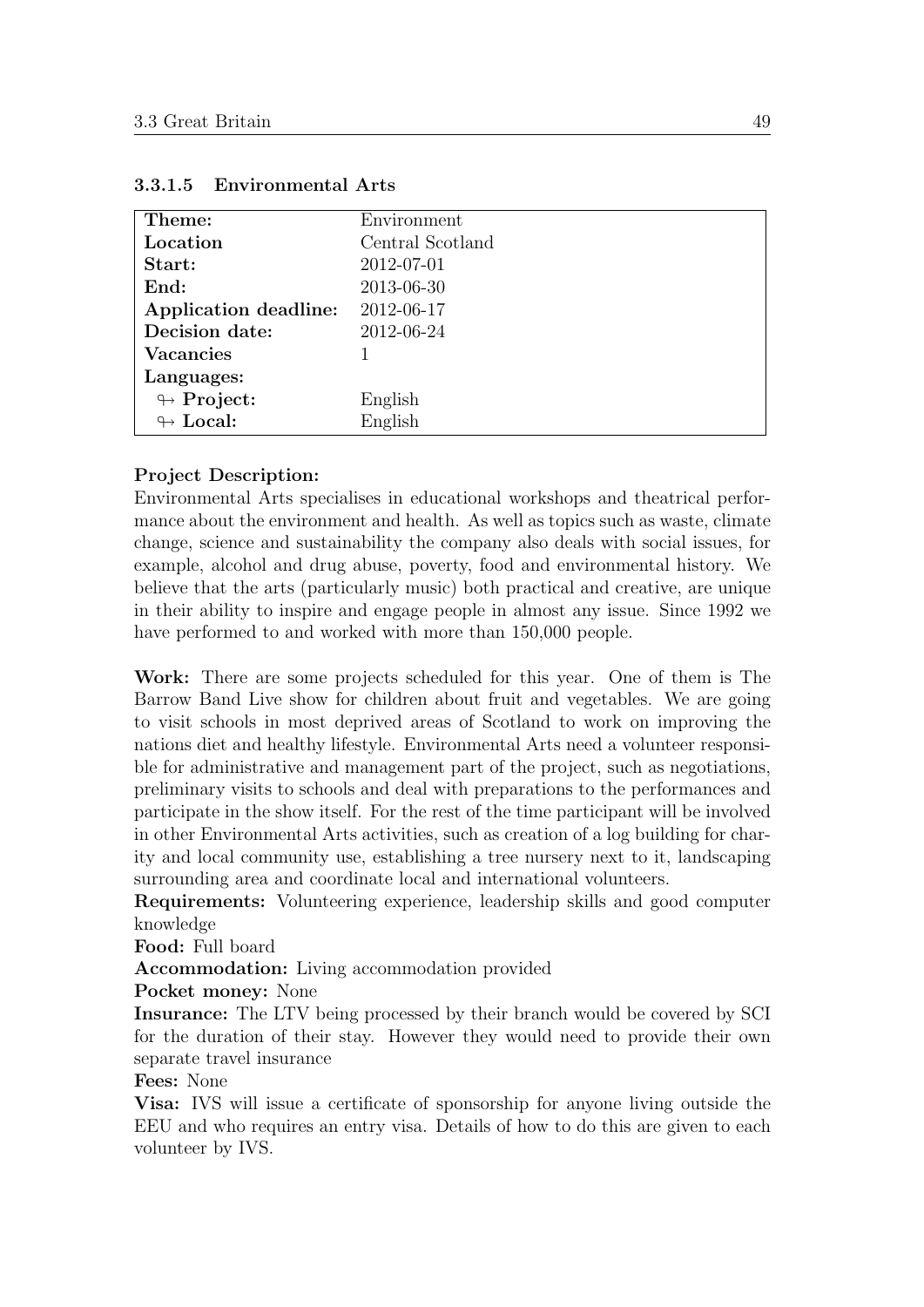Others: Education aactivities (workshops, performance, presentations, discussion), Administration activities (co-ordination, supervising, negotiations, fundriasing), on-field activities (tree nursery creation, tree planting, log building, stone wall restoring, creation of green maze4 and landscaping.

| Theme:                     | Others                                            |
|----------------------------|---------------------------------------------------|
| Location                   | Brighton, England                                 |
| Duration:                  | nine months                                       |
| Application:               | Decision to be made as soon as possible after in- |
|                            | terview                                           |
| <b>Vacancies</b>           | 2                                                 |
| Languages:                 |                                                   |
| $\leftrightarrow$ Project: | English                                           |
| $\leftrightarrow$ Local:   | English                                           |

3.3.1.6 One World Health and Well-being Summer Festival

# Project Description:

The One World Health and Wellbeing Festival is organised by the One World Health Foundation CIC (community interest company). This is a non-profit organisation run by a small professional management and supported by a large number of volunteers from the UK and all over the world. Any profit is directed to evolving community projects in Portugal and UK. The One World Festival started in 1995 and since then we have organized over 25 inspirational gatherings in England, Scotland, Spain and Italy. The founders are Joao Borges and Maria Gillott

Work: Office and management support for the One World Summer Festival. You will be working 30 hours per week on average. Most weekends and public holidays are free except when the festivals are ongoing. The applicant will be helping to promote and organise all aspects of the festival. Job includes admin, computer and phone skills.

Requirements: Applicants need to be office/management minded. Also fluent in English and interested in an holistic life-style and healthy eating.

Food: Most food provided is vegetarian with fish option (macrobiotic style).

Accommodation: In a single room at Ohsawa House (where the office is as well)

Pocket money: 30 EUR per week

Insurance: Through SCI

Fees: None

Visa: IVS will issue a certificate of sponsorship for anyone living outside the EEU and who requires an entry visa. Details of how to do this are given to each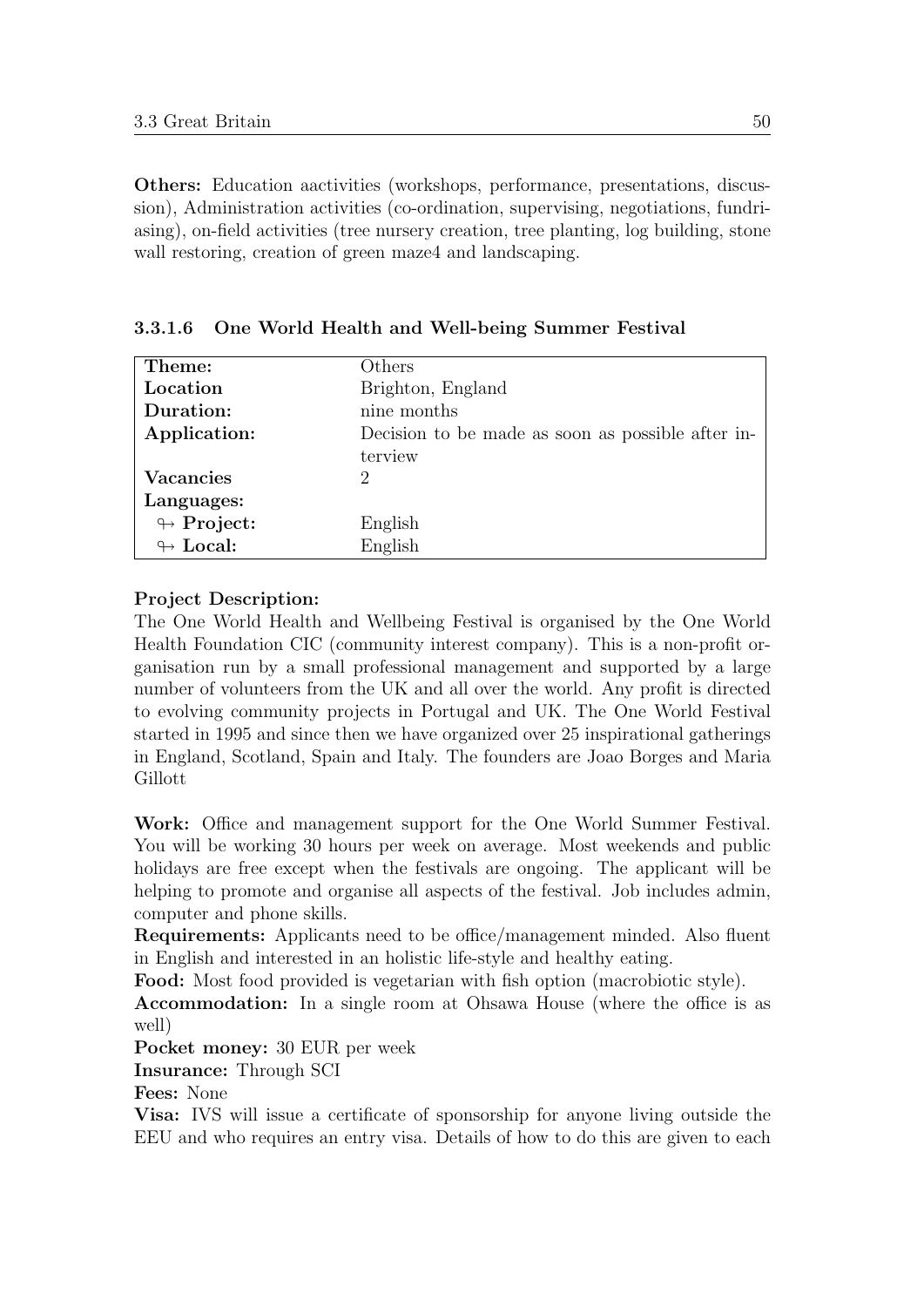volunteer by IVS.

Others: One Work pay travel at the end of the project and other relevant expenses. This is a holistic and alternative working environment. Please apply with a motivational covering letter and a CV. Application decision will be made within two weeks. Training courses are offered in Excel, Access, Indesign and all tools required for the job.

| Theme:                     | Children, teenagers, elderly people            |
|----------------------------|------------------------------------------------|
| Location                   | Aberdeen, Scotland                             |
| Duration:                  | 12 months, minimum six months                  |
| Application:               | Applicants will be interviewed by telephone or |
|                            | skpe                                           |
| <b>Vacancies</b>           | 6                                              |
| Languages:                 |                                                |
| $\looparrowright$ Project: | English                                        |
| $\leftrightarrow$ Local:   | English                                        |

#### 3.3.1.7 Simeon Care for the Elderly

#### Project Description:

Simeon provides a home, care and companionship to 17 elderly frail people. We live together as a loving, caring family and help to make the last years of life rich, joyful and rewarding, both for those of us who care and those of us who are cared for.

Ours is a unique model of old age care. We are part of the Camphill movement and the first care home of its kind in the world. Our wish is that others are inspired by our approach to create homes for ageing people that bring peace,happiness and fulfillment.

Work: About 46 hours/week in flexible shifts. Two consecutive days off per week. You live and work in the community providing personal care and support to elderly residents, sharing all activities of daily living, joining in the care and upkeep of the houses and gardens.

Requirements: Some previous experience of care or social work with vulnerable people is desirable, but not essential as we will provide training and guidance. It is essential to have a good grasp of the English language. You should be willing to learn and accept instruction and be ready to share your gifts and talents. We are looking for people with a compassionate and caring nature, with a desire to help in practical everyday tasks that will make people feel comfortable.

Food: We normally eat together, family style, for three meals a day with the residents. The main midday meal is prepared by our cook. During your time off foods (including snacks and ingredients from the larder) is available.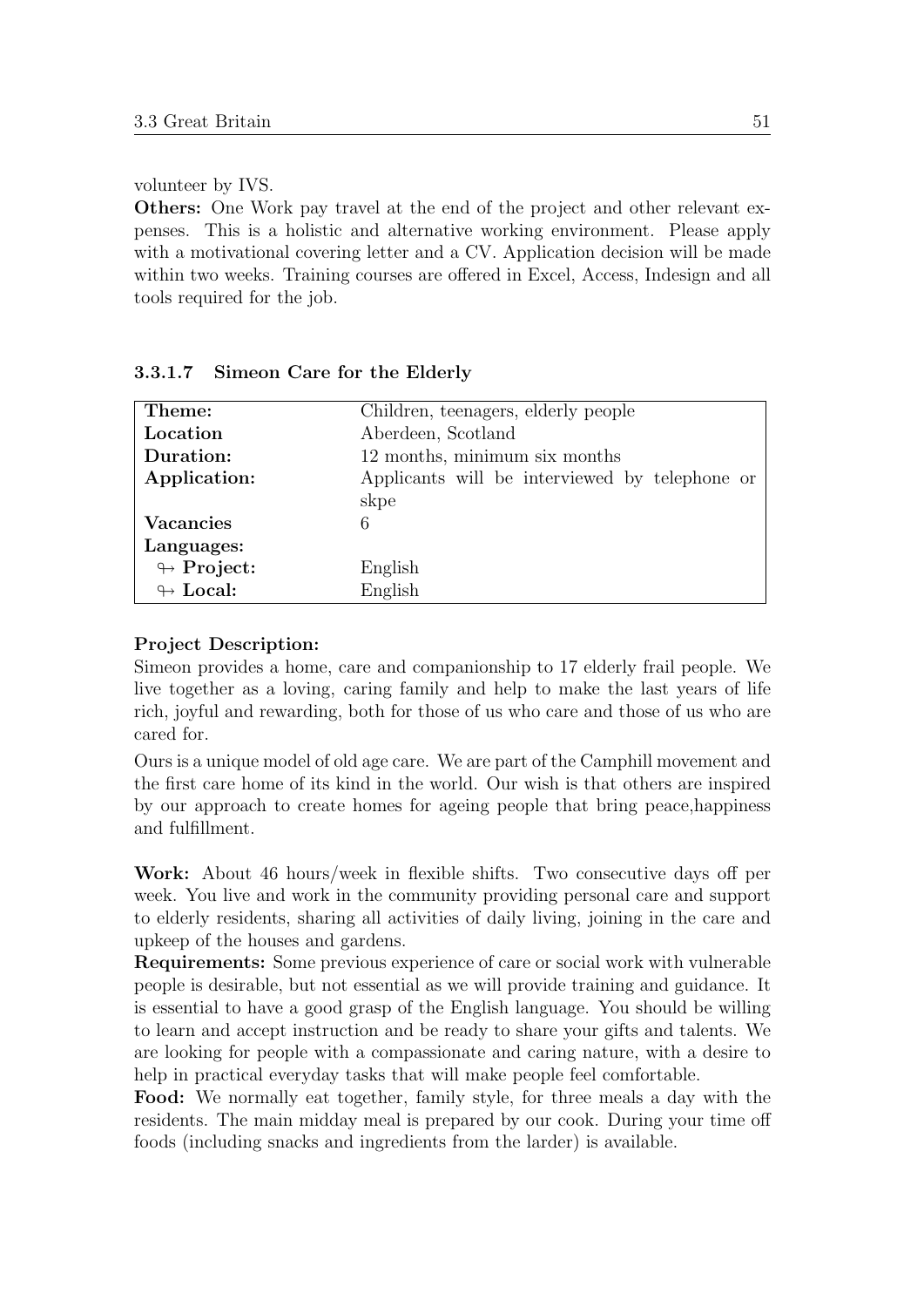Accommodation: You will have your own furnished room and shared bathroom facilities. You will be provided with towels and linen and will be able to do your own laundry as well as make use of the kitchen and communal spaces.

Pocket money: 150 GBP per month

Insurance: Covered under SCI for the duration of your stay, but not for travel Fees: None

Visa: IVS will issue a certificate of sponsorship for anyone living outside the EEU and who requires an entry visa. Simeon is registered with UK Border Agency and is able to issue certificates of sponsorship.

Others: There are opportunities to meet and do things with the volunteers living and working in nearby Camphill centres.

Simeon trains all volunteers using a nationally recognised Induction in Social Care programme within the the first three months of joining Simeon. This includes training in first aid, manual handling, infection control, food safety, and fire safety. In addition we offer foundation talks on Camphill and Anthroposophy and related subjects.

| Theme:                     | Socially disadvantaged                            |
|----------------------------|---------------------------------------------------|
| Location                   | Edinburgh, Scotland                               |
| Duration:                  | Volunteers should stay for at least 3 months      |
| Application:               | Volunteer will be contacted directly by the Edin- |
|                            | burgh Cyrenians                                   |
| <b>Vacancies</b>           | 11                                                |
| Languages:                 |                                                   |
| $\leftrightarrow$ Project: | English                                           |
| $\leftrightarrow$ Local:   | English                                           |

#### 3.3.1.8 The Edinburgh Cyrenians

#### Project Description:

Cyrenians has two residential communities. Each community has up to eight residents aged 16-30, who come to live in the communities as a result of being homeless. Volunteers are peer mentors to the community residents. Volunteers and residents live within our community facility. It's hard work and very challenging, but a memorable experience.

Work: Volunteers are peer mentors to the community residents and do not substitute the work of paid staff. Volunteers and residents live within our community facility and manage the day-to-day domestic tasks and decisions within the building, which is their home. The process of being involved in decision-making empowers residents and helps to develop their confidence, skills and abilities. We endeavour to create equality between community members (residents and vol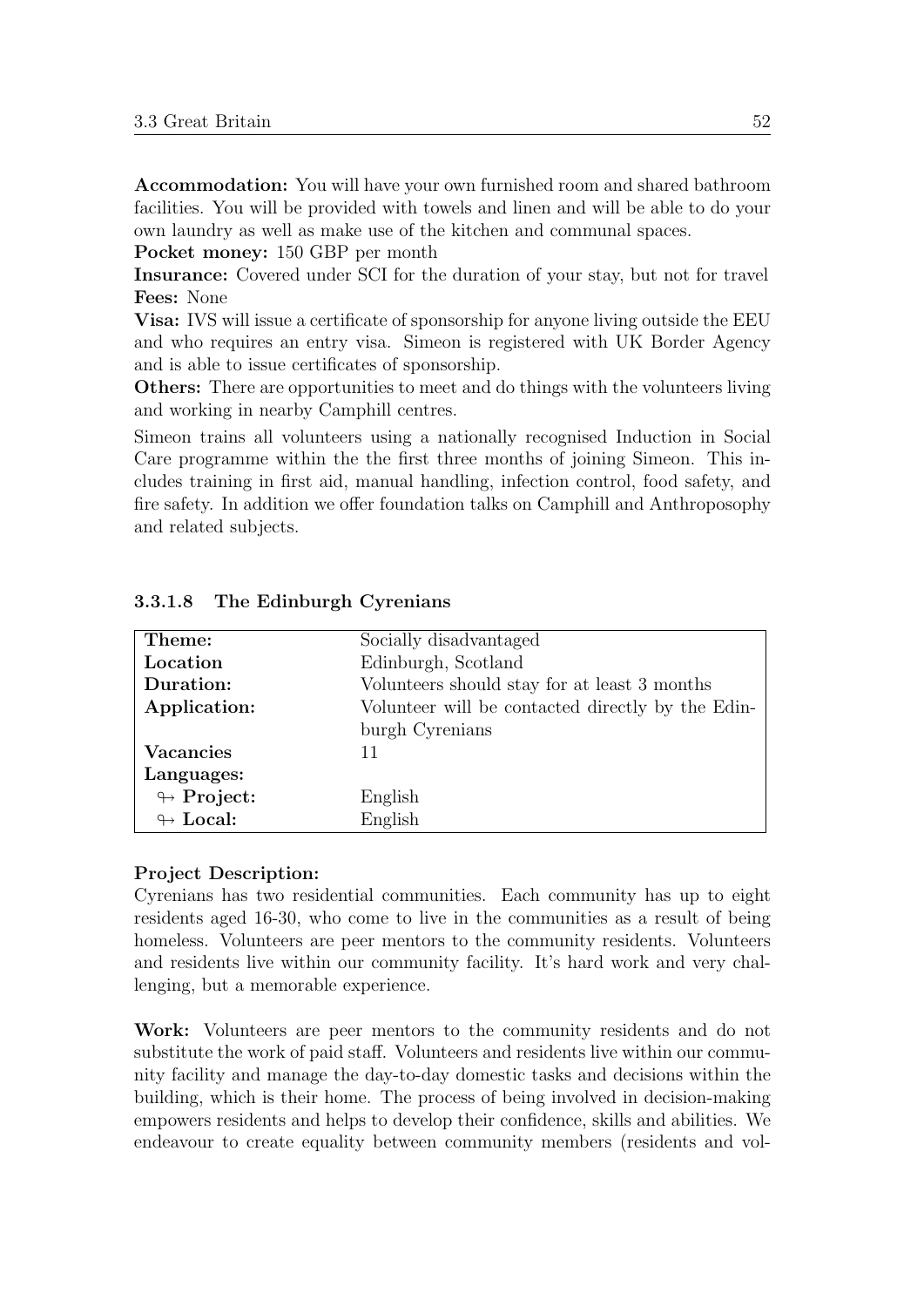unteers), but volunteers must note that the young men and women who come to live here come as a result of their need for support. Volunteer support for a resident may include: \* Accompanying a resident to the job centre \* Helping a residents to cook a meal for the whole community \* Acting as a sounding board for a problem or difficult situation \* Offering mature and calm guidance

Requirements: Because the project is working with vulnerable people, there are very specific criteria. Interested volunteers will get the full information upon request. Age range for volunteers 16-30.

Food: Provided

Accommodation: All accommodation and food costs are met by Cyrenians. Pocket money: 30 GBP per week

Insurance: yes

Fees: None

Visa: UK Border Control requires that people living outside the EEU require a visa. IVS GB will provide sponsorship letter/certificate.

Others: As the post involves working with vulnerable young people, volunteers will need to obtain a letter or certificate of approval to confirm that they are fit to work with young people. Acquisition of this form of approval will vary from country to country. Holiday allowance at the three-month stage and contribution towards travel expenses to the community when you first arrive.

Available intake dates for 2012 - 31st May, 1st June, 30th June, 1st August, 2nd Oct, 11th Oct, 24th Oct

# 3.4 Ireland

## 3.4.1 VSI Ireland

#### 3.4.1.1 Camphill Community Grangemockler

| Theme:                     | Disabilities                      |
|----------------------------|-----------------------------------|
| Location                   | Co. Tipperary Republic of Ireland |
| Start:                     | 2012-09-12                        |
| End:                       | 2013-09-12                        |
| Application deadline:      | 2012-08-06                        |
| Decision date:             | 2012-09-03                        |
| <b>Vacancies</b>           | 4                                 |
| Languages:                 |                                   |
| $\looparrowright$ Project: | English                           |
| $\leftrightarrow$ Local:   | English                           |

#### Project Description:

Camphill Grangemockler is a community of international volunteers and adults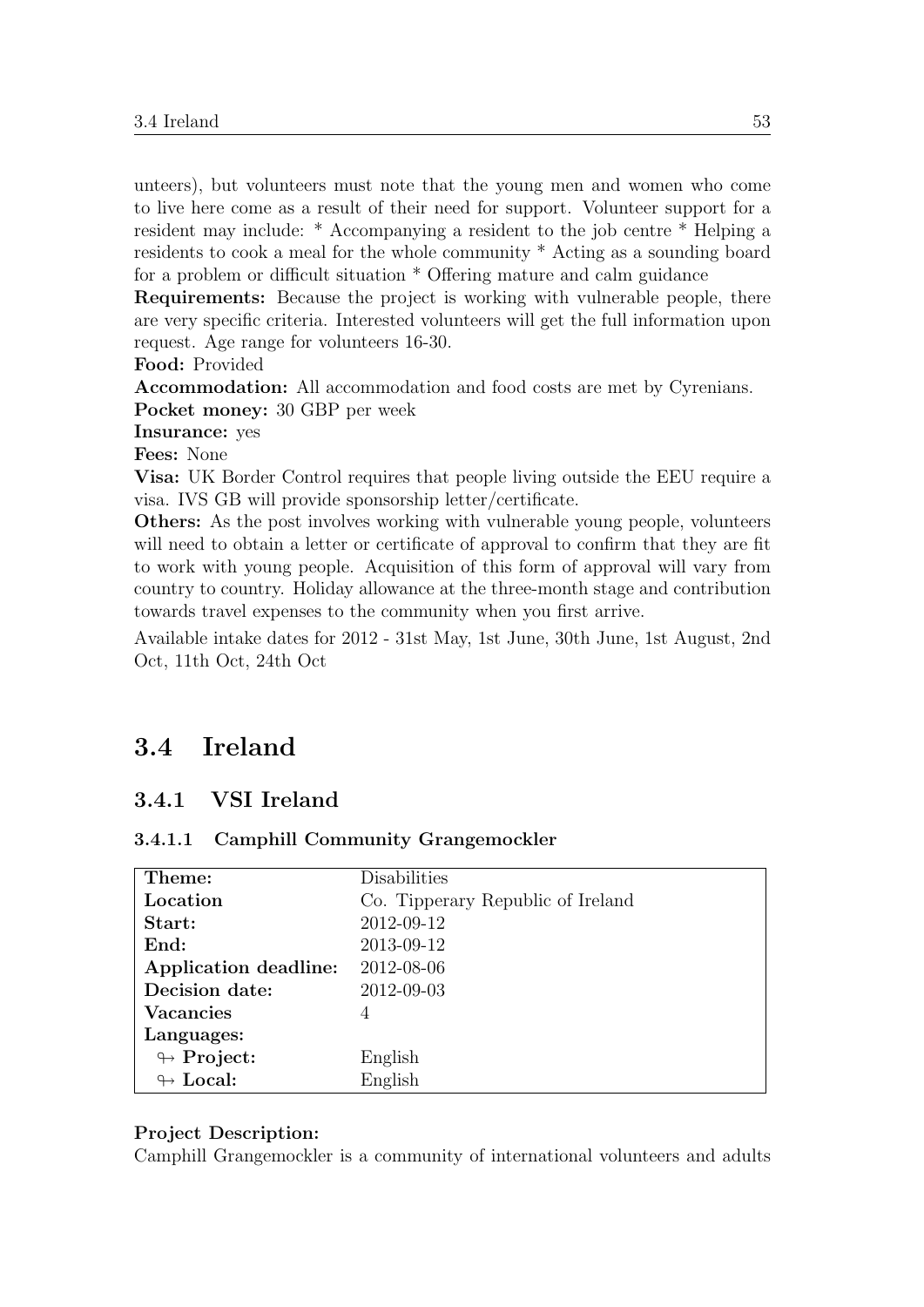with special needs situated on 50 acres in Co. Tipperary. We have an organic/biodynamic farm and garden and a weaving workshop and try to involve the local community as much as possible. We aim to create a community in which vulnerable adults, many with learning disabilities, can live, learn and work with others in healthy social relationships based on mutual care and respect. We are about 40 people in total, living in 4 houses and a few smaller buildings on the estate.

Work: Camphill Grangemockler is a place where people with and without special needs live and work together. Volunteers are asked to help in the personal care of adults with special needs, both physically and socially. Volunteers may have a variety of tasks such as cooking, helping on the land or assisting in the weavery, as well as taking an active part in cultural activities and community-building.

Requirements: A good level of English (understanding and speaking) is essential, as well as interest and enthusiasm. Applicants should be at least 19 years of age.

Food: Volunteers receive full board and lodging. .

Accommodation: They have a single room in one of the community houses they share with other volunteers from all over the world and people with special needs

Pocket money: 50 EUR per week

Insurance: Volunteers should look after your own health insurance, however, public liability is covered.

Fees: None

Visa: If the volunteer is selected and needs a visa Camphill will assist with invitation letter etc.

Others: Applicants are also required to fill in the Camphill Grangmockler application form and go through a skype interview; then to provide us with a CV, a police check, a copy of a photographic ID, three written references, a letter of motivation and fill in our medical declaration. Upon acceptance non-EU applicants are sent a letter of invitation to apply for their VISA. Upon arrival volunteers are required to sign a contract stating their commitment.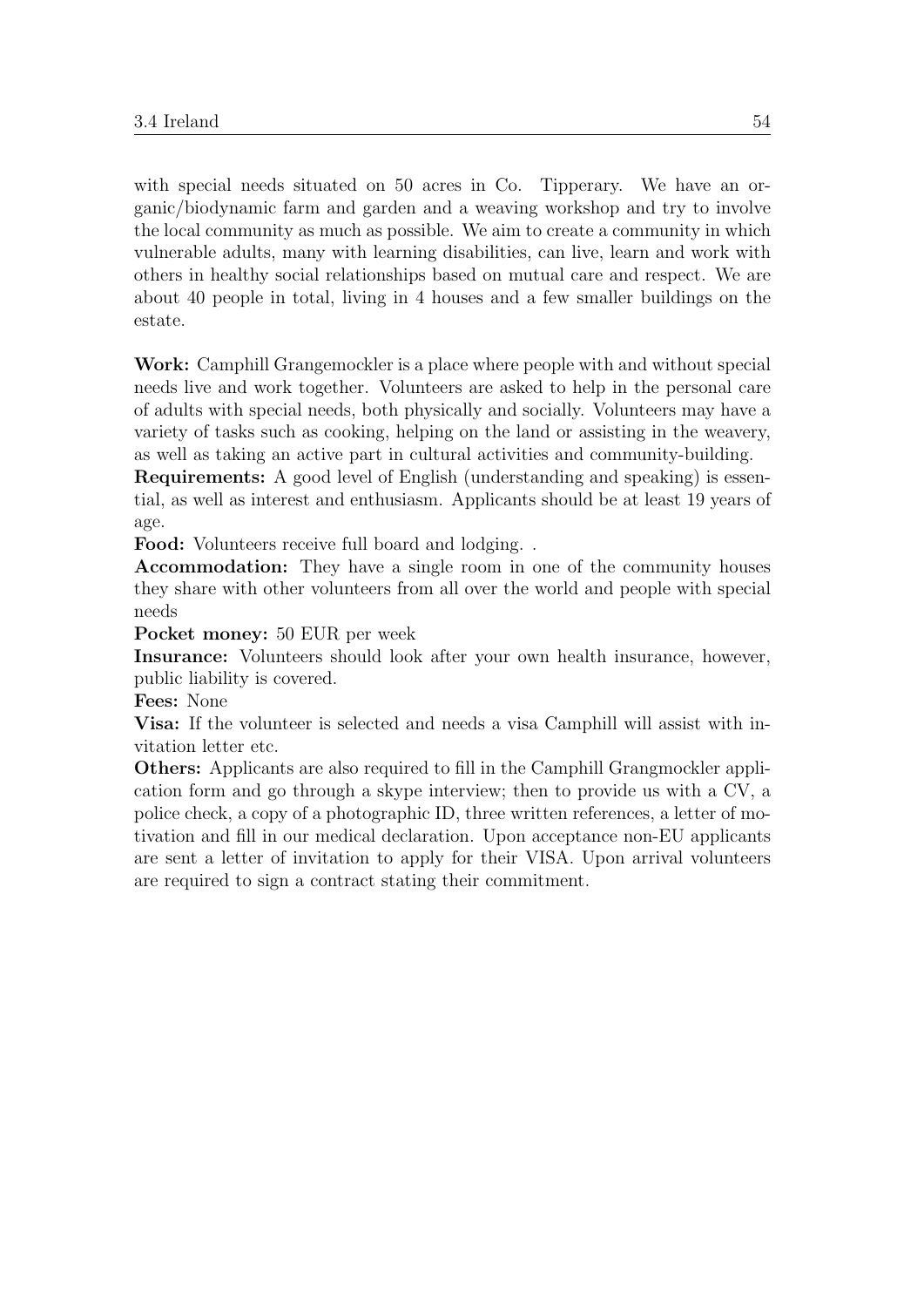# 3.5 Spain

## 3.5.1 SCI Catalonia

#### 3.5.1.1 Improvement of sustainable lifestyle and local dev

| Theme:                     | Environment                               |
|----------------------------|-------------------------------------------|
| Location                   | Valls (Tarragona) at 80 km from Barcelona |
| Start:                     | 2013-02-01                                |
| End:                       | 2013-07-31                                |
| Application deadline:      | 2012-08-15                                |
| Decision date:             | 2012-09-10                                |
| <b>Vacancies</b>           |                                           |
| Languages:                 |                                           |
| $\looparrowright$ Project: | English                                   |
| $\leftrightarrow$ Local:   | Spanish                                   |

#### Project Description:

This is an EVS project. ADELA is an association born in 2005 in a organic farm in Valls (named "Can Pipirimosca"), with the aim of promoting a sustainable lifestyle respecting the environment. The project will let the international volunteer to join with other short term volunteers (Woofers and local people) the daily life in the organic farm Can Pipirimosca. Starting from his own experience and the training that he will receive, he will give support to the members of the association in the tasks of coordination the different activities and the meetings with the volunteers.

**Notice:** This is a European Voluntary Service (EVS) project. Restrictive rules concerning the age and country of residence of the participants apply. Please contact an SCI branch, group or partner organisation in your country for further information.

Work: Daily activities related to organic agriculture, sustainability and recycling; the association occasionally organises meetings and seminars at weekends and also offers the space to other organisations or NGOs to develop their own activities. The objective is to promote values such as respect for the environment, sustainability, cooperation, self sufficiency, community responsibility, and to teach people different knowledge related to art, music, ecology, alternative energy, peace culture, etc The EVS volunteer will also take part in this weekend activities and is free to suggest new projects, to organise activities or to contribute with his/her own experience. All these experiences will provide the volunteer with a multicultural approach to a sustainable and alternative way of life that goes on daily in Can Pipirimosca. . The volunteer will participate to a course of Spanish and he also will have the opportunity of practicing Spanish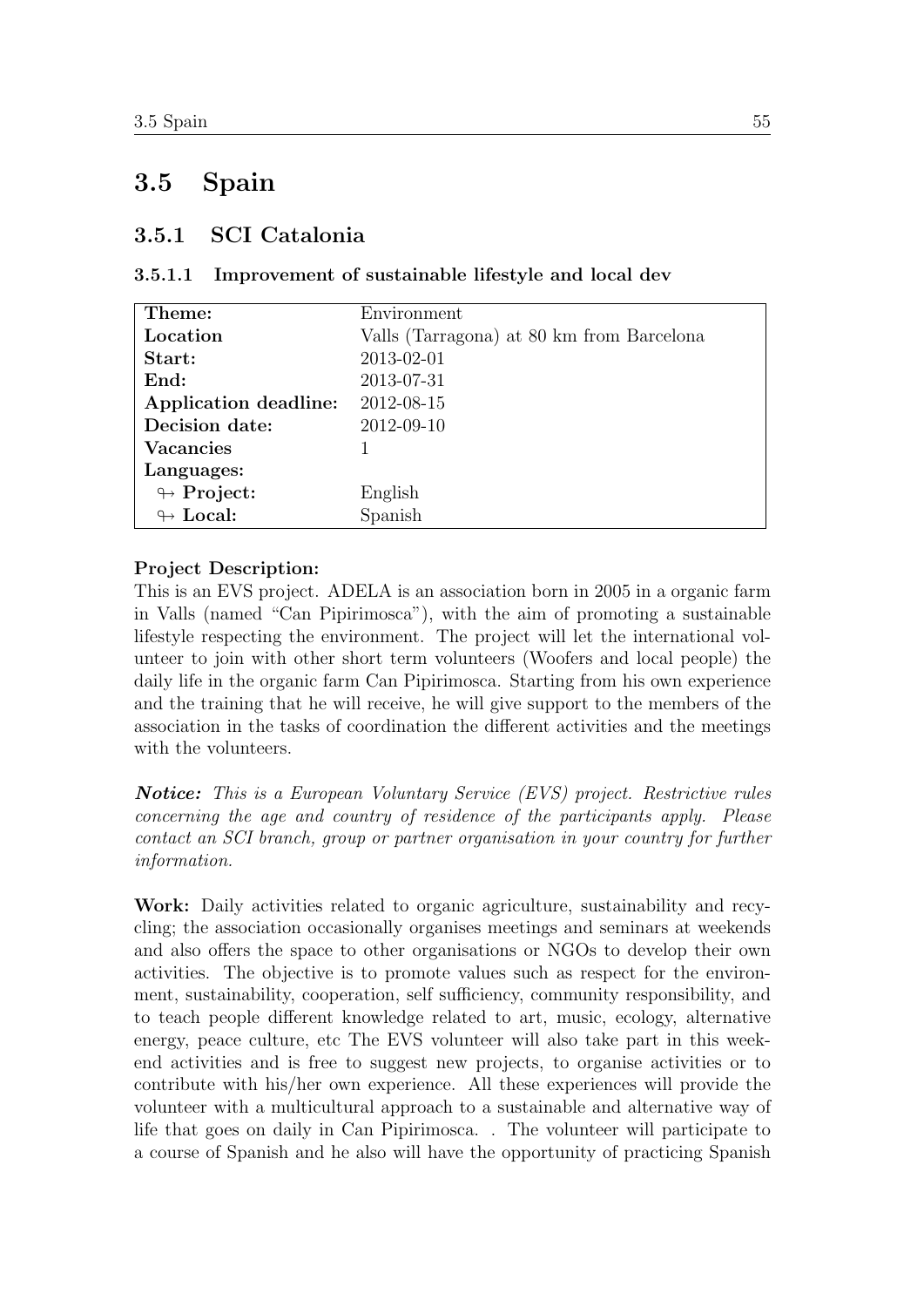language with the local volunteers.

Requirements: We look for volunteers interested in environment and nature who are motivate for life in countryside. Life conditions are very basics...be prepared!

Food: People living in Can Pipirimosca will cook together their meals with the aliments from the ecological farm. Everything is vegetarian. Theyll also learn how to make their own bread and cakes.

Accommodation: The volunteer will be accommodating in Canpipirimosca house and he will participate to the common life of the community. He/she will have a single room in the ecological farm. Toilets and showers are next to the house but outside in the garden.

Pocket money: 105 EUR per month

Insurance: yes, volunteer will be cover whit AXA insurance

Fees: None

Visa: In case the volunteer needs a visa, visa feeds will be reimboursed whit the money of the project.

Others: –

| Theme:                     | Others           |
|----------------------------|------------------|
| Location                   | Barcelona, Spain |
| Start:                     | 2013-02-01       |
| End:                       | 2013-09-30       |
| Application deadline:      | 2012-08-15       |
| Decision date:             | 2012-09-10       |
| <b>Vacancies</b>           |                  |
| Languages:                 |                  |
| $\looparrowright$ Project: | Spanish          |
| $\leftrightarrow$ Local:   | Spanish          |

### 3.5.1.2 Placement Officer for SCI Catalonia

#### Project Description:

SCI Catalonia is the Catalan branch of Service Civil International. We define ourself as an organization that works to promote peace and social justice, understanding this as the existence equal opportunities, with an international perspective. The main lines of work are: Voluntary Work Camps (SCI Catalonia organises a mean of 10 work camps, hosts 100 volunteers from other countries, and sends volunteers to other camps abroad); Projects for volunteers of medium to long term length; Actions and Project of awareness and training; International Youth Exchanges; Local groups of volunteers.

Notice: This is a European Voluntary Service (EVS) project. Restrictive rules concerning the age and country of residence of the participants apply. Please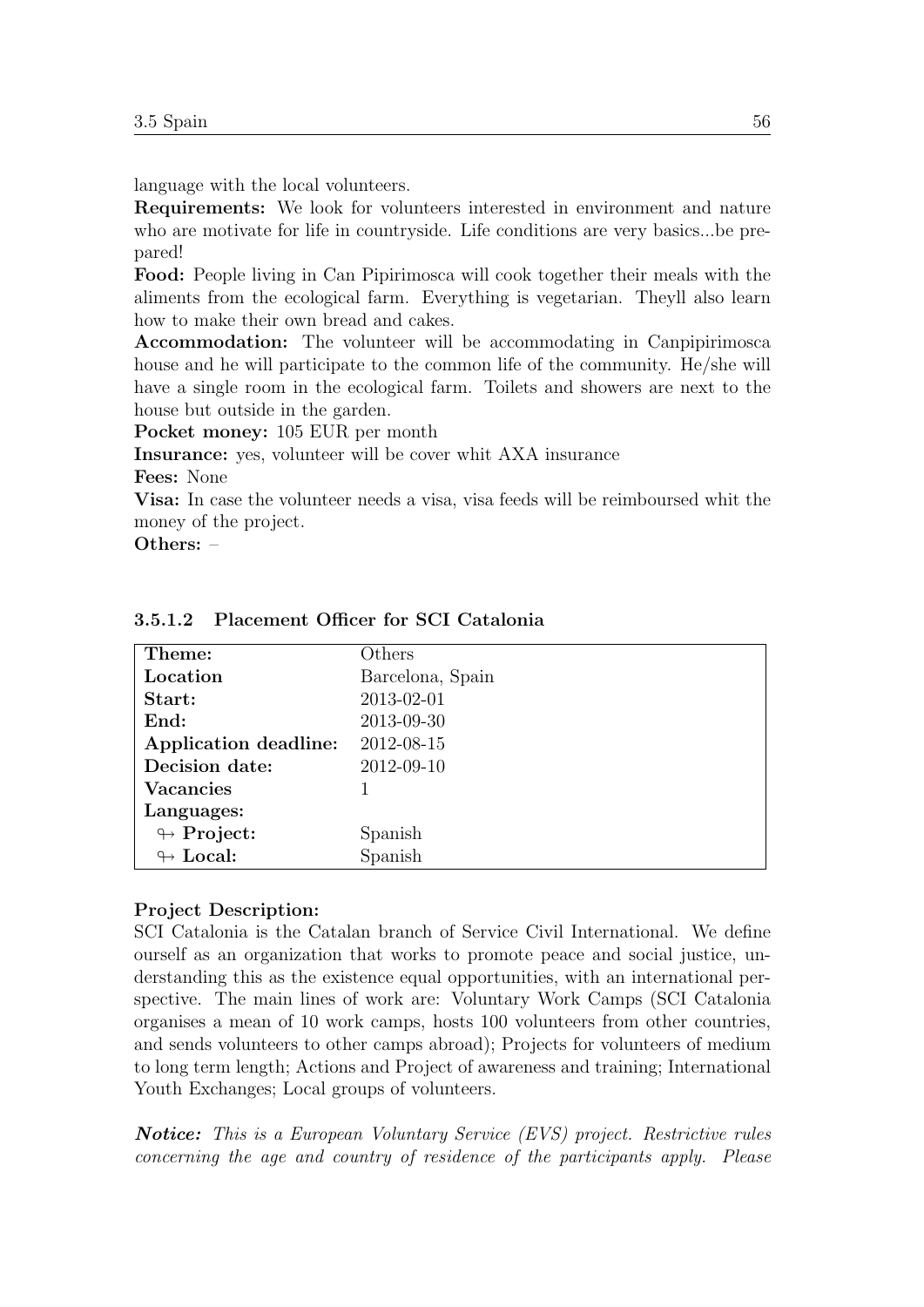contact an SCI branch, group or partner organisation in your country for further information.

Work: The EVS volunteer will give support in the volunteering Area of SCI Catalunya, working as Placement officer. Her/his main tasks will be giving information to local participants who wants to join a workcamp abroad, collecting and sending the application and keeping the contacts with the hosting branches. She/he will also give information about other opportunities of long term volunteering (such as EVS and LTV) In addition to these actions, the EVS volunteer will provide a more direct service acting as a coordinator of a work camp in the months of summer. The EVS volunteer is expected to work 6 hours a day, 5 days a week. The volunteer may kindly be asked to work on weekends for special activities. In those cases, there is compensation in free days.

Requirements: Due to the kind of the activities proposed by the project, good Spanish and good English are necessary. Volunteer must be able to speak spanish fluently. Flexibility, sense of responsibility and self-initiative are very important, as well as ability in team working. It's important that volunteer had paricipated to some work camps, youth exchanges and international trainings and that she/he has previos experience whit others SCI braches or partners.

Food: SCI-Cat will provide montly allocation for food and the volunteer will manage it as he/she prefers.

Accommodation: Usually, in a single room in a shared flat.

Pocket money: 105 EUR per month

Insurance: AXA insurance covered by the EVS programme.

Fees: None

Visa: In case volunteer needs visa, visa costs will be covered whit the money of the project.

Others: –

## 3.5.2 SCI Madrid

| Theme:                     | Socially disadvantaged                             |
|----------------------------|----------------------------------------------------|
| Location                   | Aranjuez (MAdrid), Navahondilla (vila) and Man-    |
|                            | zanares (Ciudad Real)                              |
| Duration:                  | 3 months                                           |
| Application:               | volunteer will get a decision about his/her appli- |
|                            | cation within 2 weeks                              |
| <b>Vacancies</b>           |                                                    |
| Languages:                 |                                                    |
| $\leftrightarrow$ Project: | Spanish                                            |
| $\leftrightarrow$ Local:   | Spanish                                            |

#### 3.5.2.1 BASIDA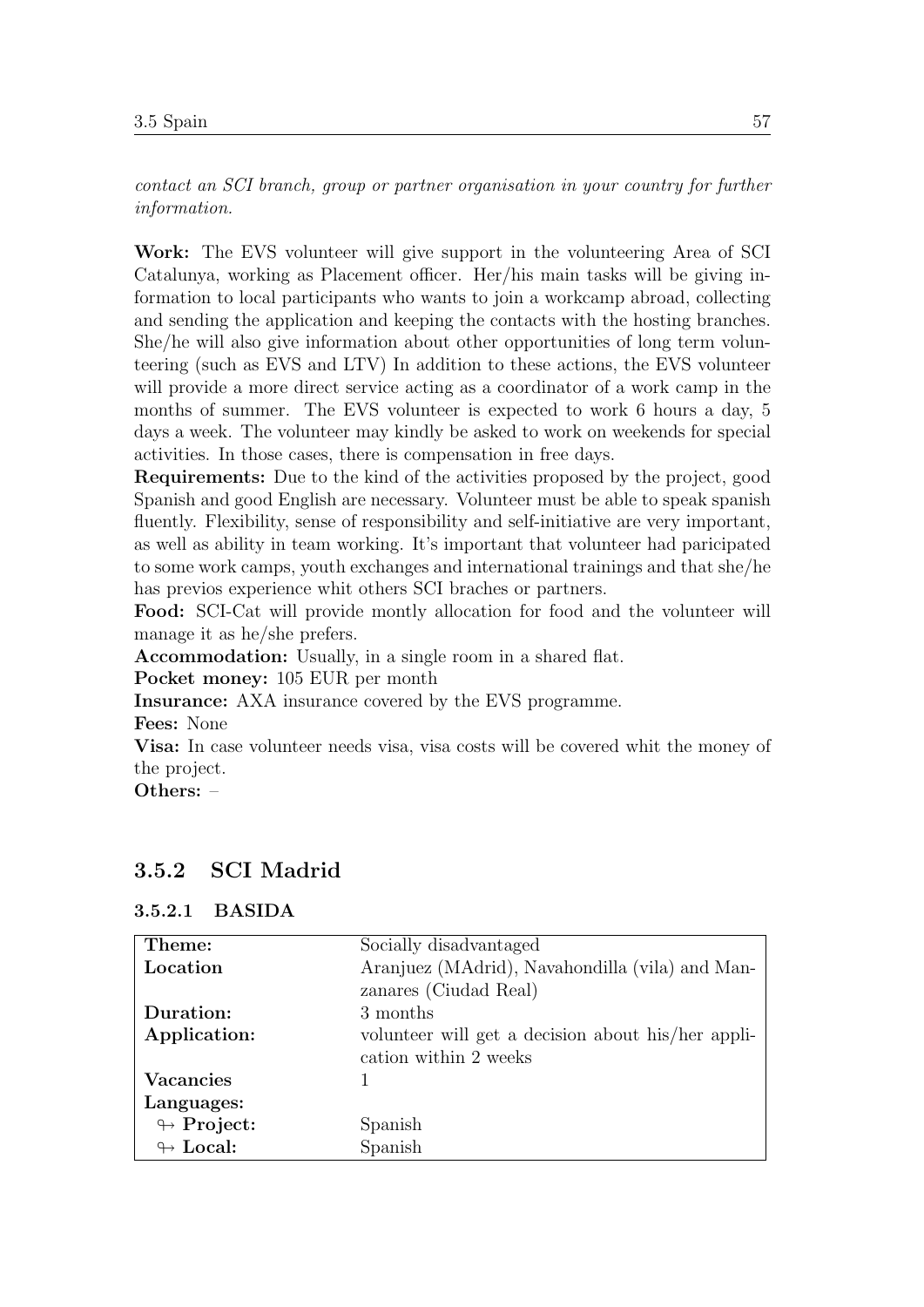## Project Description:

BASIDA is an NGO that provides medical and psychosocial support to HIVpositives, drugs addicted people and others with special needs. Since 1987, it has opened three centres; all of them run by a multi-professional voluntary staff. The physical and psychological recovery a well as the social rehabilitation of Basida residents are being achieved thanks to close teamwork focused on proving them that someone really cares for them. Basida team tries to help those attending the centre, that for long time have only experienced social exclusion, to regain hope and self-esteem.

Work: -Participating in the everyday life of the Centre -Personal care of residents who might need it (such as helping out to get dressed -An important part of your stay will be socialising with the community of the centre - Helping in physical and psychological rehab activities - Preparing workshops (wood, gardening, sports, alphabetization, children, etc.) - Daytrips accompaniment - Centre maintenance (laundry, cleaning, kitchen, etc.)

Requirements: - Maturity - Interested in AIDS and drug abuse problematics. - Motivated in learning Spanish culture and language - Basic knowledge on spoken Spanish. - Reliable (non drug use is allowed in the centre, including tobacco and alcohol) - Dynamic

Food: Meals will be taken with the residents in the common dining-room.

Accommodation: Double rooms with bathroom

#### Pocket money: None

Insurance: Volunteers must have their own travel and health insurance, unless covered by the EEU

Fees: None

Visa: SCI Madrid will issue a certificate of sponsorship for anyone living outside the EEU and who requires an entry visa. Details of how to do this are given to each volunteer by SCI.

Others: –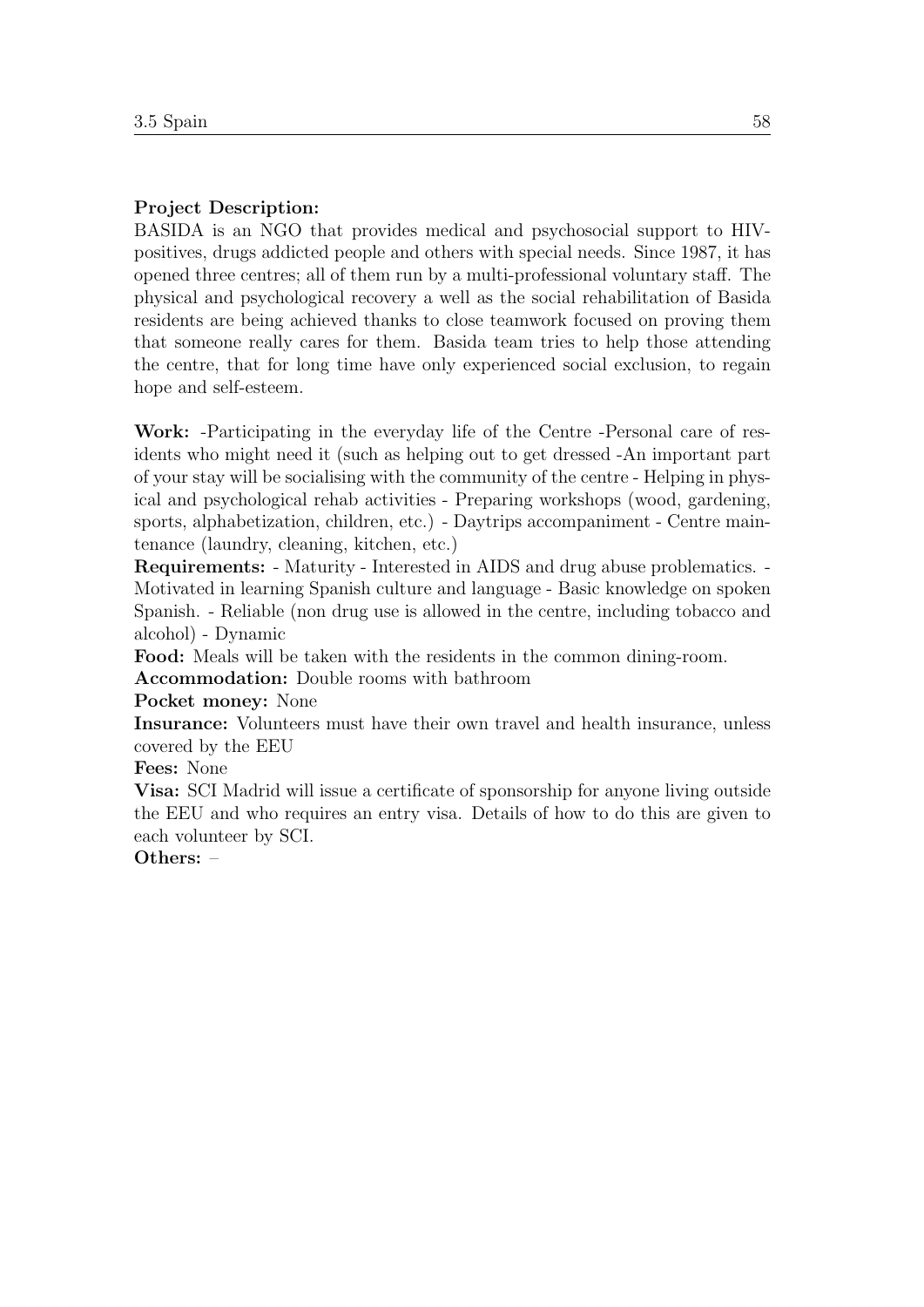# 3.6 Switzerland

## 3.6.1 SCI Switzerland

#### 3.6.1.1 Center for asylum seekers in Belfond

| Theme:                     | Antiracism, antifascism, refugees, ethnic minori- |
|----------------------------|---------------------------------------------------|
|                            | ties                                              |
| Location                   | Belfond, Jura region, near Saignelégier           |
| Start:                     | 2012-09-01                                        |
| End:                       | 2013-03-01                                        |
| Application deadline:      | 2012-06-17                                        |
| Decision date:             | 2012-06-29                                        |
| <b>Vacancies</b>           |                                                   |
| Languages:                 |                                                   |
| $\leftrightarrow$ Project: | French                                            |
| $\leftrightarrow$ Local:   | French.                                           |

#### Project Description:

The centre for asylum seekers in Belfond is the place that welcomes all asylum seekers received by Canton Jura. The centre can host 80 asylum seekers from various origins including families with children. The centre is run by AJAM, the association responsible for the asylum seekers in the Canton Jura.

Work: Spending time with the asylum seekers and helping them in daily life, organising recreational activities, helping the centre team. The main tasks (supported by the staff member) will be the organisation and development of recreational activities for the asylum seekers (and for the kids when there are some, e.g. sports, cultural and educational activities, etc.). The volunteer will also do administrative work including filing asylum seekers (AS) entry/exit, etc.. The volunteer will work 40 hours per week and may be asked to work during the weekends (but gets 2 days off per week).

Requirements: to be very motivated, autonomous, self-reliant, responsible and interested in asylum seeker issues. Driving license needed. The volunteer should have enough French knowledge in order to communicate with the asylum seekers and the staff.

Food: Provided in the centre. The volunteer gets 15frs/day when he/she is not able to eat at the centre.

Accommodation: Since the centre is located in a quite isolated area, the volunteer will have a flat in the village of Saignelégier (15 minutes by bus from the center) to have a more active social life outside of the project.

Pocket money: 200 CHF per month

Insurance: SCI insurance

Fees: None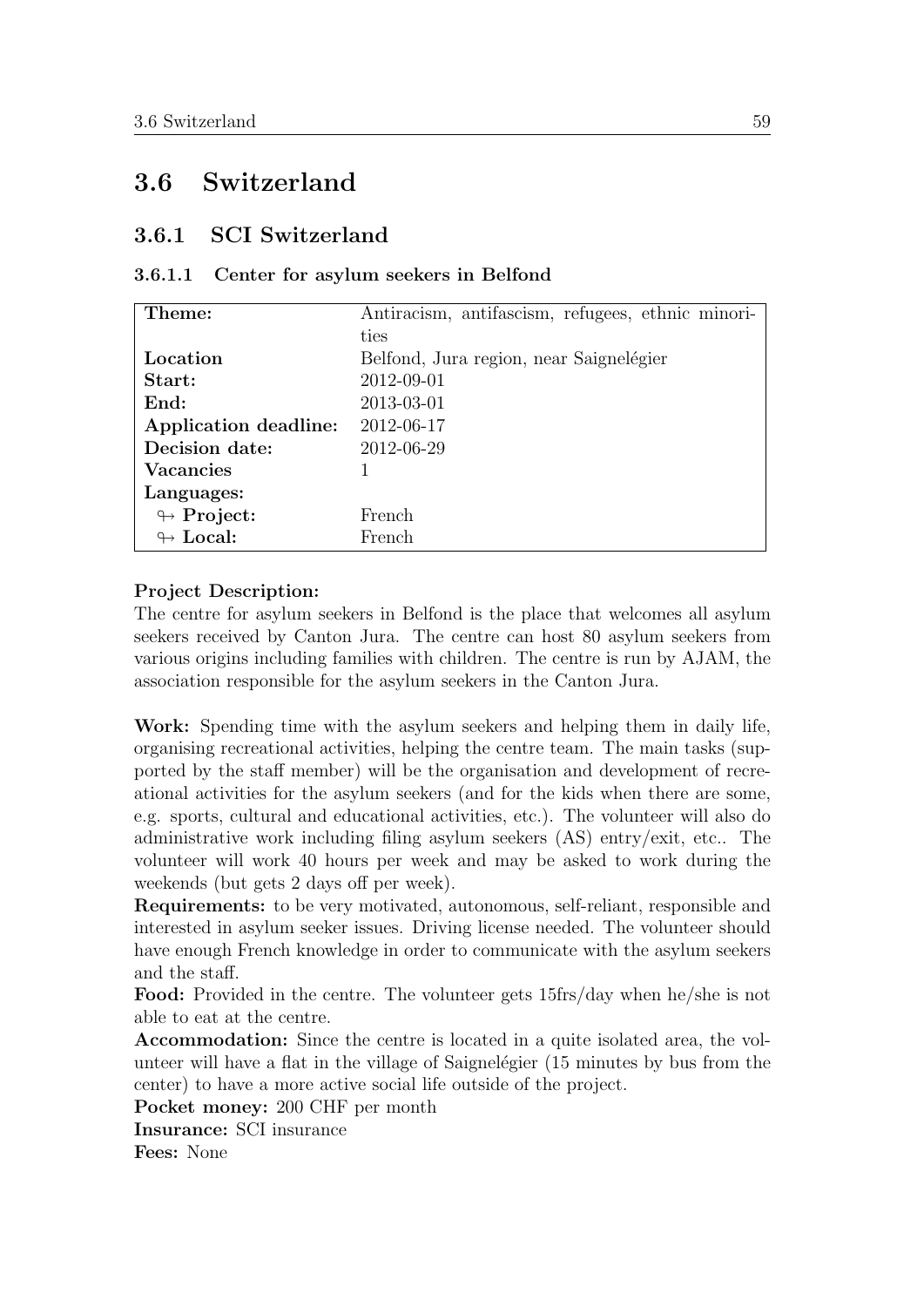Visa: – Others: –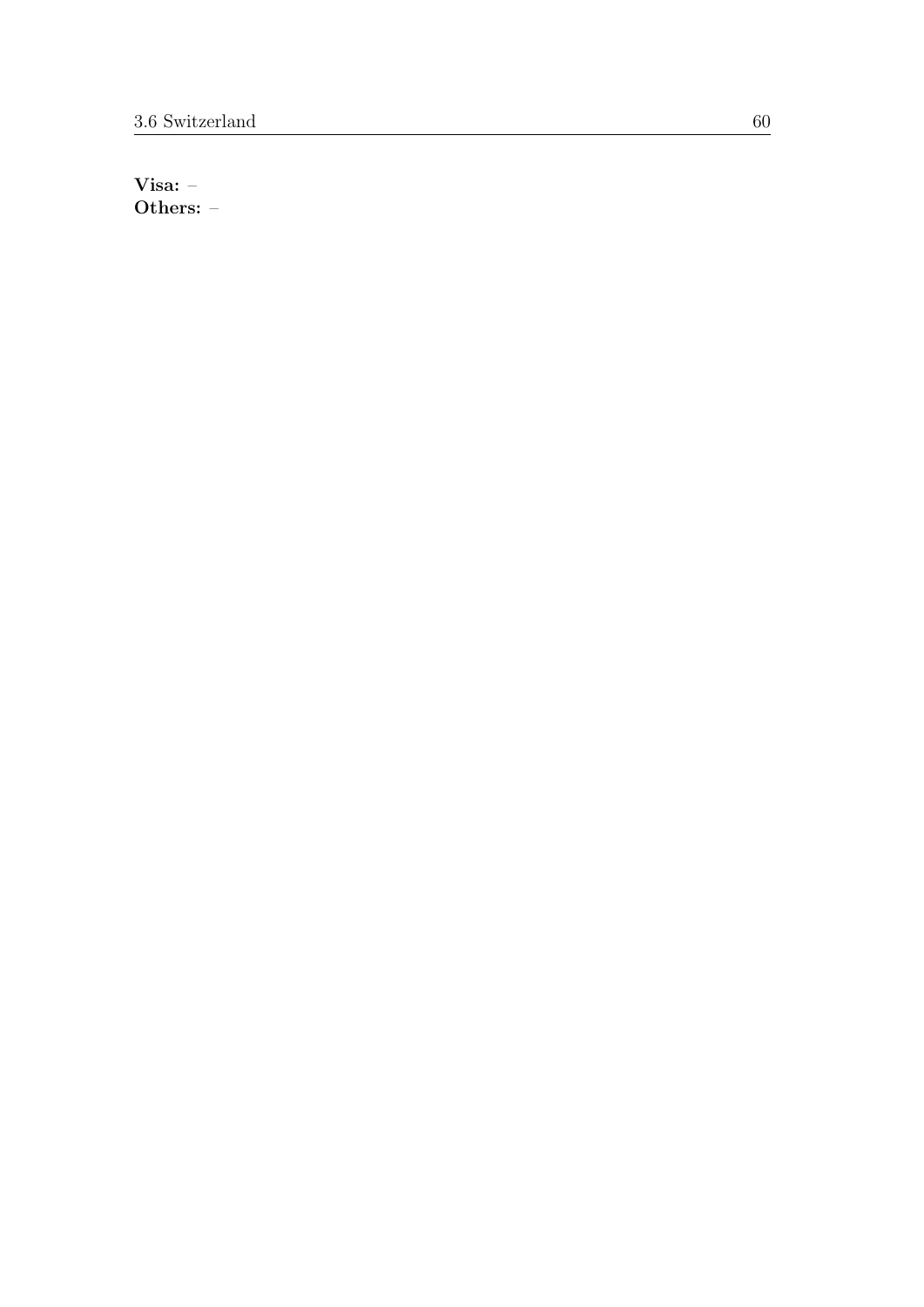# Chapter 4

# Mediterranean Region

# 4.1 Palestine

# 4.1.1 Project Hope

## 4.1.1.1 Project Hope

| Theme:                     | Children, teenagers, elderly people             |
|----------------------------|-------------------------------------------------|
| Location                   | Nablus, Westbank                                |
| Duration:                  | minimum 3 months. We may consider accepting     |
|                            | shorter stays (for example 4 weeks).            |
| Application:               | Feedback within 2 weeks. A copy of the applica- |
|                            | tion has to be sent to MIDI WG.                 |
| <b>Vacancies</b>           |                                                 |
| Languages:                 |                                                 |
| $\looparrowright$ Project: | English                                         |
| $\leftrightarrow$ Local:   | Other                                           |

#### Project Description:

Project Hope is a non-profit volunteer organization that supports children denied access to basic services that every child needs in order to develop into healthy and well-balanced individual. They provide educational and recreational activities, medical and humanitarian relief and practical training that can empower them with hope and skills for the future. In Palestine, a nation where the majority of the population is age 18 or under and living under harsh conditions, this work is all the more important.

**Notice:** This is a MIDI WG project. Only volunteers from the following organisations can apply for this project: SCI Belgium, VIA Netherlands, SCI Germany, SCI Switzerland, SCI Catalonia, SCI Italy, SCI Hellas, SCI France, KVT Finland, IVS Great Britain, VSI Ireland. Please contact the SCI branch or partner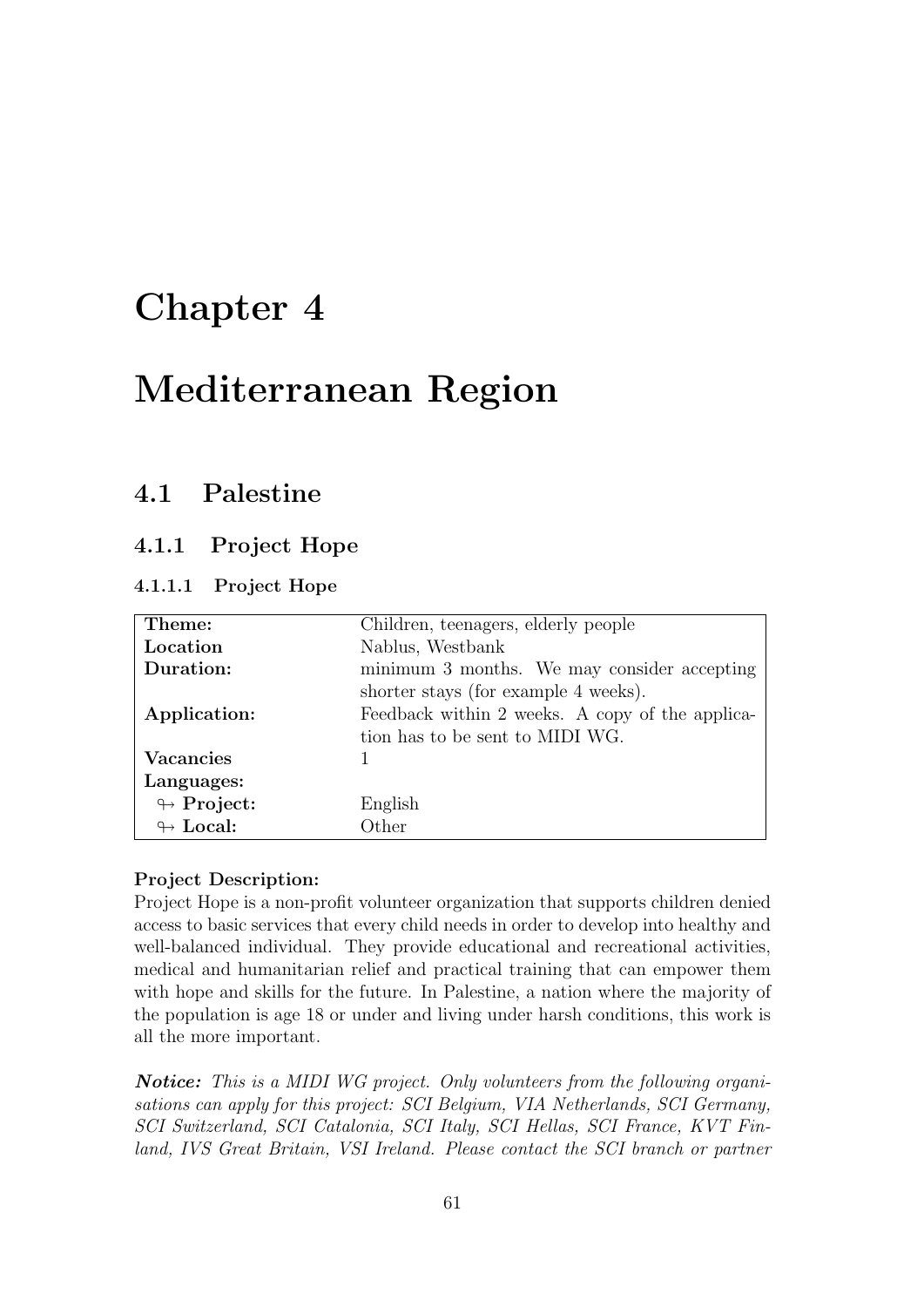organisation in your country for further information.

Work: The available resources and the political situation at any given time determine the events and programs. However, there is a special focus on providing certain classes and activities on a regular basis: English Classes: experienced English teachers or people who speak English as a first language are wished. However, people who speak English well as a second language prove to be good teachers of low-level English classes. French Classes: Project Hope needs French teachers, preferably native tongue speakers, to lead beginner and intermediate level classes. Creative Arts: There are also occasional art and drama programs that are molded to each volunteers skills and interests. Project Hope wants to use your initiative and skills. If you feel a program is missing, and you want to provide it, we will try to facilitate the creation of this program for you to lead.

Requirements: Minimal age: 21 years. Basic knowledge of education, administration or social work, be willing to work under pressure and be independent in nature. Especially looking for self starters and people with professional work experience.

The situation in Palestine is very complex. A volunteer needs to have decent knowledge of the regional history and actualities and needs to be well prepared by his sending branch.

Be ready to share life and work with other long term volunteers.

Food: Volunteers have to deal with and pay for their food. Estimated cost of life in Nablus: USD300 per month including food and transportation (ex.: Sandwich between 3 and 10NIS). Transportation cost inside Nablus is 2,50 NIS for one way. Accommodation: Project Hope will arrange accommodation for your stay in shared accommodation for the international volunteers. They can also help you to arrange a private appartment upon request.

Pocket money: None

Insurance: to be organized by the volunteer

Fees: 150 USD per month. Accommodation, Arabic lessons and Wifi. In addition: 100USD one time payment to support the project (material + equipment). Visa: –

Others: Volunteers have to deal with and pay for local transport.

Only volunteers from the following organisations can apply for this project: SCI Belgium, VIA Netherlands, SCI Germany, SCI Switzerland, SCI Catalonia, SCI Italy, SCI Hellas, SCI France, KVT Finland, IVS Great Britain, VSI Ireland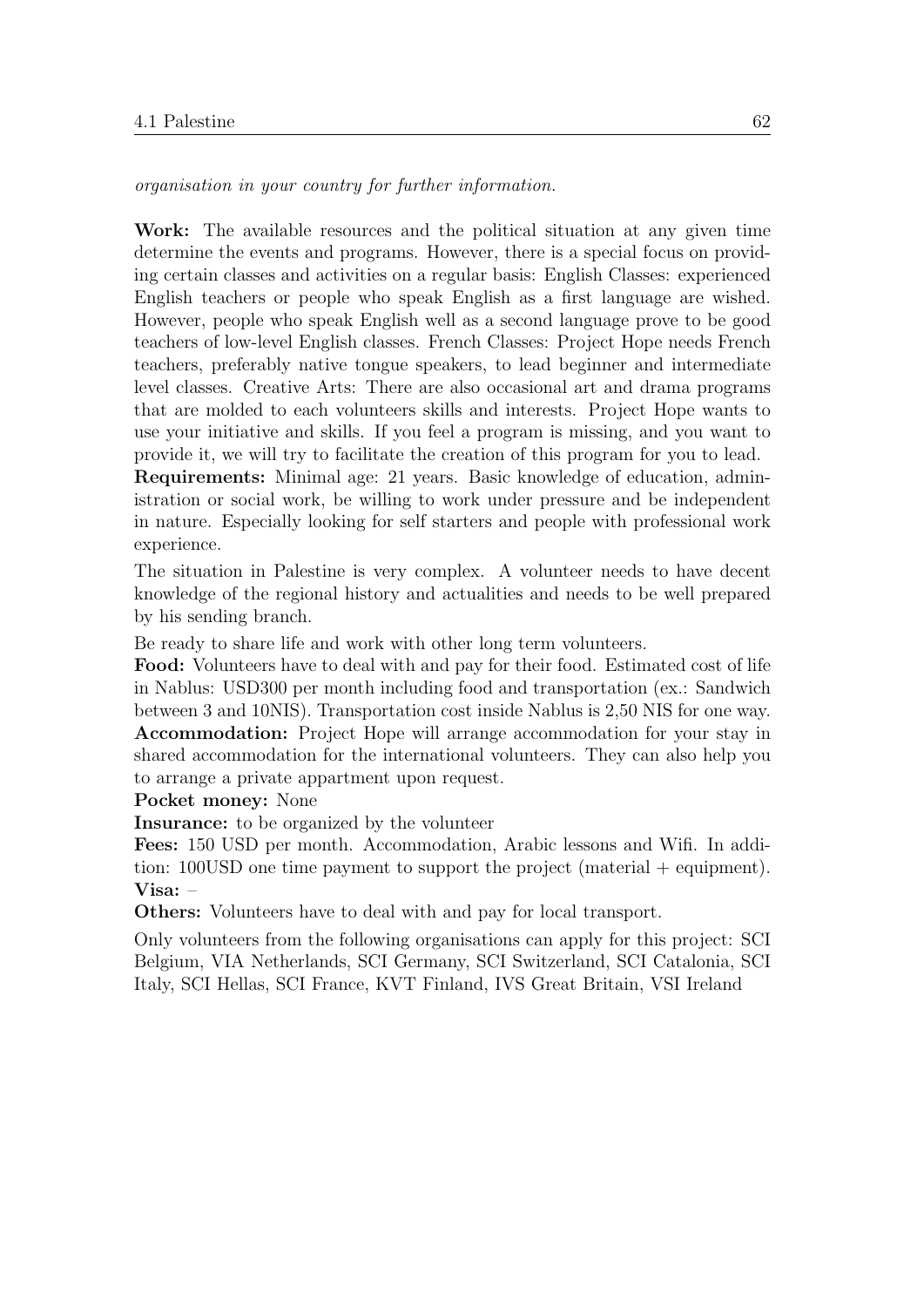# 4.1.2 Tent of Nations Palestine

| Theme:                     | Peace and disarmament                             |
|----------------------------|---------------------------------------------------|
| Location                   | Nahalin (near Bethlehem)                          |
| Duration:                  | Minimum stay is 1 month, maximum is 3 months      |
|                            | (visa expiration) between March 15 - November     |
|                            | 15.                                               |
| Application:               | Feedback within 2 weeks. A copy of the applica-   |
|                            | tions to this project have to be sent to MIDI WG. |
| <b>Vacancies</b>           |                                                   |
| Languages:                 |                                                   |
| $\leftrightarrow$ Project: | English, German, Arabic                           |
| $\leftrightarrow$ Local:   | Arabic                                            |

4.1.2.1 Tent of Nations

## Project Description:

Tent of Nations is an educational and environmental family run farm, growing olives, vines, almonds, various vegetables & fruit trees.

The project aims at bringing people with different backgrounds together, to learn from each other and to try to understand each other. The situation in Palestine plays a central role.

Over 15 years the family fights in a peaceful way to prevent confiscation of a threatened piece of land. Foreign volunteers play an important role by showing international presence, by helping to cultivate the land and by providing information about the project back home.

**Notice:** This is a MIDI WG project. Only volunteers from the following organisations can apply for this project: SCI Belgium, VIA Netherlands, SCI Germany, SCI Switzerland, SCI Catalonia, SCI Italy, SCI Hellas, SCI France, KVT Finland, IVS Great Britain, VSI Ireland. Please contact the SCI branch or partner organisation in your country for further information.

Work: The work takes place on 'Daher's Wineyard'; the land of Tent of Nations. The work will consist of farm work like planting trees, watering plants, cleaning pieces of land, harvesting (tomatoes, grapes, olives, almonds, etc), caring for the animals, helping in the kitchen, creating (wall) painting as well as improving the infrastructure on the land (renovations, building of structures, digging new wells, cleaning caves, etc). Often new facilities will be built underground, because there is no permit to build on the land (the land is located in Area C, which is under full Israeli control).

During the summer children from the surroundings will come to the land and activities will be organised for them.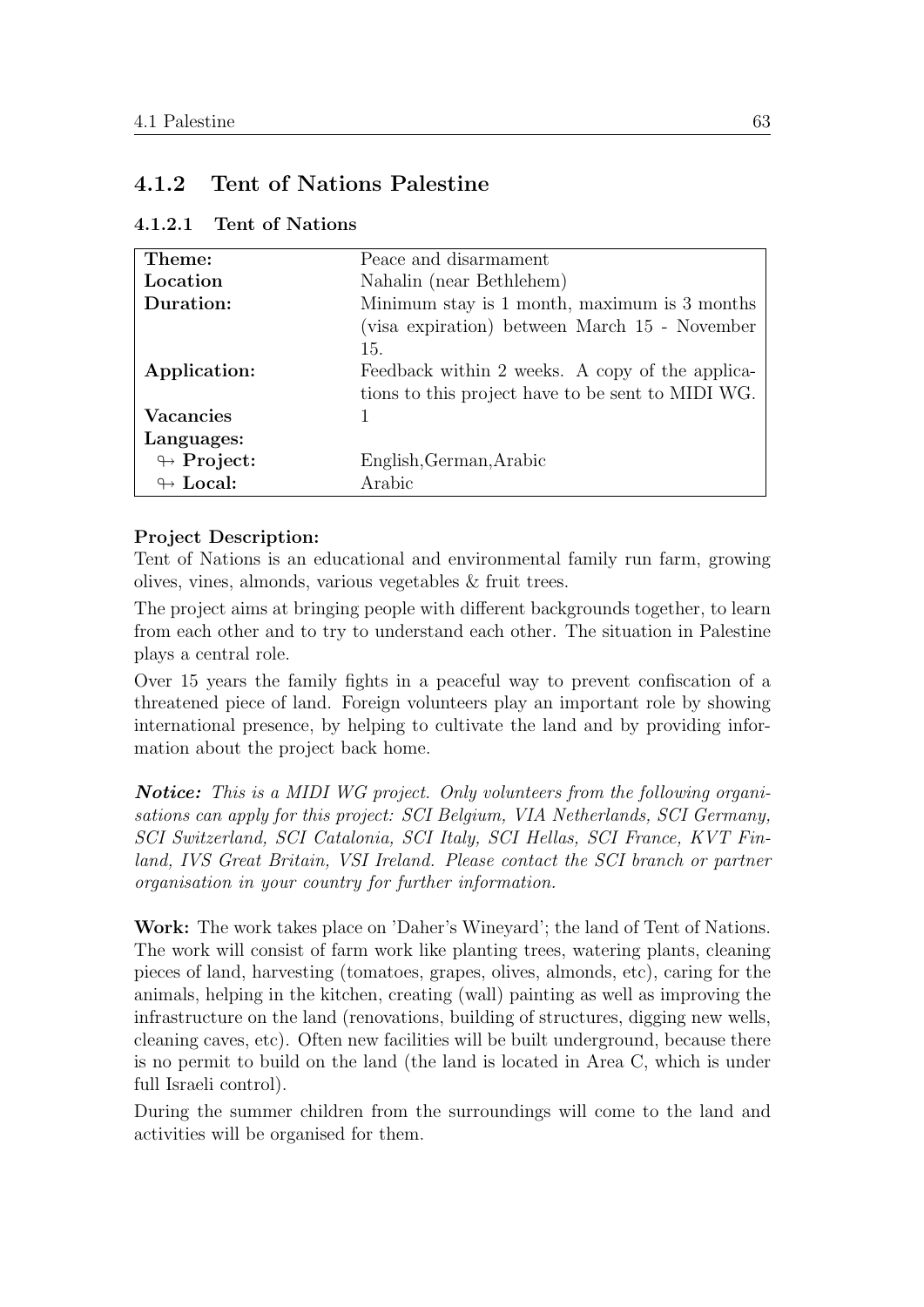Of course the exact work will depend on the season and on which larger projects are running. Volunteers are invited to bring ideas and initiatives. However, be aware that there will be restrictions that you might not be used to (occupation, permissions, financial situation, security)

Requirements: Be ready for heavy physical work in rough conditions (hot during summer days and cold during nights) and isolated location.

Volunteers are expected to be at the land as much as possible, because the international presence is key (also: traveling in Palestine is a luxury).

5 work days a week. Free days will be agreed with the project (not the same for all long term volunteers).

It can happen that Israel refuses entry. This is at your own risk (no refund from SCI or Tent of Nations).

Food: The meals will be simple but nutritious. Home grown vegetables, daily picked eggs, home picked and prepared olives and olive oil will be part of the diet. Usually the family will cook, but sometimes the volunteers will assist or create a meal.

Accommodation: Volunteers will stay in one of the two small houses or in a big tent (containing beds). Primitive living conditions!

Water: project is dependent on self-made cisterns. It is key to be very careful with the use of water. Drinking water is bought.

#### Pocket money: None

Insurance: to be organized by the volunteer

Fees: 150 EUR per month. To cover food and accommodation. Part of the sum is dedicated to support the project.

Visa: When you enter in Tel-Aviv (Ben Gurion Airport), you will automatically receive a visa for 3 months. If you want to extend it, you will have to leave the country after three months. When re-entering it is unclear what kind of visa you will receive.

Others: The project has installed solar panel, which produces few hours of electricity each evening. There is wifi. If you bring your laptop, you can use it.

Only volunteers from the following organisations can apply for this project: SCI Belgium, VIA Netherlands, SCI Germany, SCI Switzerland, SCI Catalonia, SCI Italy, SCI Hellas, SCI France, KVT Finland, IVS Great Britain, VSI Ireland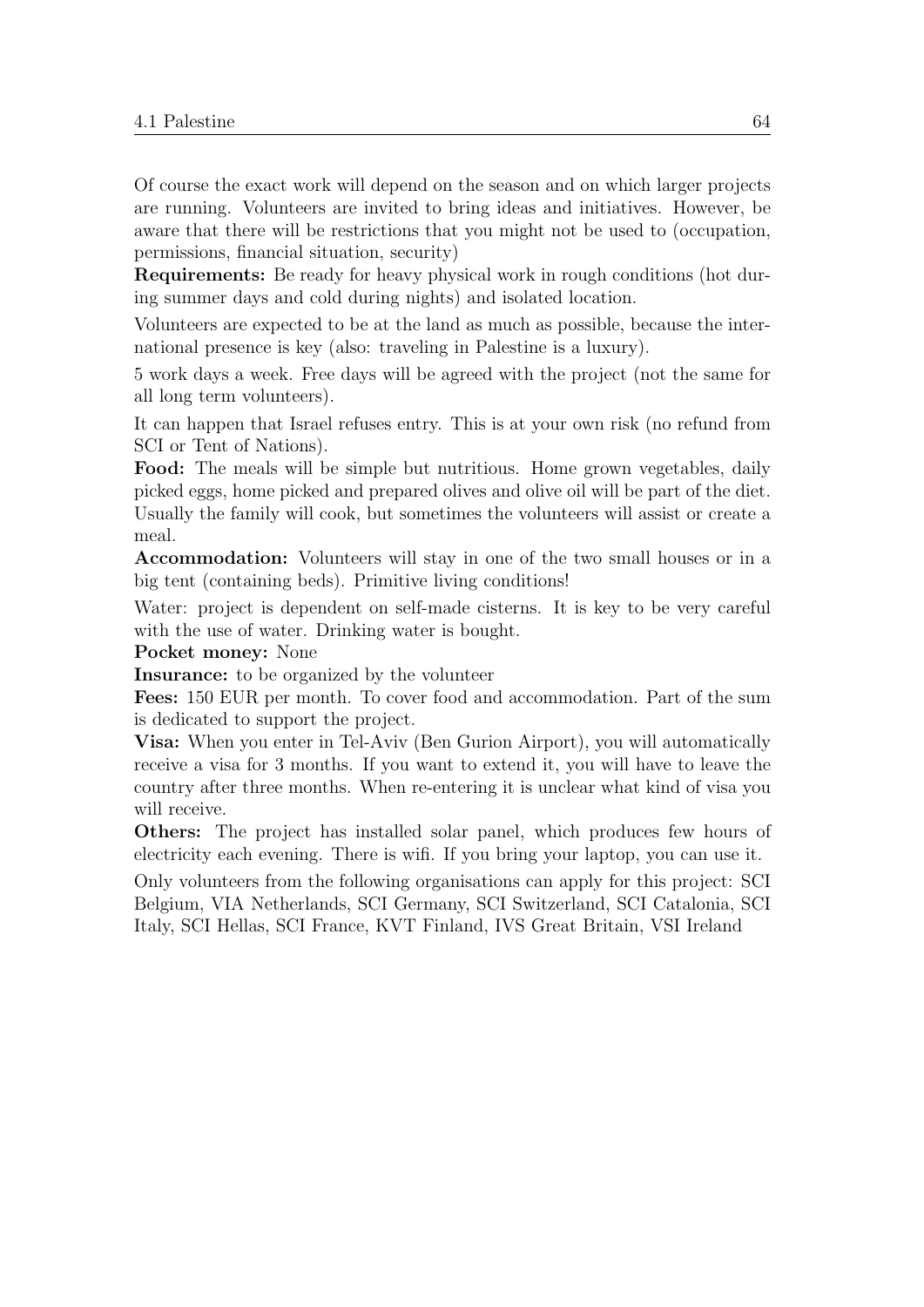# Chapter 5

# North America

# 5.1 USA

# 5.1.1 SCI-IVS USA

#### 5.1.1.1 American Conservation Experience

| Theme:                     | Environment             |
|----------------------------|-------------------------|
| Location                   | Flagstaff, Arizona      |
| Duration:                  | 12-week minimum         |
| Application:               | decision within 2 weeks |
| <b>Vacancies</b>           |                         |
| Languages:                 |                         |
| $\leftrightarrow$ Project: | English                 |
| $\leftrightarrow$ Local:   | English                 |

#### Project Description:

American Conservation Experience (ACE) is a volunteer program for both international and American participants who want to make a difference in their world. ACE is grounded in the philosophy that international understanding and goodwill can be achieved through cooperative labor on meaningful conservation projects. By attracting a corps of conservation-minded volunteers, ACE contributes to the breakdown of cultural barriers while advancing ecological awareness on a global scale.

Work: ACE volunteers come from many nations around the world to work in small teams on direct service projects for the National Forest Service, National Park Service and other land management agencies throughout Arizona, southern Nevada, and southern Utah. Typical projects include trail construction and maintenance, native plant revegetation, exotic species removal, fence construction, erosion control, and wilderness restoration. International volunteers con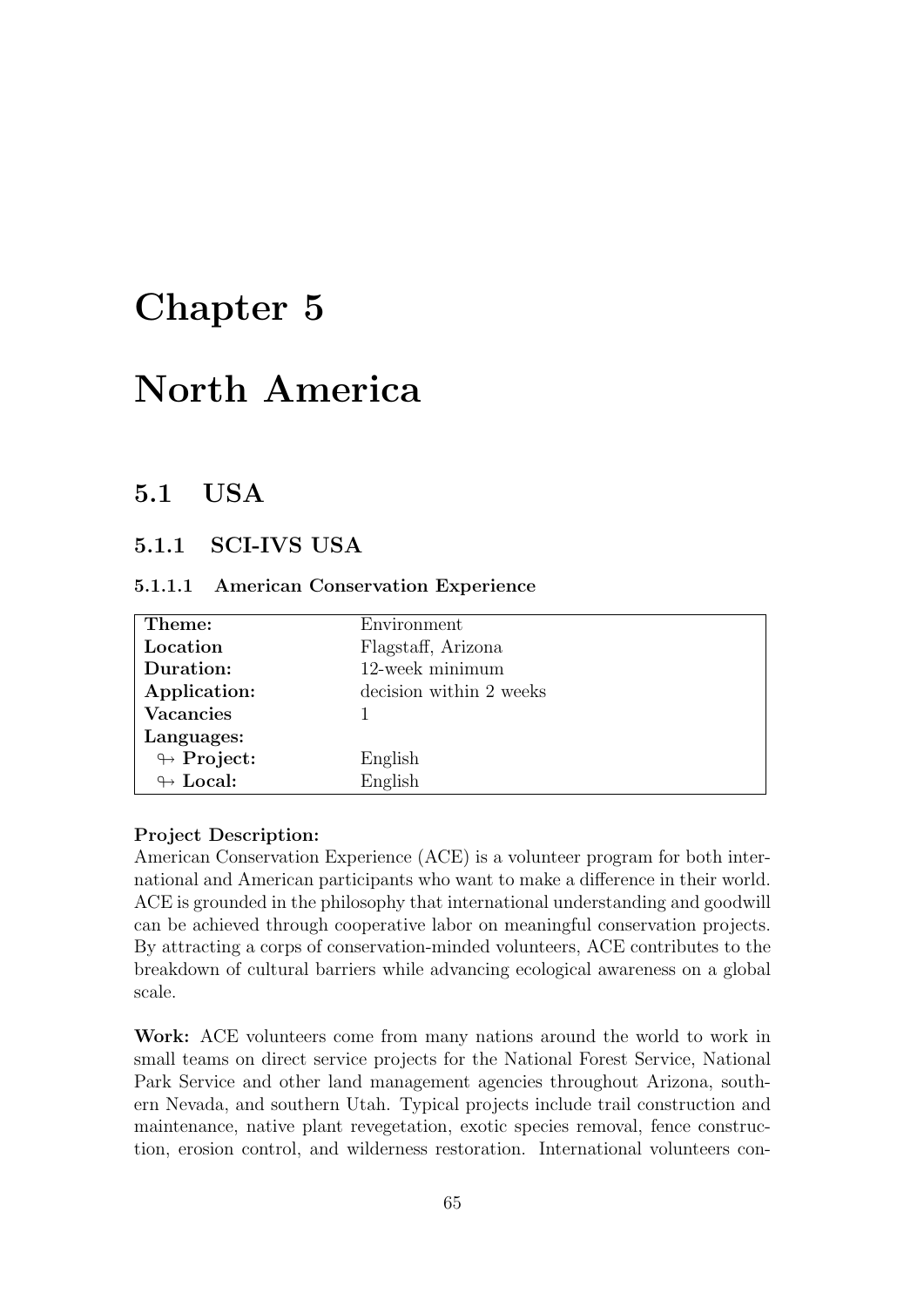tribute their energy and enthusiasm in production-oriented atmosphere in which participants are encouraged to take pride in their team's accomplishments.

Requirements: \* very physically fit, ability to work in unpredictable weather conditions \* accustomed to the rigors of tent life \* must speak at least intermediate English \* at the present only open to US citizens

Food: not provided on days off unless there is some left from the field work Accommodation: Provided. Tents during work periods.

Pocket money: None

Insurance: provided

Fees: None

Visa: SCI will provide documents for Visa

Others: British volunteers cannot join this project through SCI.

No drugs ever! No drinking on projects, even after hours; no smoking or drinking in accommodations or vehicles.

| Theme:                     | Environment               |
|----------------------------|---------------------------|
| Location                   | California                |
| Duration:                  | minimum 12 weeks          |
| Application:               | decision within two weeks |
| <b>Vacancies</b>           |                           |
| Languages:                 |                           |
| $\looparrowright$ Project: | English                   |
| $\leftrightarrow$ Local:   | English                   |

#### 5.1.1.2 American Conservation Experience – Santa Cruz

#### Project Description:

diverse project opportunities in a range of settings and ecosystems in Yosemite and Kings Canyon National Park State Parks along the coastline Redwood Forests

Work: trail construction and maintenance planting native species weed removal fence construction erosion control wilderness restoration

Requirements: This project is only open to US Residents from 18-35 years old. Must speak at least intermediate English, very physically fit, capable of hard work (10 hr. days, 40 hrs.a week). 3 days off each week. Projects in remote locations require 8 consecutive days of work followed by 6 straight days off. At the present only open to US citizens.

Food: provided on work days not provided on free days plan USD10.00-USD20.00 on average of 3 days per week

Accommodation: tents on work days youth hostels and student dormitories during free time

Pocket money: None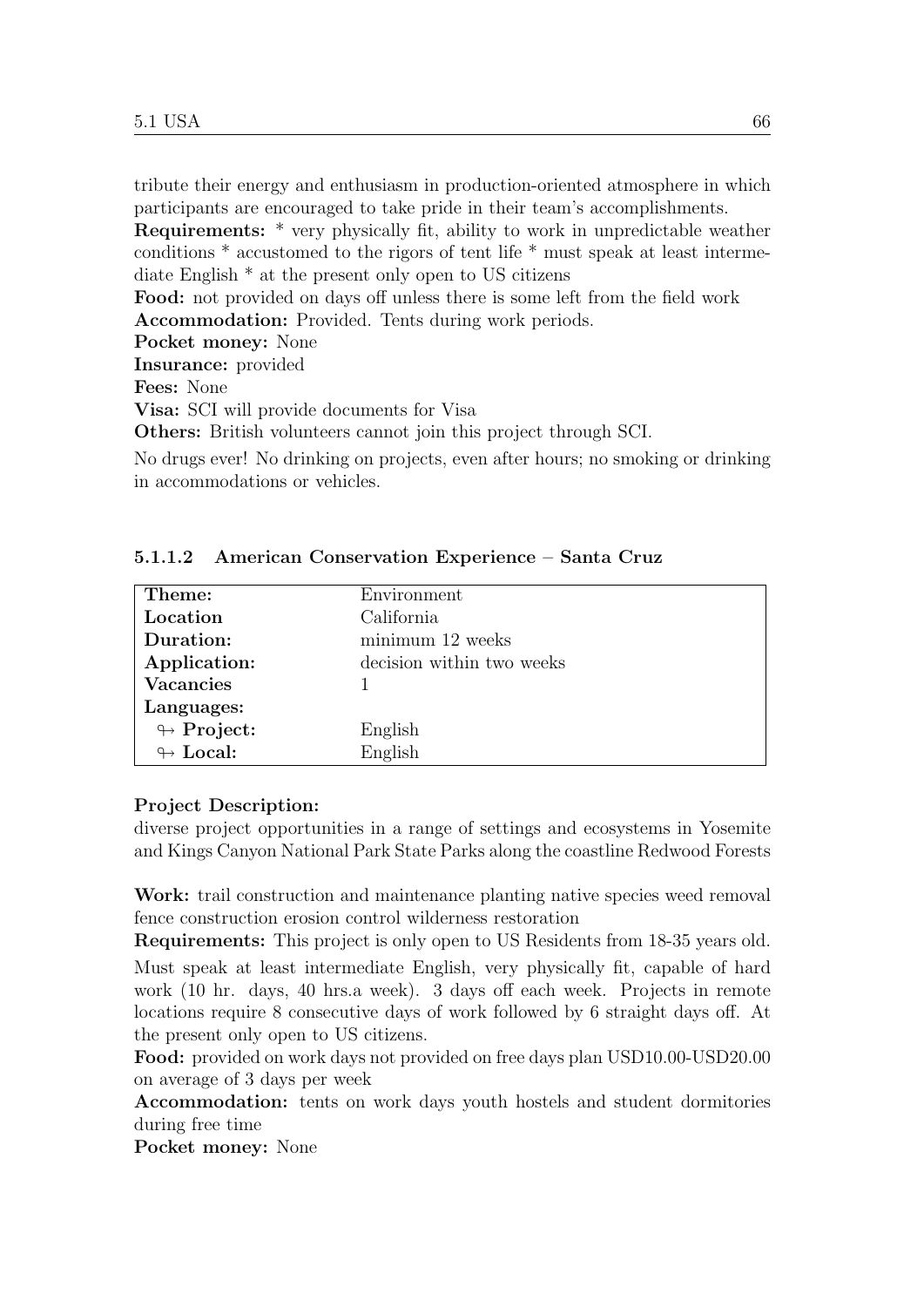Insurance: provided

Fees: None

Visa: SCI will provide documents for Visa

Others: No drugs ever! No drinking on projects, even after hours; no smoking or drinking in accommodations or vehicles

| Theme:                     | Disabilities                                                        |
|----------------------------|---------------------------------------------------------------------|
| Location                   | Massachusetts                                                       |
| Duration:                  | minimum 6 months; one year or more preferred.                       |
| Application:               | decision within 2 weeks; Police background check<br>report required |
| Vacancies                  |                                                                     |
| Languages:                 |                                                                     |
| $\leftrightarrow$ Project: | English                                                             |
| $\leftrightarrow$ Local:   | English                                                             |

#### 5.1.1.3 Cadmus - Feill Sheathain

#### Project Description:

Nestled in a sleepy neighborhood in Great Barrington this is a household full of life and activity offering a home to persons with disabilities. The neighborhood is within walking distance of the town center. With nearly an acre of garden to enjoy and a dog and cat to love and care for us, we feel blessed to live in the Berkshires where cultural opportunities and friendly people enrich our daily lives.

Work: Helping in the running of the household, driving persons with disabilities to activities, helping persons with disabilities participate in classes or activities, helping residents with cooking, household chores, participating in therapeutic activities such as swimming and exercise, attending concerts or plays, helping residents achieve independence in daily living skills and personal tasks such as bathing and dressing. There will also be on-going projects such as crafts, gardening, building or organizing that will enhance the quality of life of our residents. The volunteer co-worker will have one set free day per week, several evenings free per week and other potential holiday opportunities when disabled residents are away on vacation.

Requirements: Willing to help care for adults with disabilities, enjoys children, responsible enough to be left alone and in charge of the house, in possession of International or U.S. driver's license (at least 6 months driving experience and driving record copy for insurance). No smoking inside the house. Must speak at least intermediate English Police Background Report Required

#### Food: provided

Accommodation: Private bedroom with shared bath. Pocket money: 125 USD per month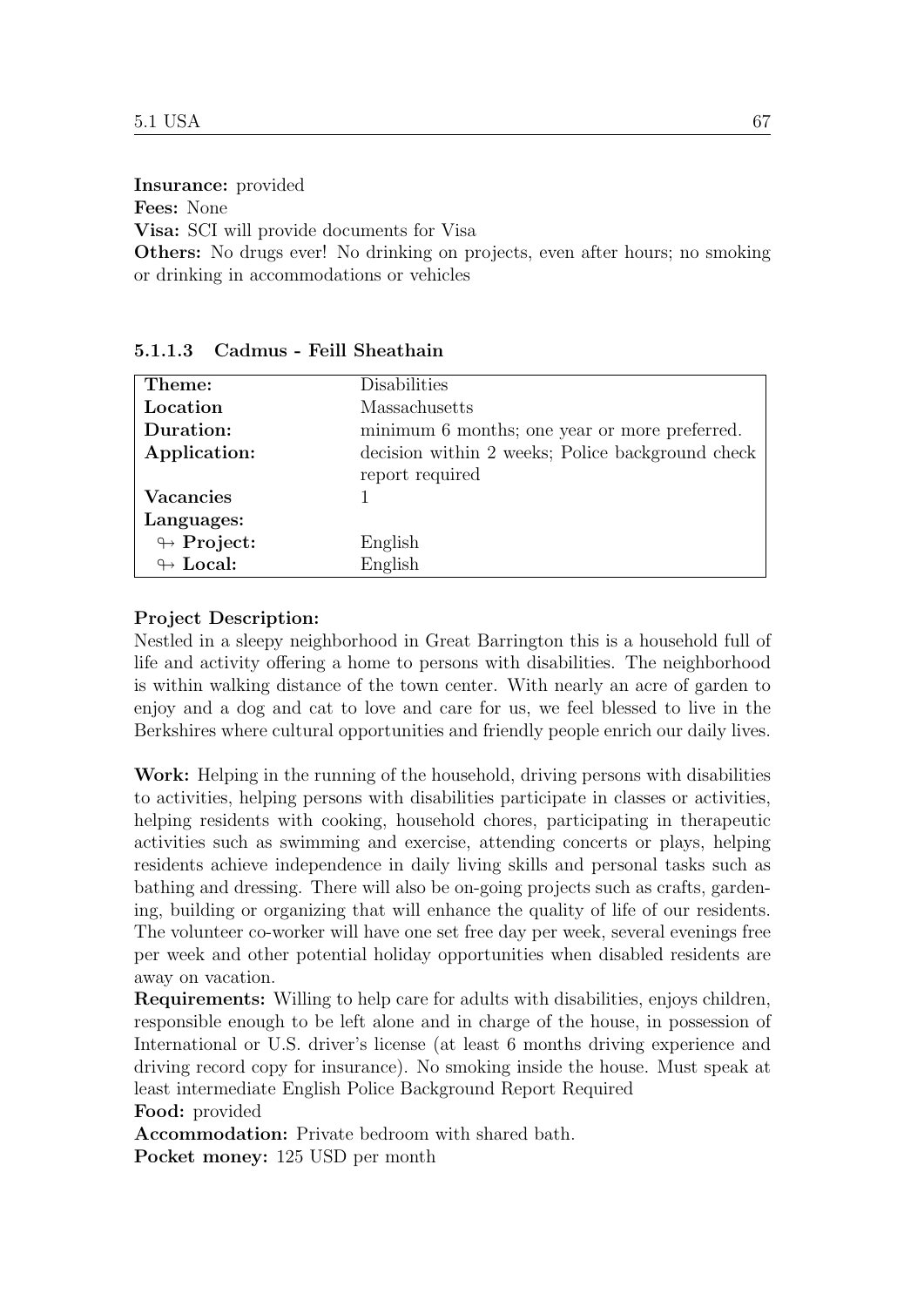Insurance: not provided

Fees: None

Visa: SCI will provide documents for Visa

Others: Volunteers must pay for international phone calls but internet access is available.

There is an ongoing course in English as a second language available locally.

| Theme:                     | Disabilities                            |
|----------------------------|-----------------------------------------|
| Location                   | Massachusetts                           |
| Duration:                  | Six month minimum. Starting May 15 2012 |
| Application:               | decision within 2 weeks                 |
| <b>Vacancies</b>           |                                         |
| Languages:                 |                                         |
| $\looparrowright$ Project: | English                                 |
| $\leftrightarrow$ Local:   | English                                 |

#### 5.1.1.4 Cadmus – Christopher House

#### Project Description:

A home in a small New England village where three generations of a family live with two people with special needs. Presently we have two milk cows and a calf, several chickens, two dogs and a cat in our care as well. Although there is plenty of work, we always make time for fun and relaxation.

Work: Mainly assisting in the program of our newest resident, a 27-year-old man, who needs to swim or hike every afternoon. He needs to be taken to the local community center and supervised for two or three hours while he swims laps or works in the gym. Since he will need help in the locker room, it would be helpful in our volunteer is a male.

Requirements: Driver's license, willingness to learn and to work with people with disabilities. First Aid and CPR trainings are helpful. Police background check required must speak at least intermediate English

Food: provided

Accommodation: Private bedroom, shared bath, room.

Pocket money: 150 USD per month

Insurance: provided

Fees: None

Visa: SCI will provide documents for Visa Others: –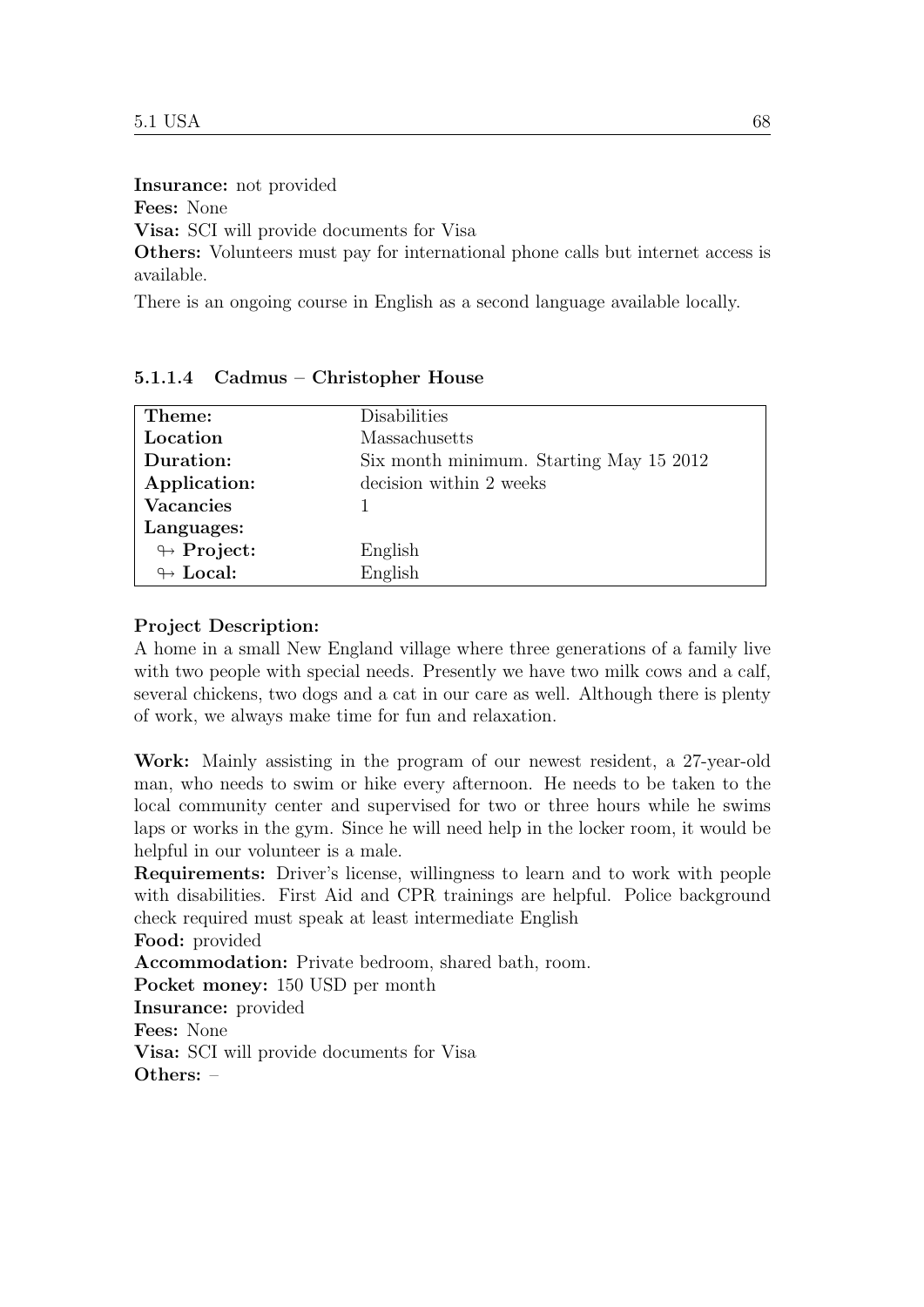| Theme:                     | Disabilities            |
|----------------------------|-------------------------|
| Location                   | Pennsylvania            |
| Duration:                  | 12 months preferred     |
| Application:               | decision within 2 weeks |
| <b>Vacancies</b>           |                         |
| Languages:                 |                         |
| $\looparrowright$ Project: | English                 |
| $\leftrightarrow$ Local:   | English                 |

#### 5.1.1.5 Camphill Soltane

# Project Description:

A college experience for young adults with disabilities. We build community with young adults with developmental disabilities, recognizing the dignity, spiritual integrity and contributions of each and every individual. For over 60 years, Camphill communities like ours have challenged the notion of what it means to be developmentally disabled, and shown that each of us is a unique and essential link in the circle of humanity.

Work: Life is full and challenging and we need our volunteers to be willing to help in all areas. We have a strong sense of teamwork and mutual support. Volunteers live in a family home and share in the work of the home and community. This would include cooking, helping in the weavery and woodworking studios, orchard work and processing recyclables. We have a wonderful cultural and social life where members join in creating and sharing celebrations, festivals and events in and beyond the community.

Requirements: Smoking is allowed only outside the buildings. Illegal drugs will not be tolerated. At least intermediate level of speaking English Food: provided

Accommodation: private room in a house, shared bath

Pocket money: 170 USD per month

Insurance: after 3 months

Fees: None

Visa: SCI will provide documents for Visa

Others: Americans may join us as AmeriCorps members to qualify for the Education Award of USD4725 after one year of service.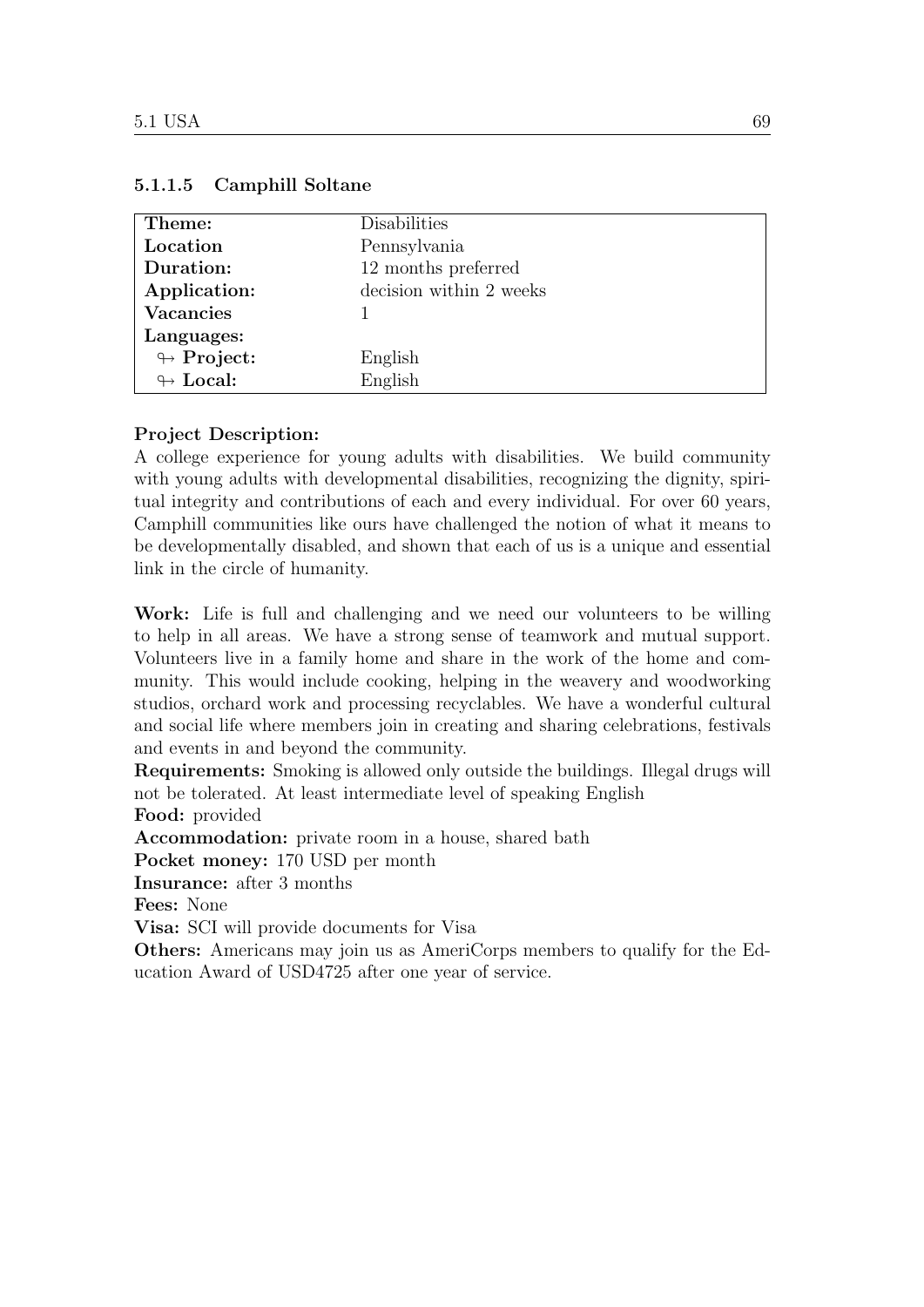| Theme:                     | Disabilities                                      |
|----------------------------|---------------------------------------------------|
| Location                   | Pennsylvania                                      |
| Duration:                  | A year or more, starting late August 2009.        |
| Application:               | Application to the project partner is required in |
|                            | addition to SCI application.                      |
| <b>Vacancies</b>           |                                                   |
| Languages:                 |                                                   |
| $\looparrowright$ Project: | English                                           |
| $\leftrightarrow$ Local:   | English                                           |

# 5.1.1.6 Camphill Special School Transitional Program

# Project Description:

Beaver Hill is a large house community for young adults from 18 to 21 with developmental disabilities. Most of the volunteer caregivers live at the house. It celebrates special events and other activities together. Care is continuous at Beaver Hill (no shift changes). Living together like this does not constitute a job so much as a way of life. The house community plays a key role in providing stability in human relationships and engendering a warm, positive, and well structured environment.

Work: The work is varied - cooking, cleaning, laundry and other community living support tasks for people with disabilities including person l care, recreational activities and household routines.

Requirements: Sensitivity to the needs of others, energy and enthusiasm, English speaking. Willingness to offer some physical care for people with special needs; driver's license No smoking, drugs or alcohol allowed.

Food: Mostly organic foods provided

Accommodation: Private room, shared bath. Pocket money: 160 USD per month

Insurance: provided

Fees: None

Visa: SCI will provide documents for Visa

Others: –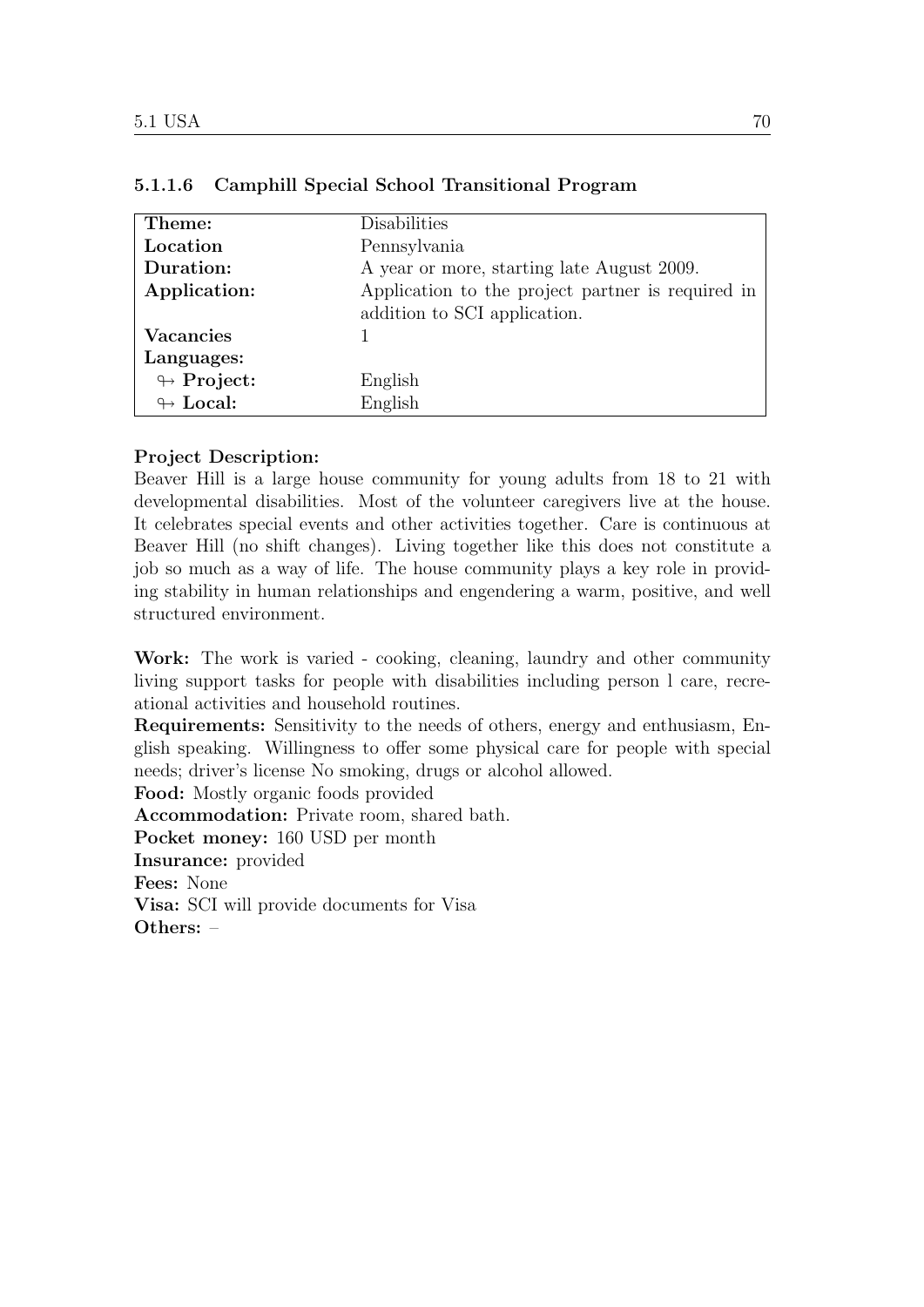| Theme:                     | Disabilities                           |
|----------------------------|----------------------------------------|
| Location                   | Pennsylvania                           |
| Duration:                  | 12 months starting in late august 2011 |
| Application:               | decision within 2-4 weeks              |
| <b>Vacancies</b>           | 22                                     |
| Languages:                 |                                        |
| $\looparrowright$ Project: | English                                |
| $\leftrightarrow$ Local:   | English                                |

# 5.1.1.7 Camphill Village Kimberton Hills

# Project Description:

A vibrant farming and handcrafting community that includes adults with developmental disabilities. Kimberton Hills residents, living and working side by side, create a dynamic and caring community for people of all ages and varied abilities. Weekdays are structured by the morning and afternoon work sessions and three family-style meals shared in each house. Weekends have their own pace, including outings and trips, folk dances, concerts or other special gatherings.

Work: At Kimberton Hills,community members live together as expanded families throughout the village, fostering relationships based on respect and mutual support.

Requirements: must speak at least intermediate English Food: provided Accommodation: private room and shared bath Pocket money: 130 USD per month Insurance: health coverage provided after 3 months Fees: None Visa: SCI will provide documents for Visa Others: –

| Theme:                     | Disabilities            |
|----------------------------|-------------------------|
| Location                   | Wisconsin               |
| Duration:                  | 12 months               |
| Application:               | decision within 2 weeks |
| <b>Vacancies</b>           |                         |
| Languages:                 |                         |
| $\looparrowright$ Project: | English                 |
| $\leftrightarrow$ Local:   | English                 |

#### 5.1.1.8 Community Homestead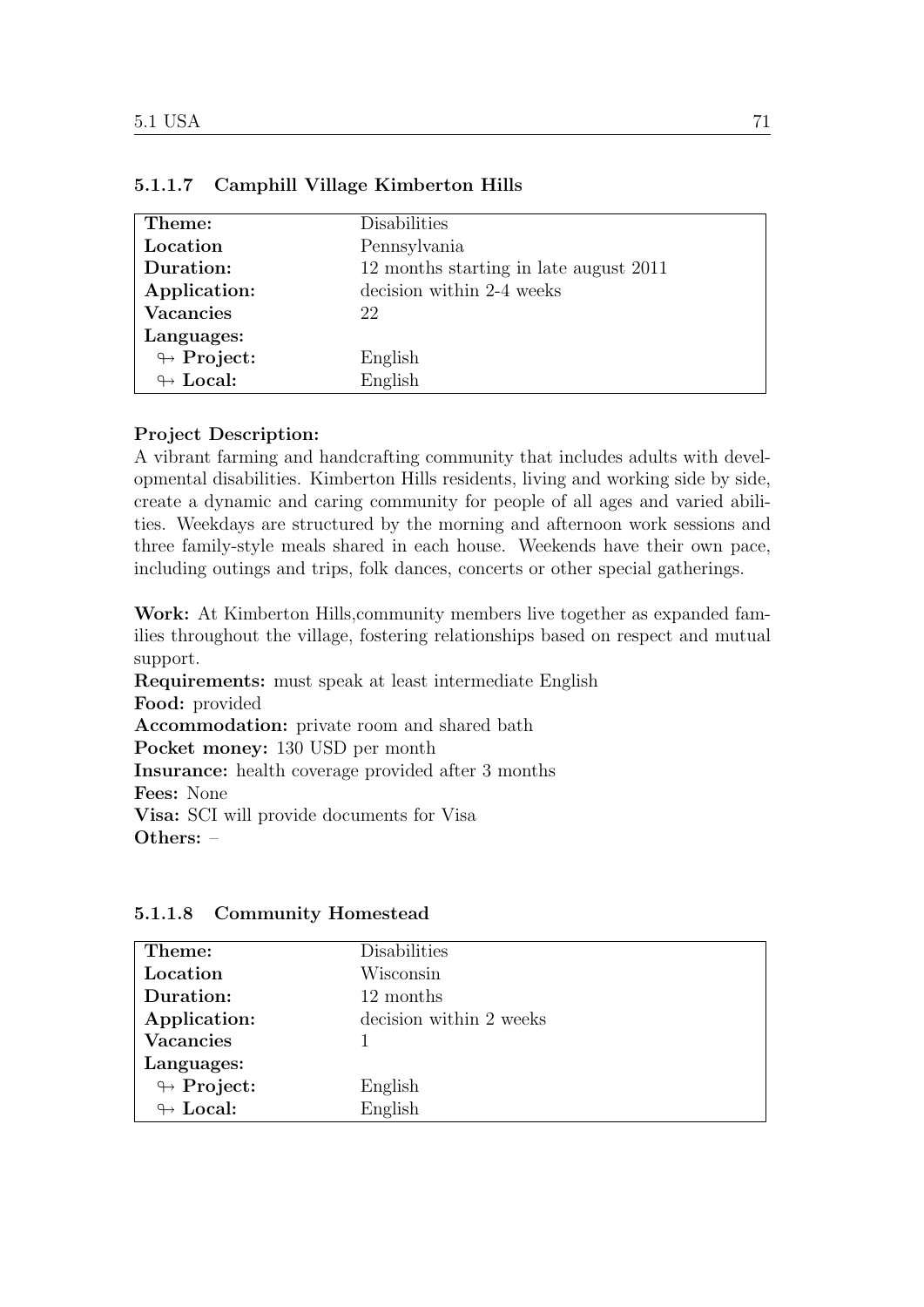# Project Description:

A community out in the country with people with disabilities. Established in 1995, we are now a lively group of about thirty-nine people in six households, just south of Osceola in rural north-western Wisconsin. Nestled into the rolling river bluffs of the St. Croix, we are centered around an organic dairy farm and garden.

Work: daily activities include garden, farm work, wood shop, crafts, baking, cooking, housework, volunteer work in town. Varied cultural activities in the evenings and weekends

Requirements: Police background report must speak at least intermediate English

Food: provided Accommodation: private room shared bath Pocket money: 100 USD per month Insurance: not provided Fees: None Visa: SCI will provide documents for Visa Others: No drugs or drinking and no smoking in houses

| Theme:                     | Disabilities                    |
|----------------------------|---------------------------------|
| Location                   | Florida                         |
| Duration:                  | 6-12 months as soon as possible |
| Application:               | decision within 2 weeks         |
| <b>Vacancies</b>           |                                 |
| Languages:                 |                                 |
| $\looparrowright$ Project: | English                         |
| $\leftrightarrow$ Local:   | English                         |

5.1.1.9 House of Possibilities

# Project Description:

A home for (currently) one autistic woman. This is a great experience for a volunteer looking for hands on experience of the way a human soul can shine through a severe disability. This experience can restore your faith in human nature.

Work: Help with personal needs laundry,driving resident to activities,cooking and willingness to help in other ways when requested

Requirements: Drivers License must speak at least intermediate English nonsmoker preferred

Food: provided

Accommodation: private bedroom, shared bathroom Pocket money: 160 USD per month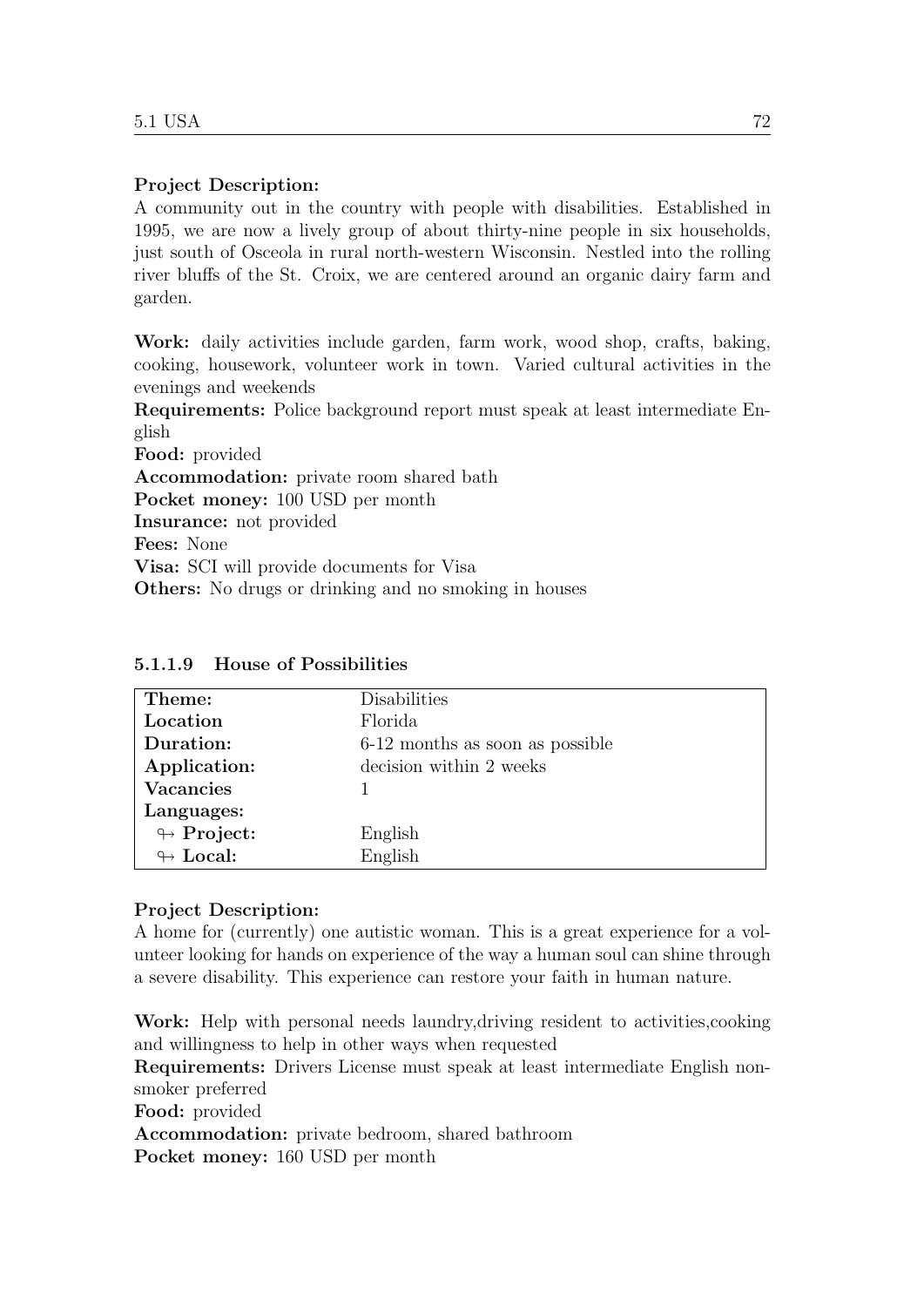Insurance: not provided Fees: None Visa: SCI will provide documents for Visa Others: –

| Theme:                     | Environment                  |
|----------------------------|------------------------------|
| Location                   | Innisfree Village, Crozet VA |
| Start:                     | 2013-04-01                   |
| End:                       | 2013-09-30                   |
| Application deadline:      | 2013-03-01                   |
| Decision date:             | 2013-03-15                   |
| <b>Vacancies</b>           |                              |
| Languages:                 |                              |
| $\leftrightarrow$ Project: | English                      |
| $\leftrightarrow$ Local:   | English                      |

# 5.1.1.10 Innisfree Garden Intern

# Project Description:

Innisfree village is a community for adults with mental disabilities. The garden workstation manages a CSA from April to September that requires a garden intern.

Work: The intern will be responsible for harvesting and planting organically grown produce, natural weed and pest control, and the general well-being of the individuals who benefit the most from our project.

Requirements: Applicant must be flexible to long hours at times that will fluctuate with the season. must speak at least intermediate English

Food: meals including produce from our gardens

Accommodation: a room in one of our family style houses or cabin shared bathroom

Pocket money: 250 USD per month

Insurance: provided by Innisfree

Fees: None

Visa: SCI or Innisfree will send documents for visa Others: –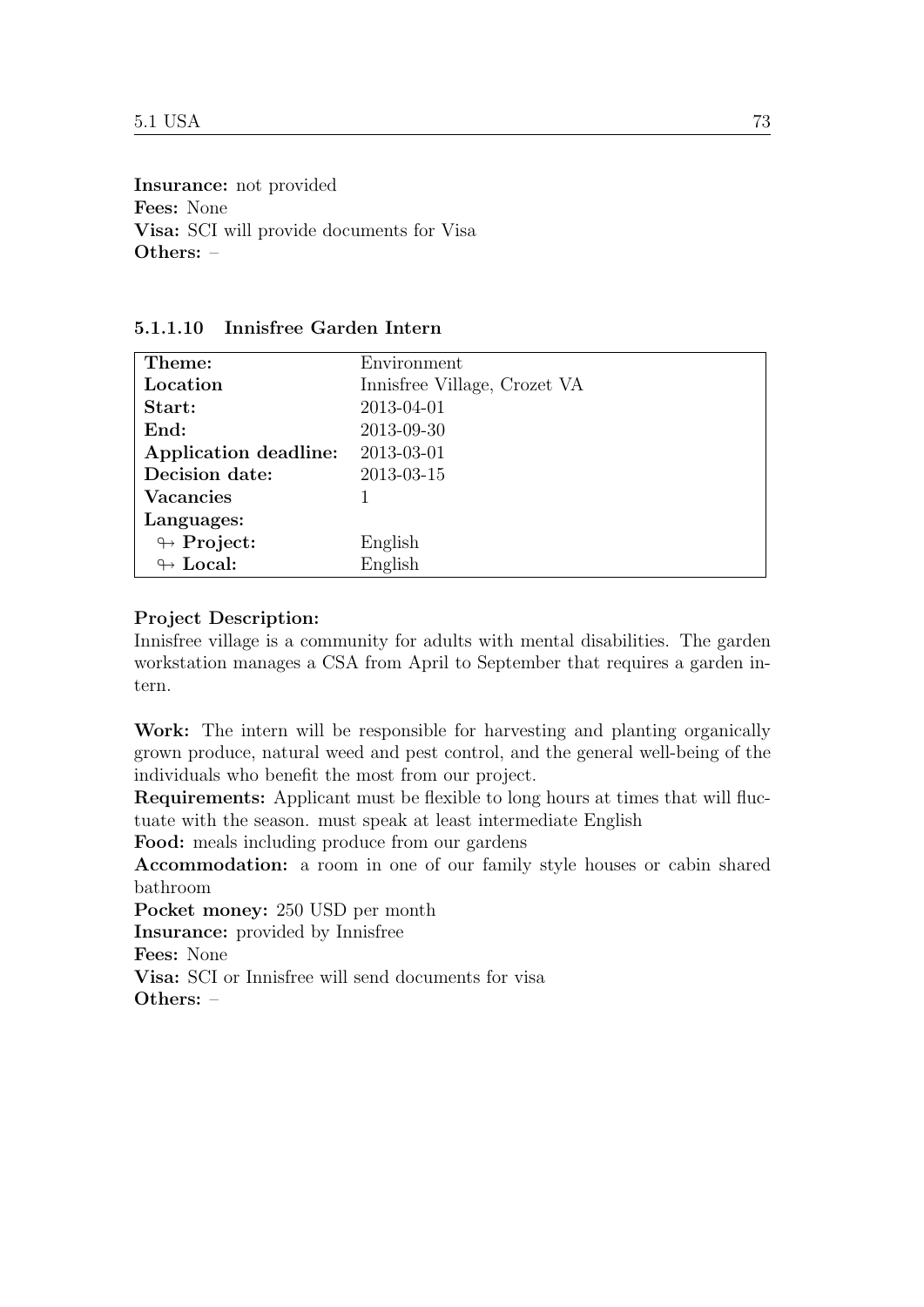| Theme:                     | Disabilities                                       |
|----------------------------|----------------------------------------------------|
| Location                   | Virginia                                           |
| Duration:                  | One-year minimum stay - the beginning time is      |
|                            | not set - ever changing.                           |
| Application:               | Separate application in addition to the SCI one is |
|                            | required. Application process: about one month     |
| <b>Vacancies</b>           |                                                    |
| Languages:                 |                                                    |
| $\leftrightarrow$ Project: | English                                            |
| $\leftrightarrow$ Local:   | English                                            |

# 5.1.1.11 Innisfree Village

# Project Description:

A residential community with adults with mental disabilities, is nestled in the foothills of the Blue Ridge Mountains. Coworkers (residents with developmental disabilities), volunteers and staff create a dynamic lifestyle on 550 acres. Located near the center of our community are eight homes, a community center, weavery, bakery, woodshop, office, and gardens.

Work: Volunteers live in family homes of 2-10 disabled adults, helping with personal care, cooking, cleaning and working in the therapeutic workstations of weaving, woodworking, gardens, kitchens, and bakery. Two days off a week.

Requirements: Willing to work in a community, patience, humour, housekeeping skills, desire to care for adults with disabilities, 21 years or older. must speak at least intermediate English

Food: provided

Accommodation: Each volunteer has his/her own room. shared bathroom Pocket money: 215 USD per month

Insurance: provided

Fees: None

Visa: SCI will provide documents for Visa

Others: Drivers of at least one-year experience can have access to automobiles for days off and drivers of 3 years can take out residents (called co-workers).

Volunteer gets 15 paid vacation days at 35 USD/day.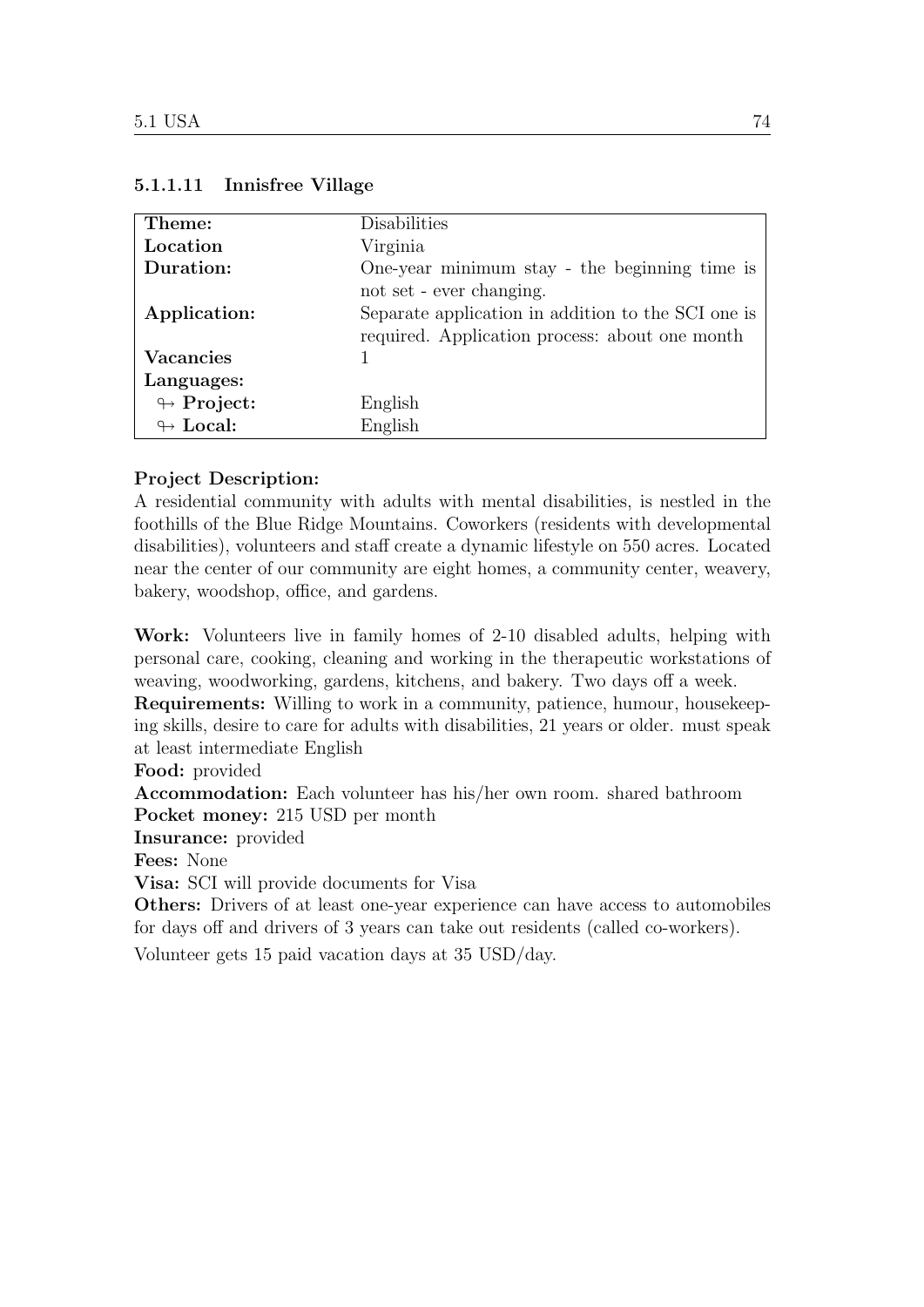| Theme:                     | Disabilities            |
|----------------------------|-------------------------|
| Location                   | Massachusetts           |
| Duration:                  | 12 months               |
| Application:               | decision within 2 weeks |
| <b>Vacancies</b>           | 8                       |
| Languages:                 |                         |
| $\looparrowright$ Project: | English                 |
| $\leftrightarrow$ Local:   | English                 |

#### 5.1.1.12 Leander House

#### Project Description:

Leander House is a small residential living community for adults with developmental disabilities. It is made up of three houses in the Southern Berkshire region of New England. This is where Jennie Reins lives in a large Victorian house with her two small daughters, six mentally handicapped adults and 2 volunteer coworkers. Leander House has a relaxed atmosphere and the volunteer must be self-motivated and willing to take part in all aspects of life.

Work: The volunteers will to take part in all aspects of life. One set free day per week, several evenings per week free, 8 weeks per year free when the residents are away for the holidays and vacations. There is also the possibility of the coworkers offering something that they may wish to share (for example, a German language class, a cooking class).

Requirements: The volunteer must be self-motivated. Casual attire is more appropriate.willingness and ability to help and care for adults with disabilities;willingness to be around children;ability to work with a team;ability to be left alone and in charge of a household;a graduate of high school.(18 yrs. old) Police background report required drivers license (international)6 mos. experience must speak at least intermediate English

Food: provided

Accommodation: private room and shared bathroom

Pocket money: 175 USD per month

Insurance: not provided

Fees: None

Visa: SCI will provide documents for visa

Others: Trainings while in service include First Aid, CPR, Human Rights, Passive Restraint, Fire Safety, and an optional English Language course. Extended time traveling, should be done during vacation times (when the special needs people are away for the holidays) or before or after the end of your time with us, and at your own expense.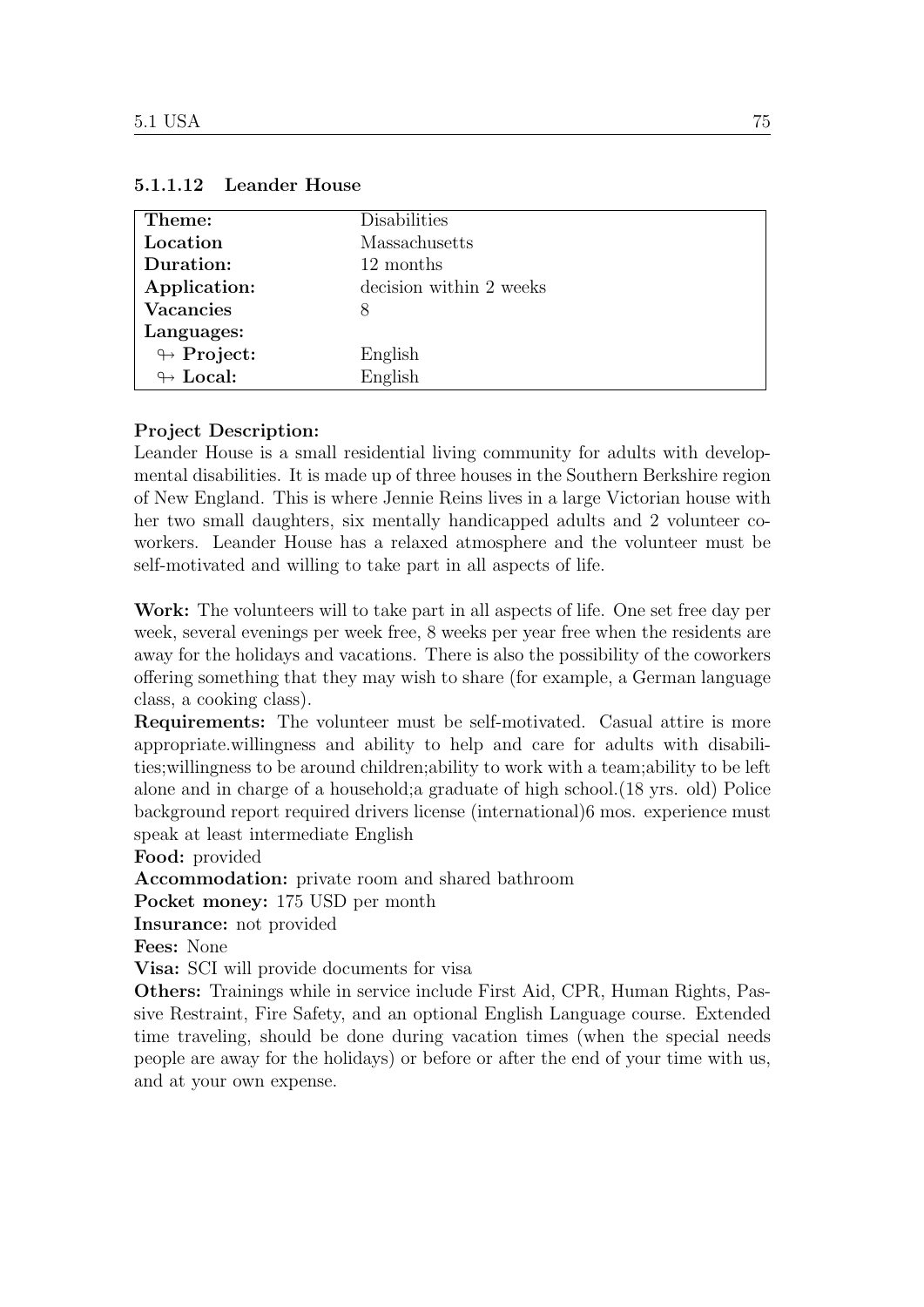| Theme:                     | Disabilities                                      |
|----------------------------|---------------------------------------------------|
| Location                   | New Hampshsire                                    |
| Duration:                  | 12 months preferred and at least 6 months, start- |
|                            | ing at various times of the year.                 |
| Application:               | decision within 2 weeks                           |
| <b>Vacancies</b>           |                                                   |
| Languages:                 |                                                   |
| $\leftrightarrow$ Project: | English                                           |
| $\leftrightarrow$ Local:   | English                                           |

#### 5.1.1.13 Lukas Community

#### Project Description:

We are special community of 40 people including co-workers, families with children, volunteers and 19 developmentally disabled adults. We share our lives, work and recreation in four extended family households. We are located about ninety minutes northwest of Boston in one of the most beautiful rural ares in the country.

Work: Within the households (supervising residents in personal hygiene, meal preparation and housekeeping as needed) and other work outside the home engaging residents in such activities, music, eurythmy, watercolor painting, and fitness activities. As challenging as the work is, it is very fulfilling. Previous volunteers, remembering their time here and the friendships made with us, have often come back for short periods of time to visit and work. 2 days off per week. Break for vacations and opportunity to travel.

Requirements: An open mind, eagerness to learn, and a sense of commitment to the needs of residents; strong sense of responsibility to themselves and the work and a willingness to take on new challenges as time progresses and be willing to take suggestions from experienced co-workers, and above all, the desire to be here is the key to a successful year.

Food: provided

Accommodation: In houses, private room, shared bath, community eating in household.

Pocket money: 200 USD per month

Insurance: provided by Lukas

Fees: None

Visa: SCI will provide documents for Visa

Others: Automobiles for personal use are not provided, but quite often volunteers purchase an automobile to share. Volunteer will need to sign an Agreement Form before coming. We have a three month trial period which gives both volunteer and house parents the opportunity to determine if our community is the right place.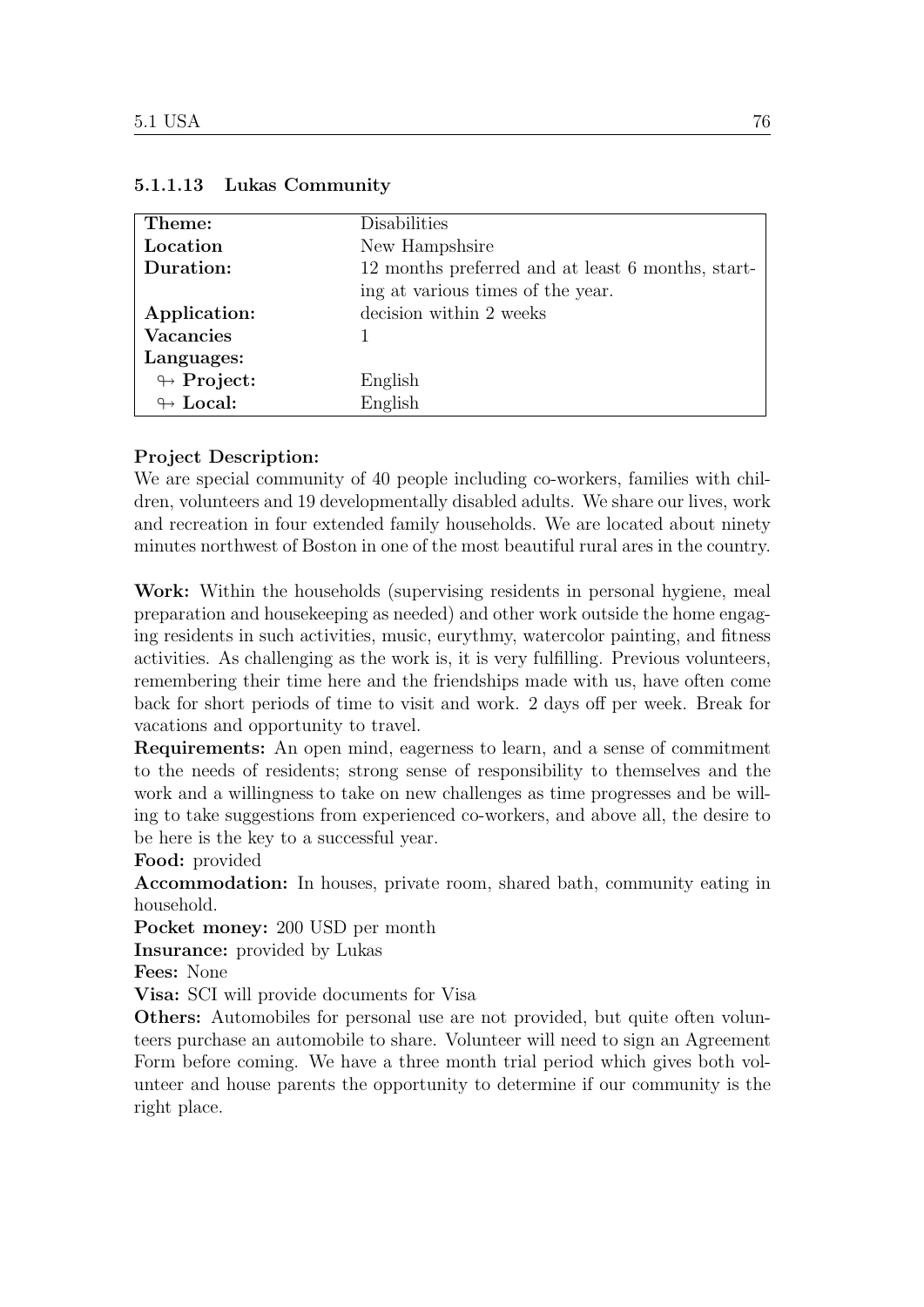| Theme:                     | Environment               |
|----------------------------|---------------------------|
| Location                   | Minnesota                 |
| Duration:                  | 12 months preferred       |
| Application:               | decision within 2-4 weeks |
| <b>Vacancies</b>           |                           |
| Languages:                 |                           |
| $\looparrowright$ Project: | English                   |
| $\leftrightarrow$ Local:   | English                   |

#### 5.1.1.14 Michael Fields Agricultural Institute

# Project Description:

An unusual opportunity to get a first hand experience of cutting edge alternative agricultural practices. Michael Fields Agricultural Institute is devoted to developing and teaching an agricultural practice that can sustain the land and its resources. As a public, non-profit learning center, we seek to revitalize farming with research, education, technical assistance and public policy.

Work: help with corn project

Requirements: must speak at least intermediate English Food: no large amount of pocket money to cover food Accommodation: private room and shared bath Pocket money: 600 USD per month Insurance: not provided Fees: None Visa: SCI will provide documents for Visa Others: –

| Theme:                     | Environment                                      |
|----------------------------|--------------------------------------------------|
| Location                   | Colorado                                         |
| Duration:                  | A two month minimum commitment is required.      |
| Application:               | Along the SCI application, send resume and cover |
|                            | letter. Additional information may be requested. |
| <b>Vacancies</b>           |                                                  |
| Languages:                 |                                                  |
| $\looparrowright$ Project: | English                                          |
| $\leftrightarrow$ Local:   | English                                          |

5.1.1.15 Mission Wolf

# Project Description:

Mission Wolf is a peaceful wolf sanctuary located in the remote mountains of Col-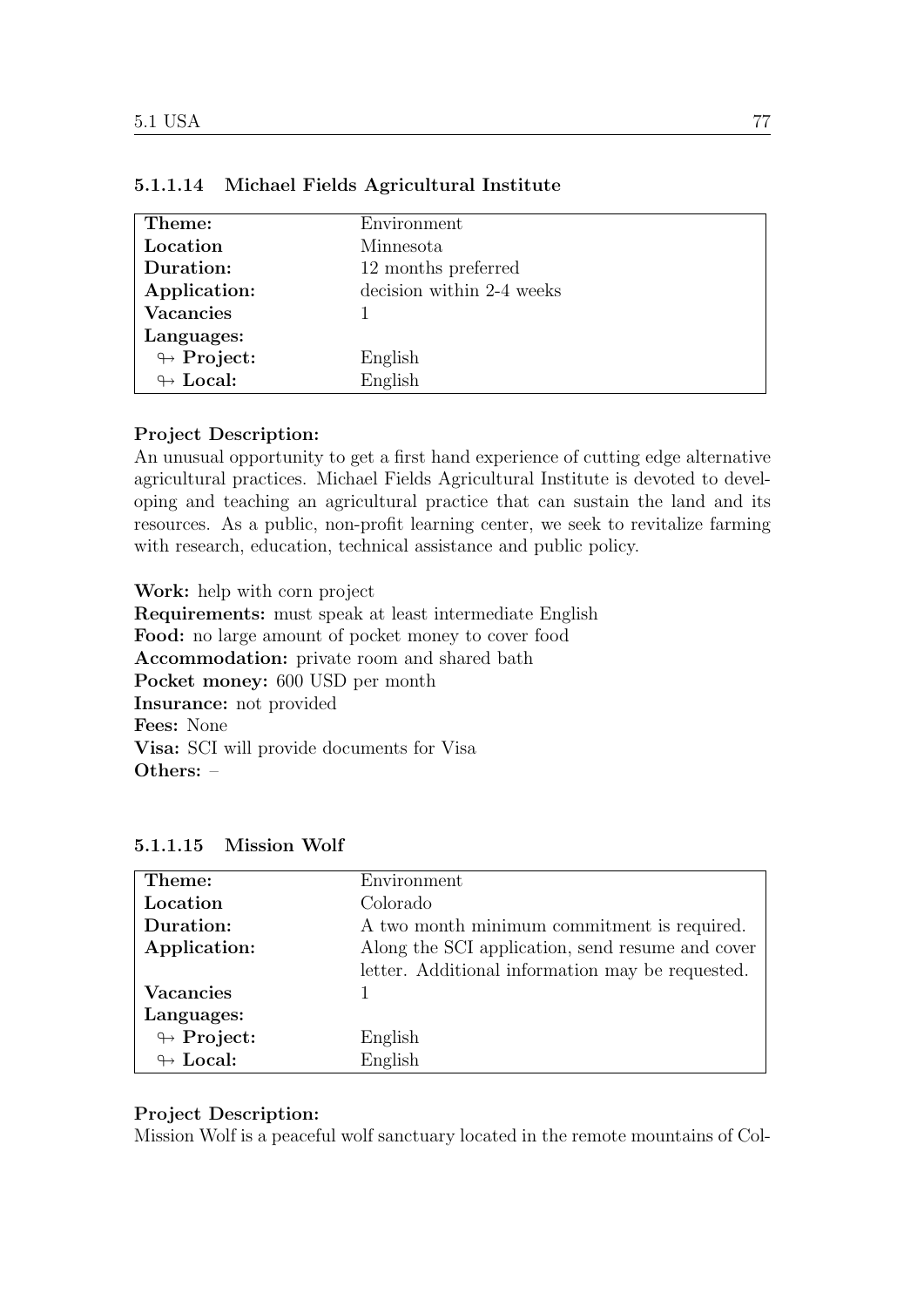orado. Many people who visit the sanctuary are astounded by how far removed we are from civilization.

Work: Our first priority is the needs of the wolves - food, water, living space, companionship, privacy. The SCI volunteer may be asked to help with these tasks, which may include fence building, a year round project. The primary assignment of the volunteer will be education of visitors about wolves and office work. A volunteer staff of about 5 operates and oversees life at the refuge. Each spring, summer, and fall, M:W hosts groups of volunteer workers to help with the daily operations of the refuge. The SCI volunteer will assist in leading these groups.

Requirements: The volunteers need to have energy. There is a two week unpaid probationary period. All volunteers are asked to provide their own transportation and come self sufficient with their own food, bedding, tent and other items for the first two weeks. Volunteer will be picked up in Walsenburg, Colorado. Dedicated individuals that survive two weeks on their own may qualify to fill a staff position.

Food: not provided

Accommodation: not provided scroll down to OTHERS: for more information Pocket money: 100 USD per month

Insurance: not provided

Fees: None

Visa: SCI will provide necessary documents for visa

Others: A two month minimum commitment is required. In return, individuals may earn food privileges and secure a tipi or cabin to sleep in. A six month option may be available which provides room, board, health insurance, and a limited use of refuge vehicles.

| Theme:                     | Disabilities                                     |
|----------------------------|--------------------------------------------------|
| Location                   | Massachusetts                                    |
| Duration:                  | 6 to 12 months                                   |
| Application:               | decision within 2 weeks, Police background check |
|                            | report required                                  |
| <b>Vacancies</b>           |                                                  |
| Languages:                 |                                                  |
| $\leftrightarrow$ Project: | English                                          |
| $\leftrightarrow$ Local:   | English                                          |

# 5.1.1.16 North Plain Farm – Life needs co-op

# Project Description:

In a large rambling farmhouse, dating back to 1720, about 20 people work daily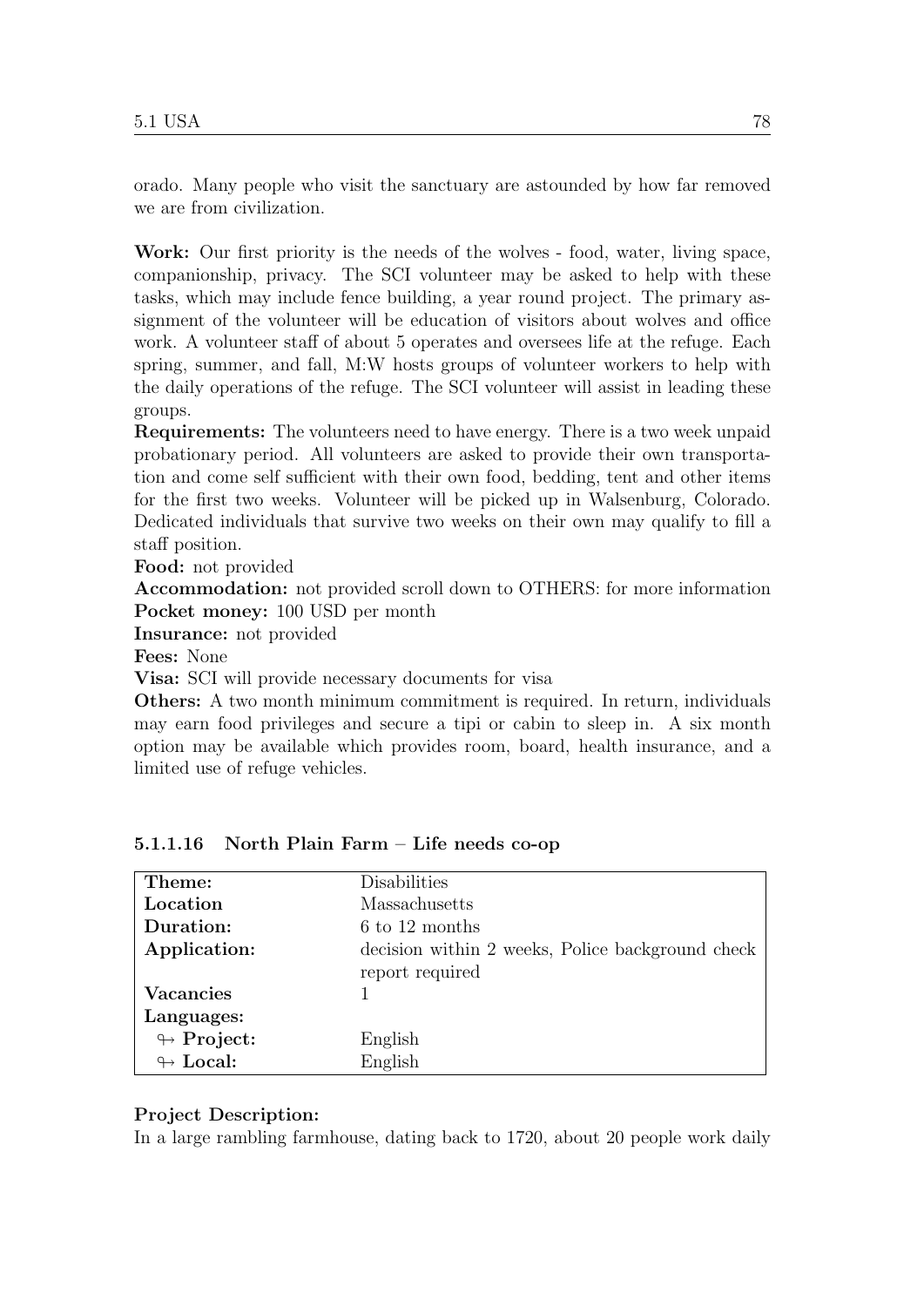at being a community. Seven of us have special needs. We believe that the most important thing in life is relationships. Everything else is how we give substance, value, and meaning to those relationships. "Everyone is perfect in their essential being and everyone is handicapped in bringing that perfect essence to expression."

Work: Helping with the needs of others and work around the house. Helping with the needs of others can be giving someone a ride to a therapy or to work, helping someone take a bath, learn to write or make a phone call, doing their laundry or attending a play or concert. Our social awareness extends beyond the house, to neighbors, friends, and community needs, so we are active in recycling, hospice work, community clean ups, etc. Working around the house can be repairs, cleaning, garden work, cooking, building, making a compost bin or organisational or administrative work. We are very flexible. Our aim is to create a network of strengths to support our various weaknesses so that as a group we can achieve a productivity we can all enjoy.

Requirements: openness, willingness to join in, driver's license must speak at least intermediate English Police background check required

Food: provided

Accommodation: In the house, private bedroom, shared bath.

Pocket money: 120 USD per month

Insurance: yes

Fees: None

Visa: SCI will provide documents for Visa

Others: An ongoing course in English as a Second Language is available locally. Smoking only outside the house.

| Theme:                     | Disabilities                 |
|----------------------------|------------------------------|
| Location                   | Wisconsin                    |
| Duration:                  | 12 months sometimes 6 months |
| Application:               | Decision within 4 weeks.     |
| <b>Vacancies</b>           |                              |
| Languages:                 |                              |
| $\looparrowright$ Project: | English                      |
| $\leftrightarrow$ Local:   | English                      |

#### 5.1.1.17 Philadelphia Community Farm

#### Project Description:

Assistant Houseparent: Caring for adults with special needs and managing a community household on a CSA farm.

Work: Assistant Houseparent caring for adults with special needs and man-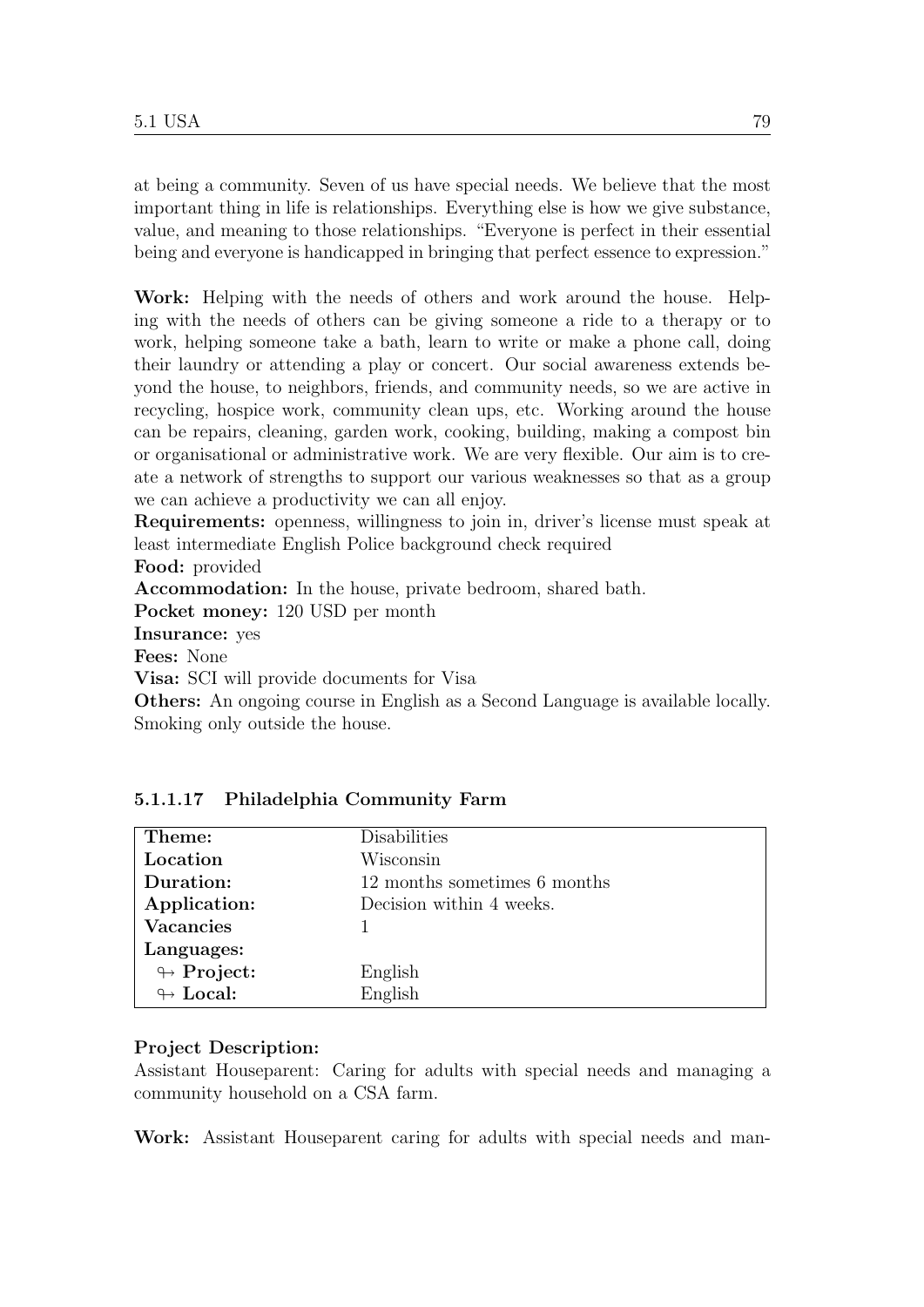aging a community household on a CSA farm.

Requirements: Skills of the volunteer expected by the hosting project Organizational skills, cooking, cleaning, household maintenance, social skills, sense of humor, all helpful. We will train volunteers in those areas of the work that they may be unaccustomed to doing.Must speak at least intermediate English.

Food: Biodynamic from our own farm and organic whole foods are provided Accommodation: Private bedroom, shared bathroom in a community household

Pocket money: 80 USD per month

Insurance: Insurance not provided

Fees: None

Visa: SCI will send documents for visa

Others: Applications must include criminal background check from every country/state applicant has resided for the past five years. Americans may join us as AmeriCorp members to qualify for the Education Award of USD4725.00 after 1 year of service

| Theme:                     | Disabilities               |
|----------------------------|----------------------------|
| Location                   | Massachusetts              |
| Duration:                  | 6 months, 1 year preferred |
| Application:               | decision within 2 weeks    |
| <b>Vacancies</b>           |                            |
| Languages:                 |                            |
| $\looparrowright$ Project: | English                    |
| $\leftrightarrow$ Local:   | English                    |

5.1.1.18 Shadowood

#### Project Description:

Shadowood House is the home of an extended family. The configuration of the family changes from time to time as different people come and stay with us for a while. The house is owned by Nina. Living with her full time are Steven, Ginny and Peter, three adults with various mental and physical challenges.

Work: We are looking for a person who is self motivated, interested in learning and able to live openly with others. Work varies with the seasons and people's individual directions. There is the ongoing work of life like cooking, cleaning, laundry, gardening and helping people with personal care. There are many activities in the area that people take part in, so taking people to these requires a good bit of time. This life is always changing so flexibility and a good sense of humor are essential. Free time is one day a week and flexible time as needed. Requirements: Driver's license Police background report required must speak at least intermediate English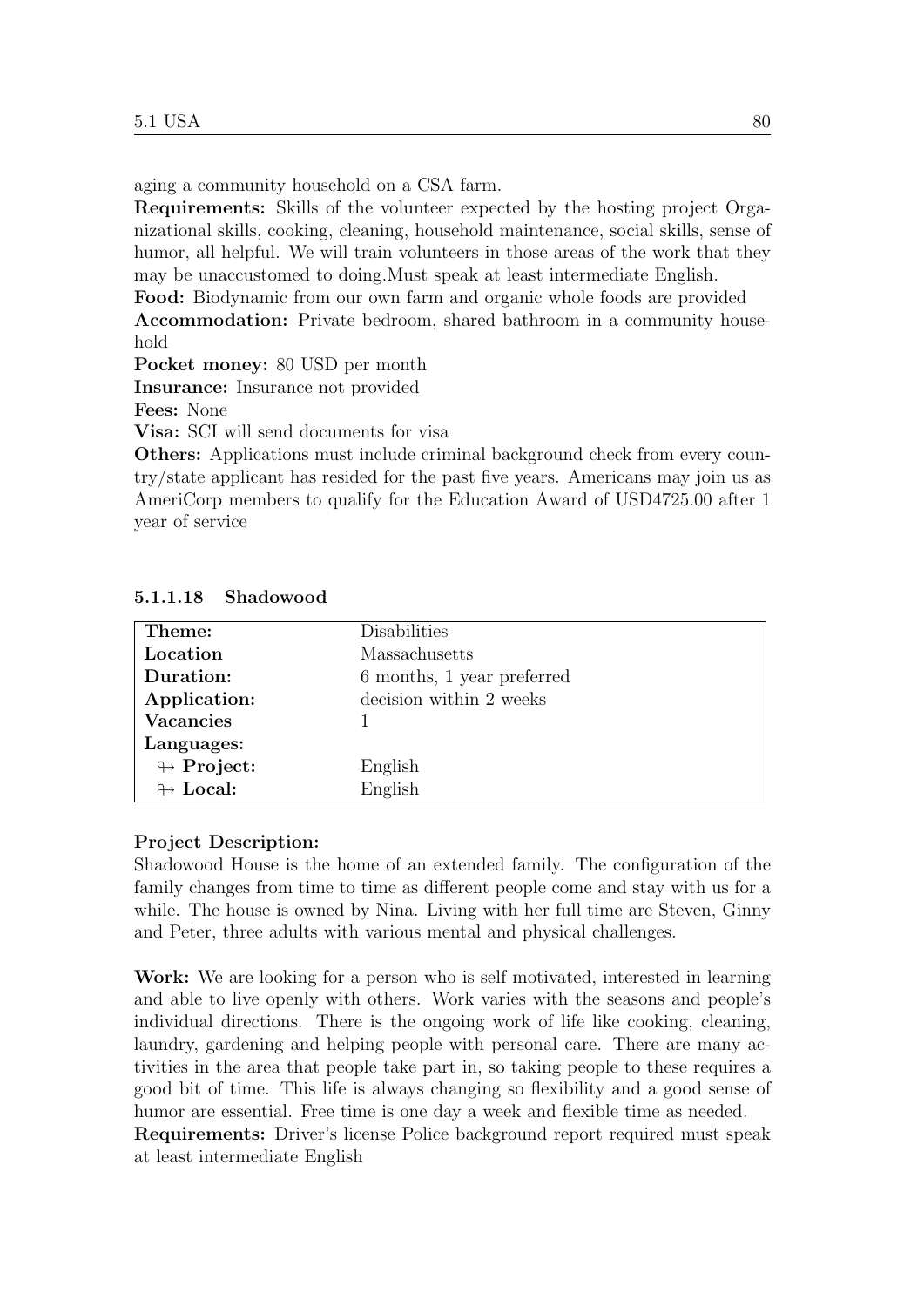Food: provided Accommodation: Private bedroom and shared bath. Pocket money: 150 USD per month Insurance: not provided Fees: None Visa: SCI will provide documents for Visa Others: An ongoing course in English as a second language is available locally. Non smokers preferred.

| Theme:                     | Disabilities     |
|----------------------------|------------------|
| Location                   | Virginia         |
| Duration:                  | 12 months        |
| Application:               | within two weeks |
| <b>Vacancies</b>           |                  |
| Languages:                 |                  |
| $\looparrowright$ Project: | English          |
| $\leftrightarrow$ Local:   | English          |

5.1.1.19 The Bridge

# Project Description:

The Bridge provides a family-like living environment for the full support of adults with traumatic brain injuries

Work: Provide companionship in scheduled activities. This includes accompanying residents with disabilities to physical rehabilitations and community functions. Help residents with daily skill development. Serve as liaison between residents and the senior house counselor and the director. Plan and cook meals. Provide transportation when needed. Facilitate social interactions among all Bridge residents and support interaction between the houses.

Requirements: Drivers License Food: provided Accommodation: private room with shared bathroom Pocket money: 300 USD per month Insurance: not provided Fees: None Visa: SCI will provide documents for Visa Others: –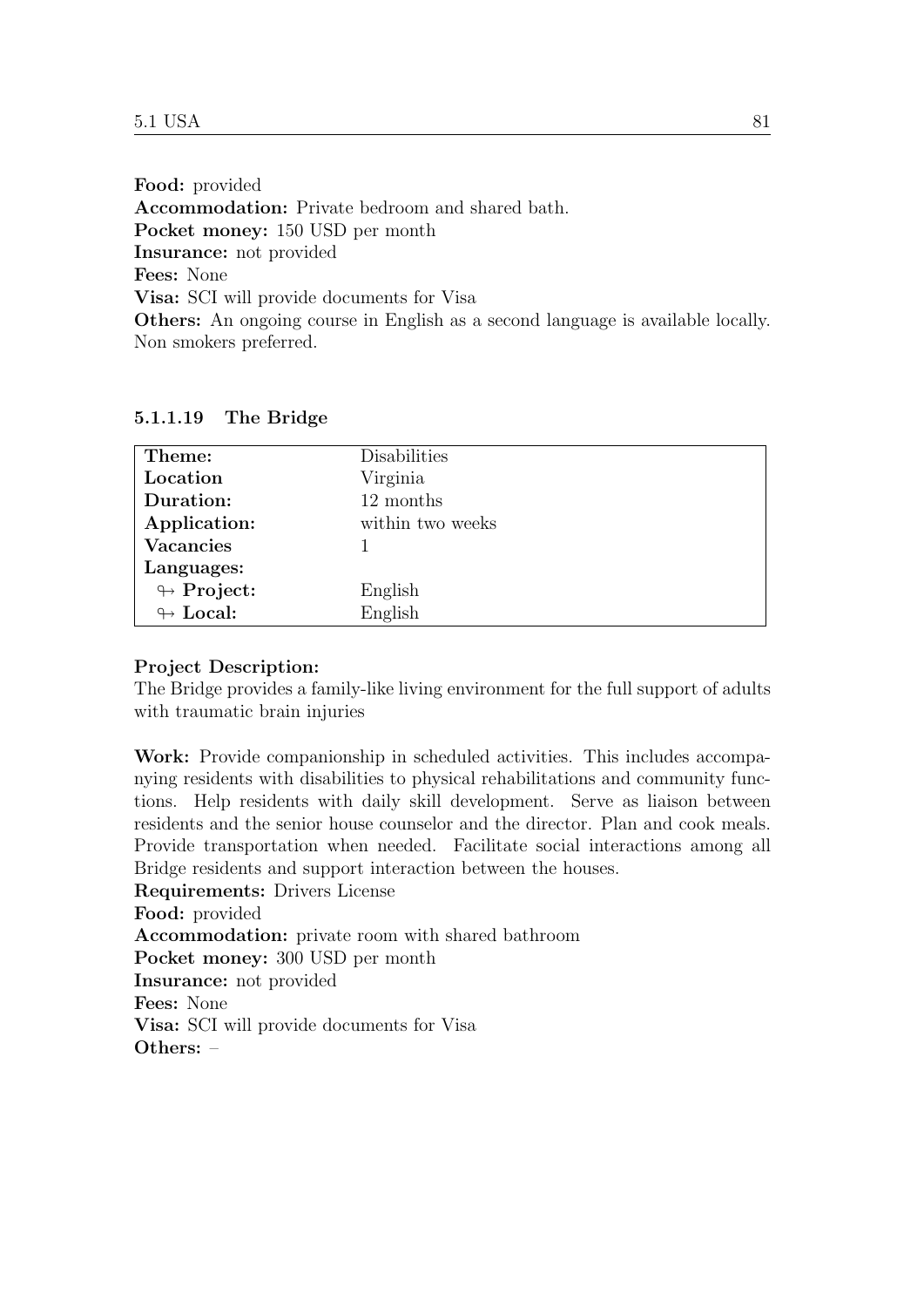# 5.1.2 Volunteers For Peace USA

| Theme:                     | Socially disadvantaged                          |
|----------------------------|-------------------------------------------------|
| Location                   | Rutand, Vermont                                 |
| Duration:                  | Minimum 10 weeks, Maximum 6 months              |
| Application:               | Applications are accepted year round. Placement |
|                            | takes 2 weeks due to need for Skype interview.  |
| <b>Vacancies</b>           | 4                                               |
| Languages:                 |                                                 |
| $\looparrowright$ Project: | English                                         |
| $\leftrightarrow$ Local:   | English                                         |

# 5.1.2.1 Community Reentry, Social Justice

# Project Description:

The project provides a transitional drug, alcohol and violence free housing opportunity to men and women getting out of prison so they can successfully reconcile with the community before living independently.

Work: Vols will work 5-6 hrs/day doing computer and office work, participation in various components of fundraising activities, student recruitment, representing Dismas at speaking engagements on college campuses and at civic organizations, working with clothing and food donations, participating in house group activities, and visiting prisons. As a resident of the house, volunteers will live as an equal to and with the same expectations as the former prisoner residents: presence at the evening meal Monday through Friday is required, as is presence at the weekly house meeting one evening during the week; no smoking inside the house; no intimate relationships between residents and/or volunteers permitted.

Requirements: Vols must be 22+, speak fluent English and have basic computer skills. Absolutely NO alcohol or drug use permitted during the stay. VFP Motivation Form and email interview required

Food: : Modestly furnished shared room in a large Victorian house; sheets, towels, meals, laundry provided.

Accommodation: : Modestly furnished shared room in a large Victorian house; sheets, towels, meals, laundry provided.

Pocket money: None

Insurance: SCI Insurance is provided for all volunteers in this project.

Fees: None

Visa: Visa may be required depending on the country the volunteer comes from. VFP provides the needed invitation letter.

Others: –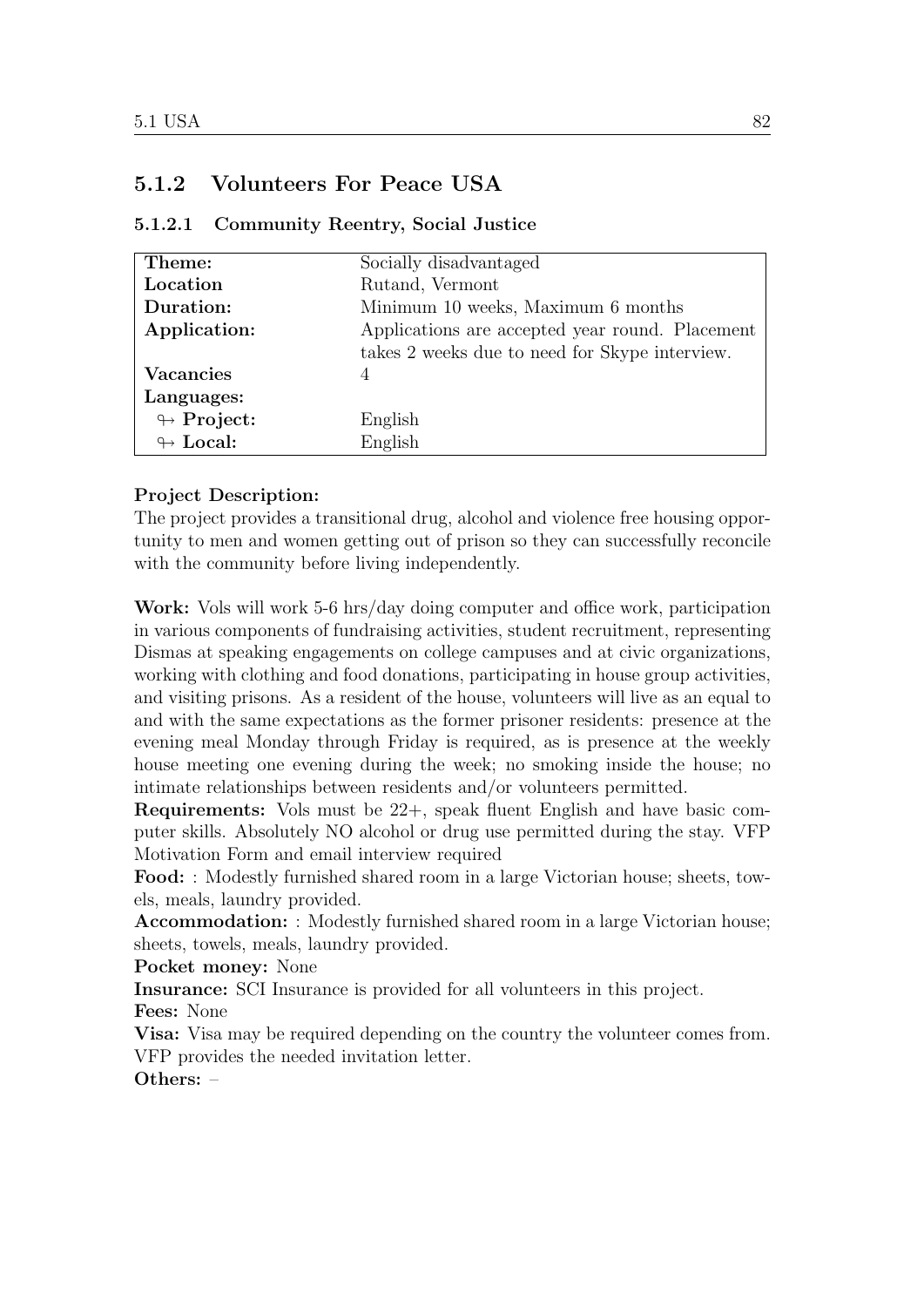| Theme:                     | Socially disadvantaged                             |
|----------------------------|----------------------------------------------------|
| Location                   | Burlington, Vermont                                |
| Duration:                  | minimum 10 weeks, maximum 6 months                 |
| Application:               | Applications are accepted year round. Placements   |
|                            | take 2 weeks due to the need for a Skype interview |
|                            | with the potential volunteer.                      |
| Vacancies                  | 3                                                  |
| Languages:                 |                                                    |
| $\leftrightarrow$ Project: | English                                            |
| $\leftrightarrow$ Local:   | English                                            |

# 5.1.2.2 Community Reentry, Social Justice

# Project Description:

The project provides housing and opportunities to men and women getting out of prison so that they can successfully transition back into the community.

Work: Vols will be working as a Resident Advisor as well as on administrative tasks in small office. Volunteers are also expected to support the residential community by participating in group activities.

Requirements: Vols must be 22+, speak fluent English and have basic computer skills. Absolutely NO alcohol or drug use permitted during the stay. VFP Motivation Form and email interview required.

Food: Shared room in large Victorian house, meals & laundry provided.

Accommodation: Shared room in large Victorian house, meals & laundry provided.

Pocket money: None

Insurance: YES, SCI insurance is provided for all volunteers.

Fees: None

Visa: Depending on country the volunteer is coming from a visa may be required. Others: –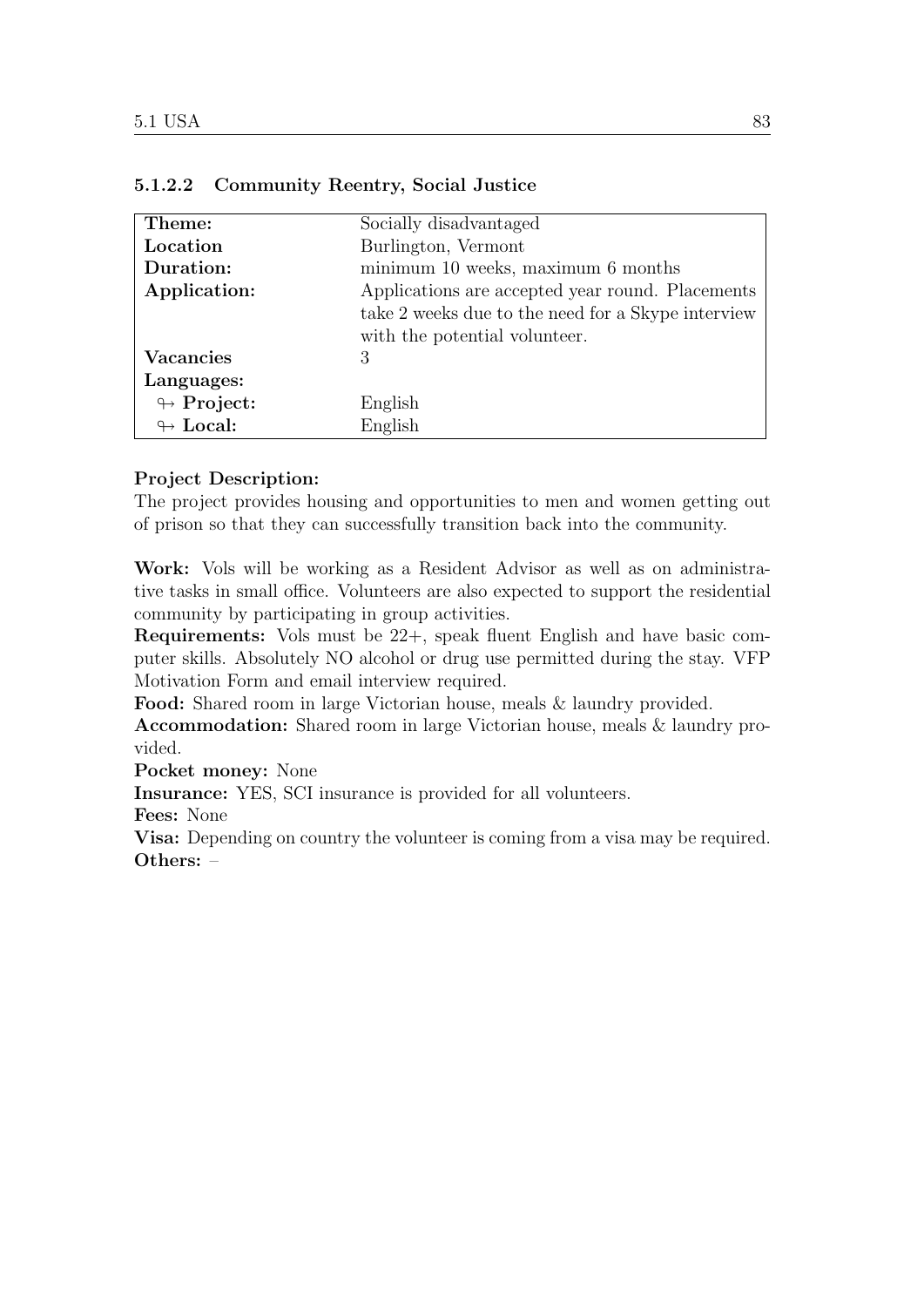| Theme:                     | Disabilities                                       |
|----------------------------|----------------------------------------------------|
| Location                   | Glenmoore, Pennsylvania                            |
| Project start:             | 2012-08-25                                         |
| Duration:                  | 25-Aug-2012 to 31-Jul-2013                         |
| Application:               | Applications are open until the project is filled. |
|                            | Placement takes a minimum of two weeks and a       |
|                            | Skype interview is required.                       |
| <b>Vacancies</b>           | 10                                                 |
| Languages:                 |                                                    |
| $\looparrowright$ Project: | English                                            |
| $\leftrightarrow$ Local:   | English                                            |

#### 5.1.2.3 Disability and Kids

# Project Description:

Nonprofit Pennsylvania Approved Private School and Waldorf school accredited by AWSNA and the Middle States Association of Colleges and Schools Commissions on Elementary and Secondary Schools that offers day and residential programs for children and youth with intellectual and developmental disabilities.

Work: In the main community our work is dedicated to the 5-18 set and life revolves around school, pre-vocational programs, and recreational activities. The objective for this age group is to build self-help, life, independence, and personal hygiene skills and help maintain them throughout the year and of course indefinitely. The Transition program is dedicated to furthering the self-help, independence, life skills of our students aged 18-21; This is done through hands on vocational work on our farm, the local CSA and adult village Kimberton Hills. Our goal is to extend as much as familial setting as possible for all involved and well-rounded hands-on education for the children. The workday begins at 6:45 am with a house meeting to plan the day and ends at approximately 8:30 pm. During the day there are downtime (an hour and half between breakfast and class helping, and hour during rest hour).

Requirements: We want our volunteers to work with the children and encourage as much independence as possible, not to see the limitations, but rather see the potential of the students. Camphill Application Form required. No drugs or alcohol allowed. Dietary needs are accommodated. No smoking in houses or in front of children. Camphill will obtain the appropriate work visa for the volunteers.

Food: All volunteers have their own bedroom provided in one of our 11 houses with share living facilities. We provide room/board, medical insurance, minor personal needs (soap, shampoo, etc) access to our fleet of cars and a USD160.00 monthly stipend.

Accommodation: All volunteers have their own bedroom provided in one of our 11 houses with share living facilities. We provide room/board, medical insur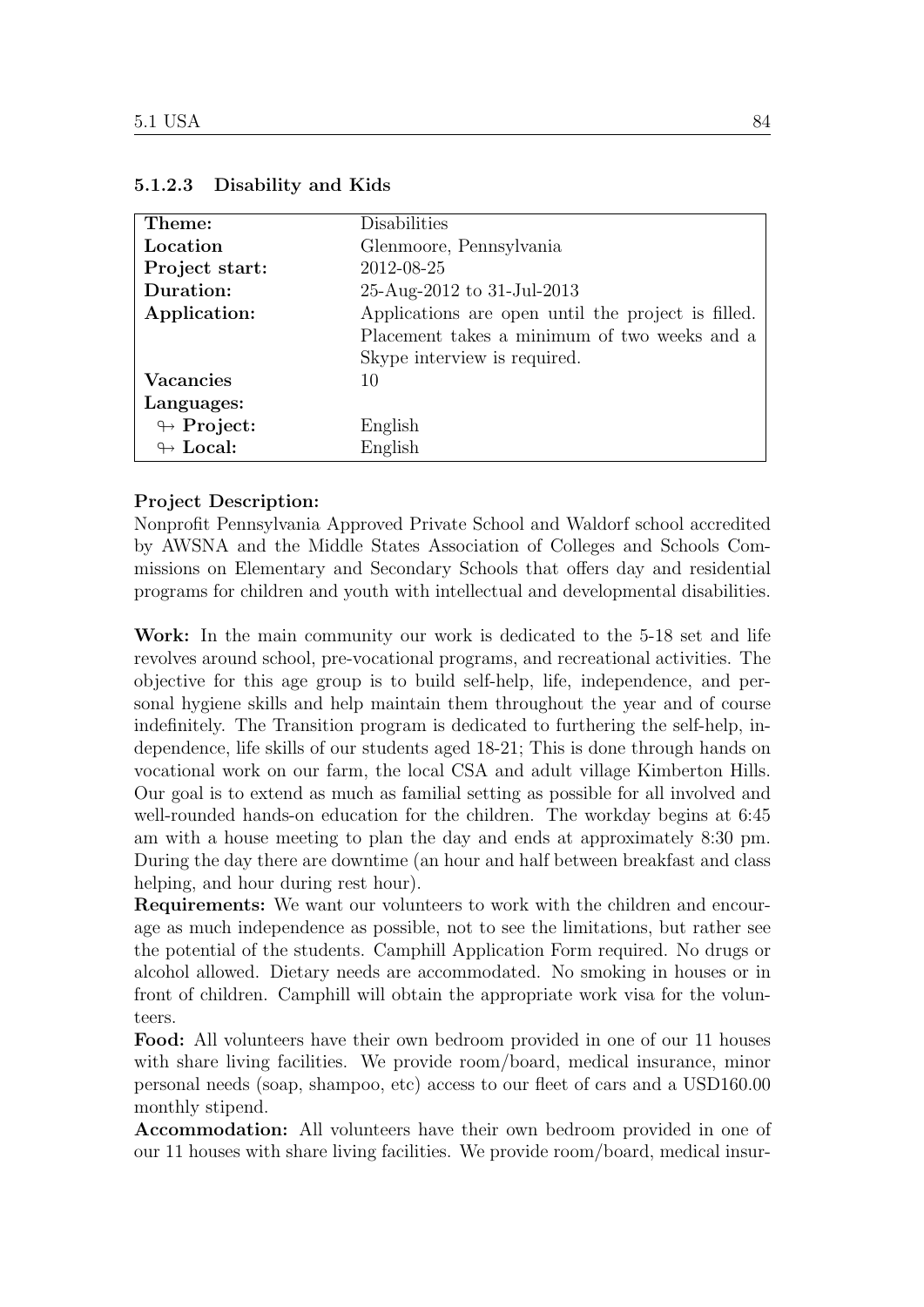ance, minor personal needs (soap, shampoo, etc) access to our fleet of cars and a USD160.00 monthly stipend.

Pocket money: 160 USD per month

Insurance: Yes via the Camphill community. Request details from them with the application.

Fees: None

Visa: Yes but they will provide all the documentation and facilitate the obtaining the visa.

Others: –

| Theme:                     | Disabilities                                           |
|----------------------------|--------------------------------------------------------|
| Location                   | Goshen, Vermont                                        |
| Start:                     | 2012-06-17                                             |
| End:                       | 2012-08-12                                             |
| Application:               | Applications are accepted until the project is filled. |
|                            | Placement takes two weeks and requires a Skype         |
|                            | interview.                                             |
| <b>Vacancies</b>           | 10                                                     |
| Languages:                 |                                                        |
| $\leftrightarrow$ Project: | English                                                |
| $\leftrightarrow$ Local:   | English                                                |

5.1.2.4 Disabled Summer Camp

# Project Description:

The project provides camping experiences for Vermont children and adults who have physical and mental challenges. Camp Thorpe has both a childrens camping program (Mountain Reach) and a camping program designed for adults (Pine Haven).

Work: Work as a summer camp staff member and enjoy the activities and events that take place as you support our special needs population. You will help our campers as they benefit from a fun, safe residential camping experience. You will take part in all activities including swimming, sports, arts  $\&$  crafts, music, dance and more! Job Rotations will include supervision and care of assigned campers during a six hour time block; supporting staff in special activities in Nature, Sports, Arts and Crafts; kitchen work including set up, light prep work and clean-up; one-to-one assistance and support of a camper; office work and light maintenance under the direction of the maintenance supervisor.

Requirements: Interest in working with children and adults who have special needs. Volunteers must pass a background check with the sponsoring organization and may be subject to additional requests for information by Camp Thorpe.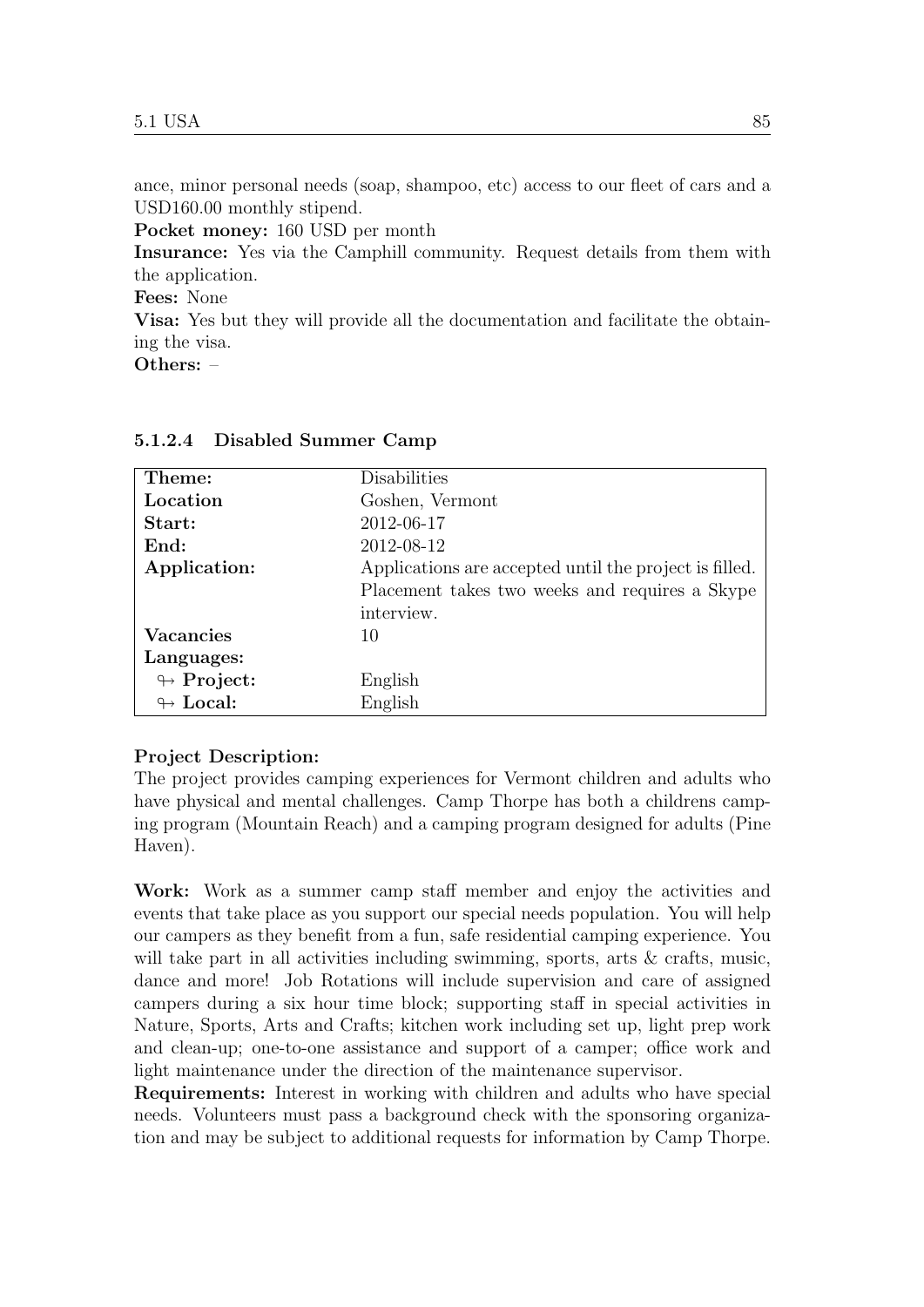Volunteers will be expected to work a 10 hour rotation, which combines one or more of the activities listed under work above. No smoking, alcohol/drugs. VFP Motivation Form and Phone interview required

Food: You will share a small cabin with three campers. All meals are provided. Vegetarian entrées available. Laundry facilities are provided.

Accommodation: You will share a small cabin with three campers. All meals are provided. Vegetarian entrées available. Laundry facilities are provided.

Pocket money: None

Insurance: SCI Insurance is provided for all volunteers.

Fees: None

Visa: Visa may be required depending on the country the volunteer is coming from. VFP provides the needed invitation letter.

Others: –

| Theme:                     | Disabilities                                        |
|----------------------------|-----------------------------------------------------|
| Location                   | New York City, New York                             |
| Duration:                  | Minimum 3 weeks, Maximum 3 months                   |
| Application:               | Applications are accepted year round. Placement     |
|                            | takes up to 2 weeks and requires a Skype interview. |
| <b>Vacancies</b>           | 4                                                   |
| Languages:                 |                                                     |
| $\looparrowright$ Project: | English                                             |
| $\leftrightarrow$ Local:   | English                                             |

5.1.2.5 Explore New York

# Project Description:

The project is dedicated to helping individuals with developmental disabilities and mental retardation to grow through challenging and safe travel experiences.

Work: Vols will co-lead small groups of adults with special needs on short vacations to various destinations. Responsibilities include ensuring safety, providing emotional and physical support, enhancing fun, budgeting, driving and activity planning 24 hours a day while on trips. Vols must be willing to assist with all Adult Daily Living skills (brushing teeth, separating dirty clothes, showering etc). This is very challenging work, yet also very rewarding and fun. Experience working with this population is an asset but not required. Training will be provided. Between trips, some light office work or assistance is required.

Requirements: Responsible, motivated vols age 21-35 with drivers license strongly preferred. No alcohol during trips. Fluent English. VFP Motivation form and phone/Skype interview required.

Food: While on trips you will stay in hotels. In between trips, you will stay at a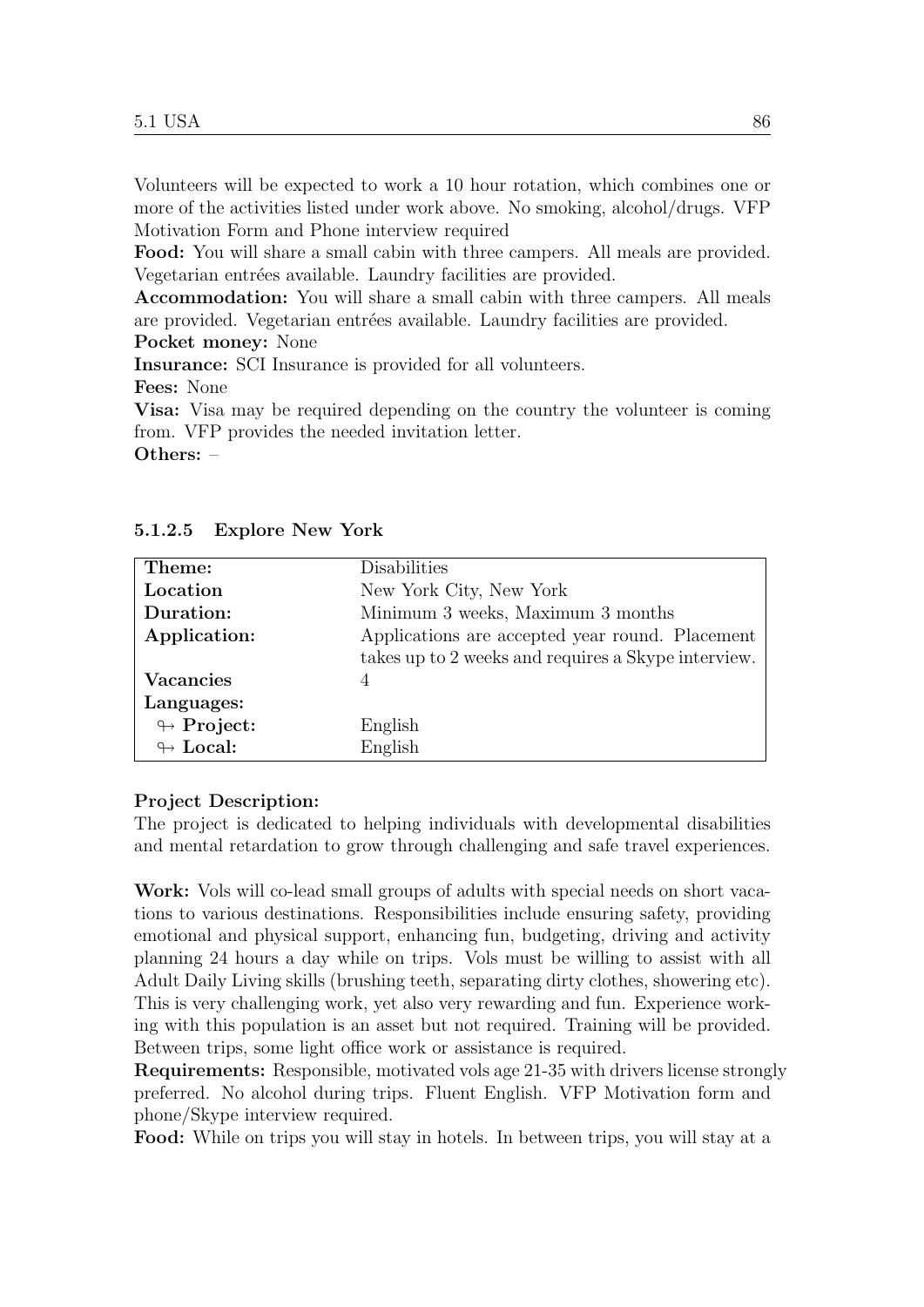youth hostel. Volunteers will be responsible for their own meals, transportation and activities when not on a trip.

Accommodation: While on trips you will stay in hotels. In between trips, you will stay at a youth hostel. Volunteers will be responsible for their own meals, transportation and activities when not on a trip.

Pocket money: None

Insurance: SCI insurance is provided for all volunteers.

Fees: None

Visa: Visa may be required depending on the country the volunteer comes from. VFP provides required invitation letter.

Others: –

| Theme:                     | Environment                                      |
|----------------------------|--------------------------------------------------|
| Location                   | West Burke, Vermont                              |
| Start:                     | 2012-05-01                                       |
| End:                       | 2012-09-30                                       |
| Application:               | Application open until project is filled. Accep- |
|                            | tance takes about 2 weeks and requires a Skype   |
|                            | interview.                                       |
| <b>Vacancies</b>           | 4                                                |
| Languages:                 |                                                  |
| $\leftrightarrow$ Project: | English                                          |
| $\leftrightarrow$ Local:   | English                                          |

#### 5.1.2.6 Growing Friendships in Vermont

# Project Description:

Develop skills necessary to supervise basic building projects and garden upkeep. This includes: turning soil, weeding, gathering and hauling trees, composting, cutting firewood, using tree saws, shovels, axes and other garden tools. Construction projects include: building a large deck, gazebo and outhouse. Volunteers will be nailing, moving materials, digging foundations, making beams and posts, using hand and power tools. No construction experience necessary.

Work: Learn how to participate in staffing Oscar Farm. Develop skills necessary to supervise basic building projects and garden upkeep. This includes: turning soil, weeding, gathering and hauling trees, composting, cutting firewood, using tree saws, shovels, axes and other garden tools. Construction projects include: building a large deck, gazebo and outhouse. Volunteers will be nailing, moving materials, digging foundations, making beams and posts, using hand and power tools. No construction experience necessary.

Requirements: To better experience each other and nature we do not allow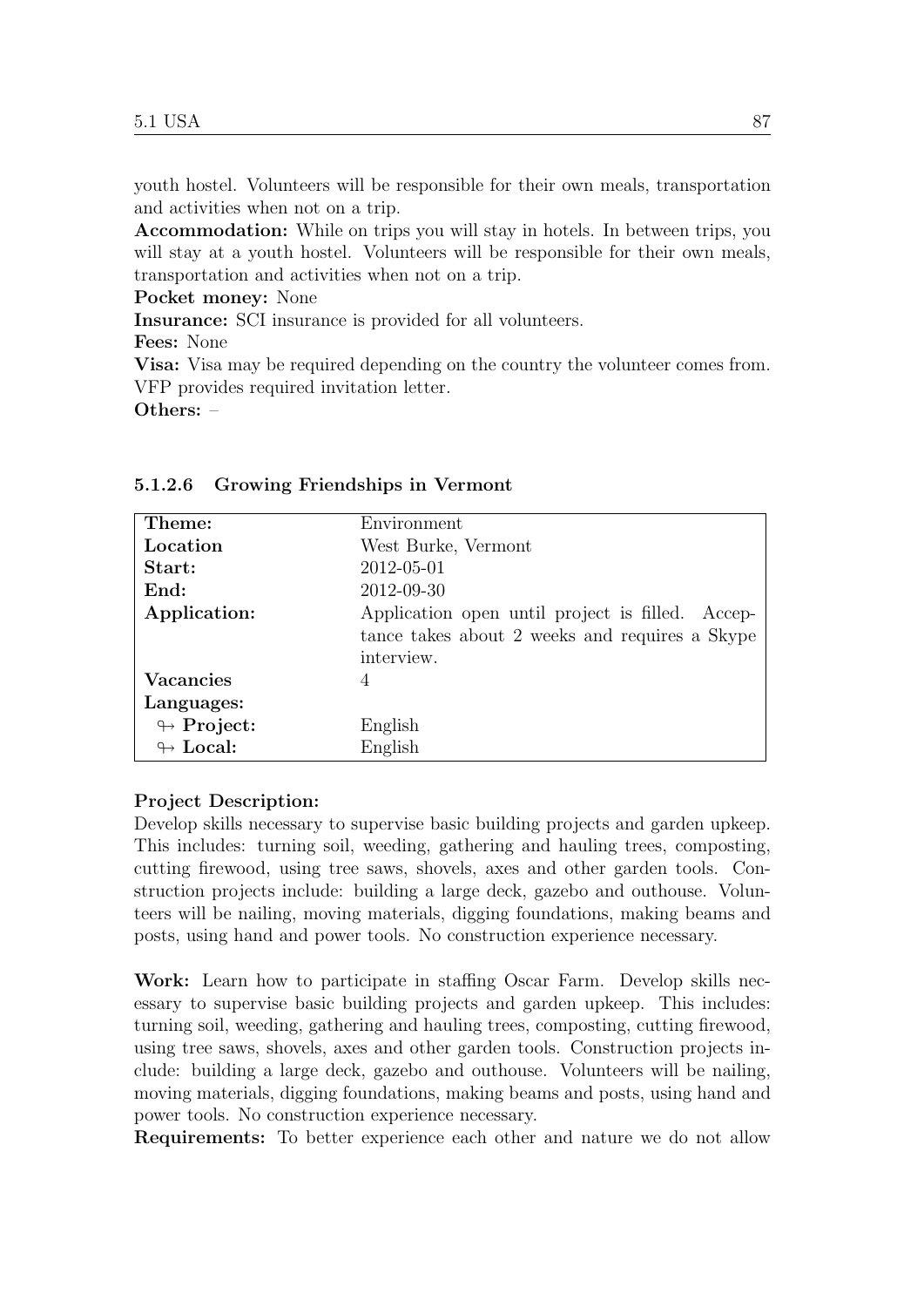cellphones, ipods or any electronic device. Calls home are allowed upon request. Food: Indoor sleeping and cooking facilities with mattresses and blankets. We can meet any reasonable dietary needs. Boots, raingear and warm clothes are recommended.

Accommodation: Indoor sleeping and cooking facilities with mattresses and blankets. We can meet any reasonable dietary needs. Boots, raingear and warm clothes are recommended.

Pocket money: None

Insurance: SCI Insurance is provided for all volunteers.

Fees: None

Visa: Visa may be required depending on the country the volunteer comes from. VFP provides required invitation letter.

Others: 3 month minimum.

| Theme:                     | Others                                            |
|----------------------------|---------------------------------------------------|
| Location                   | New Orleans, Louisiana                            |
| Duration:                  | Minimum 1 month, Maximum 3 months                 |
| Application:               | Applications are accepted year round. Placement   |
|                            | takes up to 2 weeks and my require a Skype inter- |
|                            | view.                                             |
| <b>Vacancies</b>           | 15                                                |
| Languages:                 |                                                   |
| $\leftrightarrow$ Project: | English                                           |
| $\leftrightarrow$ Local:   | English                                           |

#### 5.1.2.7 House and Building Restoration

#### Project Description:

Non-political, secular organization dedicated to helping this historic neighborhood recover and return to its former vibrant self.

Work: Experienced carpenters, roofers, plumbers, painters and other tradesmen needed for rebuilding homes in the flood-damaged Lower Ninth Ward of New Orleans. Unskilled volunteers will be trained by skilled staff. All aspects of home rebuilding will be addressed, from roofing to finish carpentry. 5-day week of full work days. Medium-term volunteers provide free labor to neighborhood residents, so they can return home after Hurricanes Katrina and Rita.

Requirements: VFP Motivation Form required. Volunteers must have some English language skills in order to ensure workplace safety. EXTRA FEE: USD480 regardless of length of stay. Fee due in US Dollars upon arrival.

Food: Housing is in dormitory style bunkrooms. No smoking in the house. No drugs allowed. Vegetarian meals available.